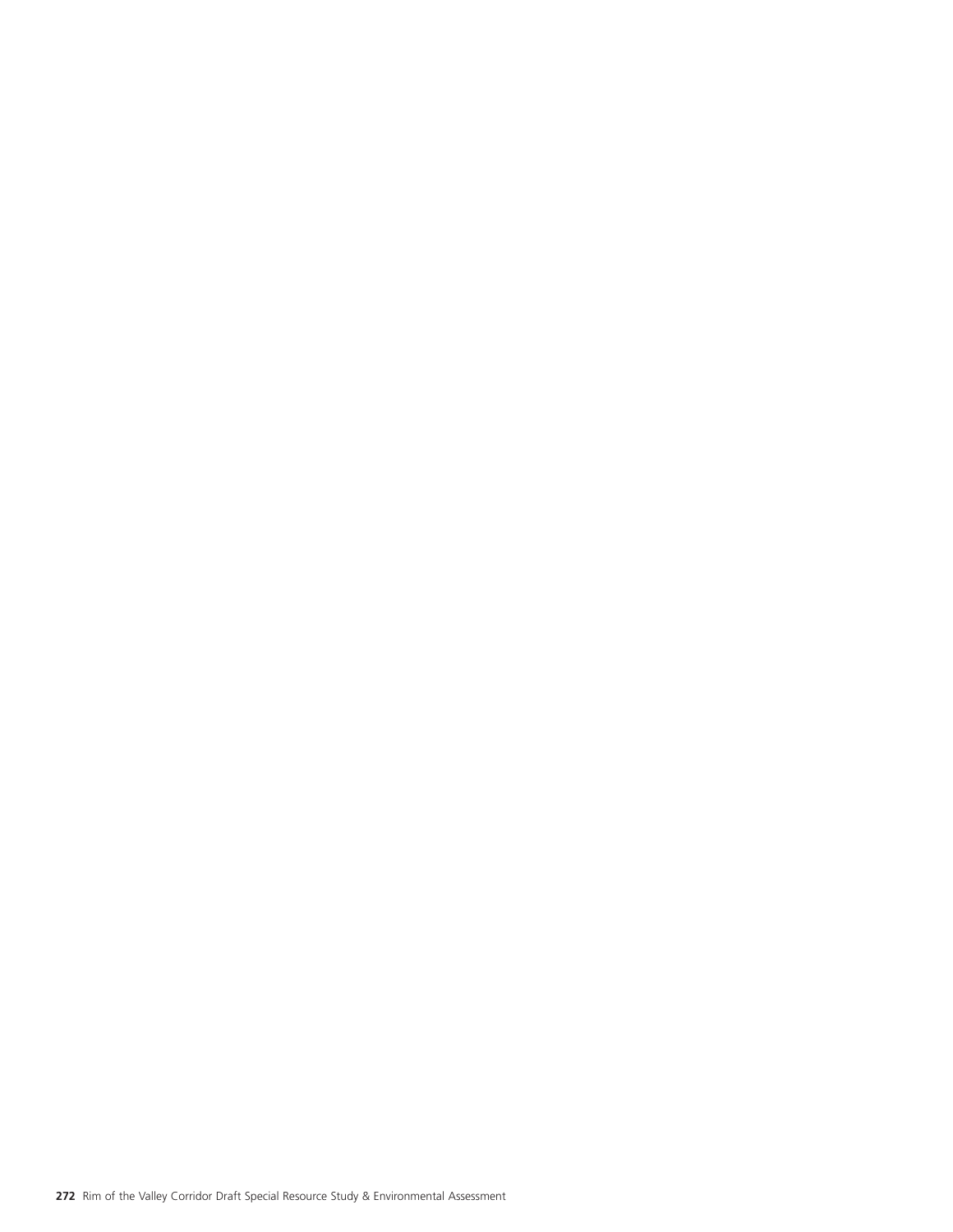# **Chapter 6: Environmental Consequences**

Analysis of the environmental impacts associated with the study alternatives

## **Introduction**

Before taking an action, the National Environmental Policy Act (NEPA) requires federal agencies to identify a range of alternatives for that action and to analyze the potential environmental consequences of that action. This chapter describes the potential environmental impacts of implementing each of the alternatives on a variety of physical, biological, cultural, social and recreational resources.

Presented below is the methodology used to identify impacts, including definitions. Analysis of impacts is according to topics. Descriptions of impacts include potential beneficial and adverse impacts as well as cumulative effects. Analysis of whether the selected alternative would impair the resources within SMMNRA will be included in the decision document. For an environmental assessment the decision document is a Finding of No Significant Impact (FONSI). The NPS issued guidance on impairment analyses in 2011.

### *Methods and Assumptions*

Environmental consequences are determined by comparing likely future conditions under each alternative to current baseline conditions (the no action alternative). Analysis includes consideration of the context, intensity, and duration of direct and indirect effects of the alternatives. The NPS based this analysis and its conclusions on a review of existing literature, information provided by experts within the NPS, as well as outside organizations, analysis of case studies of existing programs in other locations, and the professional judgment of the study team members.

Analysis of the environmental consequences is also based on the status of the resource or the "Affected Environment." Much of the affected environment for this special resource study is described in *Chapter 2: Resource Description*. The feasibility analysis in *Chapter 3: New Park Unit Evaluation* includes descriptions of the area's land use. Supplemental information is also provided in this section, prior to the impact analysis discussion.

In most environmental documents, proposed actions are activities whose physical impacts can be estimated, modeled or projected. In this special resource study, proposed actions are often policy changes and plans with no immediate physical impact on land or resources. As a result, this analysis is a programmatic one, rather than one based on specific information about the type and location of facilities.

Given the broad nature of a special resource study, impact analysis is also broad and avoids speculation as to site-specific impacts. . The outcome of the study will be a recommendation from the Secretary of the Interior to Congress. Upon receiving the recommendation, Congress may take action, wait or take another action not identified in this study. If Congress takes action, then new environmental analysis would likely be undertaken prior to implementation of specific actions or as directed by legislation.

### *Methodology*

This section contains the methods and criteria used to assess impacts for specific resource topics. The definitions of impacts adhere to those generally used for National Environmental Policy Act (NEPA) analysis, to those used in Section 106 of the National Historic Preservation Act (NHPA), and to those used in Section 7 of the Endangered Species Act (ESA).

### *Environmental Impact Analysis*

NEPA requires that environmental documents disclose the environmental impacts of the proposed federal action, reasonable alternatives to that action, and any adverse environmental effects that cannot be avoided should the proposed action be implemented. This section analyzes the environmental consequences of the special resource study alternatives on potentially affected resources. These analyses provide the basis for comparing the effects of the alternatives. NEPA requires consideration of context, intensity and duration of impacts, indirect impacts, cumulative impacts, and measures to mitigate impacts. These are defined below. Impact analysis for historic prop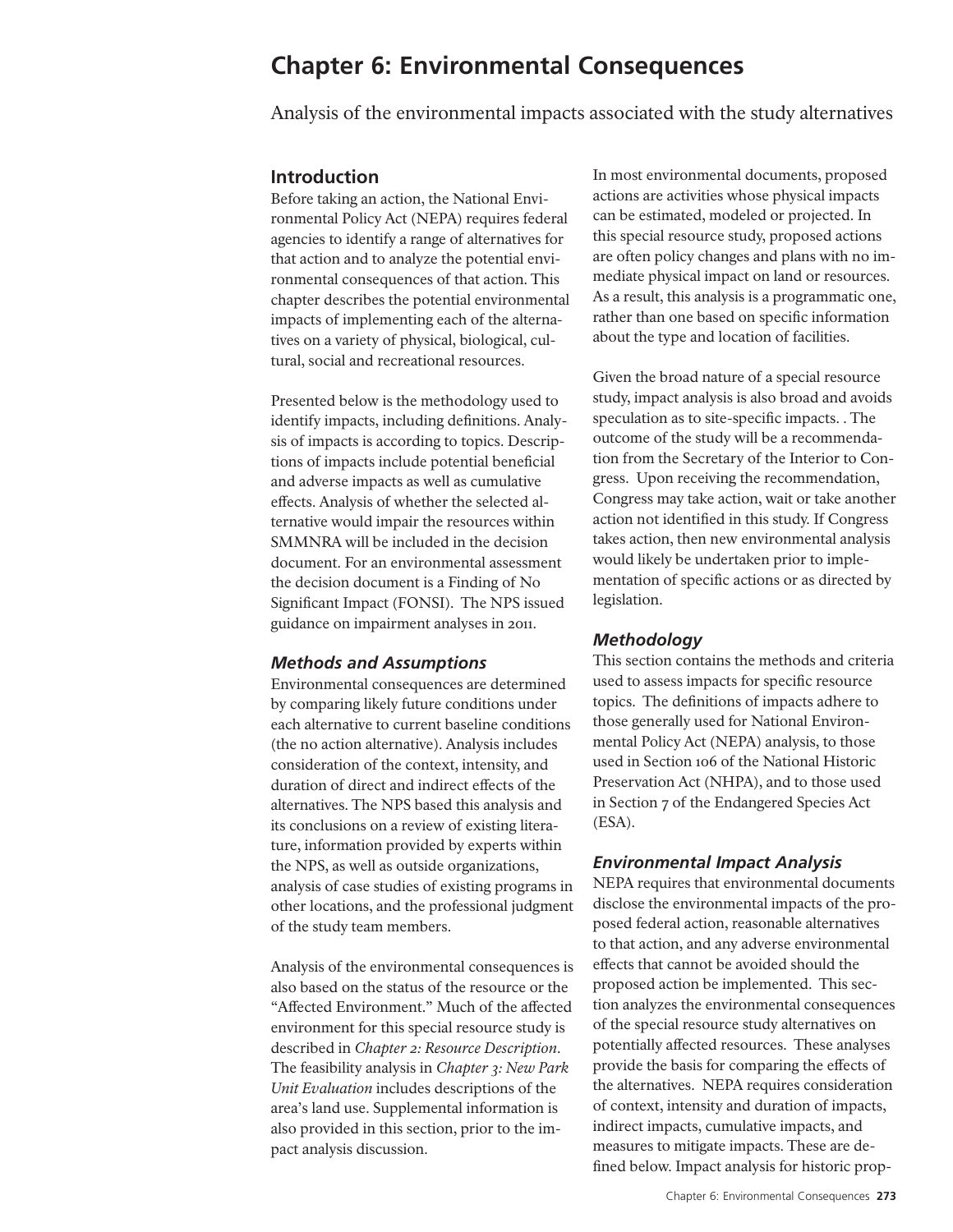erties is based on NHPA 36 CFR Part 800 criteria of effect as also detailed below. (In this document, "effects" and "impacts" are used interchangeably.)

The environmental consequences for each impact topic were defined based on the following information regarding context, type of impact, duration of impact, area of impact and the cumulative context. As noted above, because of the broad nature of the special resource study alternatives, unless otherwise stated or demonstrated in the resource section in Environmental Consequences, analysis is also broad and is based on qualitative rather than quantitative assessment of impacts.

## *Context of Impact*

The context of the impact is the setting within which impacts are analyzed – such as the project area or region, or for cultural resources – the area of potential effects. The context describes whether the impacts are site specific, local, regional, or wider in scope.

The project area for this special resource study is the Rim of the Valley corridor area as described in the Rim of the Valley Special Resource Study legislation (2008). This area is shown in *Figure 1-2: Study Area* in *Chapter 1: Introduction*. As shown in *Chapter 5: Alternatives,* maps for alternatives A-D include some or all of this study area.

## *Type of Impact*

The type of impact is a measure of whether the impact will improve or harm the resource and whether that harm occurs immediately or at some later point in time. Resource impacts can be beneficial or adverse and direct or indirect.

- **• Beneficial Impacts**: A beneficial impact is a positive change in the condition or appearance of the resource or a change that moves the resource toward a desired condition. Beneficial impacts reduce or improve resource conditions related to the impact being discussed.
- Adverse Impacts: An adverse impact is a change that moves the resource away from a desired condition or detracts from its appearance or condition. Adverse impacts increase or result in the impact being discussed. Adverse impacts cause depletion or loss of the resource being discussed.
- **• Direct Impacts**: Direct impacts are caused by and occur at the same time and place as the action, such as animal and plant mortality, damage to cultural resources, etc.
- **• Indirect Impacts**: Indirect impacts are caused by the action, but occur later in time, at another place, or to another resource. Examples include changes in species composition, vegetation structure, range of wildlife, offsite erosion or changes in general economic conditions tied to park activities.

## *Duration of Impact*

Duration is a measure of the time period over which the effects of an impact persist. The duration of impacts evaluated in this environmental assessment may be one of the following:

- **• Short-term**: Short-term impacts are often quickly reversible and associated with a specific event , from less than one to approximately five years.
- Long-term: Long-term impacts are reversible over a much longer period, or may occur continuously based on normal activity, or for more than five years.

Since full implementation of an action alternative often would take place over a number of years, duration frequently assesses the duration of individual actions of the alternative (including removal of structures, site restoration, and construction of new structures) instead of full implementation of the alternative. For a special resource study, depending on whether Congress and the President act, the alternatives may or may not be selected for implementation. Legislation may also direct implementation of an action not analyzed in this study.

## *Area of Impact*

- Localized: Detectable only in the vicinity of the activity.
- **Widespread**: Detectable on a landscape or regional scale.

## *Impact Mitigation*

Specific mitigation measures are listed following the analysis for each resource impact topic.

In general, mitigation measures:

- Avoid conducting management activities in an area of the affected resource
- Minimize the type, duration or intensity of the impact to an affected resource
- Mitigate the impact by:
	- Repairing localized damage to the affected resource immediately after an adverse impact.
	- Rehabilitating an affected resource with a combination of additional management activities.
	- Compensating a major long-term adverse direct impact through additional strategies designed to improve an affected resource to the degree practicable.

Impacts have been assessed under the assumption that proposed measures to minimize or mitigate the impact would be implemented (see Measures to Avoid, Minimize, or Mitigate Impacts section in each resource topic section).

Because impacts associated with potential implementation of the alternatives described in this special resource study are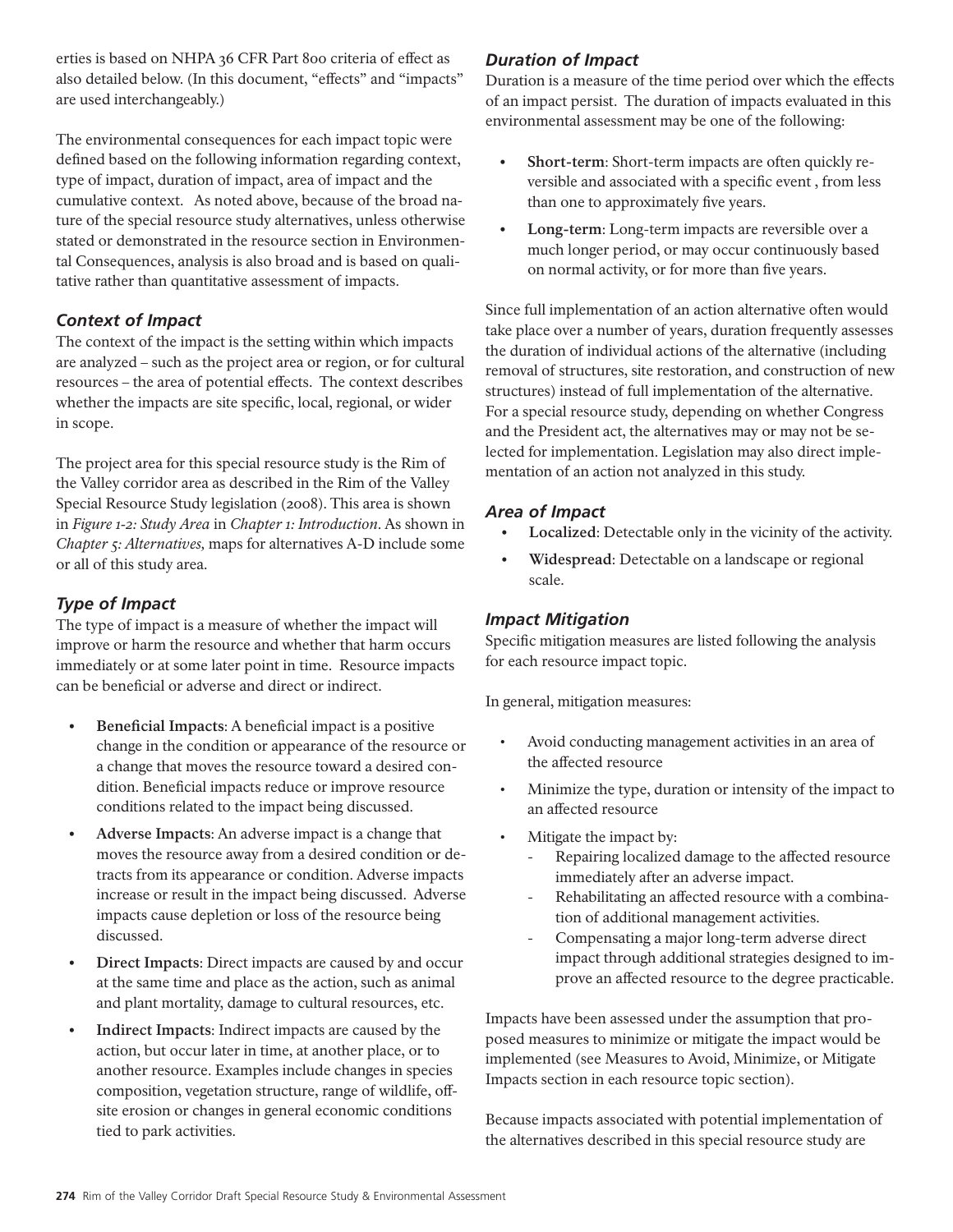necessarily generally described, the potential for these impacts is also described at a general level.

# *Intensity of Impact*

The intensity describes the degree, level or strength of the impact. For this analysis, intensity is characterized as negligible, minor, moderate or major.

Because special resource study recommendations are broad, the following general intensity definitions apply to all impacts except special status species and cultural resources. As described above, special status species and cultural resources impact determinations are formally determined under the Endangered Species Act (Section 7) and the National Historic Preservation Act (Section 106), respectively.

- **• Negligible**: The anticipated degree of change would not be detectable or would be only slightly detectable. Impacts are localized or at the lowest level of detection.
- **• Minor**: There would be a measurable or anticipated degree of change that would have a slight effect, causing a slightly noticeable change compared to existing conditions. These impacts are often localized. Impacts would usually be noticed only by specialists or those familiar with the specific resource. Mitigation measures, if applicable, would be simple to implement and would likely be successful.
- **• Moderate**: The measurable or anticipated degree of change is readily apparent and appreciable and would be noticed by most people, with a change compared to existing conditions. A moderate effect can be localized or widespread. Mitigation measures, if applicable, would be necessary to offset adverse impacts and would likely be successful.
- **• Major**: The measurable or anticipated degree of change would be substantial, causing a highly noticeable change compared to existing conditions. The change would be obvious, though some people would not be able to identify what change had occurred. Major changes are often widespread, but could be localized within a large area. More extensive mitigation measures, if applicable, would be needed but their success could not be guaranteed or they would minimize the effect in only a small area.

# *Special Status Species (definitions follow section 7 of the ESA)*

- **No Effect:** The project (or action) is located outside suitable habitat and there would be no disturbance or other direct or indirect impacts on the species. The action will not affect the listed species or its designated critical habitat (USFWS 1998).
- **• May Effect, Not Likely to Adversely Affect**: The project (or action) occurs in suitable habitat or results in

indirect impacts on the species, but the effect on the species is likely to be entirely beneficial, discountable, or insignificant. The action may pose effects on listed species or designated critical habitat but given circumstances or mitigation conditions, the effects may be discounted, insignificant, or completely beneficial. Insignificant effects would not result in take. Discountable effects are those extremely unlikely to occur. Based on best judgment, a person would not 1) be able to meaningfully measure, detect, or evaluate insignificant effects or 2) expect discountable effects to occur (USFWS 1998).

**• May Effect, Likely to Adversely Affect**: The project (or action) would have an adverse effect on a listed species as a result of direct, indirect, interrelated, or interdependent actions. An adverse effect on a listed species may occur as a direct or indirect result of the proposed action or its interrelated or interdependent actions and the effect is not: discountable, insignificant, or beneficial (USFWS 1998).

## *Cultural Resources Impacts (definitions follow Section 106 of the NHPA)*

- No Effect: The action will not affect historic properties nor will it affect the characteristics that may qualify historic properties for inclusion in the National Register of Historic Places. The actions, based on conditions of approval, would also be unlikely to result in impacts to presently unidentified cultural resources.
- **• No Adverse Effect**: An undertaking has an effect on a historic property when the undertaking may alter characteristics of the property that may qualify the property for inclusion in the national register. For example, the action may result in diminishing the character-defining features or aspects of a historic structure that make it eligible for the national register, but the actions are consistent with the *Secretary of the Interior's Standards for the Treatment of Historic Properties*.
- **• Adverse Effect**: An undertaking is considered to have an adverse effect when the effect on a historic property may diminish the integrity of the property's location, design, setting, materials, workmanship, feeling or association. In other words, the effects on character-defining features or aspects of a historic structure would result in diminishing or removing the characteristics that make it eligible for the National Register of Historic Places and as a result would not be consistent with the *Secretary of the Interior's Standards for the Treatment of Historic Properties*.

## *Cumulative Impacts*

The Council on Environmental Quality (CEQ) describes a cumulative impact as follows (Regulation 1508.7):

*A "cumulative impact" is the impact on the environment which results from the incremental impact of the action when*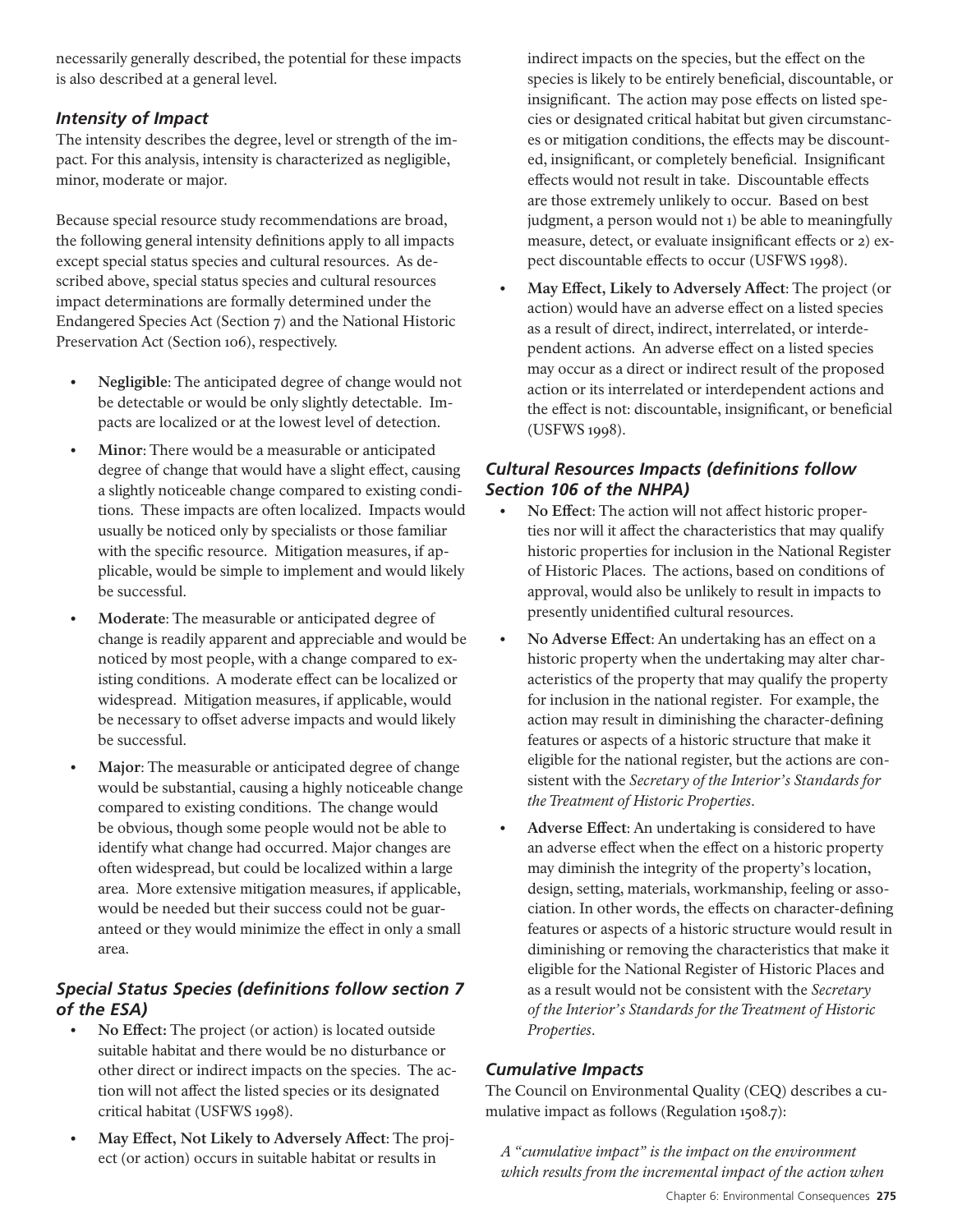*added to other past, present, and reasonably foreseeable future actions regardless of what agency (federal or non-federal) or person undertakes such other actions. Cumulative impacts can result from individually minor but collectively significant actions taking place over a period of time.*

The projects addressed in this cumulative impacts analysis include past and present actions, as well as any planning or development activity currently being implemented or planned for implementation in the reasonably foreseeable future. Cumulative actions are evaluated in conjunction with the impacts of an alternative to determine if they have any additive effects on a particular resource.

The geographic scope for this analysis includes actions within and near the study area boundary, while the temporal scope includes projects within a range of approximately ten years. Because most of the future projects included in the cumulative effects analysis scenario area in the early planning stages, the evaluation of cumulative impacts was based on a general description of the project. The following projects were among those identified for the purpose of conducting the cumulative effects analysis (see also the list in *Chapter 1: Introduction*, Related Plans and Studies)

#### **Past**

- Construction of the Anthony C. Beilenson Visitor Center at King Gillette Ranch
- Santa Monica Mountains Land Protection Plan

### **Present**

- Management of SMMNRA by the National Park Service, California State Parks, Santa Monica Mountains Conservancy (SMMC) and others
- Ongoing management by a variety of other public and private land managers in the study area
- • Ongoing studies and actions by NASA, Boeing and others related to contamination at the Santa Susana Field Laboratory (including Proposed NASA Demolition and Environmental Clean-up Activities for the Santa Susana Field Laboratory Final Environmental Impact Statement March 2014)
- Current actions by conservation organizations, such as the SMMC, to protect lands within the study area

#### **Future**

- Santa Monica Mountains trails management plan (initiated 2014)
- Santa Monica Mountains invasive plant management plan
- • Proposed actions by conservation organizations, such as the SMMC, to protect lands within the study area

Proposed actions along the Los Angeles River by multiple agencies to improve ecological habitat and recreation opportunities.

## **Impact Topics Analyzed**

Specific impact topics were developed to address potential natural, cultural, recreational and park operations impacts that might result from the proposed alternatives as identified by the public, NPS, and other agencies, and to address federal laws, regulations and orders, and NPS policy. A brief rationale for the selection of each impact topic is given below. These impact topics focus the discussion on comparing the environmental impacts among alternatives on affected resources.

## *Physical Resources*

### **Land Use**

NPS *Management Policies 2006* provides direction for protection of lands and resources within park units, acquisition of nonfederal lands that are within park units, and cooperation with agencies, tribes, and private property owners to provide appropriate protection measures. Land use refers to the general characteristics of how land is allocated among various administrative, preservation, recreational, and development needs. Because land use could change as a result of the implementation of the action alternatives, it is included as an impact topic. This section also considers prime and unique farmlands and urban quality.

### *Prime and Unique Farmlands*

The Farmland Protection Policy Act was implemented to preserve and protect the dwindling supply of farmland in the nation. In 1980, the CEQ directed that federal agencies assess the effects of their actions on farmlands classified by the U.S. Department of Agriculture Natural Resources Conservation Service as prime or unique. The U.S. Department of Agriculture defines these lands as having soils that are best suited for producing food, feed, forage, and fiber or oilseed crops. Use of land for farming and the type of farmland soils are considered in determining prime and unique farmland. Prime and unique farmlands are included within the study area.

### *Urban quality, historic and cultural resources, and design of the built environment*

Quality of open spaces is a key adjunct to urban quality and quality of life issues. Improving this for residents of the Los Angeles metropolitan area is one of the purposes of this special resources study.

#### **Paleontological Resources**

According to NPS *Management Policies 2006*, paleontological resources (fossils), including both organic and mineralized remains in body or trace form, will be protected, preserved, and managed for public education, interpretation, and scientific re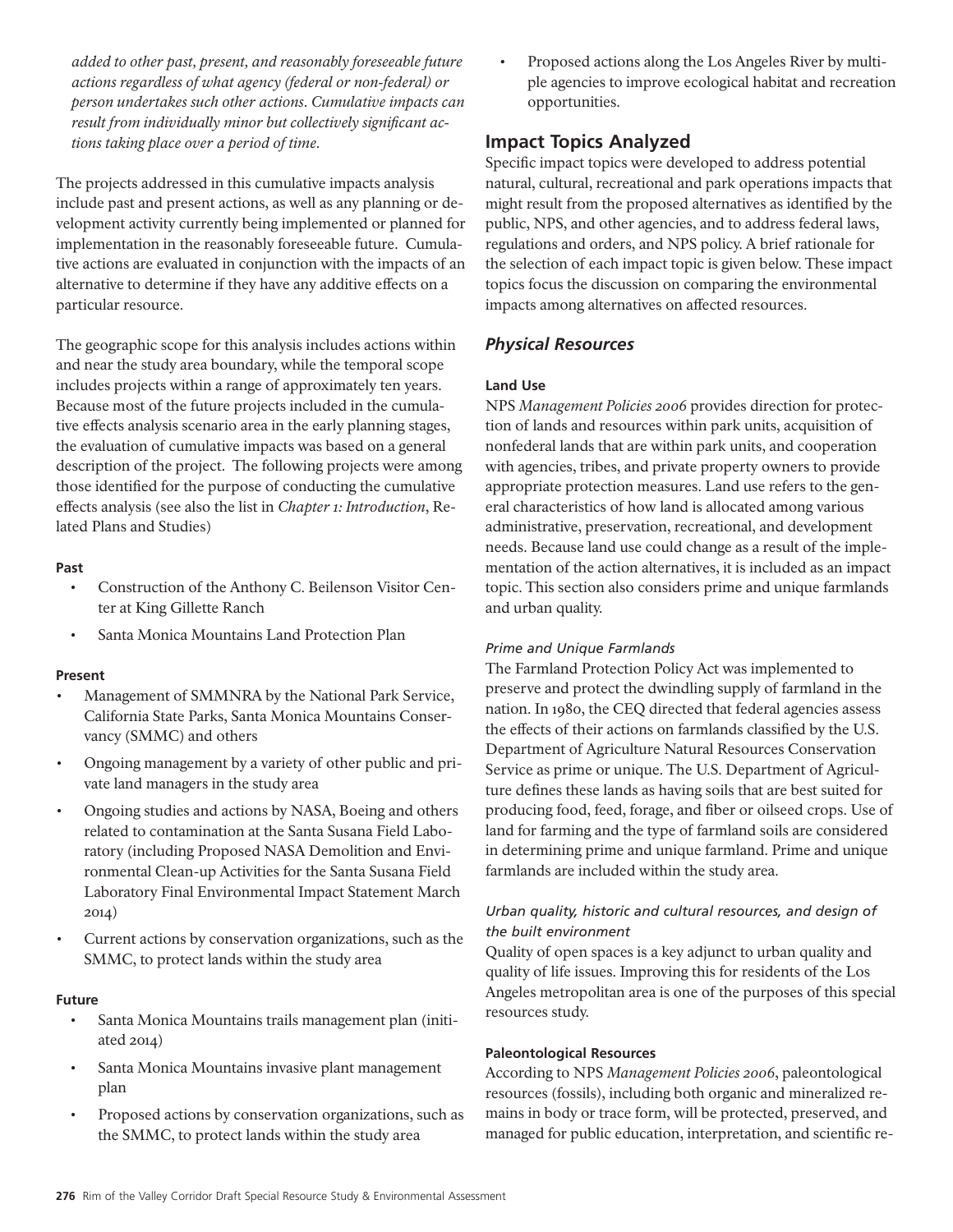search. The study area contains a wide array of paleontological resources. SMMNRA includes one of the most extensive and diverse assemblages of fossil material known in the national park system.

### **Water Resources**

### *Water Quality and Quantity*

The 1972 Federal Water Pollution Control Act, as amended by the Clean Water Act (CWA) (33 USC 1251 et seq., PL 92-500 and PL 95-217), is a national policy to restore and maintain the chemical, physical, and biological integrity of the nation's waters, to enhance the quality of water resources (including hydrology, water quality and water quantity), and to prevent, control, and abate water pollution. NPS *Management Policies 2006* provides direction for the preservation, use, and quality of water in national parks.

## *Biological Resources*

### **Vegetation**

NEPA calls for examination of the impacts on the components of affected ecosystems. NPS *Management Policies 2006* calls for protecting the natural abundance and diversity of park native species and communities, including avoiding, minimizing, or mitigating potential impacts from proposed projects. If implemented, the action alternatives could affect the protection of key vegetation communities.

### **Wildlife**

NEPA calls for examination of the impacts on the components of affected ecosystems. NPS policy is to protect the natural abundance and diversity of park native species and communities, including avoiding, minimizing, or mitigating potential impacts from proposed projects. If implemented, the action alternatives could affect the protection of wildlife that reside in or near the study area.

## **Special Status Species**

The federal ESA requires an examination of impacts to all federally listed threatened or endangered species. The NPS *Management Policies 2006* calls for an analysis of impacts to statelisted threatened or endangered species and federal candidate species. Under the ESA, the NPS is mandated to promote the conservation of all federally listed threatened and endangered species and their critical habitats. NPS policy also requires examination of the impacts on federal candidate species, as well as state-listed threatened, endangered, candidate, rare, declining, and sensitive species. Ongoing informal consultation with the USFWS has identified several important rare, threatened, and endangered species that occur in or near the study area.

## *Cultural Resources*

### **Prehistoric and Historic Archeological Resources**

In addition to the National Historic Preservation Act and NPS *Management Policies 2006*, NPS Director's Order-28B Archeology affirms a long-term commitment to the appropriate investigation, documentation, preservation, interpretation, and protection of archeological resources inside units of the national park system. As one of the principal stewards of America's heritage, the NPS is charged with the preservation of the commemorative, educational, scientific, and traditional cultural values of archeological resources for the benefit and enjoyment of present and future generations. Archeological resources are nonrenewable and irreplaceable, so it is important that all management decisions and activities throughout the national park system reflect a commitment to the conservation of archeological resources as elements of the nation's heritage.

### **Traditional Cultural (Ethnographic) Resources**

NPS *Management Policies 2006* and the NPS Cultural Resource Management Guideline (Director's Order 28 and handbook) direct parks to consider potential impacts of planned actions on cultural resources, including ethnographic resources.

### **Historic Structures / Cultural Landscapes**

Consideration of the impacts to historic properties is required under provisions of Section 106 of the NHPA (1966), as amended, and the 2008 NPS Programmatic Agreement among the National Park Service, the National Conference of State Historic Preservation Officers, and the Advisory Council on Historic Preservation. It is also required under the NPS *Management Policies 2006*. Federal land managing agencies are required to consider the effects proposed actions may have on properties listed in, or eligible for inclusion in, the National Register of Historic Places (i.e. Historic Properties), and to allow the Advisory Council a reasonable opportunity to comment. Agencies are required to consult with federal, state, local, and tribal government/organizations, identify historic properties, assess adverse effects to historic properties, and negate, minimize, or mitigate adverse effects to historic properties while engaged in any federal or federally assisted undertaking (36 CFR Part 800). A wide variety of sites both listed on and eligible for the national register are found within the study area, therefore, historic structures and cultural landscapes is included in this analysis.

According to NPS Director's Order-28 Cultural Resource Management Guideline, a cultural landscape is a reflection of human adaptation and use of natural resources, and is often expressed in the way land is organized and divided, patterns of settlement, land use, systems of circulation, and the types of structures that are built. Although a cultural landscape inventory has not been conducted it is likely that there are potentially eligible resources within the study area.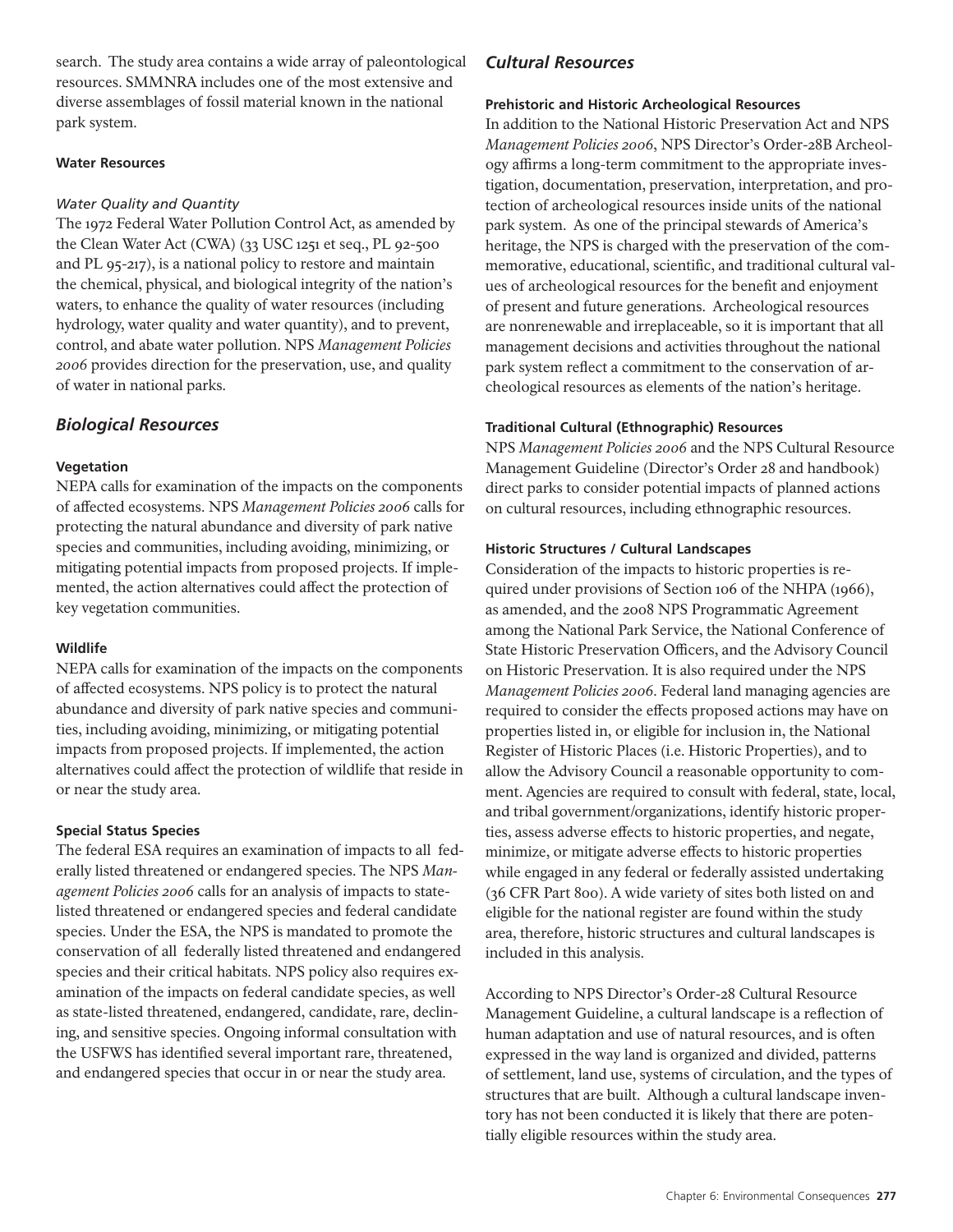## *Recreational / Social Resources*

#### **Visitor Experience**

Providing for the enjoyment of national park resources is one of the foundations of the NPS Organic Act. The Organic Act directs the NPS to promote and regulate the use of national parks to conserve resources and to provide for their enjoyment by existing and future generations. In accordance with this act, NPS *Management Policies 2006* and Director's Order 17 (Tourism) identify visitor use patterns and the desired visitor carrying capacity, and allow for appropriate recreational activities within park units. The impacts considered in this section related to visitor experience, include access and transportation, visitor use opportunities, and interpretation and education.

#### **Park Operations and Partnerships**

Impacts to park operations and partnerships are often considered in environmental documents to disclose the degree to which proposed actions would change park management strategies and methods and what additional costs (including staffing) are associated with the proposal. Because the alternatives include actions that could affect a unit of the national park system (SMMNRA), this topic has been included.

#### **Socioeconomics**

Socioeconomic impact analysis is required, as appropriate, under NEPA and NPS *Management Policies 2006* pertaining to gateway communities. A portion of the regional economy is based on tourism and resource use. Agriculture, manufacturing, professional services, and education also contribute to regional economies.

### **Environmental Justice**

Executive Order 12898, Federal Actions to Address Environmental Justice in Minority Populations and Low-income Populations (59 FR 7629, as amended by Executive Order 12948, 60 FR 6381, 42 USC 4321), requires all federal agencies to incorporate environmental justice into their missions by identifying and addressing disproportionately high and adverse levels of human health or environmental effects from their programs and policies on minorities and low-income populations and communities. A portion of the purpose of this special resource study is related to providing close-to-home recreational opportunities for urban residents living in areas that currently do not meet standards for access to parks and recreation areas.

## **Impact Topics Dismissed From Further Analysis**

The topics listed below either would not be affected by, or there would be negligible to minor effects from the action alternatives. These effects would not be detectable or would be only slightly detectable over existing conditions. Therefore, these topics have been dismissed from further analysis. A detailed rationale for dismissing these and other impact topics is given below.

## *Physical Resources*

#### **Air Quality**

The Clean Air Act of 1963 as amended (42 USC 7401 et seq., PL 88-206) was established to promote the public health and welfare by protecting and enhancing the Nation's air quality. The act establishes specific programs that provide special protection for air resources and air quality-related values associated with NPS units. SMMNRA is a class II area under the CAA. Class II areas allow only moderate increases in certain air pollutants, while class I areas (primarily large national parks and wilderness areas) are afforded the highest degree of protection, meaning that very little additional deterioration of air quality is permitted. The Act states that park managers have an affirmative responsibility to protect air quality-related values (including visibility, plants, animals, soils, water quality, cultural resources, and visitor health) from adverse air pollution impacts. There are no specific actions called for in this study that would affect air quality.

### **Lightscapes**

NPS *Management Policies 2006* states that "the Service will preserve, to the greatest extent possible, the natural lightscapes of parks, which are natural resources and values that exist in the absence of human-caused light." The stars, planets, and moon, visible during clear nights, influence people and many other species, such as birds, terrestrial predators and prey. The study area alternatives would not introduce or increase artificial light sources in the environment. Whether study area alternatives would decrease or limit additional light sources would depend on which lands were protected in the study area. Overall impacts would likely be negligible unless additional very large areas were protected.

### **Soundscapes**

Park soundscape resources encompass all the natural sounds that occur in parks, including the physical capacity for transmitting those natural sounds and the interrelationship among natural sounds of different frequencies and volumes in the park. NPS Director's Order 47 (Sound Preservation and Noise Management) defines operational policies that will protect, maintain, or restore the natural soundscape. Natural sounds are part of the park environment and are vital to the functioning of ecosystems and may also be valuable indicators of their health. As the total ambient acoustic environment associated with an area, soundscapes may be composed of both natural and human-made sounds. In a high noise environment, natural ambient sounds may be masked by other noise sources. The study area alternatives would not introduce or increase sound sources in the environment. Whether study area alternatives would limit additional noise would be dependent on which lands were protected.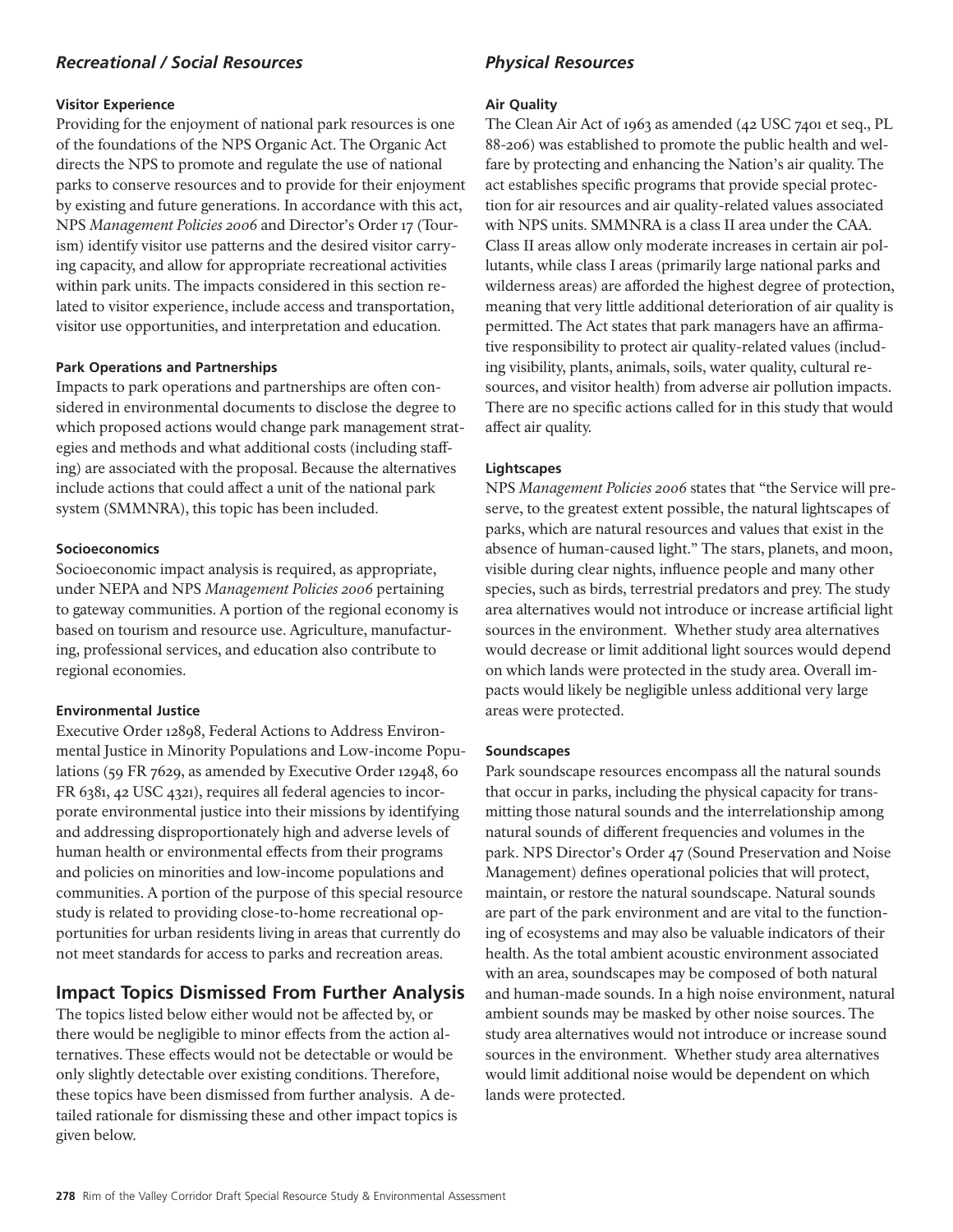### **Geology**

Geology is an important part of the significance of the Santa Monica Mountains. It contains evidence of the rotation of the Transverse Ranges. These east-west trending mountains rotated approximately 90 degrees during the Miocene epoch (12- 20 million years ago) when they were stuck under the North American Plate and pushed clockwise by the Pacific Plate. Although the alternatives would include various areas of geological significance within identified boundaries, there would be no discernible effects on geologic resources.

## **Soils**

NPS *Management Policies 2006* require the NPS to understand and preserve and to prevent, to the extent possible, the unnatural erosion, physical removal, or contamination of the soil. There are no specific implementation measures in the alternatives that would affect soils.

### **Water Resources (Wetlands and Floodplains)**

### *Wetlands*

Section 404 of the Clean Water Act requires federal agencies to avoid, minimize and mitigate impacts to wetlands. Executive Order 11990, NPS *Management Policies 2006*, and Director's Order 77-1: Wetland Protection direct that wetlands be protected and that wetlands and wetland functions and values be preserved. They further direct that direct or indirect impacts to wetlands be avoided whenever there are practicable alternatives. No specific actions in the study area are proposed that would affect wetlands.

### *Floodplains*

Executive Order 11988 (Floodplain Management) requires an examination of impacts to floodplains and potential risk involved in placing facilities within floodplains. NPS *Management Policies 2006*, Director's Order 12 (Conservation Planning, Environmental Impact Analysis, and Decision Making), and Director's Order 77-2 (Floodplain Management Guideline) provide guidelines for proposals that occur in floodplains. Executive Order 11988 requires that impacts to floodplains be addressed. No specific actions in the study area that would affect floodplains are proposed.

## *Cultural Resources*

### **Native American Indian Sacred Sites**

To comply with the American Indian Religious Freedom Act, federal agencies must consider the effects of their actions on American Indian traditional religious practices. Based on analysis, there are no known traditional or religious use areas within the study area. In addition, there are no known Indian sacred sites that would require compliance with Executive Order 13007: Indian Sacred Sites (61 FR 26771, 42 USC 1996).

#### **Indian Trust Resources**

Secretarial Order 3175 requires that any anticipated impacts to Indian trust resources from a proposed project or action by the Department of the Interior agencies be explicitly addressed in environmental documents. The federal Indian trust responsibility is a legally enforceable fiduciary obligation on the part of the United States to protect tribal lands, assets, resources, and treaty rights, and it represents a duty to carry out the mandates of federal law with respect to American Indian and Alaska Native tribes. There are no Indian trust resources in the study area. The lands comprising the study area are not held in trust by the Secretary of the Interior for the benefit of Indians due to their status as Indians. Because there are no Indian trust resources, this topic is dismissed from further analysis in this document.

## *Recreational/ Social Resources*

### **Wilderness**

NPS wilderness management policies are based on provisions of the 1916 NPS Organic Act, the Wilderness Act (1964), and legislation establishing individual units of the national park system. These policies establish consistent NPS-wide direction for the preservation, management, and use of wilderness. The Magic Mountain Wilderness (12,000 acres, part of the San Gabriel Mountains National Monument) would not be affected by the proposals in this plan.

### **Wild and Scenic Rivers**

Under the Wild and Scenic Rivers Act (16 USC 1271 - 1287), "certain selected rivers of the Nation, which with their immediate environments, possess outstandingly remarkable scenic, recreational, geologic, fish and wildlife, historic, cultural, or other similar values, shall be preserved in free-flowing condition, and that they and their immediate environments shall be protected for the benefit and enjoyment of present and future generations." There are no wild and scenic rivers in the study area.

### **Energy Consumption**

Implementation of the proposed actions would not cause measurable increases in the overall consumption of electricity, propane, wood, fuel oil, gas, or diesel associated with visitation or for park operations and maintenance.

# **Land Use Affected Environment**

## *Land Ownership and Regulatory Setting*

There is a complex mixture of land ownership and use in the study area, which is located in Ventura and Los Angeles counties (*Figure 3-3: Land Use* in *Chapter 3: New National Park Unit Criteria Analysis*). The study area includes federal, state, county, city and private lands as well as privately managed pub-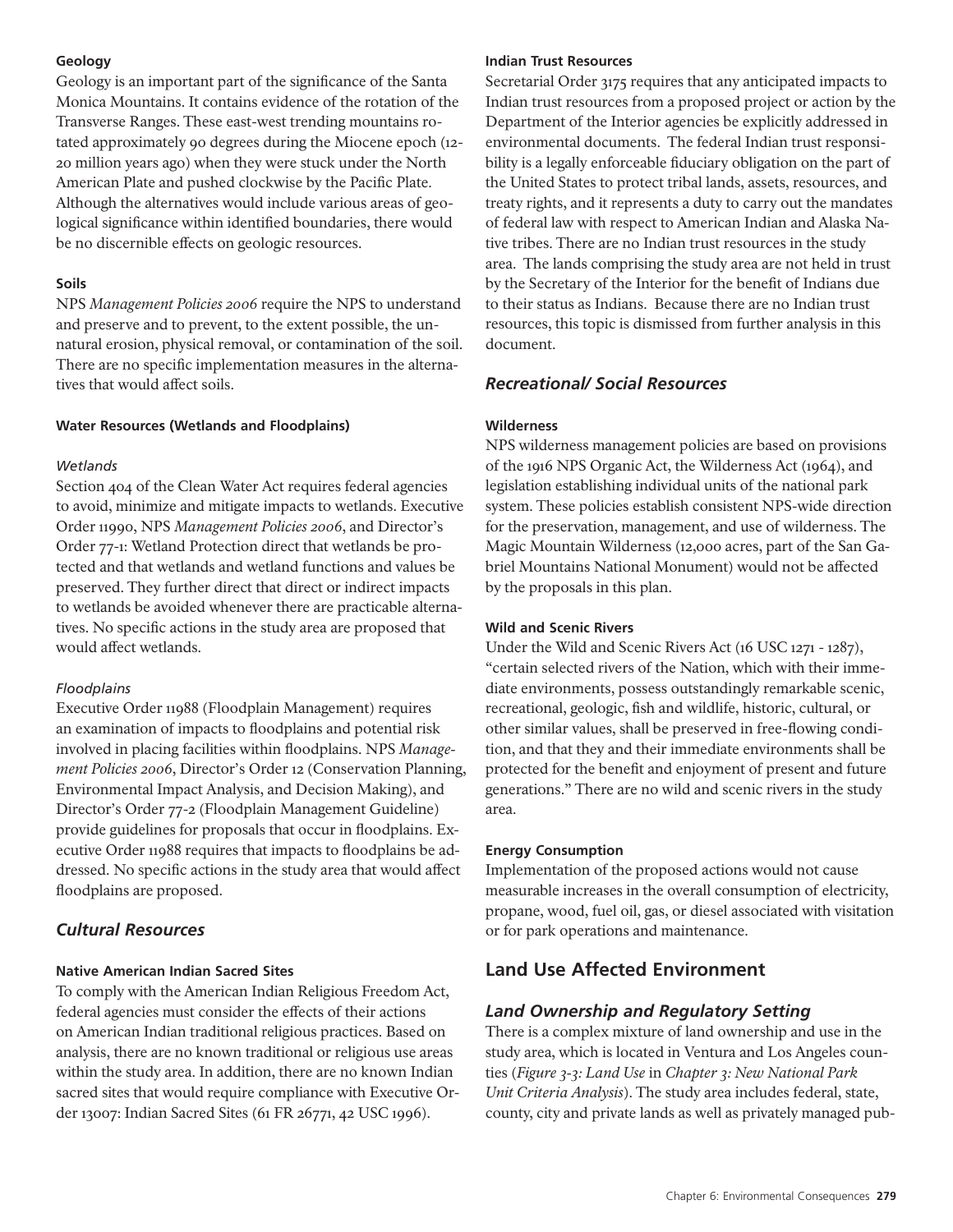#### **Table 6-1: Study Area Cities and Unincorporated Communities**

#### **Los Angeles County Cities and Towns**

Agoura Hills Beverly Hills Burbank Calabasas Glendale Hidden Hills La Cañada Flintridge Los Angeles Malibu Pacific Palisades Pasadena Santa Clarita - incl. Newhall Santa Monica Sierra Madre South Pasadena Westlake Village

#### **Los Angeles County Unincorporated Communities**

Acton Agoura Altadena Bell Canyon La Crescenta-Montrose

#### **City of Los Angeles Communities**

Bel Air Brentwood Canoga Park Chatsworth Encino Northridge Panorama City Reseda Sherman Oaks Studio City Sylmar Tarzana Tujunga Universal City West Hills Winnetka Woodland Hills

#### **Ventura County Cities, Towns and Communities**

Camarillo Moorpark Newbury Park Oak Park Simi Valley Thousand Oaks

lic lands. The cities and unincorporated communities partially (most) or wholly included in the study area are listed in *Table 6-1: Study Area Cities and Unincorporated Communities*.

Each county and city within and surrounding SMMNRA has established land use plans to guide future development within their jurisdictions. Unincorporated community plans are part of county general plans. In Ventura and Los Angeles counties, areas adjacent to and within SMMNRA are often designated open space or rural residential, however there is also very dense urban development adjacent to the boundary. Commercial and industrial development is generally limited to corridors along the north side of U.S. Highway 101 as well as along the Los Angeles River and Arroyo Seco corridors. Commercial development is also interspersed throughout the study in cities and towns. Land use varies from high density residential development to parcels of 40 acres or more. In addition to county general plans for undeveloped areas, areas close to the coast are subject to local coastal plans.

Lands within the study area boundary are used for a wide variety of purposes, including as public and private open space (lands protected by private landowners that may or may not be open to public use, such as the Bridle Path Homeowners Association lands in Simi Valley), rural, suburban and urban residential, commercial and industrial activities (*Figure 3-3: Land Use*). Several major highways are found within the study area boundary. Among these include U.S. Highway 101, U.S. Interstates 5, 10, 110, 210, and 405 and California State Routes 1, 2, 23, 27, 118, 126, 134, and 170.

Lands within the study area range from highly urbanized areas in downtown Los Angeles to undeveloped open space. Despite the urbanization within and surrounding the study area, the majority of land within it is undeveloped. Many areas, however, have been affected by land uses such as grazing, water, natural gas and oil development; aggregate mining, and fire access roads and contain small to large areas of highly altered habitat surrounded by large areas of relatively undisturbed habitat. In other areas, because public use of some areas has been restricted by fencing, such as near the Chatsworth Reservoir and the Santa Susana Field Laboratory, and because development within these areas is concentrated, there are also some relatively pristine areas.

A fairly large portion of lands within the study area (approximately 50%) are open to public use and are managed for open space and recreation qualities. There are also large areas, such as the Santa Susana Mountains, that are primarily private and are used for grazing and utility infrastructure, but which currently have minimal development.

Regulatory authority for lands within the study area boundary varies. Regulatory authority for land use is guided by county and/or city land use planning and local zoning for areas within these boundaries and/or state and federal land use planning where state or federal land ownership is present.

#### **NPS Regulatory Authorities**

As described in the social and economic impacts section of *Chapters 3* and *4*, additional NPS regulations that could pertain to activities on lands considered for addition to SMMNRA in alternatives C and D include regulation of mineral extraction and the exercise of nonfederal oil and gas rights. These regulations are designed to insure that activities undertaken pursuant to these rights are conducted in a manner consistent with the purposes for which the national park system and each unit thereof were created. New or existing solid waste disposal sites would continue be regulated under 36 CFR Chapter 1, Part 6. These regulations prohibit the operation of any solid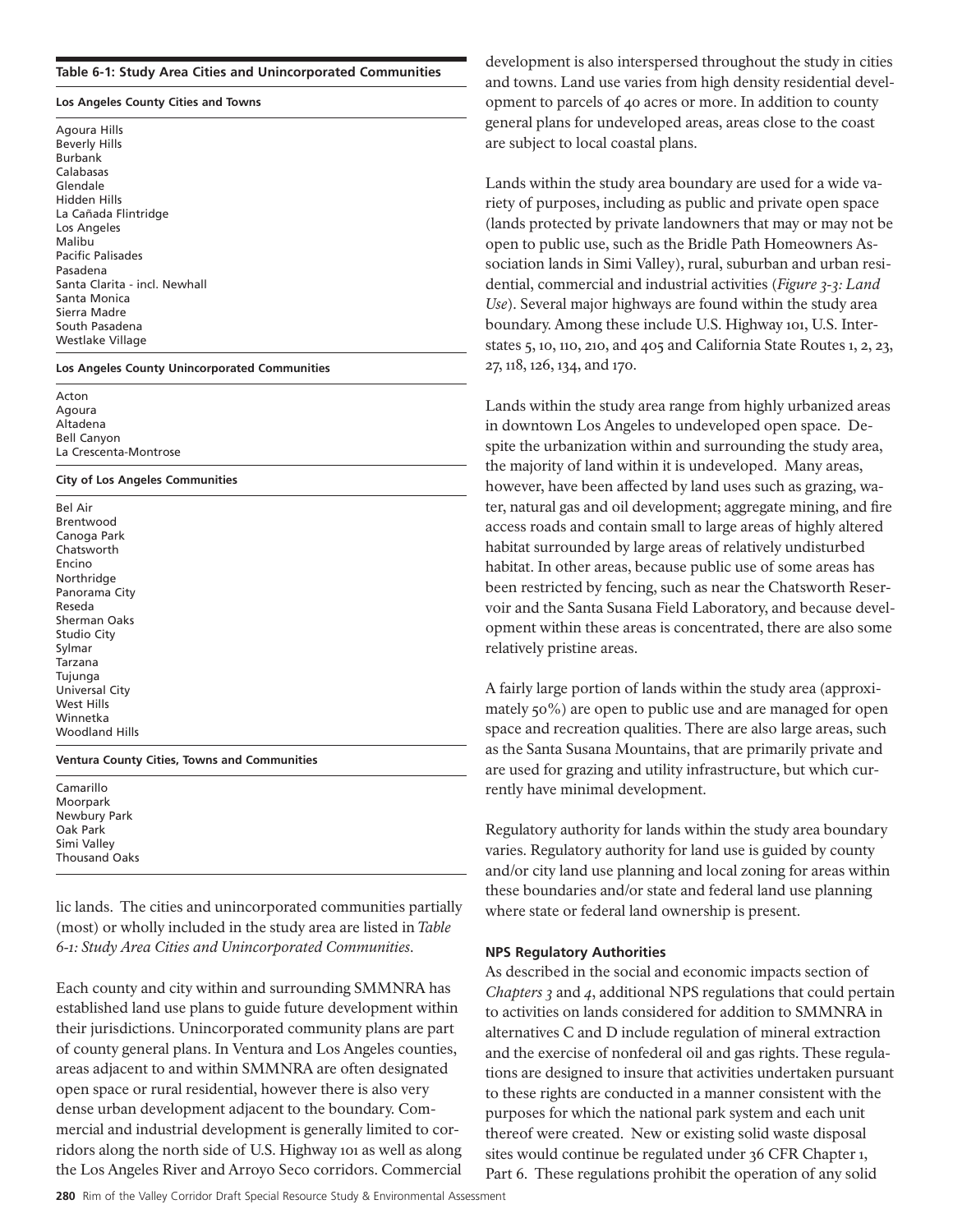waste disposal site, except as specifically provided for, and govern the continued use of any existing solid waste disposal site within the boundary of any unit of the national park system.

For mineral extraction, the type of mineral right determines which regulations would be applicable. Mining claims are subject to the General Mining Law of 1872 as well as other laws. Mining claims may be established on federally owned public domain lands only if those lands are open to such claims. Many areas of federally owned public domain land, including park units, are withdrawn from the establishment of new mining claims. If the expansion area were to contain previouslyestablished "valid" (meaning the claims have met certain legal, technical, and economic thresholds) mining claims, operations on these claims would come under 36 CFR, Part 9, Subpart 9A, "Mining and Mining Claims," which – like valid mining claims on other lands – require approval of a plan of operations to ensure that operations associated with the development of the mining claim would not adversely impact natural and cultural park resources and values. Within the study area, active mining primarily takes place on U.S. Forest Service and Bureau of Land Management lands in the San Gabriel Mountains and in areas of the Soledad Basin. U.S Forest Service managed lands are not under consideration for a new park unit or boundary adjustment to SMMNRA.

For other types of mineral operations in any expansion areas, such as extraction of sand and gravel, the general NPS regulations at 36 CFR Parts 1 and 5 would apply based on the federal or nonfederal ownership of the mineral interest. These particular regulations apply to federally owned lands within park units (see 36 CFR  $\S$  1.2(a) (1)), and also to the nonfederally owned areas listed at 36 CFR § 1.2(a) (2)-(5). Mineral operations for these types of mineral interests would be conducted under NPS special use permits when appropriate.

Regulations located at 36 CFR Part 9, Subpart B, govern the exercise of nonfederal oil and gas rights within NPS units. "Nonfederal oil and gas rights" are either owned by a state or a private entity. Existing rights either pre-date the establishment of the park or have not been acquired by the United States. These regulations are designed to ensure that activities undertaken pursuant to these rights are conducted in a manner consistent with the purposes for which the National Park System and each unit thereof were created. These regulations would primarily apply if NPS were to purchase lands where oil and gas rights are retained by another entity. Oil and gas development is prevalent in portions of the Santa Susana Mountains and Simi Hills.

## *Public Lands/Protected Areas*

Management of the lands within the study area boundary is overseen by a variety of federal, state, other public and private landowners. Parklands (areas set aside as public open space)

characterize almost 50% of the study area. These include lands owned and managed by the NPS (approximately 23,350 acres), the State of California (California State Parks)(approximately 36,000 acres in SMMNRA plus 1,300 additional acres in the study area), and Santa Monica Mountains Conservancy (approximately 37,300 acres), the U.S. Forest Service (180,000 acres) and the Mountains Recreation and Conservation Authority (approximately 40,000 acres) (California Protected Areas Database, Version 1.9).

There are 11 California State Parks (including State Beaches) within the study area. Among the largest of these (Point Mugu, Leo Carrillo, Point Dume, Malibu Creek, Malibu Lagoon, Topanga, and Will Rogers) are within SMMNRA. Others include Los Encinos State Historic Park, Santa Susana Pass State Historic Park, Rio de Los Angeles State Park, El Pueblo de Los Angeles State Historical Monument, and Los Angeles State Historic Park. The Santa Monica Mountains Conservancy (SMMC) is a state agency created in 1979 with authority to purchase land and to review land use planning for consistency with the *Santa Monica Mountains Comprehensive Plan*. Beginning in 1983, state legislation authorized the Santa Monica Mountains Conservancy to purchase lands within the Rim of the Valley Corridor. The Mountains Recreation and Conservation Authority (MRCA), a local government public agency established in 1985 pursuant to the Joint Powers Act, is a land management entity for its member agencies. The MRCA is a local partnership between the Santa Monica Mountains Conservancy, which is a state agency established by the California legislature, and the Conejo Recreation and Park District and the Rancho Simi Recreation and Park District, both of which are local park agencies established by people in communities encompassed by them (primarily Thousand Oaks, Westlake, Oak Park and Simi Valley).

Other federal lands include those managed by the Army Corps of Engineers (USACOE) (approximately 90 acres) primarily in the Sepulveda basin and Hansen Dam areas (co-managed with Los Angeles City Department of Recreation and Parks); the Bureau of Land Management (BLM) with approximately 3,000 acres primarily spread out in the Santa Clara River area; and the National Aeronautics and Space Administration (NASA) with approximately 451 acres for the Santa Susana Field Laboratory, and 157 acres for the Jet Propulsion Laboratory, which is a federally funded research and development facility managed by the California Institute of Technology for NASA.

Among the other public lands include 4,500 acres managed by Ventura County, 4,600 acres managed by Los Angeles County, and approximately another 7,600 acres of lands managed by Conejo Open Space Conservation Agency, with 2,900 acres managed by Rancho Simi Recreation and Park District. An additional 28,500 acres are owned/managed by cities and towns as public open space.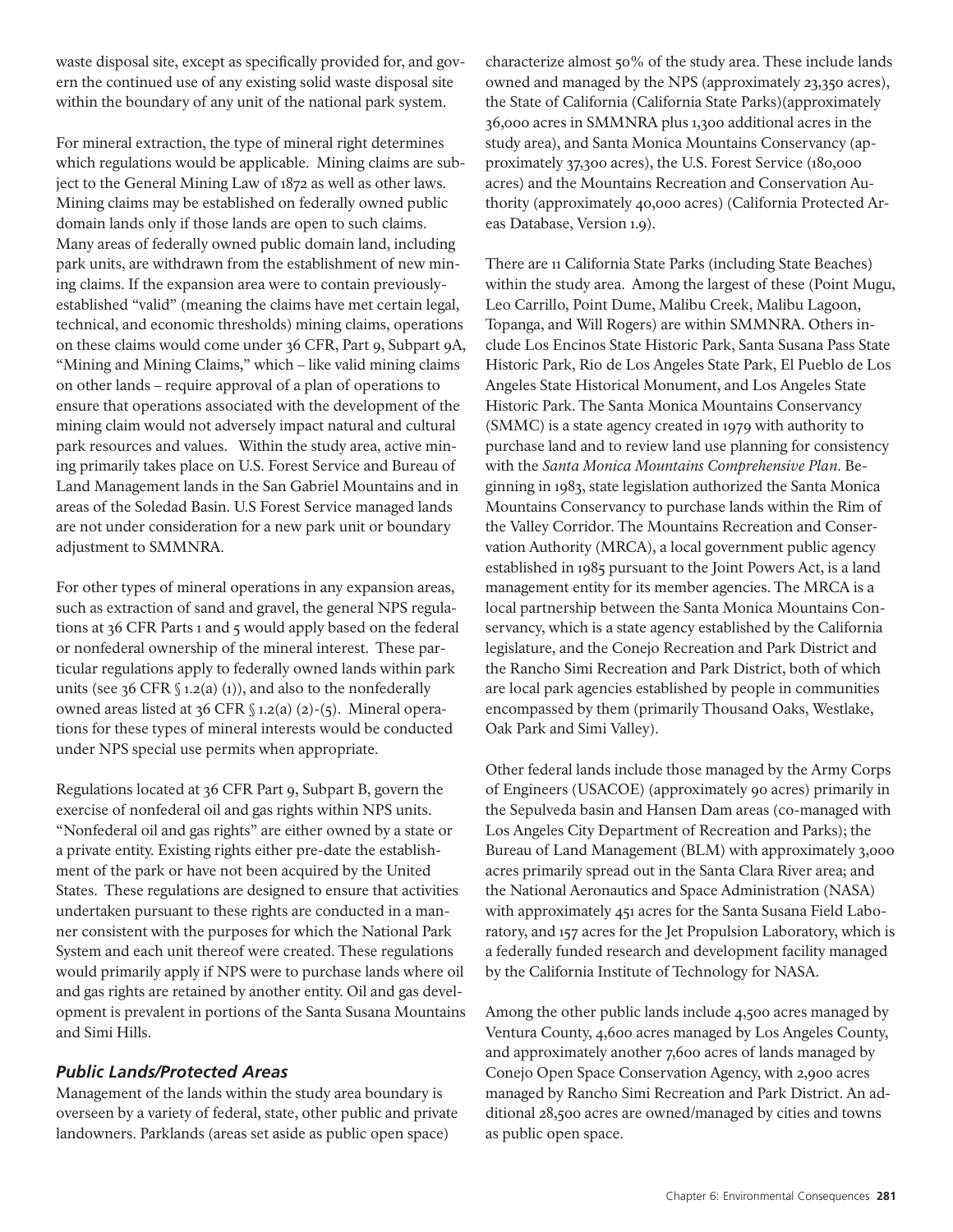## *Urban Land Uses*

Rapid urbanization occurred in Los Angeles County beginning in 1920, with a population increase of 240% between 1940 and 2012 (Stoms et al. 2012). Population growth also occurred in eastern Ventura County beginning in the 1970s and in western Ventura County beginning in the 1980s. In 2010, according to the Farmland Mapping and Monitoring Program (FMMP) map, Ventura County contained 105,233 acres of built up and developed land (0.089% of the 1,843.3 square miles in the county), while Los Angeles County contained 174,288 acres of built up and developed land (.000067% of the 4,057.88 square miles in the county). Between 2000 and 2010, the population of Los Angeles County, already the most populous county in the state, grew from 9.543 million to 9.827 million or 0.97%. During the same period the population of Ventura County grew from 756,366 to 825,445 or 0.91% (U.S. Census Bureau 2010).

## *Farmlands and Agriculture, including Prime and Unique Farmlands*

A portion of the study area is also bordered by lands devoted to farming and agriculture. Over 100,000 acres are categorized as important farmland by the California Department of Conservation's Farmland Mapping and Monitoring Program (FMMP). Irrigated agricultural lands are primarily located near Camarillo and Thousand Oaks. These lands are primarily used for growing strawberries and vegetables. In the Simi Hills and Santa Susana Mountains there are substantial grazing lands. In the Santa Monica Mountains vineyards are becoming more prevalent.

Prime farmland is land with the best combination of physical and chemical features able to sustain long-term production of agricultural crops. This land has the soil quality, growing season, and moisture supply needed to produce sustained high yields. Unique farmland is of lesser quality soils used for the production of the state's leading agricultural crops. This land is usually irrigated but many include non-irrigated orchards or vineyards as found in some climatic zones in California.

The loss of high quality farmland to development has received national attention. Threats to farmland primarily occur on the edge of metropolitan areas where the value of lands for residential and other urban uses exceeds their value as farmland. Most lands in the central and eastern part of the study area were long-ago converted from farmland to other uses. The once widespread walnut and orange groves in the San Fernando and Simi valleys now exist primarily as remnants in suburban backyards. Adjacent to the western and northern part of the study area, this conversion is ongoing in the communities of Camarillo and Moorpark as well as farther west and north in Oxnard, Santa Paula and Fillmore.

The California Department of Conservation (CDC) Farmland Mapping and Monitoring Program (FMMP) program database indicates that there are approximately 8,500 acres of prime

and unique farmland in the study area (FMMP 2010). Most of this is located in Ventura County near the communities of Moorpark, Camarillo, and Point Hueneme. Smaller areas of prime and unique farmland are located within SMMNRA near the communities of Thousand Oaks and Newbury Park, in the central Santa Monica Mountains along Las Virgenes Road and Mulholland Drive, and along the Upper Santa Clara River in Soledad basin.

State-wide, farmland conversion data collected over the past 24 years indicates that for every five acres of land leaving agricultural use, four convert to urban land and one converts to other land uses. Within the study area, over 300 acres of prime and unique farmland were converted to other uses, primarily urban development between 2000 and 2010. Important farmland acreage (prime and unique farmland, farmland of local and statewide importance, and land suitable for grazing) decreased by 3,000 acres from approximately 104,000 acres in 2000 to 101,000 acres in 2010. Prime farmland decreased by 1,100 acres, whereas unique farmland increased by almost 300 acres (FMMP 2000, FMMP 2010).

Some of the farmland in the study area (16,600 acres) is protected voluntarily under the California Land Conservation Act of 1965 (Williamson Act) (The Williamson Act, Ventura County California Land Conservation Act Program). Through this program landowners enter into voluntary contracts with the county to maintain land in agricultural use for a period of 10 or 20 years. In exchange for the restriction in land use, landowners receive a reduction in property taxes. Although formerly very successful, in recent years, the Williamson Act has been less successful because of statewide economic conditions, resulting in declining incentives. When the value of land for development outweighs the benefit derived from the Williamson Act, landowners have less incentive to stay in the program. Lands within the study area are now closer to urban development. In 2004, there were approximately 162 acres of prime farmland in the application process for non-renewal, which means these lands would no longer be under contract and could convert to other uses in 2014. These lands are primarily located near Thousand Oaks and Camarillo (FMMP 2008).

## *Open Space*

Where lands have been protected as open space and/or used for rural or low intensity ranching, these areas often remain dominated by native plant communities. In the study area, these plant communities include chaparral, big-cone Douglasfir forest, walnut woodlands, oak woodland, coastal sage scrub, alluvial fan sage scrub, riparian woodlands, intermittent and perennial stream habitats and others. Where lands have been heavily grazed or affected by development, including land clearing activities and agriculture, native landscapes are degraded or absent. Nonetheless, much of the unprotected open space in the study area is comprised of primarily native vegetation communities. These areas are primarily located in the hills and mountains surrounding the valleys in the area.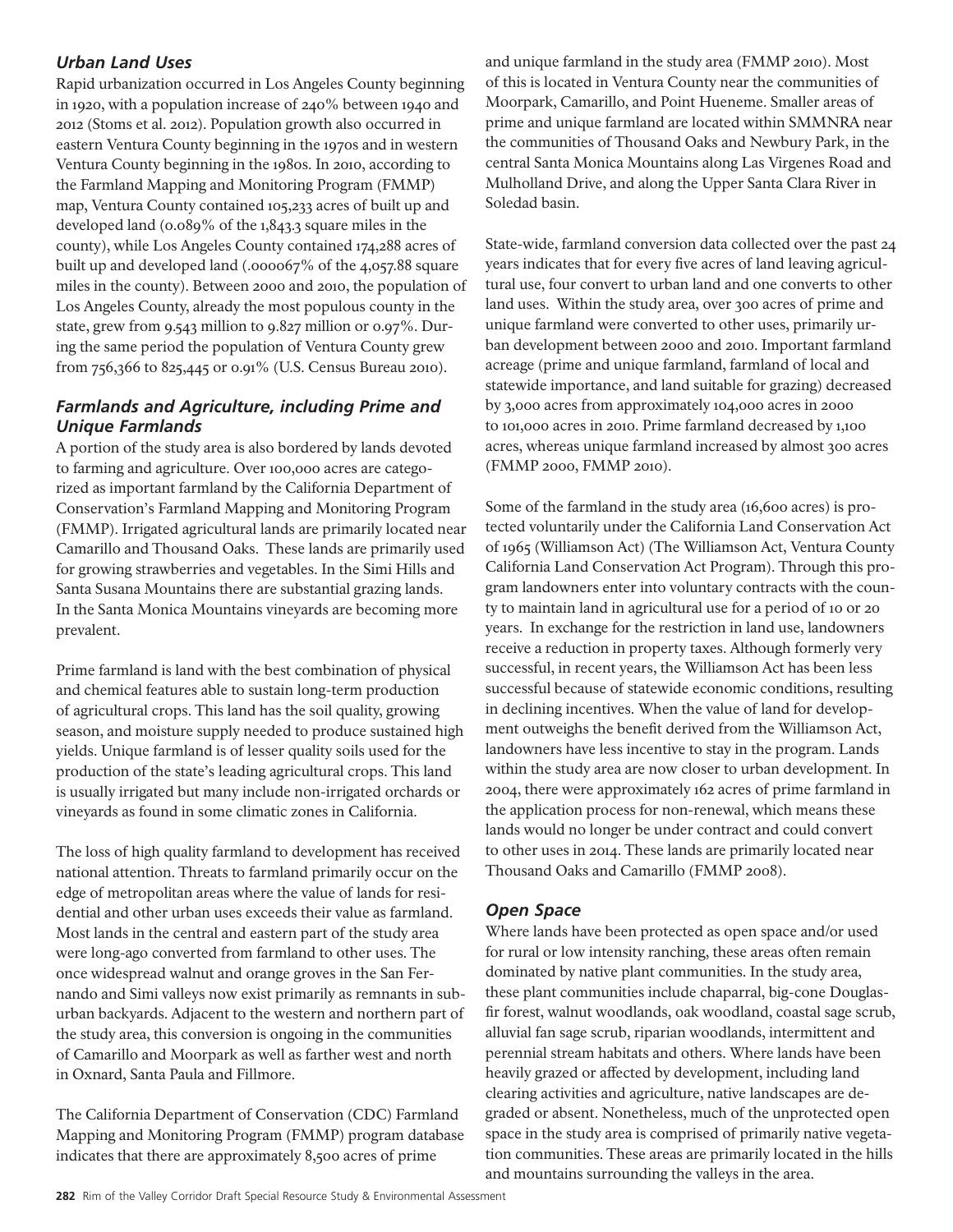#### **Table 6-2: Approximate Acreage of Study Area Parks and Protected Open Space**

| Parks and Protected Open Space                      | Approximate acreage within study area | % of study area |  |
|-----------------------------------------------------|---------------------------------------|-----------------|--|
| Local and Community parks (cities and towns)        | 28,500                                | 4.38%           |  |
| <b>County Parks</b>                                 | 9.100                                 | 1.40%           |  |
| <b>State Land Conservancies</b>                     | 9.100                                 | $1\%$           |  |
| California State Parks                              | 37,300                                | 5.74%           |  |
| Special Park Districts and Joint Powers Authorities | 47,300                                | 7.28%           |  |
| Bureau of Land Management                           | 3,000                                 | $>1\%$          |  |
| U.S. Forest Service                                 | 180,000                               | 20.28%          |  |
| National Park Service                               | 23,350                                | 3.59%           |  |
| Private protected open space                        | 1,700                                 | $>1\%$          |  |
| Total Parks and Protected Open Space                | 340,000                               | 52%             |  |

*Source: California Protected Lands Database, v. 1.9*

Many communities initially had or currently have prohibitions on hillside development and/or have focused infrastructure in valley bottoms. This pattern of development has resulted in the retention of large open spaces in the hills and mountains that make up the Rim of the Valley Corridor. For instance, although the San Fernando and Simi valleys are blanketed by housing and shopping centers the hills surrounding these areas (Simi Hills, Santa Susana Mountains, Santa Monica Mountains, and Verdugo Hills) are largely natural areas. Thousand Oaks also has many small hills within developed areas and is bordered by the Santa Monica and Conejo mountains and the Las Posas and Simi hills. Along the Arroyo Seco corridor, pockets of natural areas remain in the San Rafael Hills as well as in the hills of northeastern Los Angeles.

These large undeveloped areas surrounding the cities and towns in the study area still function as native wildlife habitat and currently provide outstanding opportunities to link currently protected and unprotected areas for wildlife and to provide current and additional recreational opportunities.

There are also highly degraded or developed areas where native land cover is completely absent, but even among these, there are some current efforts directed toward restoration. Among the most promising of these efforts is the transformation of the Los Angeles River into a greenway corridor that supports multiple objectives, including habitat enhancement, stormwater management, recreation and economic revitalization. The 51-mile Los Angeles River, which passes through 13 cities and numerous communities, has been the focus of many agencies, community groups, nonprofit organizations and the business community. Among these efforts has been the *Los Angeles River Revitalization Master Plan*, prepared by the City of Los Angeles. This plan has many proposals for projects throughout Los Angeles that will be developed by working cooperatively with local residents and other stakeholders. The City is working closely with the U.S. Army Corps of Engineers and the County of Los Angeles, key project partners, to realize the new vision through the *Los Angeles River Ecosystem Restoration Feasibility Study*, which has identified environmental restoration opportunities. These efforts are connecting dense urban communities with close-to-home natural resources and recreational opportunities.

Building on the Los Angeles River Greenway concept, similar work is underway to transform tributaries of the Los Angeles River, such as Tujunga Wash and the Arroyo Seco, into greenways that will contribute towards a regional greenway network.

In addition to the Santa Monica Mountains Conservancy and Mountains Recreation and Conservation Authority, there are at least another 50 state, local or private public land organizations actively working to create public lands within the study area. Among these include: Trust for Public Land, The Nature Conservancy, Mountains Restoration Trust, Arroyos and Foothills Conservancy, Sierra Madre Mountain Conservancy, Los Angeles Neighborhood Land Trust, and others (*Table 6-2: Approximate Acreage of Study Area Parks and Protected Open Space*).

### *Land Use Described by Geographic Areas*

The study area can be understood within a physiographic context, by a closer look at the following ten areas: Santa Monica Mountains, Conejo Mountain - Las Posas Hills, Simi Hills, Santa Susana Mountains, Upper Santa Clara River, San Gabriel Mountains, San Gabriel Foothills, Verdugo Mountains - San Rafael Hills, Arroyo Seco, and the Los Angeles River.

#### **Santa Monica Mountains**

Although much of this area is comprised of open space, there are also pockets of suburban and urban development within it. A large portion of the eastern Santa Monica Mountains is very urban. Exceptions to this highly urbanized landscape include Griffith Park and Franklin Canyon as well as the pockets of open space formed by the SMMC cross-mountain parks (Runyon Canyon, Dirt Mulholland and others). A little over half of the land in SMMNRA is in public ownership (divided among park agencies, as well as cities [Calabasas, Malibu, Los Angeles, Thousand Oaks] and other entities, such as the Las Virgenes Municipal Water District, University of California, and other Los Angeles County lands), with private lands comprising the rest. Approximately 50% of this area is conserved as protected open space, another 40% of the area is open space in private ownership and approximately 10% of the Santa Monica Mountains are developed (with urban, suburban, commercial or industrial uses) (Stoms et al. 2012). With some small exceptions,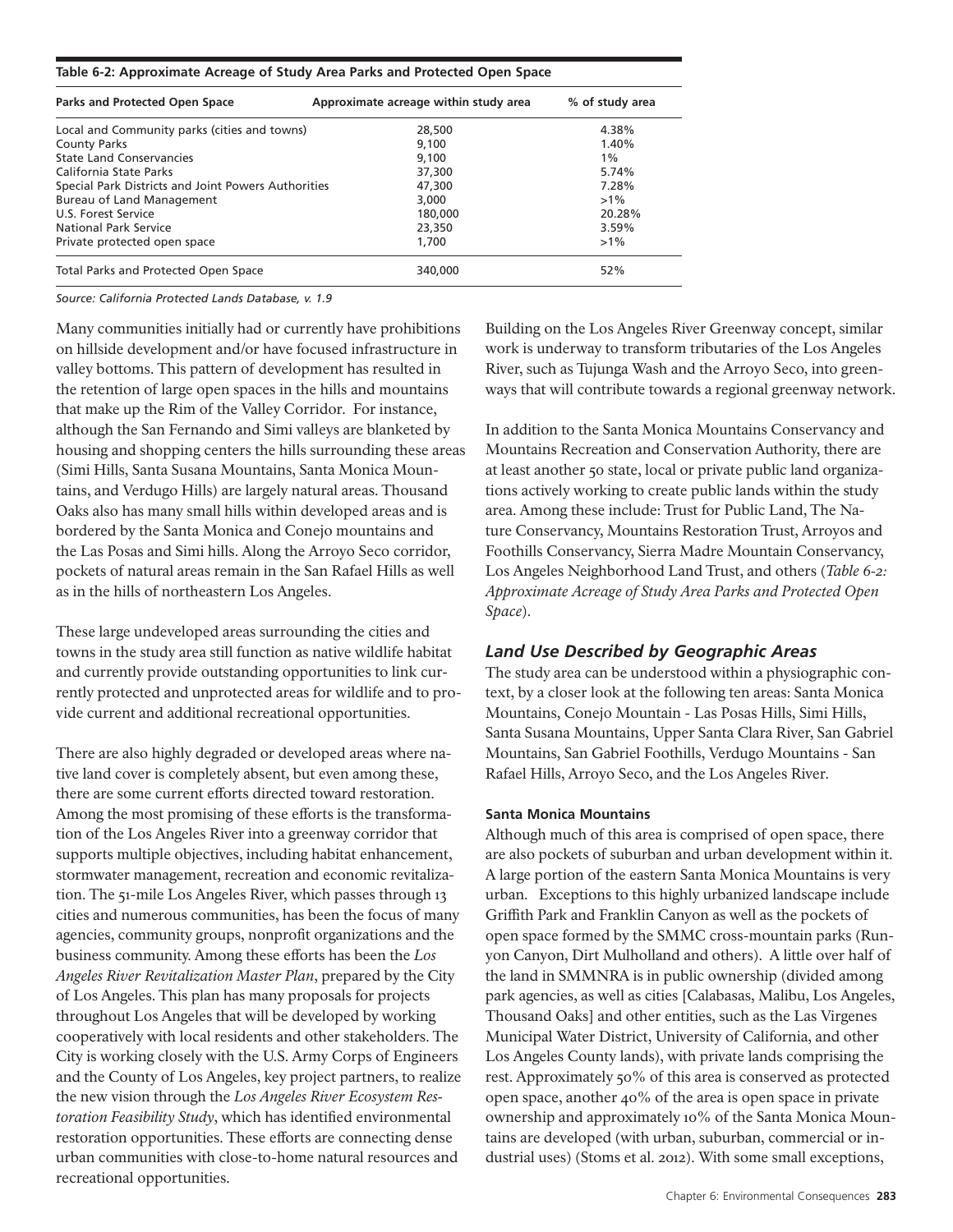including recently established vineyards and orchards, agricultural land uses are not prevalent in SMMNRA.

### **Conejo Mountain - Las Posas Hills**

This area includes lands on the western edge of the Santa Monica Mountains, as well as lands north and west of Thousand Oaks. Although there is some contiguous open space, public lands in this area are primarily associated with development easements. This subgeographic area also contains the largest percentage of lands in agricultural use.

## **Simi Hills**

The portion of the Simi Hills included in SMMNRA was expanded through a boundary adjustment in 2002. Although surrounded by development, this area comprises a large block protected as public land. This area also contains a landfill as well as a large area of private open space (Bridle Path Open Space).

### **Santa Susana Mountains**

The Santa Susana Mountains are primarily undeveloped open space. Public land is located primarily in the eastern part of the mountains where they abut the Simi Hills as well as along the edge of the Santa Clarita area. Although mostly undeveloped, there are development proposals pending for some areas, including for Mormon/Brown's Canyon. Although many older oil wells have been abandoned, oil extraction continues in some areas of the Santa Susana Mountains. Additionally, the Southern California Gas Company's 3,600-acre Aliso Canyon storage facility is located in the Santa Susana Mountains north of Porter Ranch and Northridge. The facility stores natural gas in depleted underground oil fields. This facility services 20.9 million customers and as such is part of the region's natural gas critical infrastructure.

## **Upper Santa Clara River**

This area primarily comprises the northern foothills of the San Gabriel Mountains (Angeles National Forest and San Gabriel Mountains National Monument) up to and including the Santa Clara River. With the exception of non-contiguous public lands managed/owned by the Bureau of Land Management, California State Parks and local jurisdictions, much of this area is privately owned. There is a mix of uses in this area, including residential, recreational, gravel mining and other commercial and industrial uses.

### **San Gabriel Foothills**

Although edged by urban development, to the south and the Angeles National Forest and San Gabriel Mountains National Monument to the north, the generally undeveloped San Gabriel foothills contain a mosaic of land uses, including protected open space, residential, institutional and commercial development.

### **San Gabriel Mountains**

The San Gabriel Mountains region of the study area is managed by the U.S. Forest Service as part of the Angeles National Forest and San Gabriel Mountains National Monument. Although the primary use is recreation, the U.S. Forest Service managed areas also contain utility easements, communications facilities, and infrastructure related to flood protection and water supply. The San Gabriel Mountains comprise approximately 70% of the open space in Los Angeles County.

### **Verdugo Mountains - San Rafael Hills**

This area is described as a primarily undeveloped island in the midst of a highly developed urban landscape. There is a variety of public parklands that span the center portion of the Verdugo Mountains, with residential areas located mostly along the foothills. There are also areas of sparse residential and commercial development. The Verdugo Mountains and San Rafael Hills are divided by a freeway that parallels Verdugo Wash. There are also several other roads. Private homes are scattered throughout the San Rafael Hills. In addition, there is the Scholl Canyon Landfill.

## **Arroyo Seco**

The Arroyo Seco canyon extends from the San Gabriel Mountains to the Los Angeles River in downtown Los Angeles. Land use in this area is primarily comprised of public parklands surrounded by a highly urban environment. The hillsides lining the Arroyo Seco include a mixture of largely residential development interspersed with canyon and hillside open spaces and parks.

### **Los Angeles River**

The area surrounding the Los Angeles River, including much of the river itself is highly urbanized but contains several pocket parks. Most are less than one acre. Adjacent to and near the river are Griffith and Elysian parks, large public lands managed by the City of Los Angeles. From Griffith Park to downtown Los Angeles, there is a 11-mile natural bottom section of the river within the study area boundary. In addition, Sepulveda basin, managed by the U.S. Army Corps of Engineers in partnership with the City of Los Angeles, contains a natural bottom section of the river. There are also commercial and industrial uses along the Los Angeles River. Rio de Los Angeles State Park and Los Angeles State Historic Park are also along the Los Angeles River.

## **Land Use Environmental Consequences**

This section analyzes several aspects of land use, including potential effects on land use plans, policies or controls; potential effects on private lands; potential effects on prime and unique farmlands; and the quality of urban open space and potential effects on these qualities.

## *Impacts from Alternative A*

There would continue to be no effect on land use associated with private lands in the study area. With designation of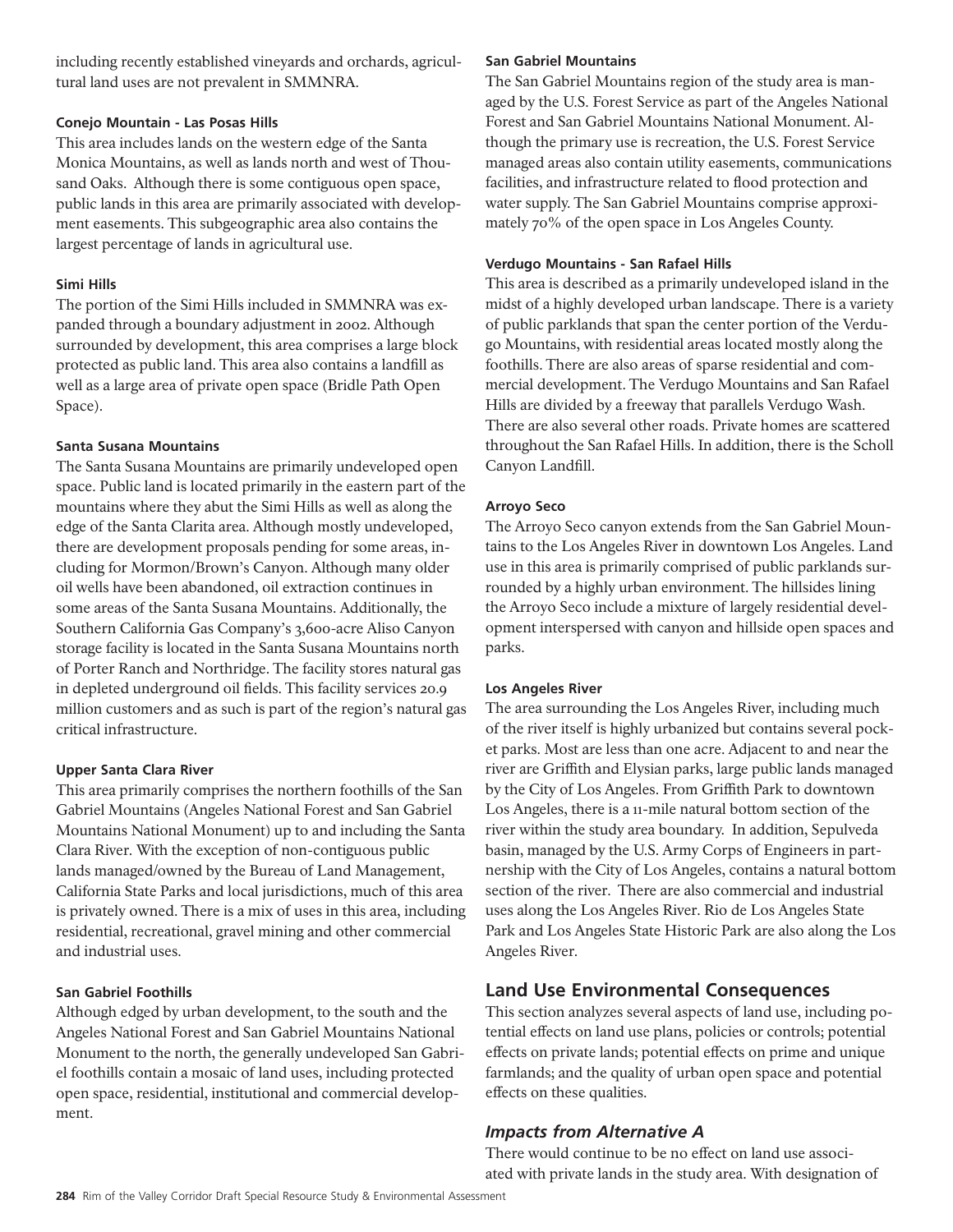SMMNRA, no additional regulatory or land use authorities over existing agencies or local governments were applied. One exception, as described in the feasibility analysis in *Chapter 3: New National Park Unit Criteria Analysis*, is the regulation of solid waste facilities, required by 36 CFR, Chapter 1, Part 6. Each partner and jurisdiction continues to retain land ownership, management, and decision-making authority for lands that they own. NPS land management policies and regulations would continue to only apply to lands owned by the NPS. Privately held lands would continue to be regulated by local land use authorities (cities and counties).

There would continue to be long-term beneficial effects from the nearly 340,000 acres of parks and open space protected in the Rim of the Valley Corridor study area by the NPS, SMMC/ MRCA, other federal and state, and public and private organizations. Ongoing beneficial effects from future land protection efforts by the NPS and other federal, state and local agencies in SMMNRA would also continue. Local agencies that control land use decisions within SMMNRA would likely continue to use NPS research findings to inform land use planning and open space acquisitions, a long-term beneficial effect on conservation of land within the study area (NPS 2013f).

Efforts to protect public lands in SMMNRA (NPS and partners) and within the Rim of the Valley Corridor (SMMC and cities) would likely continue at current levels. There would be ongoing adverse effects from regional growth and development that would continue to affect unprotected lands. Sometimes these would be targeted by conservation groups for open space. Urban development within the mountains would continue to climb up canyons, expand in pockets of low lying land, ridgetops, and encroach on habitat adjacent to protected public land, removing and fragmenting habitat available to wildlife (Stoms et al. 2012). Depending on local and regional planning there could be additional adverse effects from poor or no coordination among the public and private non-profit organizations working toward land protection. Where land use planning did not take into consideration preservation of targeted lands as open space, the ability of conservation organizations to preserve open space could be reduced. Because, however, conservation organizations and/or other groups often work together to protect targeted lands, there could be ongoing beneficial effects, even in the absence of land use plans that identify areas as open space, such as occurred for Ahmanson Ranch in the Simi Hills, when conservation groups worked together to advocate protection for this area.

The signatories to the Santa Monica Mountains Cooperative Management Agreement (NPS, California State Parks and SMMC) would continue to have direct management authority for a large percentage of the protected public lands within SMMNRA and would continue to manage these lands according to federal and/or state laws and policies. Where possible, it is also likely that these agencies would continue to cooperate on issues related to the Rim of the Valley Corridor, especially

where these relate to wildlife habitat connectivity and to educational programs and opportunities.

The NPS would continue to be a partner, sharing stewardship of areas within its boundary with the public, other agencies and private landowners. The NPS would also continue to support activities on non-NPS lands consistent with the purposes of SMMNRA, such as wildlife habitat linkage and educational outreach work beyond the boundary. Actions would continue to emphasize cooperative relationships and planning. Direct management of lands owned by the NPS would continue to provide for operations, maintenance, resource management, education and resource and visitor protection.

Although SMMNRA has cooperative management authority for actions that relate to lands within the boundary, there has to be a clear relationship to the NPS mission for the park to use this authority outside the boundary. If the action clearly benefits SMMNRA and the resources it protects or provides for connections to SMMNRA recreational use, this linkage can be made. Because of limited staffing in some areas, such as landscape architecture and land use planning, however, the park has not often been in a position to take advantage of these opportunities. Nonetheless, the park has continued to use the legislatively identified Santa Monica Mountains Zone as a tool to comment on land use development plans within the zone but outside the boundary as was authorized by SMMNRA enabling legislation. Resulting from this, area land use planners have used park comments as a tool to minimize some adjacent incompatible development effects and to encourage additional land protection within the boundary. Although additional opportunities, such as partnering with agencies and organizations to provide trail access to the north side of the Simi Hills could occur, these ventures have largely been limited by a greater focus on protecting natural and cultural resources and because land use planning staff is already overextended. Other opportunities to work with partners could also be pursued if the park could assemble the necessary resources to work with area landowners.

Cooperative management authority is also integral to land protection within the boundary. For example, because partner agencies have fewer constraints on land purchases and can move with more agility to purchase lands and to negotiate with private landowners, cities and counties, some key lands that were originally slated for development have been protected as public land. Cooperative management would also continue to be used by the Juan Bautista de Anza National Historic Trail staff to promote designation of this route through the study area, an ongoing long-term beneficial effect. The NPS Rivers, Trails and Conservation Assistance Program (RTCA) would also continue to provide technical assistance for public outdoor recreation conservation purposes to state and local governments and community groups in support of natural resources conservation and outdoor recreation efforts.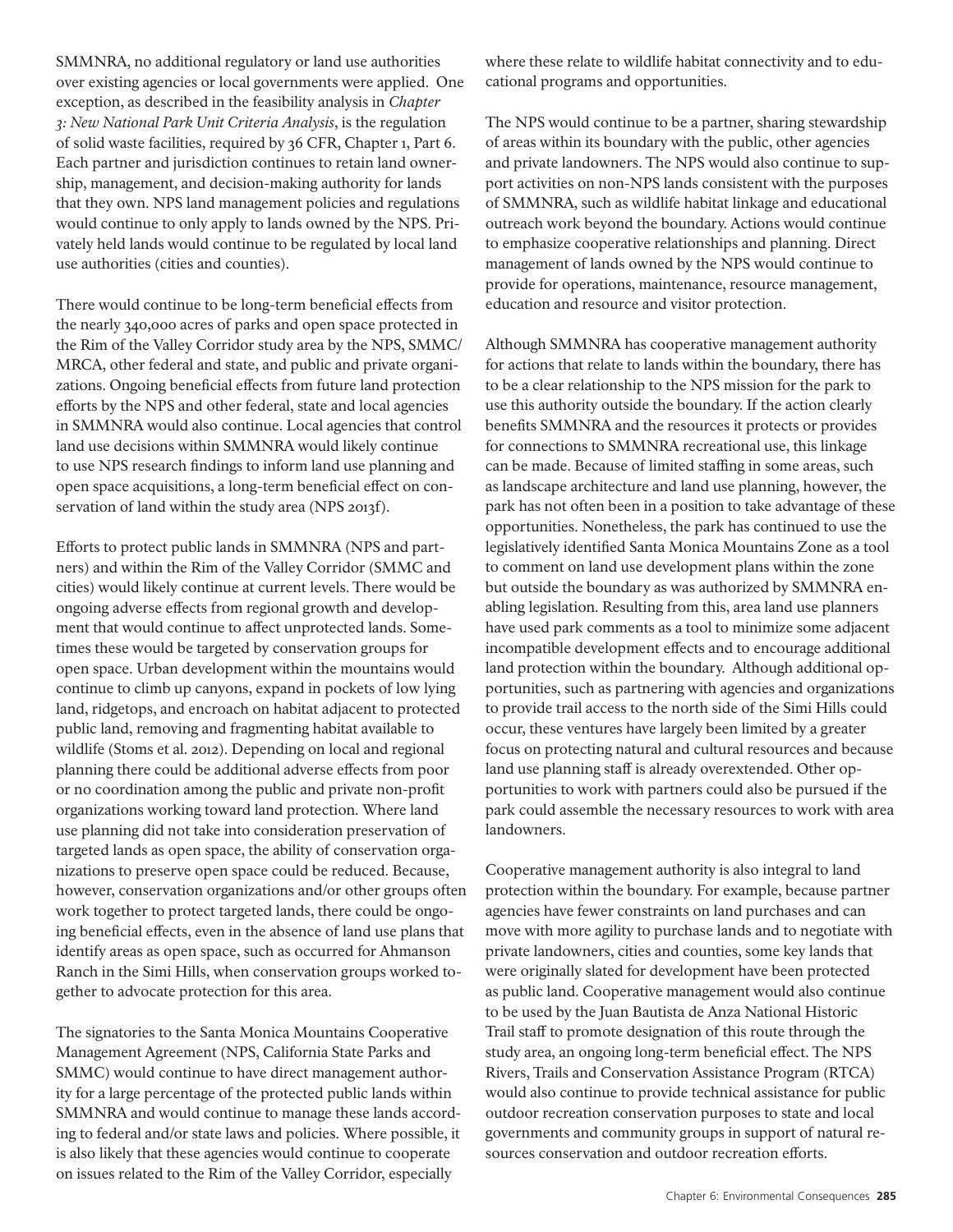Cooperative management has also been used to deliver interpretive and educational programs focusing on the resource protection and public use mission of the NPS in SMMNRA and other park sites outside of the boundary of SMMNRA, such as in downtown Los Angeles. Educating young people about the history and mission of the NPS and other public land management agencies in the Santa Monica Mountains has a potential indirect long-term beneficial effect on land use by encouraging and/or creating the next generation's land stewards. Similarly, adults participating in these programs often begin to get a sense of the network of parks available to them in the area, another indirect long-term beneficial effect from acknowledgement of the significance of protecting these areas for themselves, their families, and neighbors.

Under alternative A, it is likely that farmland not protected by voluntary conservation programs could continue to be developed, a long-term moderate adverse effect on prime and unique farmlands. Those lands most likely to be converted to other uses, including residential and urban development, include lands located close to or within city boundaries and lands whose value for development greatly exceeds their value for agricultural production. Trends in the study area over the past 50 years indicate that this conversion would continue to occur because of pressures associated with ongoing population growth. If this conversion was delayed or did not occur, these lands would continue to remain available as open space and would continue to enhance the scenic value of the surrounding landscape, particularly where they are adjacent to public lands.

## *Impacts from Alternative B*

As in alternative A, local governments would retain land use authority within the areas identified for cooperative management. There would, however, be additional beneficial effects on protection of open space from seed money provided by the NPS for development of a cooperative management plan. The cooperative management plan could also be used by existing agencies, local governments, and private landowners to leverage additional funding and resources for open space protection within the Rim of the Valley Corridor partnership area.

It is likely that alternative B would increase access by other agencies and organizations to NPS expertise in conservation planning, vegetation, wildlife and fire management and other disciplines for conservation planning in the study area. Opportunities for increased access to educational and interpretive staffing and programming could also support conservation planning. For some agencies and organizations, this access would provide opportunities that would otherwise be limited, a long-term beneficial effect since this would likely continue beyond cooperative management plan development.

This alternative would also create a mechanism for the NPS to share information with its cooperative management partners, similar to the authority that is now available between federal

agencies via the recent Service First Authority (2011). It is likely that cooperative management agencies could share resources, staffing and funding across jurisdictions during the plan development process and as that plan was initially implemented. If long-term authority for cooperative management was identified as part of this alternative there could be additional beneficial effects. Otherwise these effects would primarily be beneficial but most NPS direct involvement would last only through development of the cooperative management plan.

Through existing authorities, SMMNRA would continue cooperative efforts in some areas encompassed by alternative B where a link to the park was present.

Identification of nationally significant areas could result in local, state or national agencies or private landowners desiring to protect these sites, a long-term beneficial effect on land use.

Impacts to prime and unique farmland would be similar to alternative A, however because of the cooperative conservation plan which would likely encourage private land stewardship opportunities, there could be long-term minor beneficial effects on the protection of these lands.

## *Impacts from Alternatives C and D*

State and local governments would generally continue to maintain regulatory authorities for nonfederal lands in Alternatives C and D. NPS regulatory authority would primarily pertain to lands owned and managed by NPS, with the exception of certain regulations in 36 Code of Federal Regulations (CFR) Chapter 1 including regulation of solid waste facilities, mining related activities, and the exercise of nonfederal oil and gas rights, which may apply to lands within the authorized boundary. Depending on what is specified in any potential future legislation that would authorize a boundary expansion, solid waste facilities, mining related activities, and the exercise of oil and gas rights could be affected by additional permitting and/ or reviews by the NPS. As described in *Chapter 5: Alternatives*, Congressional legislation could specifically allow activities or uses that are not typically permitted in national park units. For example, some national park units allow hunting or mineral leasing because this use was specifically identified in the park's authorizing legislation.

As described under alternative A, SMMNRA works cooperatively with local and state agencies to manage lands in the national recreation area. NPS management policies typically apply to lands that NPS acquires. Local jurisdictions could, however, choose to use the expanded boundary as an opportunity to engage in partnerships to increase public lands within their jurisdiction adjacent to the boundary or to use it to spur additional public lands dedications as lands are developed.

Alternatives C and D state that any legislation proposed to implement study recommendations could specify that eminent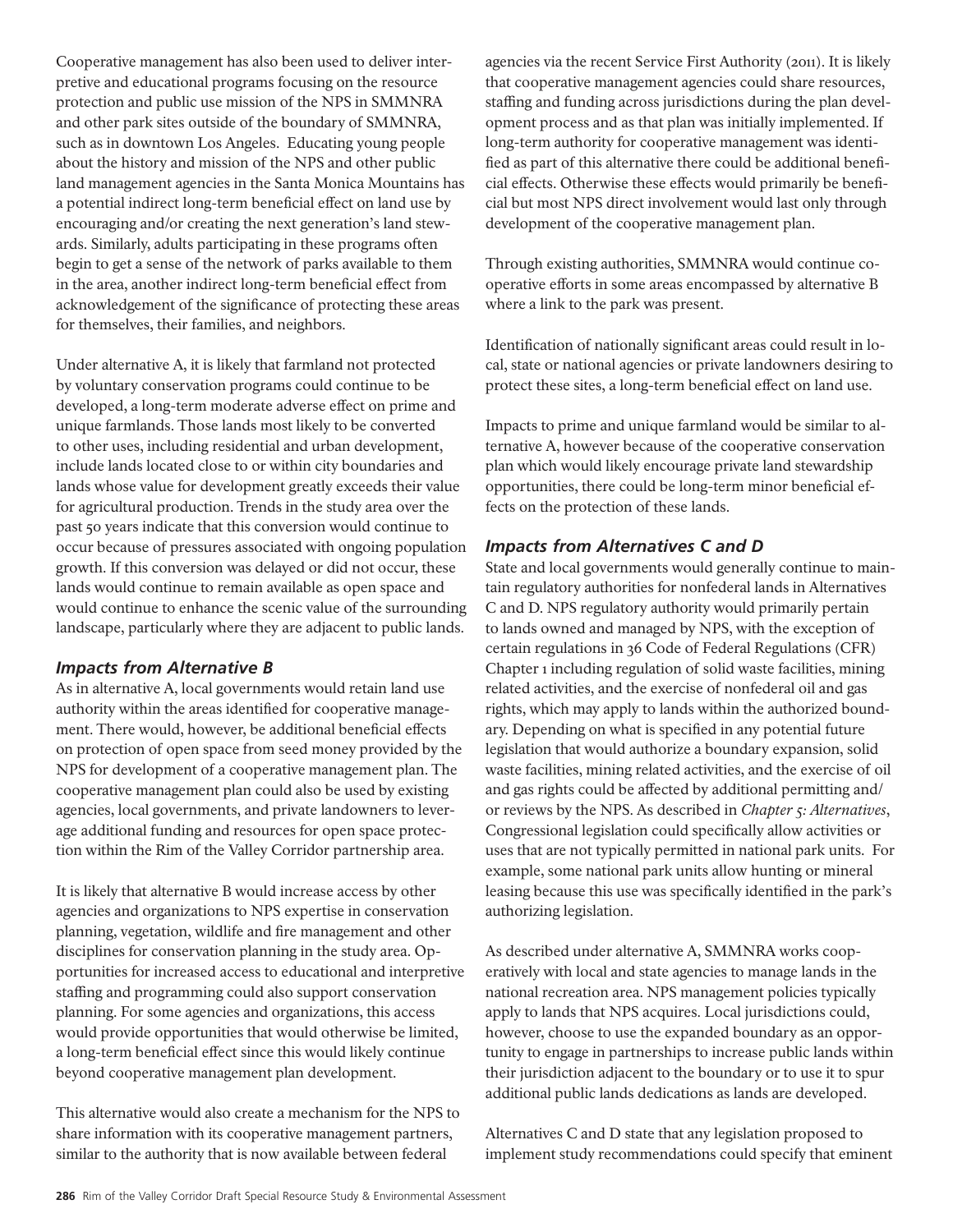domain would not be used for NPS land acquisition. As within the SMMNRA boundary, the NPS would only consider acquiring land on a limited basis from willing sellers. As described in alternative A, designation would not impact local land use authority over lands not owned by the NPS. Land acquisition authority, where used, would continue to be completed in partnership with other agencies and organizations based on the SMMNRA model.

Although a boundary expansion would not establish additional regulatory or land use authority over local governments, lands within an NPS boundary could be protected by the NPS through purchase authorities, for land or easements. Because the NPS is not a regulatory agency, NPS land management policies and regulations would generally only apply to lands that the NPS acquires. Even with the authority to purchase lands within an expanded boundary, the NPS would only consider acquiring land on a limited basis from willing sellers. Such land purchases would also be based on direction from Congress and a land protection plan would be developed to identify priorities for land acquisition, easements and other use of land protection authorities, including cooperative management, compatible public and private lands, etc.

Because these alternatives allow for NPS land acquisition within their respective proposed boundary additions, they would emphasize protecting large areas of open space among urban areas or areas that facilitate protection of key wildlife corridors or open space connections. Because alternative D would provide a larger boundary addition, it could potentially have the most beneficial effects on protecting large areas of open space, including for wildlife habitat and visitor use.

Alternatives C and D would enhance the ability of the NPS to work actively to protect a connected system of public lands in the Rim of the Valley Corridor study area, a connected system that could create a stronger driver for open space protection in the greater Los Angeles and Ventura areas, albeit to a different extent in alternative C vs. D. Cooperative work with other federal, state, private and local land protection agencies and organizations could encourage local land use authorities to direct compatible land use adjacent to an NPS boundary when local land use plans are revised or developed as has generally occurred with the current SMMNRA boundary in alternative A.

As in alternatives A and B, areas of prime and unique farmland would likely continue to be converted to other land uses due to the pressures of population growth and development in the study area. Land acquisition of public open space proposed in these alternatives would be unlikely to include prime and unique farmlands; however, as in alternative B, these could continue to be protected through voluntary easements or other private land stewardship programs. There could, therefore be some minor beneficial effects. To the degree that these lands

were protected, there would be long-term beneficial effects on nearby public lands related to improved protection for scenic resources and wildlife habitat linkages.

## *Cumulative Impacts*

Although land use within the study area varies greatly, approximately 50% of it is protected as open space. Over time past projects have resulted in much of the study area lowlands being developed. Extensive urban and suburban development combined with pockets of rural development is crisscrossed by major national transportation corridors that allow the importation of goods and services to the ever-expanding population of the Los Angeles metropolitan area (*Figure 1-4: Population Density and Ethnicity Map* in *Chapter 1: Introduction*). SMMNRA is under intense development pressure. Whereas only 11% of the region was urbanized in 2000, urbanization might increase to as much as 47% of the area by 2050 (Delaney et al. 2010 in Stoms et al. 2010). Because most of the development remains within the valleys, public and private open space in the surrounding hills brings a fairly high quality to urban and suburban life to those living near the edges, providing scenic vistas, recreational opportunities, and open space that contributes to clean air. These areas also offer some of the most expensive housing in the region. In some areas, however, such as in the central regions of the San Fernando Valley and in downtown Los Angeles, there are fewer opportunities for people to access open space, particularly public lands. Overall impacts on land use in the region have been moderate to major with vast areas that do not retain natural characteristics. Nonetheless, there remain large undeveloped areas surrounding the cities and towns that function as native wildlife habitat and currently provide outstanding opportunities to link currently protected and unprotected areas for recreational opportunities and wildlife. As described in the natural resources condition assessment for SMMNRA, urban development within the park is relatively small compared to the surrounding metropolitan areas, with its accompanying air pollution, noise, and skyglow (Stoms et al. 2012:36).

Current and future projects would continue to add to the trends toward urbanization in the study area. Land use plans for cities and towns within the study area boundary would continue to add to the range of development currently present in the study area. In addition, future trends predict additional development. According to the natural resources condition assessment for SMMNRA, between 1940 and 2000, housing density within and around SMMNRA increased from suburban to urban density. Between 1990 and 2000, housing units increased by 4%, population by 7%, and developed land by 1% (Stoms et al. 2012:41). Environmental Protection Agency growth scenarios project more land in urban and suburban densities by 2050, with a strong shift from rural/exurban densities within SMMNRA toward suburban and urban land use classes in the coastal canyons by 2050 (Stoms et al. 2012).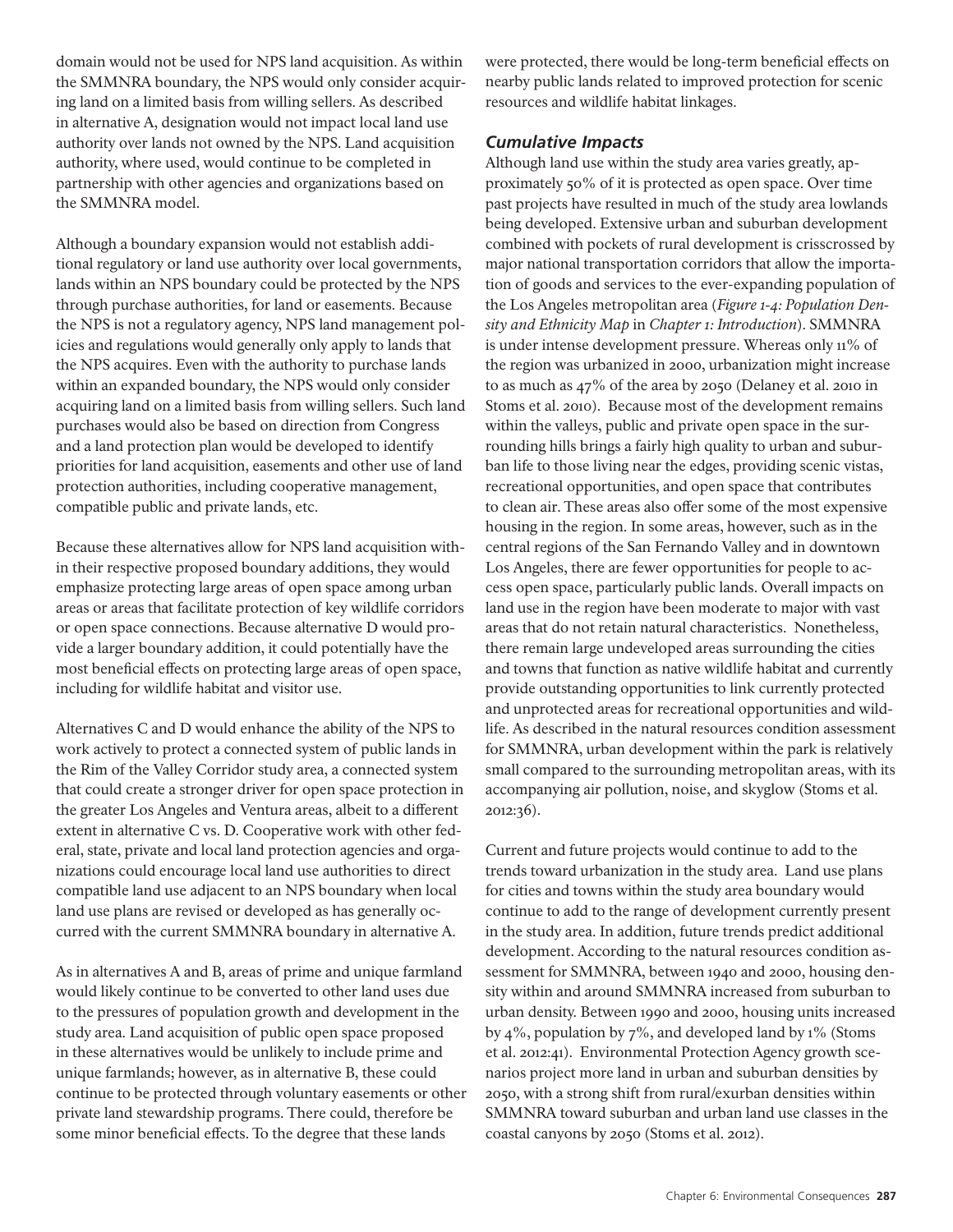Alternative A would have no new impacts on land use within the study area. Existing trends toward both public and private land conservation in the study area as a whole, land acquisition by SMMC/MRCA in the Rim of the Valley Corridor, and land acquisition by the NPS and other public and private land agencies in SMMNRA would continue resulting in long-term beneficial effects on urban quality. Private lands would continue to be regulated by counties and local jurisdictions. Alternative B could have negligible to minor beneficial effects on the protection of open space if the cooperative conservation plan resulted in additional public and/or private land stewardship opportunities that protected additional lands in the study area. Alternatives C and D could similarly add to protection of public lands in the study area and could have minor to moderate beneficial effects, depending on what lands were targeted for protection. Although the contribution to adverse cumulative effects would be small associated with alternatives A-D, because it would primarily be associated with minimal areas for recreational development (i.e. for facilities such as restrooms and signs), the contribution to cumulative effects associated with the purchase of private lands that would otherwise be developed could be minor to moderate, depending on the alternative and the ability of private and public agencies to steward this land protection.

## *Conclusion*

Alternative A would continue to have minor to major longterm beneficial effects on urban quality in the portions of the study area where existing lands have been conserved for public open space by the NPS, private landowners, and other agencies, such as in SMMNRA. Where lands proposed for conservation and open space were developed, there would be a loss of open space resulting in long-term minor to major adverse effects on urban quality. Alternative B would have long-term beneficial effects similar to alternative A, however, if partner agencies and private landowners and organizations were able to conserve additional public lands through a cooperative management plan, there could be additional long-term beneficial effects. Alternatives C and D would initially have long-term beneficial effects similar to alternative A. Later, these beneficial effects could extend to other areas because additional lands would be added to the boundary of SMMNRA, for public recreational use and habitat connectivity (alternative C) and which could include legislative authority to protect wildlife habitat linkages (alternative D). Long-term minor to major adverse effects would continue to occur as key lands were developed in both alternatives but not as a result of this plan.

## **Paleontology Environmental Consequences**

## *Impacts from Alternative A*

SMMNRA would continue to contain one of the most extensive and diverse assemblages of fossil material known in the national park system. As described in the significance analysis in *Chapter 3*: *New National Park Unit Criteria Analysis,* there

are at least 2,300 known fossil localities found in over a dozen fossil-producing geologic formations. These include a range of fossils of invertebrate, vertebrate, paleobotanical, protista, and trace fossils that range in age from the Late Jurassic to Pleistocene. Because of the proximity of SMMNRA to colleges and universities and large population centers, portions of the area within SMMNRA boundary and zone have been extensively studied. As described in the significance section, the diversity of the fauna, both marine and terrestrial, is extraordinary. Many new species have been named from the Santa Monica Mountains as a result of this research. There are also a variety of ongoing threats to SMMNRA paleontological resources, including erosion, unauthorized collection and development. As a result, there would continue to be minor long-term adverse and beneficial effects. Beneficial effects would include adding to the wealth of information about the paleontology of SMMNRA.

Sites in the study area but outside of protected areas, such as the Topanga Canyon amphitheater site, could continue to be threatened by illegal collecting and high rates of erosion, jeopardizing the potential wealth of paleontological resources, a long-term negligible to moderate adverse effect, depending on the loss and the significance of the site(s). For example, because of construction associated with the Mulholland Estates, some previously identified fossil fish localities are now inaccessible, however, according to Coastal Southern California Science and Learning, there is continuing potential for recovery of new specimens (NPS 2013d). Opportunities to learn about the number of fossil wood deposits identified within and surrounding SMMNRA would continue to be available; however, where these are protected there could be additional impetus to identify found materials, a long-term beneficial effect. Other opportunities like this could be lost due to private collecting, contributing to adverse effects.

## *Impacts from Alternative B*

In addition to existing resources within the boundary of SMMNRA, at least three fossiliferous formations located in the Simi Hills and Santa Susana Mountains contain important formations not currently represented in SMMNRA (Las Virgenes, Pico, and Towsley formations). Adding these to the partnership area in alternative B could encourage additional NPS involvement in their preservation, a long-term beneficial effect. In addition, the study area encompassed by alternative B, includes a large number of fossils found in the Simi Hills and Santa Susana Mountains that would complement those contained within SMMNRA and which, if protected, could contribute to longterm beneficial effects on paleontological resources.

## *Impacts from Alternative C and D*

Alternatives C and D would include fossil formations not currently represented in SMMNRA. Alternative D would also include some formations not in alternative C, including the Conejo volcanics, Sespe formation and the Llajas formation near Simi Valley. Expansion in the Simi Hills and in the eastern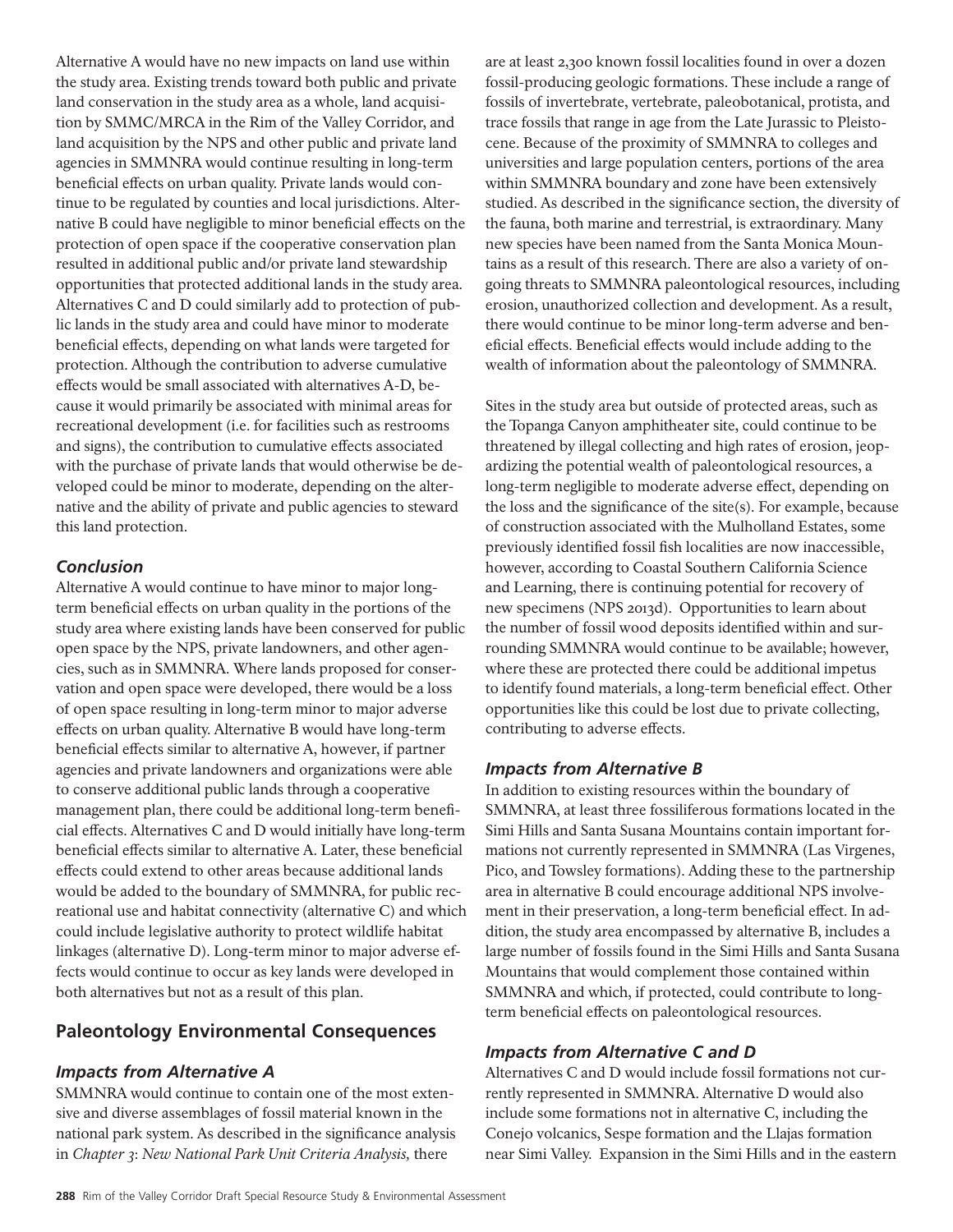Santa Monica Mountains would likely add a number of type specimens from various species, including seaweeds, fish and marine invertebrates. Because these areas would be added to SMMNRA, the NPS could conduct additional documentation or scientific studies and work with local governments and other public and private organizations to secure further resource protection. If additional sites containing paleontological resources were protected and studied, there would be longterm beneficial effects on understanding of these resources in SMMNRA which would be improved by understanding fossils in nearby and surrounding mountain ranges, such as the Simi Hills, and parts of the Santa Susana Mountains, the foothills of the San Gabriel Mountains and the Upper Santa Clara River, also included within these alternatives.

### *Cumulative Impacts*

As with other study area resources, paleontological resources are threatened by the intense development pressure in the region. Where significant resources are identified for protection, there is support for public and private land stewardship to protect them, however, much of the area that contains these resources is not fully explored and more land is lost to development annually. It is therefore likely that key resources could continue to be lost. Past, current and future development projects would continue to occur in SMMNRA and in the Rim of the Valley Corridor study area and could continue to contribute to the loss or displacement of paleontological resources.

The contribution of the alternatives to cumulative adverse impacts on paleontological resources would be small. Although protection for these could be fostered under alternative A, it would be more likely that in this alternative possible protection would be undertaken by a private or public land stewardship, such as by an individual or directed purchase by a public land management organization only upon the direct threat of development. Under alternative B, the cooperative conservation plan could identify resources needing protection and thus take a more proactive approach to securing it through private or public land stewardship. Alternatives C and D could direct NPS and other public land acquisition funding toward protecting paleontological resources. Although their presence within an expanded SMMNRA would not guarantee protection, it could make it more likely that knowledge of their presence would be available and that this could engender support for their study and/or stewardship. It is likely, however, that under all alternatives, currently unprotected sites could continue to be threatened by unauthorized collection, development and erosion.

## *Conclusion*

There would be a range of beneficial and adverse effects on paleontological resources in alternative A. Although protection for paleontological resources could be spurred by partnership opportunities in alternative B, this protection would be most likely to occur in alternatives C or D if sites containing paleontological resources were identified for new public or private land protection efforts by the NPS or partner agencies and organizations.

## **Water Resources Context**

### *Hydrology*

Portions of the study area lie within four major watersheds (Calleguas Creek, Santa Clara River, Santa Monica Bay, and Los Angeles River) as described in *Chapter 2: Resource Description*.

Tributaries in the study area include three major waterways (Upper Santa Clara River, Los Angeles River, and Calleguas Creek) as well as innumerable streams (including major creeks in the Santa Monica Mountains with 49 outlets to the ocean), several impounded lakes and natural and unnatural ponds. *Chapter 2: Resource Description* contains an overview of water resources and a historical account of water conveyance and flood protection within the study area.

## *Water Quality*

Water quality criteria are numeric values or narrative descriptions of the physical, chemical, and biological characteristics of waters necessary to support their designated beneficial uses. Beneficial uses may include wildlife habitat, aquatic life habitat, rare, threatened or endangered species, migration of aquatic organisms, spawning, reproduction and/or early development, water contact recreation, non-water contact recreation, navigation, groundwater recharge, agricultural supply, municipal and domestic supply, industrial service supply, commercial and sport fishing, shellfish harvesting, etc. Water quality parameters include pH, turbidity, temperature, dissolved oxygen, alkalinity, nutrients, bacteria and toxic chemicals. These measures apply to surface and groundwater quality. The regulated water quality parameters for Class AA surface water include fecal coliforms, dissolved oxygen, total dissolved gas, temperature, pH, turbidity, toxic, radioactive or deleterious materials, and aesthetic value. States, territories, and Indian tribes set water quality standards for waters within their jurisdictions based on Environmental Protection Agency (EPA) standards. In turn, the state designated standards are approved by EPA. In California standards are set by the regional water quality control boards (RWQCB). Minimum standards for recreational waters (water contact) are dependent on the type and amount of water contact (e.g. from light bathing to designated bathing beach) and include routine testing for E. coli, enterococci, and fecal coliform. Water bodies that do not meet the standards for their designated beneficial uses are considered impaired.

Impairment of water quality is related to adverse human health effects. Human health effects are generally caused by the concentration of bacteria in water. Local and national epidemiological studies demonstrate that there is a causal relationship between adverse health effects and recreational water quality,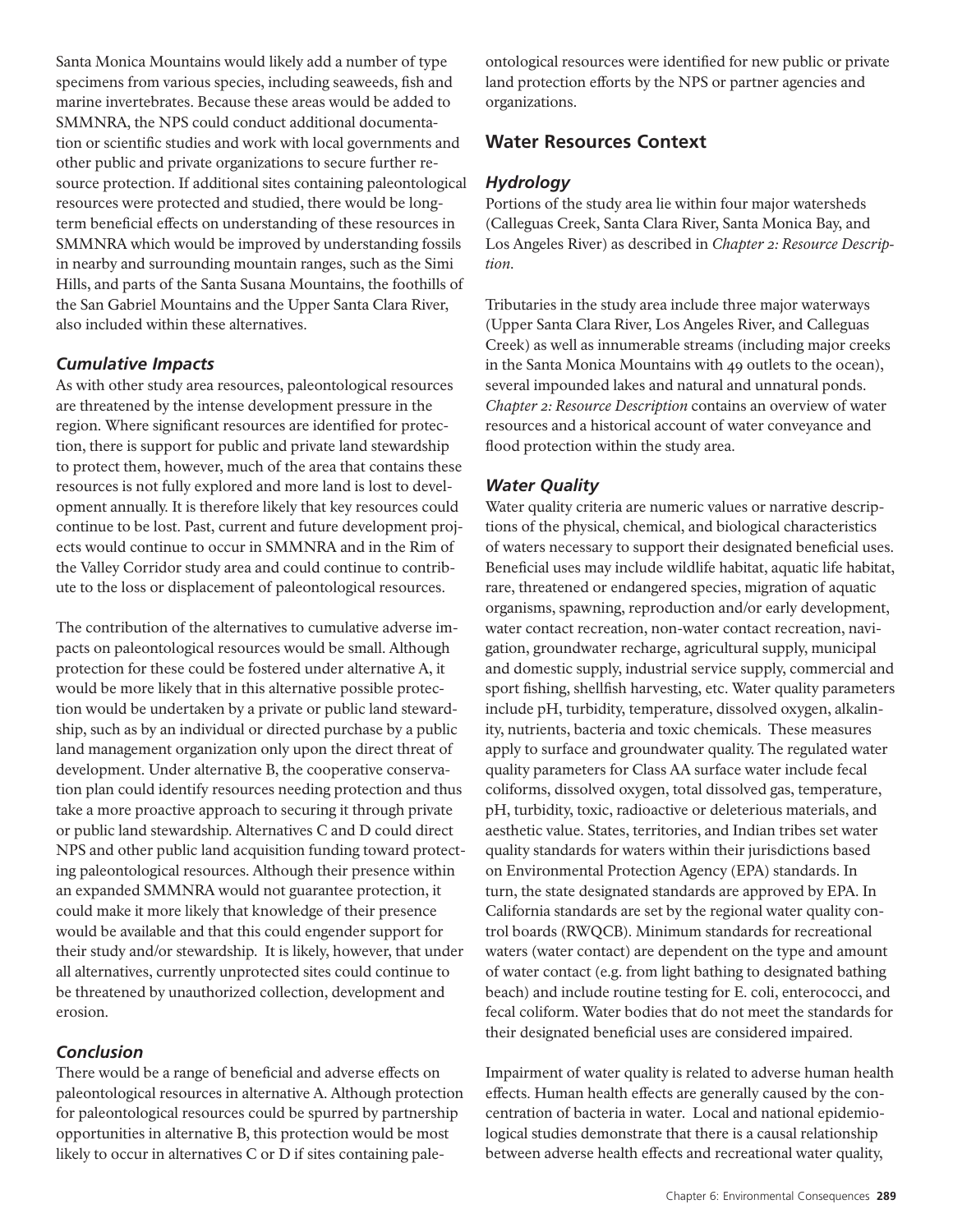as measured by the density of bacterial indicator species. For example Beneficial Use Standards for Recreation-1 (minor swimming) waters in California have the following water quality objectives:

- $pH 6.5 8.5$
- Turbidity- shall not exceed 5 NTU (over background level)
- Dissolved Oxygen- shall exceed 7 mg/L
- Fecal coliform shall not exceed a geometric mean of 200 colonies/ 100mL and not have more than 10% of all samples collected exceed 400 col./100mL (CRWQCB 1994)

Water quality varies greatly throughout the study area, depending on land use, including the type and degree of development. Since a large portion of the study area consists of undeveloped mountains, these areas have few inherent impacts. Since a large portion of the study area is comprised of undeveloped mountains which are the headwaters of the rivers and streams that flow through the area, there are few inherent impacts. Among the impacts, however, include a high number of paved and unpaved roads and incursions for utility development. Within the study area are also a wide range of lowlands that have been adversely affected by development. Sources of water pollution include agriculture, industry, wastewater, garbage, and urban runoff. In some areas, there is widespread use of fertilizers, chemicals, solvents, and household products, including pesticides. This pollution comes from both point sources, such as from industry (including mining) and wastewater treatment plants, and non-point sources such as urban and agricultural runoff. Pollution levels vary based on the season (such as time between runoff events and the amount of runoff). For instance, the first runoff after dry periods is likely to have higher levels of pollutant concentrations.

The natural properties of water can also be contaminated by metals, nutrients, pesticides, bacterial and viral pathogens and garbage. Metal pollutants include zinc, cadmium, copper, chromium and nickel. These are found in discarded metals, paint, automobiles, automobile exhaust, and preserved wood, and can come from road and industrial runoff. High nutrient levels are the result of the use of chemical fertilizers, such as nitrogen and phosphorus, human and animal waste such as from wildlife and livestock operations, and effluent from wastewater treatment plants. Pesticides and other organic compounds come from construction and home use, and include adhesives, cleaners, sealants, and solvents, and pesticides. Bacteria and viruses include Escherichia coli, cryptosporidium, and giardia. Sources of these include poorly functioning septic systems, sewer leaks and spills, and fecal matter from humans and other animals. Garbage is another source of pollutants and may include yard waste, improperly disposed of pet waste, plastics and other trash, such as packaging. Several of these

pollutants, including metals, pesticides and other organics can bioaccumulate in organisms, causing more harm to animals at the top of the food chain than to those lower in the food chain (LADPW 2006).

The Los Angeles Regional Water Quality Control Board has identified 38 water quality limited segments (primarily streams and beaches) within or near SMMNRA that do not meet standards for at least one of 37 pollutants. These pollutants span a range of nutrients, pesticides, pathogens, toxicity, metals, and others and are required to be addressed through Total Maximum Daily Load (TMDL) plans. The most frequent pollutants to be addressed are DDT, PCBs, indicator bacteria, and coliform bacteria. Segments of Calleguas Creek have as many as 14 pollutants identified. TMDL plans typically involve a contentious, time-consuming planning process. These water quality violations also represent a large number of stressors and pathways that can impact the aquatic resources in SMMNRA in complex, synergistic ways (Stoms et al. 2012).

## *Importance of Healthy Water Resources*

Streams and rivers in the study area flow through diverse habitats, from mountain canyons, valleys, deserts, estuaries and urban areas. Riparian woodlands along stream banks and floodplains link forest, chaparral, scrubland, grassland, and wetlands (California Water Quality Monitoring Council 2013).

Healthy streams, rivers, and lakes provide safe drinking water, recreational opportunities, and important habitat for species ranging from the red-shouldered hawk to steelhead to crayfish and dragonflies. Maintaining healthy streams, rivers, and lakes can reduce the need for water treatment and water supply costs and make landscapes more resilient to climate change. To determine the health of a waterway and the flora and fauna that live there, investigators can use a combination of chemical, biological, and physical assessments. Among the characteristics that may be considered are habitat quality, aquatic life diversity, water chemistry, stream hydrology (water flow processes), the physical channel form, and sediment transport processes of the stream (California Water Quality Monitoring Council 2013).

# **Water Resources Environmental Consequences**

## *Impacts from Alternative A*

## **Water Quantity and Supply**

Alternative A would have no effect on existing water rights, water supply (quantity), treatment, flood protection or other functions necessary to maintain the infrastructure associated with the public water supply in the study area. The infrastructure associated with various cities and Ventura and Los Angeles counties would continue to be managed under existing authorities and agencies. There would be no facilities or designations that would require new beneficial uses or changes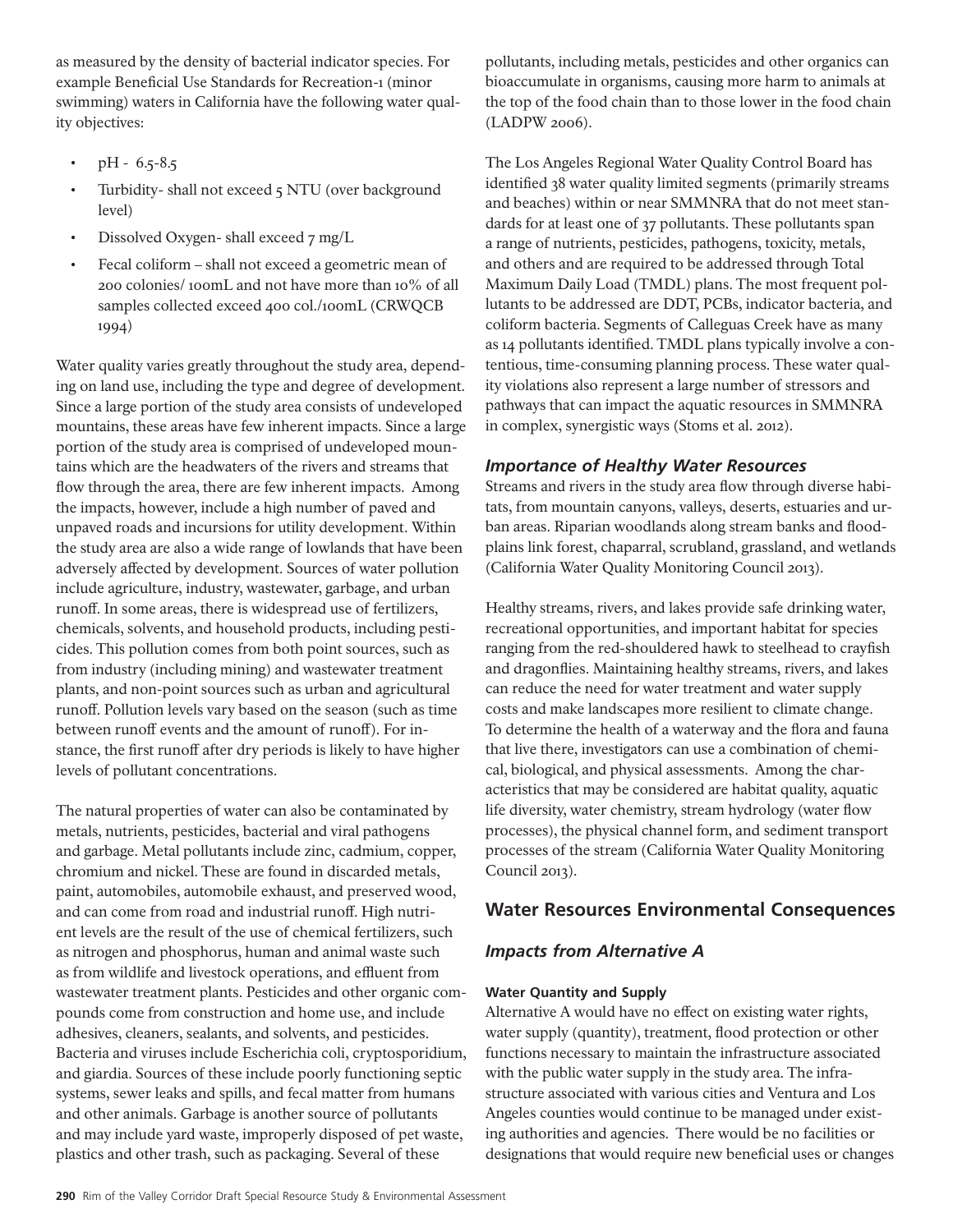in requirements for managing water resources within the study area. Existing management of water, wastewater and sanitation facilities would continue in SMMNRA and on other public and private lands.

There would also continue to be adverse effects on area streams and other water resources from the increased availability of water, including from a range of nonnative invasive plants adapted to wetter areas, especially in formerly ephemeral streams. Summer flows have increased in historically intermittent streams. This has likely increased the vulnerability of these streams to nonnative invasive plants and animals. Increased summer flows may be attributed to runoff from irrigation of residential areas and parks from increased water importation, or from channelization, resulting in changes in evaporation rates (Cameron et al. 2005 in Stoms et al. 2012:115). There would also continue to be adverse effects related to an increase in nonnative aquatic wildlife attributed to increased water supply, such as from nonnative fish and crayfish in area streams.

### **Water Quality**

Although impacts within the study area would continue to range from negligible to major from the immense variety of impacts to water quality, there would be a much smaller range of ongoing adverse and beneficial impacts attributable to alternative A from continuing protection of public and private parklands in this area, such as from State Park, SMMC and NPS involvement in SMMNRA and NPS actions in other authorized areas.

Water quality in rivers and creeks would continue to vary greatly in different locations throughout the study area, depending primarily on the level of development and existing or planned land use. According to the SMMNRA *Natural Resources Condition Assessment*, runoff generated from developed areas has placed increasing pressure on fresh water resources. Runoff from urbanized areas (e.g., roads, parking lots, residential areas) may occur more quickly and with higher concentrations of pollutants than before development.

Runoff from developed areas could also contain elevated levels of nutrients (such as phosphorous and nitrogen), pathogens, toxicants (e.g., heavy metals), and litter and trash loads. According to the Natural Resources Condition Assessment, Malibu Creek and many of its tributaries, Topanga Creek, Solstice Creek and beaches east of the Los Angeles/Ventura County line have been identified as water quality limited for various pollutants and have therefore been listed as impaired as required by Section 303(d) of the federal Clean Water Act (Stoms et al. 2012:14).

### *Recreation and Visitor Use*

In SMMNRA, actions that would affect water quality would continue to include impacts from maintenance of trails, resource management activities such as treatment of nonnative invasive plants, and recreational use (such as from horseback riding). These mostly short-term impacts would continue to range from negligible to minor and widespread to moderate localized impacts, depending on the activity.

Soil disturbance to construct trails would also continue in SMMNRA and on other public park lands and could affect soil stability, resulting in erosion. This in turn can cause sedimentation of nearby water bodies and reduce water quality by increasing turbidity and nutrient loads. Because mitigation measures would continue to be used by SMMNRA and on other federal and state parklands, these effects would be minimal (negligible to minor). Ongoing analysis of projects to determine project specific impacts and potential mitigation measures would continue to occur on NPS lands.

There would continue to be negligible to moderate localized adverse effects from visitor use on water quality, including from inadvertent actions, such as erosion caused by use of trails when wet, despite widespread trail closures on many parklands after seasonal rains. Ongoing interpretation and education related to water quality impacts from recreational use would also continue to have negligible to minor indirect beneficial effects on water quality by educating visitors about how to avoid impacts prior to their occurrence.

#### *Watershed Protection Efforts*

Ongoing beneficial effects would also continue to be provided in the study area by individual organizations and public entities. These include open space zoning by Los Angeles County associated with areas in the San Gabriel Mountains and foothills for watershed protection; ongoing efforts of the Watershed Conservation Authority / Rivers and Mountains Conservancy to provide open space, habitat restoration and watershed improvement projects in the lower portions of the Los Angeles River; and ongoing efforts of the Resource Conservation District of the Santa Monica Mountains (RCDSMM) to promote water conservation and improve water quality, among others. The RCDSMM also provides on-site consultations for home and business owners on how to save water, money and improve water quality by initiating sustainable landscaping solutions on their property. In addition, the *Greater Los Angeles County Region Integrated Regional Water Management Plan* provides funding for projects that meet its goals, including optimizing local water resources to reduce reliance on imported water, improving the quality of runoff to meet beneficial use requirements for receiving water bodies, increasing the number of wetlands, aquatic buffers and wildlife linkages, increasing watershed friendly open space, and reducing flood risk (LADPW 2006).

There would be indirect beneficial effects from ongoing cooperative management of parklands, including protection of watersheds and limited additional development. With land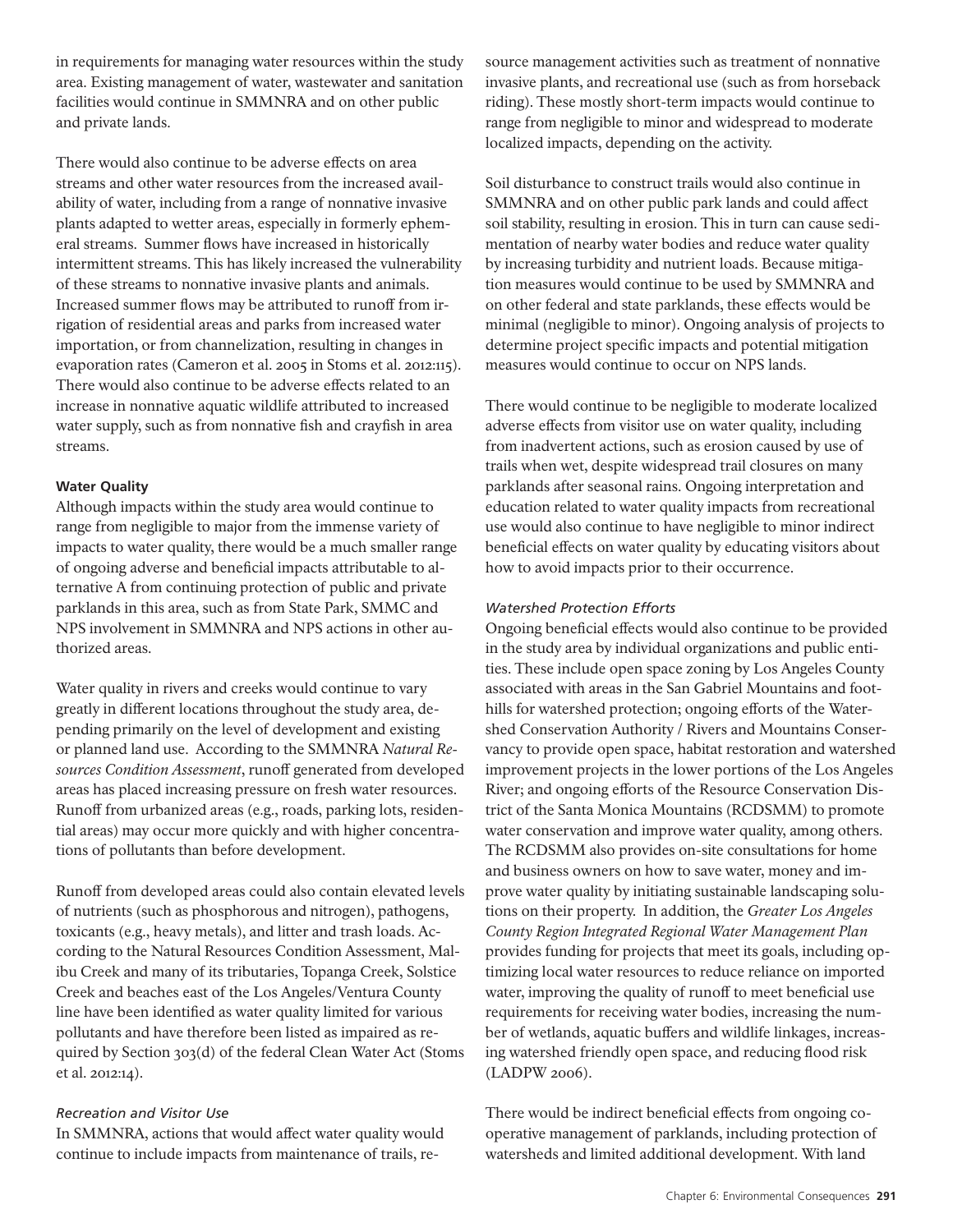protection strategies, there would likely be fewer opportunities for additional point source water quality degradation to occur, a long-term beneficial effect.

#### *Nonnative Invasive Plant Treatment*

Soil disturbance to remove nonnative invasive plants and would continue to have both beneficial and adverse effects on water resources. Mitigation measures would continue to be employed to reduce or eliminate risks.

### *Existing Restoration Efforts*

Within the study area, there would continue to be cooperation among the signatories to the Santa Monica Mountains cooperative management agreement to identify and protect key water resources, address nonnative invasive plant removal and to assess aquatic species, such as fish and amphibians. Restoration treatments in riparian areas or near other aquatic resources may improve water quality by reducing erosion and sedimentation, where vegetation was used to stabilize stream banks.

Existing partnerships to improve water resources would also continue. These include efforts to improve the Los Angeles River and its tributaries, cooperative efforts to improve Santa Monica Bay and efforts by regional non-profit organizations to secure land for open space protection.

#### **Research and Monitoring**

Limited funding for restoration, planning, and public education in the region to address water quality impacts would likely continue to contribute negligible to moderate adverse impacts on water resources under alternative A. As additional information is gained through research, however, these effects could be mitigated through best management practices and cooperative actions among land management agencies, a long-term beneficial effect. Already, renewed monitoring of water resources in SMMNRA has contributed to a better understanding of the effects of development and options for restoration.

## *Impacts from Alternative B*

Impacts would be similar to alternative A. Ongoing impacts to water quality and water quantity from development as well as specific impacts related to restoration and recreational use in the area would continue as would beneficial effects from restoration and protection of public lands. Under alternative B, no specific actions that would affect water resources are proposed, however if identified in the cooperative management plan, there could be an emphasis on increased protection of open space (thereby conserving watershed lands) and habitat enhancement through private land stewardship that could have a beneficial effect on water resources in the study area.

## *Impacts from Alternative C*

Impacts would be similar to alternative A. Alternative C, however, would provide opportunities for the NPS to engage in and support more restoration opportunities within the expanded boundary area. Beneficial effects could occur from conservation of additional lands by the NPS or other agencies and organizations if these included important water resources. Because many of the lands within the proposed boundary expansion are at higher elevation than surrounding developed areas, preservation of water resources could have long-term beneficial effects on downstream beneficial uses. Where protection occurred, there would also be long-term beneficial effects from preservation and fewer potential future adverse effects (such as from development). There would also likely be more resources dedicated to visitor education that could indirectly result in fewer potential adverse effects from recreation (for example, from adverse effects related to use of wet trails).

As in alternative A, development of new trails or other facilities to support visitor use could disturb soils. Any subsequent action by the NPS to develop such facilities on newly acquired lands would undergo project specific analysis to determine impacts and to identify potential mitigation measures to prevent these, a long-term beneficial effect. Similarly, actions on other public lands would continue to be subject to a variety of federal and state permits and regulations and would be modified as appropriate to meet the conditions of these permits thereby avoiding most adverse effects.

### *Impacts from Alternative D*

Impacts in alternative D would be similar to alternative C; however, these could affect some additional areas with similar beneficial and adverse impacts. As in alternative C, implementation actions on NPS lands would be analyzed and mitigation measures for adverse effects would be identified. As in alternative C, any implementation actions on other public lands would continue to be subject to environmental analysis to comply with federal and state permits and regulations related to water quality.

### *Cumulative Impacts*

Given the breadth of the area encompassed by the natural watersheds and the fact that more than 5 million people live in and adjacent to the study area, while 18 million live within close proximity, existing effects on water resources across the study area encompass a wide range of actions and adverse and beneficial effects. The development of local water resources has been integral to the growth of the greater Los Angeles metropolitan area. In addition, because of a wide range of natural threats to the area, including related to major stormwater runoff and high rates of erosion, water development has included construction of major detention basins and reservoirs as well as lining of river and stream channels with concrete. As a result, effects on water resources within the study area would continue to range from negligible to major from the immense variety of impacts to water resources, particularly with regard to water quality.

Although the contribution to cumulative impacts from proposed alternatives would generally be small (negligible to mi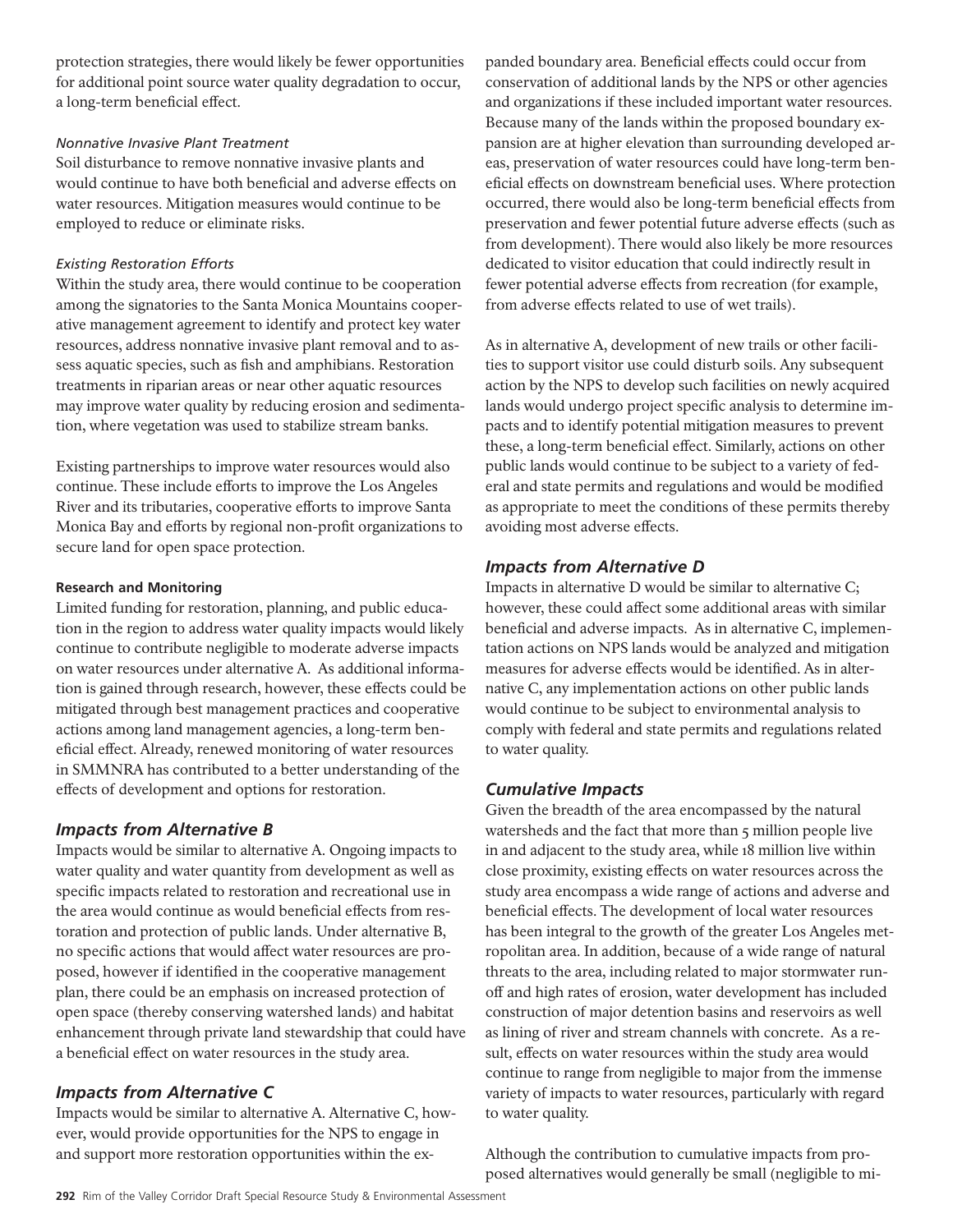nor and localized), when combined with other past, present, and foreseeable future actions, there would continue to be negligible to major cumulative impacts on water resources.

## *Conclusion*

Alternative A would continue to have no effect on water quantity or water supply management actions in most of the study area. Where public lands are protected, there would continue to be negligible to moderate direct and indirect beneficial effects. Actions to manage recreational use and to construct visitor facilities would likely continue to have negligible to minor, and occasionally the potential for moderate, localized adverse effects. Actions in alternative B would be the same as alternative A, except that there could be additional beneficial effects if the conservation plan resulted in protection of additional public lands. Impacts from alternatives C and D would be similar to alternative A, with additional beneficial effects from protection of lands for conservation purposes if these contained important water resources and additional adverse effects from actions associated with recreational use of these public lands. Because alternative C would likely include more degraded lands and more recreational opportunities, there could be slightly more adverse effects in alternative C as compared to alternative D. Some of these effects could be offset by the emphasis on restoration efforts in the implementation of alternative C.

# **Biological Resources Context**

As a Mediterranean-type ecosystem, southern California is one of the world's hotspots of biological diversity. As noted in the resource description and significance analysis, this region supports more than 30% of California's native plant species while comprising less than 10% of its land area (CDFG 2008). The region also contains more endemic plant and animal species than any other U.S. ecoregion (Stein et al. 2000). The ecoregion has also experienced tremendous population growth and related urban development since the 1940s. Rural, suburban and particularly urban development has dramatically transformed the native landscape. In addition, some of the areas within and adjacent to the study area have also been dramatically transformed by the region's highly productive agricultural lands. The intersection of high biological diversity and urbanization has made southern California the most-threatened biologically diverse area in the continental U.S. (CDFG 2007).

With the expansion of the urban wildland interface, since the 1970s, remaining natural lands in the area are increasingly vulnerable to nonnative invasive plants and animals, air and water pollution, and the direct and indirect effects of human use and development, such as increased use of pesticides, including rodenticides, and frequent fire (most fires are human caused). These effects have been both intentional (use of herbicides and nonnative plants from landscaping in the wildland urban interface) and unintentional (e.g. the contribution of frequent fires to type converting shrub lands to nonnative grasslands). Many

of these changes have also occurred over time, and pre-date urban development. For instance, the use of the area for large ranchos and grazing of cattle and sheep facilitated the conversion of native shrubland and grassland to nonnative annual grasslands dominated by European annual grasses and predated urbanization. As described in previous sections of the study the importation of water to this semi-arid environment and creation of regional and national transportation corridors facilitated widespread development in the region.

Developed areas, which are primarily located in valleys but also located on some hillsides and canyons, along with their associated roads, and utility corridors, have fragmented landscapes and severed or begun to sever remaining connections between the large blocks of undeveloped public and private lands in the surrounding mountains. Many of the study area native habitat types are severely reduced from their former range. Among the rare communities within the study area include riparian areas, wetlands, native grassland, California walnut woodlands, and others. Other rare communities, such as big-cone Douglas-fir and subalpine areas have become even more limited in extent. Many rare, threatened, or endangered species within the study area are found in ever smaller areas. Altogether, there are 35 rare communities recognized by the California Native Plant Society and the California Department of Fish and Wildlife in the study area (*Table D.5: Imperiled Vegetation Communities* in *Appendix D: Resource Inventories*). Further study would likely reveal additional rare species and habitats. The persistence of some large and medium-sized mammals is dependent on their ability to move through areas of intact habitat. This habitat connectivity, or linkages between large habitat patches, has become progressively limited, and if lost has the potential to isolate wildlife populations in areas where their long-term persistence may be unsustainable.

In response to these issues, public and private agencies and organizations in the Santa Monica Mountains and beyond have protected large areas of key resources in the Rim of the Valley study area. As a result, there are opportunities to connect these areas and to ensure the long-term persistence of key vegetation and wildlife communities, many of which continue to prosper in the surrounding mountains because of the efforts of local, state and federal agencies and organizations and despite the effects of ever-increasing development.

# **Vegetation Environmental Consequences**

## *Setting*

Due to the complex topography, fire history and transitional habitats the diversity and assemblage of unique vegetation associations within the study area is important and would add to the diversity of plant communities protected within SMMNRA if these areas were protected (Tiszler 2013). The study area captures transition zones, including from foothills covered with chaparral to the western Mojave Desert and from valley bot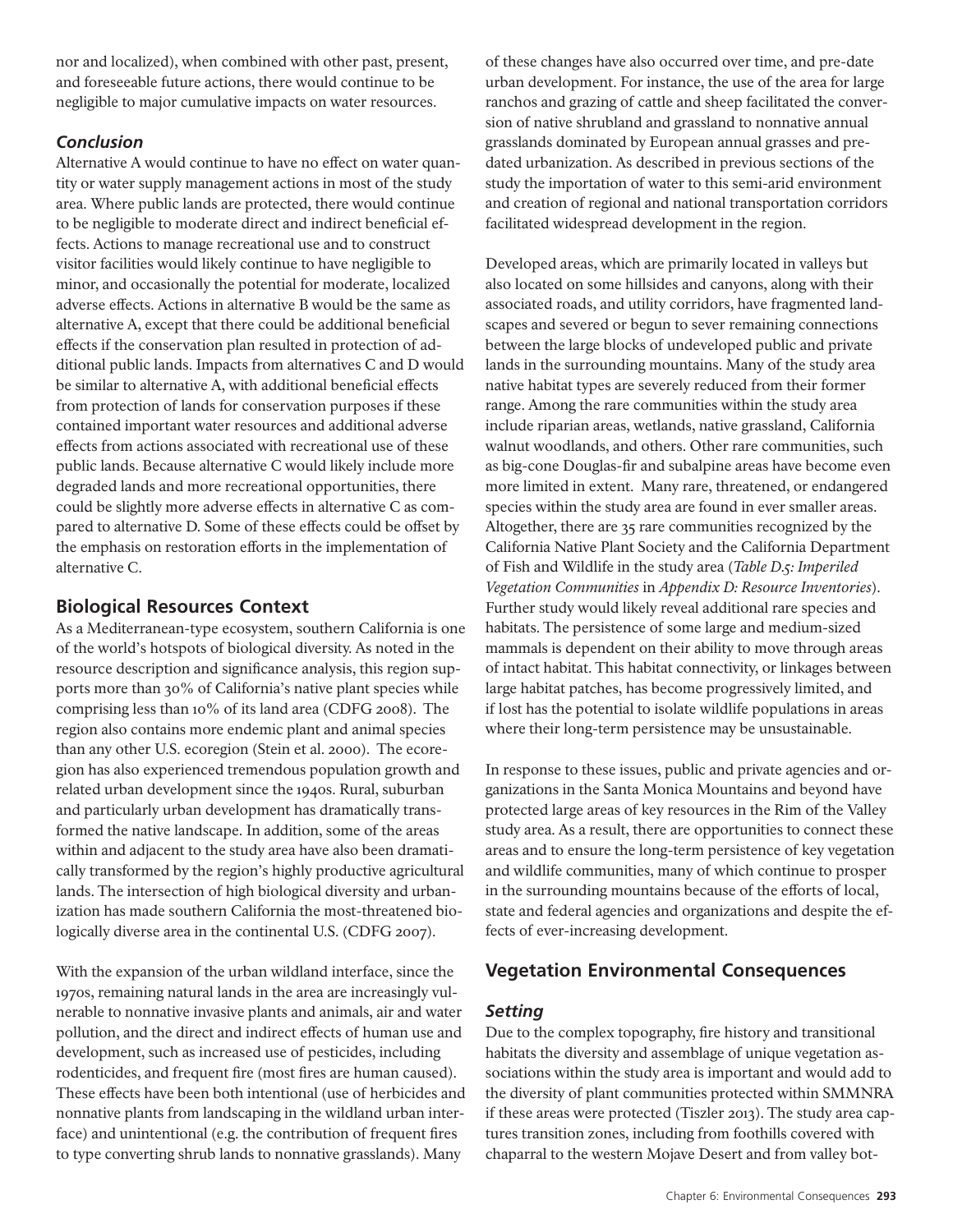tom to high elevation forest. As a result, there are a variety of native plant communities in these areas that are not currently part of SMMNRA. In addition, several of these plant communities are relatively rare, including a pure stand of elderberry in Towsley Canyon, relict big-cone Douglas-fir, and the alluvial fan sage scrub found in Tujunga Wash and the Upper Santa Clara River system.

The study area also contains eight areas that have been identified in the Los Angeles County General Plan as Significant Ecological Areas (SEAs). These are areas of high priority for regional conservation (note that areas in parentheses are within SMMNRA):

- Altadena Foothills and Arroyos
- **Griffith Park**
- Santa Clara River
- (Santa Monica Mountains)
- (Point Dume)
- • Santa Susana Mountains and Simi Hills
- Verdugo Mountains
- Tujunga Valley / Hansen Dam

Within the study area, many species such as big-cone Douglasfir and valley oak are also at the edge of their range. These populations at the edge of their range can have a wider climatic tolerance and are important to preserve because they may have characteristics that may help the species survive as the climate continues to change (Craine and White 2011).

## *Impacts from Alternative A*

There would continue to be a wide array of beneficial and adverse effects on vegetation, ranging from actions to modify public lands for recreational use (such as for construction or rehabilitation of trails) to preservation of rare, sensitive and common native plant communities in the study area, especially on lands protected in perpetuity by federal, state and private agencies and organizations.

### **Land Protection Efforts**

Beneficial effects would continue to result from the protection of native vegetation communities on public lands within the study area and related efforts by local communities and public and private agencies and organizations to add to this base of protected lands. Since establishment of SMMNRA in 1978, protected public lands within the Santa Monica Mountains have increased from 22 to 52%. Today, roughly 80,000 acres of the land within the 153,250-acre SMMNRA (almost 25% of the study area) are preserved for resource protection. This has resulted in long-term beneficial effects on vegetation for an expansive variety of plant communities, from wetland and riparian to various types of chaparral and oak communities to the wide coastal slope comprised of coastal sage scrub. Another

27% of the study area is protected by the U.S. Forest Services as part of the Angeles National Forest and San Gabriel Mountains National Monument. These U.S. Forest Service managed areas contains numerous sensitive and rare plant communities. Outside of the major protected areas within the study area (SMMNRA and the U.S. Forest Service managed areas) approximately 23% of the lands are protected by public agencies and conservation organizations. In these areas there are also rare plant communities not currently represented in SMMN-RA, such as big cone Douglas-fir, alluvial fan sage scrub, and others.

When possible SMMNRA staff would continue to comment on projects within the Santa Monica Mountains zone and these comments could continue to be used by public planning officials to mitigate or limit the effects of development on SMMNRA resources. (Land use planners frequently have the ability to direct the intensity or location of the development toward more durable areas and away from sensitive resources and/or to require setbacks or open space as part of these development projects.)

Although the effects associated with development are primarily adverse when associated with vegetation communities, there would continue to be direct and indirect long-term beneficial effects where development is concentrated in currently disturbed areas and where it results in developer dedications or set-asides, for the preservation of open space as required by some communities within the study area. A variety of local community park agencies, state entities and non-profit organizations have made themselves available to manage public land donations and/or to purchase and/or manage these set-aside public lands themselves. Where this occurred, there would continue to be long-term beneficial effects. Adverse effects would continue to occur from the conversion of intact natural habitat to development.

### **Nonnative Invasive Plants**

There would continue to be a wide range of threats to vegetation from the proximity to urban, suburban and rural development and from the sensitivity of Mediterranean ecosystems to nonnative plant invasions, opportunistic colonizing and establishment of nonnative species. According to the SMMNRA Natural Resources Condition Assessment, the most vulnerable locations in SMMNRA are often the lower reaches of the coastal canyons, and along roads and trails where the invasive populations occur in or near disturbed or highly landscapes with the high potential for being invaded. SMMNRA currently has over 10,000 populations of more than 300 species of nonnative invasive plants (Stoms et al. 2012:110-112). Where control efforts for invasive plants have been effective, there is substantial opportunity to reduce further establishment of these species. In shrub-dominated communities, including chaparral and coastal sage scrub, there is limited invasion by nonnative species. In many grasslands and some riparian areas, however, invasive plants may comprise more than 80% of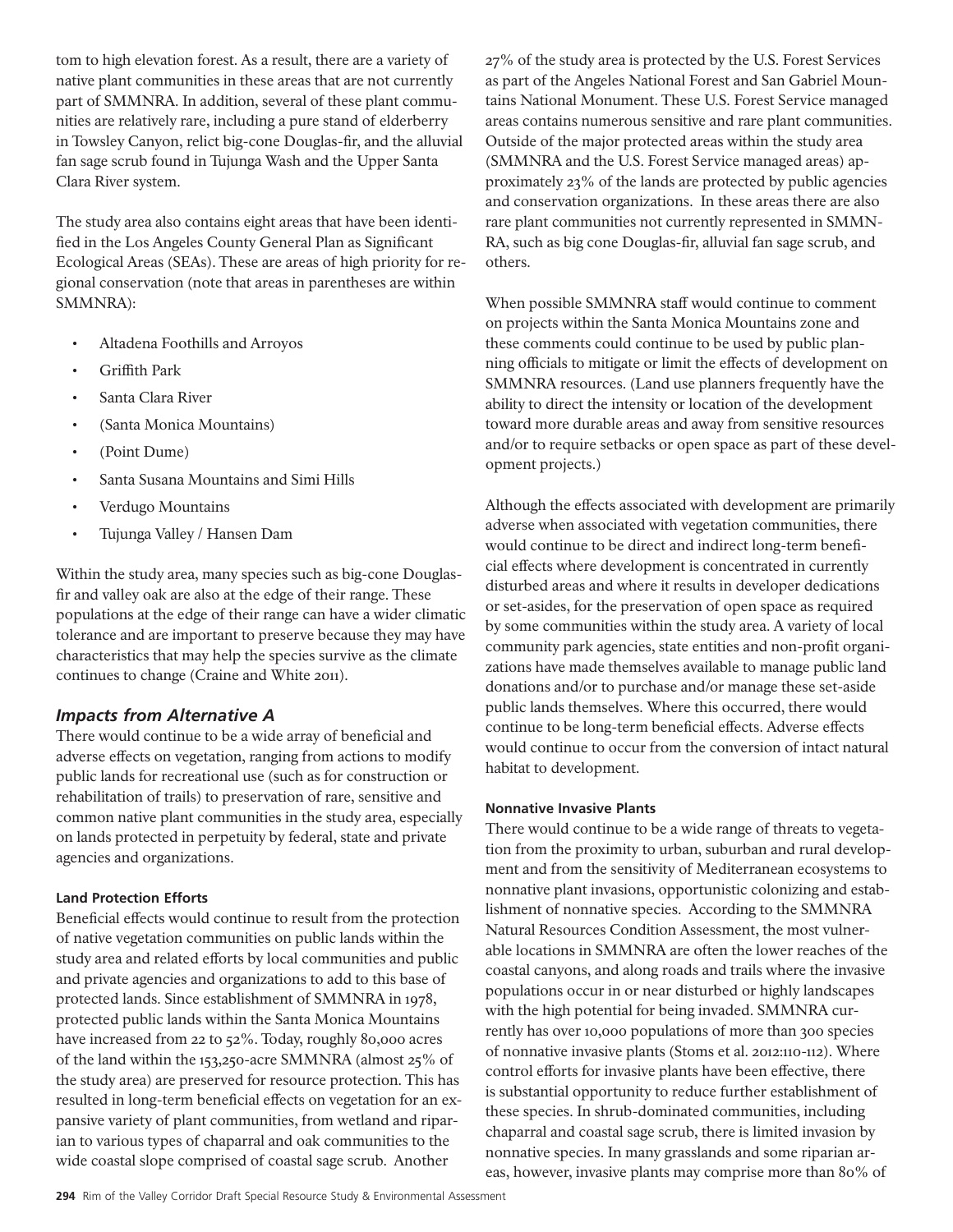plant cover. Although SMMNRA has implemented some small scale restoration projects, primarily along streams, widespread restoration is currently considered infeasible based on the scale of the degradation of grasslands and continuing threats from new invasions associated with nonnative plant landscaping in communities located within and surrounding SMMNRA. In addition, priorities have been focused on protecting additional public lands to protect existing native plant and wildlife communities, rather than on restoration of degraded areas. As a result, these long-term adverse effects would likely continue in most areas pending project specific restoration and/or a change in overall land management priorities.

In SMMNRA and in the U.S. Forest Service managed areas, nonnative invasive plant management programs such as early detection rapid response could result in control of some newly established nonnative species, a long-term beneficial effect. Elsewhere, control would occur on public and private lands in compliance with state and county noxious weed laws and could also limit the spread of or contain the most invasive species.

#### **Fire**

Fire is a natural process in the grassland and shrub-dominated ecosystems of southern California. Fires at the right place and in the right season can have a wide array of beneficial effects on plant communities, such as fostering plants which need fire to allow them to produce seed and recycling nutrients back into the soil. Fires also often result in stunning displays of post-fire wildflowers. These beneficial effects are evident in the study area, including SMMNRA following fire; however the area is also facing impacts from too frequent fire intervals in some areas close to development. Although, overall fire frequency does not seem to be increasing in SMMNRA, some areas within the study area are experiencing shorter fire return intervals. The mean fire rotation interval for the Santa Monica Mountains subsection for the period 1946-2008 was 34 years, which is shorter than many chaparral-dominated landscapes in California but still within the historical range of variability typical of many chaparral landscapes (~20-60 years) (Stoms et al. 2012:118).

Shorter fire return intervals of seven years or less can greatly reduce the density of non-resprouting chaparral shrubs (although many chaparral and coastal sage scrub species do resprout from their root-crown, which lies just below the soil surface). Native communities are not resilient enough to withstand short fire return intervals and as a result, type-conversion to nonnative annual grasslands can result. Short return fires have occurred at least once across 13.8% of the Santa Monica Mountains subsection and 15.6% of SMMNRA (Stoms et al. 2012:118). Fire return intervals of 12 years, which are considered a threat to non-sprouting chaparral species, have occurred across 25% of the Santa Monica Mountains and 28.9% of SMMNRA (Stoms et al. 2012:118). Therefore more than 35% of the area is experiencing shorter return intervals for wildfires.

The places most vulnerable to this are the western Santa Susana Mountains (South Mountain, Oak Ridge, and Oat Mountain), the Simi Hills, and the ocean-front canyons of the Santa Monica Mountains above Malibu (*Figure 2-9: Fire Frequency* in *Chapter 2: Resource Description*) (Stoms et al. 2012). These areas are currently dominated by annual grassland and coastal sage scrub.

#### **Habitat Restoration Efforts**

Actions to provide for habitat restoration and other resourceenhancement projects would continue throughout the study area, including efforts by agencies such as the Resource Conservation Districts of the Santa Monica Mountains and Ventura. Although these projects often have short-term adverse effects during implementation, most also result in long-term beneficial effects including from vegetation restoration.

#### **Research and Monitoring**

Long-term research and monitoring projects would continue to have indirect beneficial effects on vegetation from better understanding of plant community changes, species interactions, and the effects of fire on native vegetation.

#### **Recreation and Visitor Use**

Within the study area public and private agencies undertake a variety of actions to provide for public use, including the development of trails and trailheads and associated facilities, such as small parking areas and restrooms), re-use of existing buildings, location of administrative and research facilities and other actions. These actions would continue to cause negligible to moderate localized adverse impacts on vegetation, including from removal and alteration. There would also continue to be long-term minor to moderate localized beneficial effects where vegetation was restored, native landscaping planted or nonnative invasive plants removed.

Agencies that manage parklands would continue to implement planned trail systems such as the Rim of the Valley and Los Angeles River trails. As a result, there would continue to be long-term, minor to moderate localized impacts on vegetation as sections of the trail were constructed.

Ongoing use of recreational facilities in SMMNRA, the Angeles National Forest, San Gabriel Mountains National Monument, the Juan Bautista de Anza National Historic Trail and on other existing public and private parklands would primarily continue to have negligible to minor adverse effects from visitor use, including from trampling of vegetation near trails, creation of social trails, off-trail travel, as well as from occasional illegal activities, such as harvest of plants or cutting of vegetation.

### *Impacts from Alternative B*

The range of beneficial and adverse impacts from alternative A would likely continue but actions within the study area could benefit from the expanded partnership authority associated with this alternative.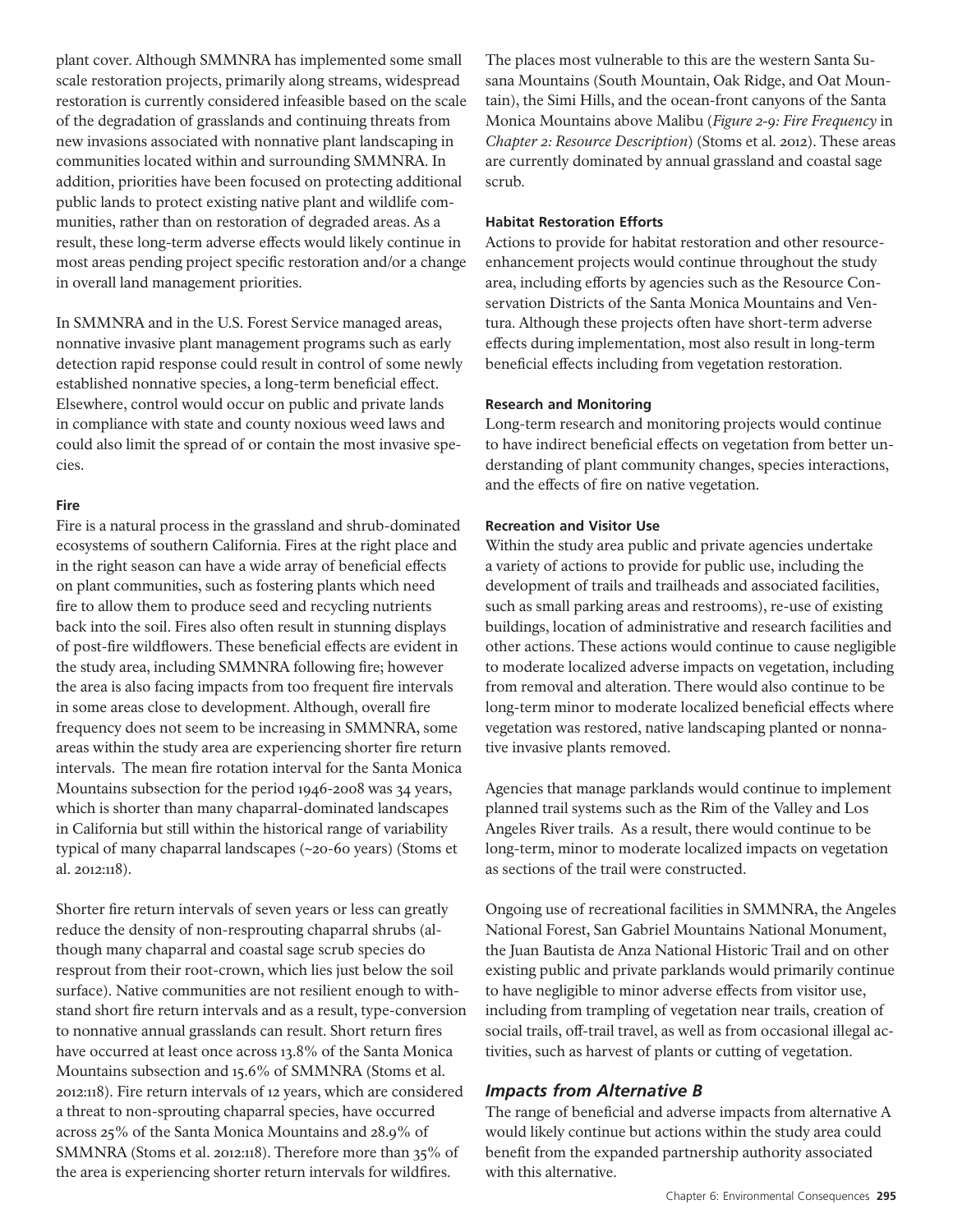Because many species within the study area are at the edge of their range and may therefore have wider climatic tolerance, there could be long-term beneficial effects from partnerships to preserve individuals, species and communities within the study area that have ecotypic and genetic variability that will likely continue to grow in importance as climate change continues.

There are also many narrow endemic species, mostly with unknown specific habitat requirements. With more connectivity between public lands, there may be more opportunities to facilitate resiliency for these species. For example, protection of the Conejo Volcanics would allow for preservation of rare species associated with these, such as dudleyas, a long-term beneficial effect.

Many of the plant communities in the study area would also add to the diversity of species in SMMNRA because some are found at higher elevations than are present in SMMNRA. Although many plants and plant communities within SMMNRA are rare in southern California, they are often not globally rare. Where SMMNRA took the lead in establishing inventory and monitoring programs for these additional resources, there could be long-term beneficial effects from better understanding of some species and habitat types.

In alternative B, sister agency and private land stewardship would be relied upon to protect native plant communities in areas outside of SMMNRA. It is likely that a collaborative plan would identify a range of optional stewardship strategies to protect vegetation and vegetation communities, however, participation would continue to be voluntary. Although there could be long-term indirect beneficial effects from development of the plan, implementation would be uncertain because no one agency would serve as a coordinator. The SMMC, however, which is authorized to conduct land transactions in the study area would likely continue to identify and purchase key parcels and could continue to manage these, including the Rim of the Valley Trail, via the MRCA. Because SMMNRA's partnership authority for these areas would be expanded, there could also be ongoing technical assistance for public outdoor recreation conservation purposes from the NPS in this broader area.

Efforts to protect plants and plant communities would continue to rely on inventory and monitoring data. Because many sister agencies in SMMNRA do not have resources to conduct studies, many might continue to look to the NPS for data and expertise, an action that could improve with the opportunities for NPS to partner with agencies with similar goals regarding land protection and vegetation research in the study area.

Alternative B could also offer public and private park land managers the potential for additional coordinated studies to better understand the ecological occurrence of fire throughout the region and how changes in fire frequency may affect the long-term persistence of some vegetation communities, especially as climatic changes continue.

Partner agencies could work to leverage greater funding for conservation (open space protection) in the area encompassed by alternative B. Although this alternative would designate a large area for partnerships, there would be nothing to preclude additional development in the area. Although other partner land management and conservation agencies and organizations could continue to purchase land within the partnership area, the NPS would not have that authority in this alternative.

Because there could be additional land protection by partner agencies that would also allow for recreational use of lands they manage, there could be an array of negligible to moderate localized adverse effects from the potential for increases in recreational use, including because trails are often conduits for nonnative invasive plants to spread. For instance, the Rim of the Valley Trail would continue to be constructed in segments by partner agencies and use of this trail would continue to have both minor to moderate localized adverse and beneficial effects on vegetation from construction and use, and from long-term maintenance of the trail that could result in nonnative invasive plant removal and restoration in some areas.

## *Impacts from Alternative C*

As in alternative B, a diversity of plant communities not currently protected by SMMNRA would be encompassed by this alternative. In alternative C, however, these areas could be targeted for select land acquisition, if deemed important in a land protection plan and if they also supported the recreational intent of this alternative. Other plant communities currently represented in SMMNRA would be expanded and/or diversified by including new areas within a potential boundary adjustment. Among these would be the remnant valley oak savanna near Chatsworth Reservoir and on the north face of the Santa Susana Mountains near Oat Mountain.

Adding the area within alternative C to SMMNRA would result in more efforts by SMMNRA and its partner agencies to work toward broader actions to protect resources in the study area. This could translate into resource protection measures such as habitat restoration, conservation, and research in targeted vegetation communities. Instead of relying solely on private and other public land stewardship, and volunteer efforts to protect public lands (as in alternative B), the NPS could become a partner in targeted land acquisition efforts that would protect additional vegetation communities, especially those near urban areas that are also available for recreational use.

Because the expansion area would include a wide range of intact and altered habitat areas as well as a wide range of ownership by federal, state, local and private agencies and organizations, any one of these agencies or organizations, including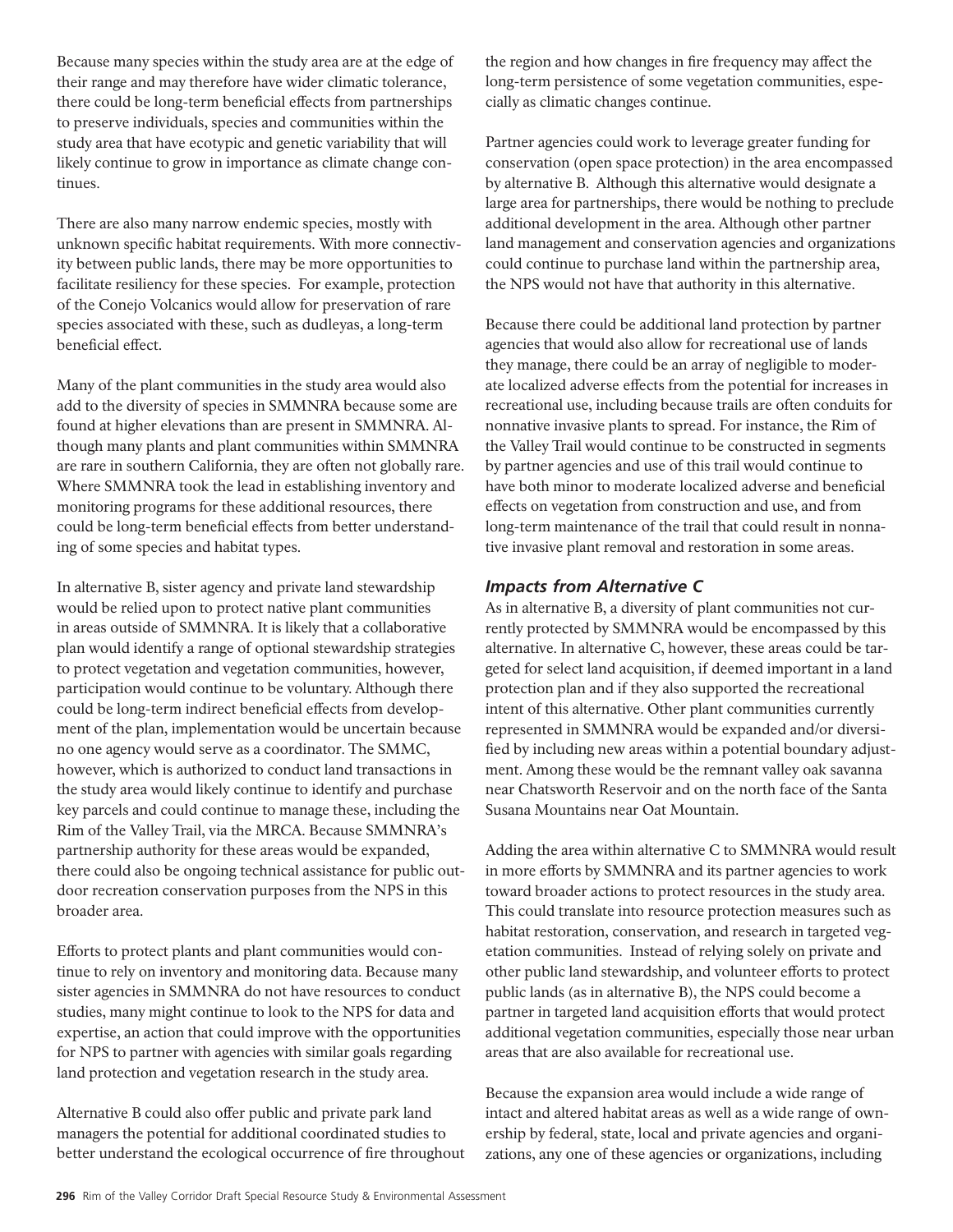interested area homeowners associations, could also undertake the preservation or restoration of a unique area. For example, because the emphasis in alternative C would be on reaching out to urban audiences, there could be more opportunities for these groups to adopt land protection and restoration efforts close to urban communities in adjacent protected wild lands and semi-natural portions of the Los Angeles River and its tributaries. This could result in more interest in preserving these lands by adjacent cities and towns and/or more interest in conducting other local restoration projects to ensure that these areas do not become degraded by adjacent urban and suburban uses. Partnerships in alternative C could also improve coordination for monitoring and restoration activities, resulting in more opportunities to obtain funding through grants and agency requests and more opportunities to coordinate and solicit volunteers to carry out the activities.

In alternative C there would be increased potential for new land purchases to protect key resources, such as habitat linkage parcels and rare habitats. The NPS could work with partner agencies and organizations to identify and protect these key resources, a long-term beneficial effect. Where lands were purchased or donated, future development of these would be precluded. Where this occurred, there would be long-term beneficial effects from protection of plants and plant communities.

Although there would be more opportunities for restoration of degraded plant communities, as in alternative A, the focus of the cooperative network of land managers would likely continue to be on preserving intact areas where possible prior to restoration of degraded areas. Partners could collaborate to identify the most vulnerable areas, a long-term beneficial effect on vegetation from increasing the range, size and diversity of protected areas.

Because there would be additional land that could be made available for recreational use, there could also be some localized minor to moderate adverse effects from providing for recreation trail use and other incidental facilities associated with protecting and providing for use of acquired lands.

## *Impacts from Alternative D*

Impacts to vegetation in alternative D would be similar to alternative C; however instead of a focus on restoration and urban community participation, there would be a broader focus on wildlife habitat linkage protection that could also encompass urban community participation and restoration efforts and emphasize opportunities for private land stewardship. Because wildlife habitat linkages are primarily comprised of vegetated areas, there could be additional protection for an expanded array of plant communities and unique species. Habitat connectivity could improve the resilience of vegetation communities to perturbations, such as fire and climate change, allowing for migration of native species between patches via seed dispersal.

As in alternative C, the NPS would accept an overall role of coordination, which could result in better coordination among partner agencies. If this happened, it could improve the ability to synthesize data from studies in similar habitat types and lead to a better understanding of needs to enable the persistence of some vegetation communities and habitat types in the study area, especially for wildlife populations.

As in alternative C, there could be an increase in recreational opportunities on public lands from NPS and other agency purchases of areas suitable for such use within the study area. This potential for increased water and land-based recreational opportunities, where there has been no or light use, could result in a minor adverse effect on wildlife and wildlife habitat from noise and disturbance.

## *Cumulative Impacts*

As noted in the resource description section, many of the region's native plant communities have been displaced due to grazing, agriculture, and ultimately, urban development. Almost all of the native plant communities that remain contain sensitive, rare or endangered flora and fauna.

Because the native California prairie was well-suited for grazing and irrigated agricultural lands, shortly following development of valleys for missions and ranchos, this native prairie virtually disappeared. The array of native bunchgrasses was replaced by an influx of nonnative European annual grasses. Dominant species, were perennial bunchgrasses including purple needlegrass (*Nassella pulchra*), nodding needlegrass (*Nassella cernua*), foothill needlegrass (*Nassella lepida*), and crested needlegrass (*Achnatherum coronata*). Herbaceous plants such as such as wildflowers, sedges, and bulbs were also common (Burcham 1957).

Future shifts in temperature and precipitation patterns are likely to stress native plant communities and open additional opportunities for invasive species. Climate-induced changes in fire regime can also increase the frequency or severity of fire that would also provide disturbed niches for invaders (Stoms et al. 2012:115).

As development continues and private lands are converted, there would continue to be major changes, including loss of native plant communities in some areas. This would be combined with protection of plant communities by public and private agencies and organizations in the study area.

Outside of protected lands within the study area, there could continue to be a range of impacts, including direct, indirect and cumulative adverse and beneficial effects from development. Development, including low density single family homes, small suburban tracts, and adjacent or sometimes urban land use in natural habitat within the study area, including on private lands in SMMNRA would continue to have a wide range of negligible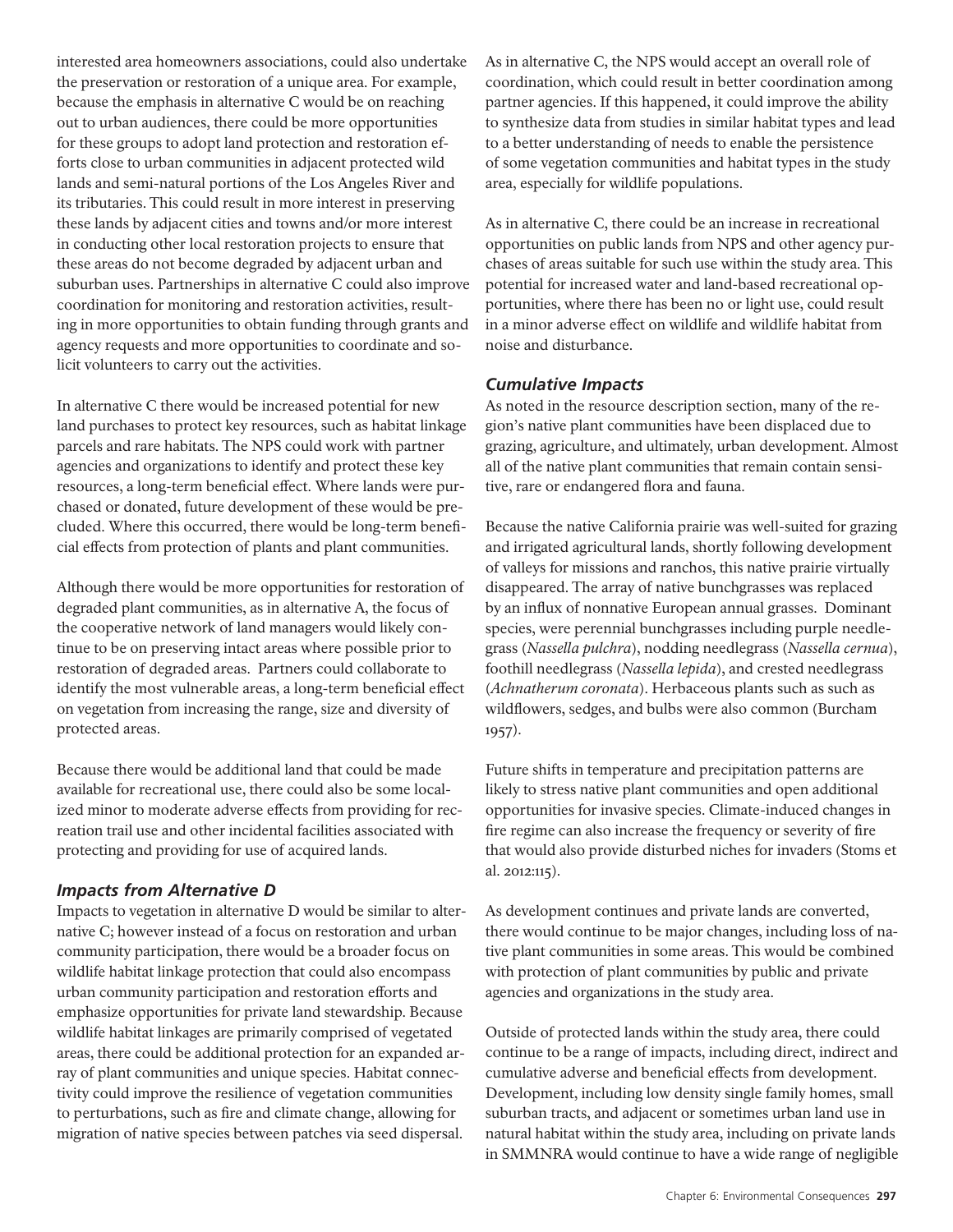to major adverse effects on native plant communities. Impacts include the loss and fragmentation of native plants and plant communities in isolated areas and additional opportunities for nonnative invasive plants to colonize and spread from bare ground created by access roads and grading of home sites and other disturbance.

Over time as additional land is developed in the study area, high urban growth rates and sprawl may slow the rate of increase in fire frequency because development reduces the proportion of natural vegetation (fuel) in the landscape (Stoms et al. 2012:127). Urban growth decreases wild vegetation and increases fragmentation and fire ignitions but may also contribute to reducing fire size due to the proximity of higher value resources (i.e. homes) at risk. Greater fire frequency can also stimulate the invasion of nonnative plants and/or cause typeconversion from communities adapted to less frequent fire, such as chaparral to communities adapted to more frequent fire, such as grasslands. This may increase the overall flammability of the ecosystem (Stoms et al. 2012:127).

When the effects of alternative A are combined with the cumulative effects of development and other public and private past, present and future projects, alternative A would continue to have cumulative moderate to major adverse and beneficial effects. Alternatives B-D would have similar adverse and beneficial effects, however, there would be the potential for greater cumulative beneficial effects from alternatives C and D because these alternatives would allow for additional protection of sensitive and/or important vegetation communities by the NPS and other land management agencies in a coordinated and/ or systematic fashion based on ongoing analysis of the importance of these in the study area.

## *Conclusion*

Alternative A would continue to have a range of beneficial and adverse effects. Beneficial effects would be contributed by a variety of direct and indirect actions, the most important of which would continue to be long-term protection of vegetation communities in SMMNRA by the NPS and partner agencies and in the study area by other public and private agencies and organizations. Other beneficial effects would be contributed from restoration actions. Adverse impacts would continue to be related to actions to provide for public recreational use, including for trails and other facilities. Negligible to minor localized impacts would also likely continue to occur from visitor use. Alternative B would have the potential for additional beneficial effects on vegetation if the cooperative management plan resulted in additional protection of plant communities not found in SMMNRA or targeted restoration of important areas. Alternatives C and D would have greater long-term beneficial effects from a coordinated approach to protection of plant communities and from improved cooperative actions by public, private entities and organizations to manage them. Protection of more areas could allow for plant community resilience as the area continues to develop and change.

## **Wildlife Habitat Connectivity Context**

As described in *Chapter 2: Resource Description,* connectivity between open space habitat is essential to the preservation of biodiversity in the South Coast Ecoregion. Multiple interdisciplinary studies, including the South Coast Missing Linkages project and the California Essential Habitat Connectivity project, have identified key corridors/wildlife habitat linkages for preservation in the region, including several in the study area.

The NPS is actively involved in identifying critical habitats to ensure that sufficient open space remains in SMMNRA and that these areas are connected with habitat linkages or wildlife movement corridors (NPS 2002). A 2003 recreational use study demonstrates the importance of preserving wildlife habitat in the Santa Monica Mountains. In that study, when asked to choose the most important reason for protecting the Santa Monica Mountains, most (53.2%) visitors identified providing habitat for plants and animals; 22% identified providing recreational opportunities; and 21.6% identified both reasons, while only 2.0% had no opinion and 0.5% stated another reason. As noted in the study, "when combined with those visitors who were unable to choose between conservation and recreation (21.6%), strongly positive attitudes towards nature are clearly dominant among park users (USC 2003:45 in NPS 2003)."

## **Wildlife Environmental Consequences**

## *Impacts from Alternative A*

There would continue to be a range of direct and indirect beneficial and adverse effects on wildlife from existing public and private agency and organization management actions within the study area. Among these actions include conservation and administration of public lands, and providing for public use, interpretation and education on public lands within SMMNRA and other currently protected lands in the study area. These actions would continue to occur in an area where habitat fragmentation resulting from the construction of roads, housing and other suburban and urban land uses is continuing (see cumulative effects).

### **Recreation and Visitor Use**

The existing array of recreational opportunities and access would continue to have long-term minor to moderate localized adverse and negligible to minor beneficial effects on wildlife and wildlife habitat from continued visitor use of the trails and from the ability of wildlife to travel easily through dense shrub environments on the trails. There would also continue to be minor to moderate localized adverse effects on wildlife and wildlife habitat from the construction of trails and facilities to provide for public use. These actions would continue in SMMNRA. Other similar actions in the study area would be at the discretion of existing agency and organization landowners/ managers and could have similar effects. Planned trails within SMMNRA would also have similar effects.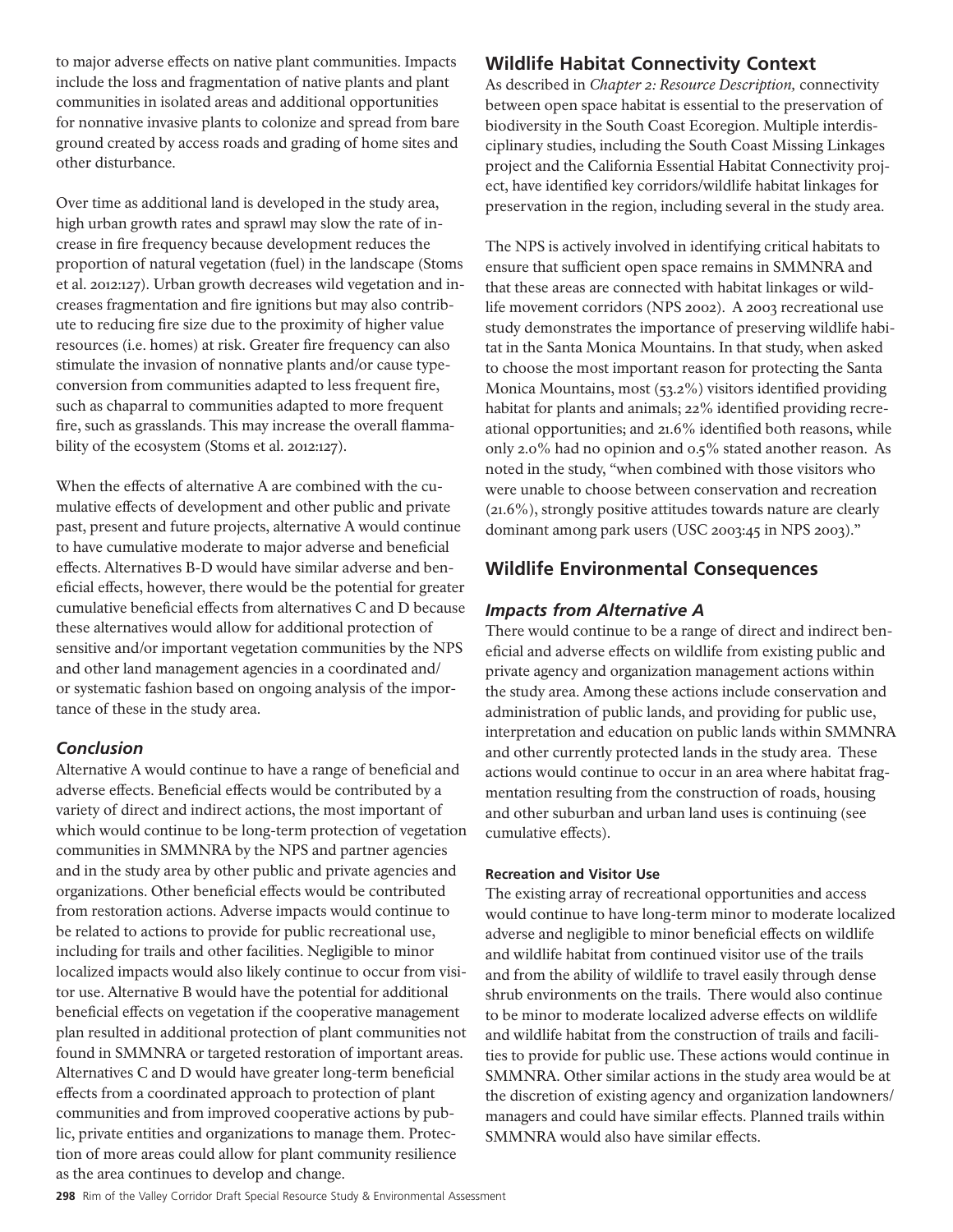#### **Resource Protection**

Current efforts by local, state, and federal agencies to manage wildlife, restore habitat, and protect wildlife corridors would continue to have long-term beneficial effects, although regional coordination would limited except within SMMNRA and as associated with other endeavors, as well as in the Rim of the Valley Corridor study area associated with the SMMC/MRCA (as mentioned above). For instance, there would continue to be long-term beneficial effects from agency and organization efforts to conserve and restore native ecosystems and habitat. There are approximately 340,000 acres of public lands in the study area that are managed by a variety of federal, state, local and private agencies and organizations. Conservation of these lands is immensely important to wildlife in these areas, particularly medium- and large-sized mammals. Ongoing management of these areas and continued land acquisition by agencies and organizations in the study area would therefore continue to have moderate to major long-term beneficial effects on these wide-ranging species. Under alternative A, NPS land protection efforts would be limited to existing land within SMMNRA boundary. SMMNRA, however, would continue to work collaboratively on regional efforts to protect wildlife corridors and to share research and scientific expertise on conserving wildlife in the surrounding urban setting.

Implementation of management actions on study area lands outside SMMNRA would continue to be at the discretion of agency and organization owners/managers but could contribute to overall beneficial effects if restoration or other improvements were made. In conducting potential projects, stakeholders would continue to have some NPS and/or government programs available to them, including grants and partnership coordination via current programs of the Rivers, Trails and Conservation Assistance program. Coordination of these projects, however, with other Rim of the Valley landowners and managers would likely be on a case-by-case basis as the need or opportunity arose.

### **Habitat Loss and Fragmentation**

Threats to wildlife resources, including from habitat loss and fragmentation as a result of development, air and water pollution, and altered fire regimes could continue to have minor to moderate localized and/or widespread adverse effects on the viability of species and ecological communities. Among these include effects of chronic skyglow from urban lights, as well as direct glare and intermittent lights such as car headlights, that can create "ecological light pollution" and are known to affect behavior, navigation, reproduction, communication, competition, and predation in some species (Longcore and Rich 2004, Rich and Longcore 2006 in Stoms et al. 2012:142). In addition, because the mountains are crisscrossed by numerous roads, there would continue to long-term moderate adverse effects on wildlife from the presence of these roads, which in addition to the effects of road kill, make it difficult for wildlife to move within the mountains, as well as to disperse and migrate. As

noted in the California Essential Habitat Connectivity Project, the ecological footprint of a road network extends far beyond its physical footprint because of vehicle caused wildlife mortality, habitat fragmentation, and other indirect impacts, such as by encouraging additional development once this infrastructure is in place (Spencer et al. 2010: xvi). The severity of these impacts varies among species, with smaller species generally able to survive in fragmented areas and larger species needing to move between patches, however there are numerous actual and anecdotal contradictions to this as is evidenced by small species, such as mice and voles crossing roads at night and birds, which are able to fly between both large and small patches.

Direct effects from roads include wildlife mortality, habitat fragmentation and loss, and reduced connectivity. According to the California Essential Habitat Connectivity Project, the severity of these effects depends on the ecological characteristics of a given species. Direct roadkill affects many species, with severe documented impacts on wide-ranging predators such as the cougar in southern California, the Florida panther, the ocelot, the gray wolf, and the Iberian lynx in other parts of the country and world (Forman et al. 2003 in Spencer et al. 2010:140). In a 4-year study of 15,000 km of road observations in Organ Pipe Cactus National Monument, Rosen and Lowe (1994) found an average of at least 22.5 snakes per km per year killed due to vehicle collisions (Spencer et al. 2010:140).

Roads also cause habitat fragmentation because they break large habitat areas into smaller habitat patches, which, in turn, support fewer individuals and this can increase the loss of genetic diversity and increase the risk of local extinction (Spencer et al. 2010:140). Roads may also block access to essential physical or biological features necessary for breeding, feeding, or sheltering. In addition to these obvious effects, noise from traffic or road construction may alter habitat use and activity patterns, increase stress, reduce reproductive success, and increase predation risk for terrestrial vertebrates (Bowles 1995 and Larkin et al. 1996 in Spencer et al. 2010:140). Roads are conduits for the spread of nonnative invasive plants and animals. Roads also promote erosion and create barriers to fish, and pollute water sources with roadway chemicals (Forman et al. 2003 in Spencer et al. 2010:140). Recent studies have demonstrated that vehicles can deposit hundreds of nonnative invasive plant seeds per square meter per year to roadside areas, often from several kilometers away (von der Lippe and Kowarik 2007 in Spencer et al. 2010:140). Highway lighting also has important adverse impacts on animals (Rich and Longcore 2006 in Spencer et al. 2010:140).

### **Wildlife Habitat Connectivity**

Wildlife and wildlife habitat would continue to benefit from conservation of public lands in SMMNRA and beyond in the areas currently protected by other federal, state and local agencies and organizations in the study area boundary. Although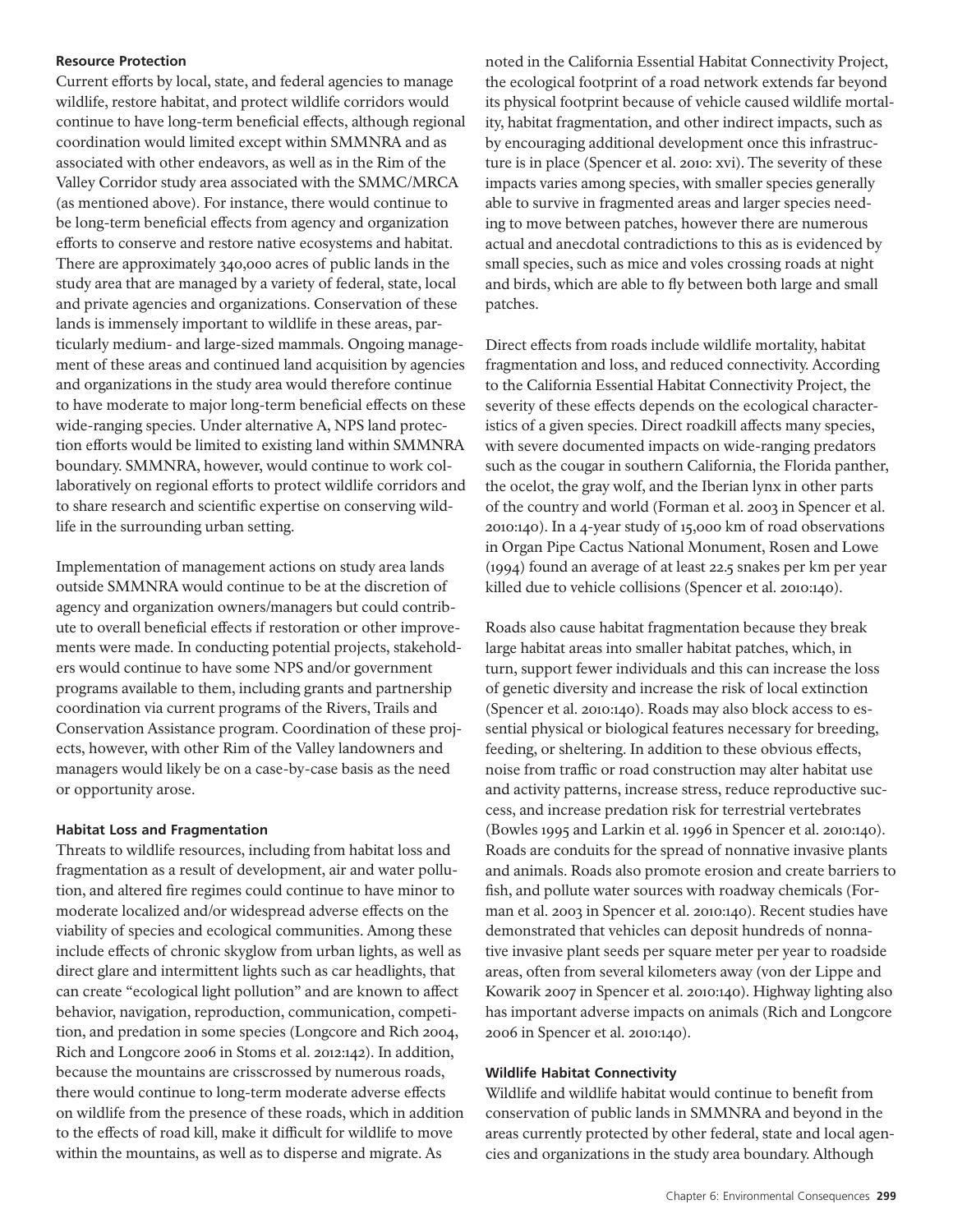the area is fragmented at local and regional scales, there would continue to be efforts by SMMNRA and other private and public agencies and organizations to protect lands and to identify and protect wildlife habitat linkages and corridors that connect SMMNRA protected areas to other large landscape blocks.

There are several regional efforts to connect wildlife habitat in the study area. For instance, the connection from the Santa Monica Mountains through the Simi Hills to the Santa Susana Mountains and the Sierra Madre Mountains is shown as part of the California Essential Habitat Connectivity Project map (produced by CalTrans, among other agencies and cooperators, including the NPS) (Spencer et al. 2010). This report found that the area between SMMNRA and the Los Padres National Forest is 62% privately owned and unprotected. By overlaying the area with the California Protected Areas Database this analysis also showed that 33% of the area is in some form of park or open space management (46,000 of nearly 126,000 acres), although not necessarily conserved for biodiversity and connectivity (Stoms et al. 2012: 10, 134). The Natural Resources Condition Assessment documents that two-thirds of the area is vulnerable to land use change that could further reduce its connectivity value. This report also describes the area's importance for nine federally listed species, and five essential habitats identified by the USFWS as well as for 23 plants and 37 animals tracked by the California Natural Diversity Database. The Natural Resources Condition Assessment also emphasizes opportunities for connections from SMMNRA to U.S. Forest Service managed areas.

For instance there is an ongoing effort by the USFS, and local and state land conservancies to connect the two separate units of the Angeles National Forest. As noted in the California Essential Habitat Connectivity Project report, a functional network of connected wildlands is essential to the continued persistence of diverse natural communities in the face of human development and climate change (Spencer et al. 2010:1).

### *Medium and Large Mammals*

Although the target species for wildlife habitat connectivity is often mountain lions, protecting additional lands and connectivity would also benefit a range of wildlife species, including medium and small mammal such as bobcats and ringtail cats. Large contiguous blocks of habitat would be most beneficial, and including those with water resources would be especially important for the range of species that would not benefit from narrower wildlife "corridors."

Connectivity also benefits small animals and plants by allowing gene flow between populations, therefore potentially allowing them to adapt to changing conditions, including climate change.

Where lands remained unprotected, it is likely that some species present in disconnected habitat patches, such as red racer snakes, would be lost. The red racer or red coachwhip, is found in southern California from Ventura county to the Baja California border, including in the eastern Sierra Nevada Mountains (California Herps 2013). These snakes are currently found in the Simi Hills but have not been found in similar habitat where that habitat has been separated from other intact areas, even in relatively large habitat patches (Stoms et al. 2012). Therefore it is important to look at connectivity for wildlife on several scales within the study area. Appropriate research could have long-term indirect beneficial effects on some species by identifying additional habitats that should be protected.

Research conducted by SMMNRA would continue to provide data that would substantiate wildlife habitat linkages and movement corridors and facilitate their protection by other public and private agencies and organizations in the study area. Direct protection of wildlife corridors by the NPS through either land donation or acquisition, however, would be limited to areas within the existing boundary of SMMNRA. Outside of this area, the NPS would be precluded from purchasing or accepting land to facilitate these landscape connections.

As documented in SMMNRA general management plan, the 8-10 lane U.S. Highway 101 freeway has eliminated most options for north-south connections between the Santa Monica Mountains and Simi Hills, which if maintained would enable mountain lions access through the Santa Susana Mountains to the Los Padres National Forest. There are still a few opportunities, however, such as at Liberty Canyon. Another option on the west end of the Santa Monica Mountains exists to link the Santa Monica Mountains to the Los Padres National Forest by crossing the Conejo grade. Under alternative A, the NPS would continue to work with partner agencies and organizations to identify these areas and to work with the California Department of Transportation and Federal Highway Administration on a long-term plan for them. If viable connections are established, there would be long-term beneficial effects on wildlife habitat connectivity, especially for medium and large mammals.

The NPS would continue to participate in regional landscape conservation projects such as the California Essential Habitat Connectivity Project and the South Coast Missing Linkages project. The NPS would also continue to conduct research via the Mediterranean Coast Network (an NPS research partnership that includes several national parks in southern California) and would therefore continue to advocate for protection of these areas. Working within the boundary of SMMNRA, the NPS would continue to protect large blocks of core habitat that could help to establish connections between these and other areas. Work outside the boundary would continue in alternative A where there are clear linkages to protecting wildlife and other resources within the boundary. Among these would be long-term beneficial effects from using resource management staff to provide technical expertise on conservation of wildlife corridors and habitat and restoration in urban areas and participation in existing planning efforts to link habitat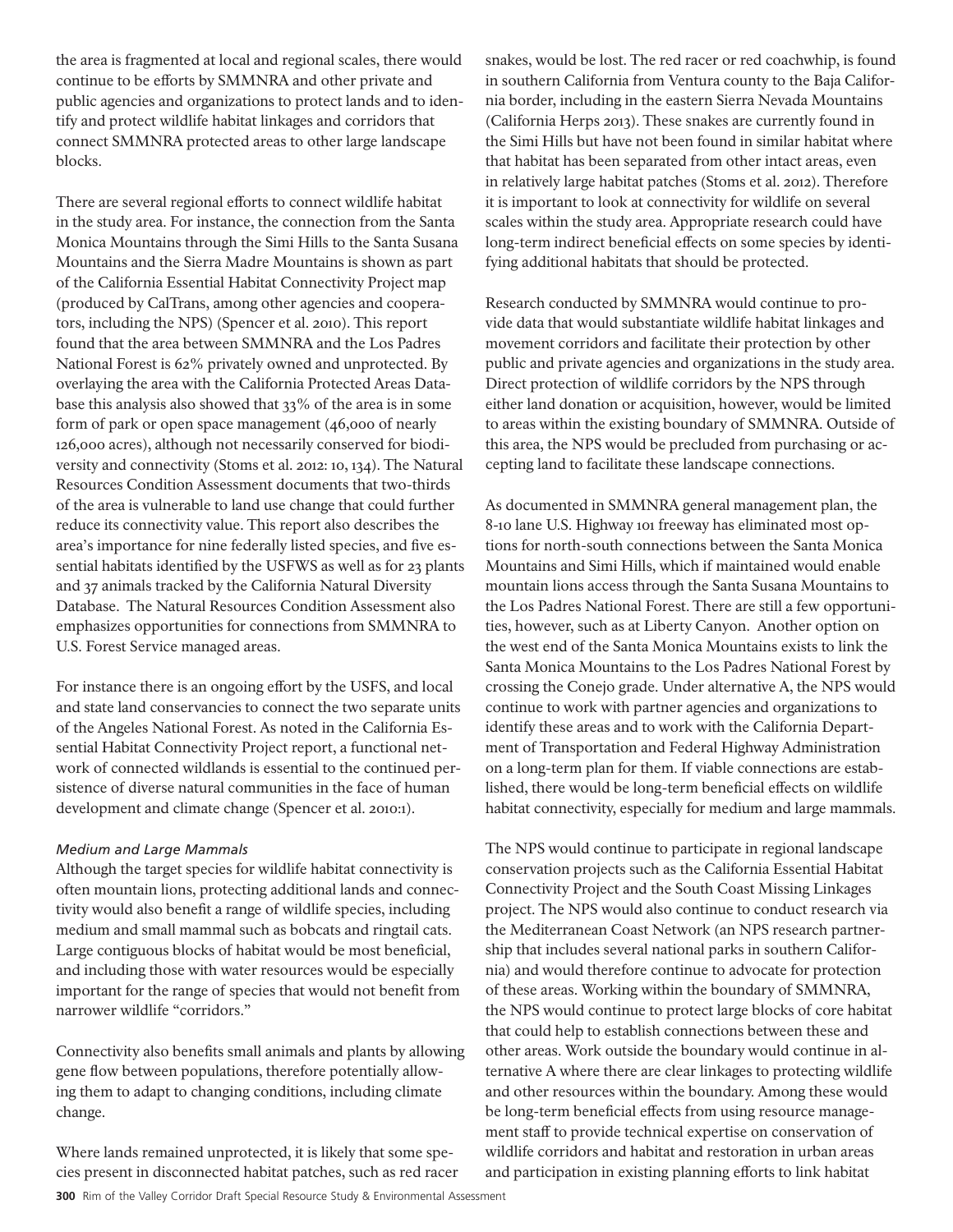connections such as the South Coast Missing Linkages Project. This participation could improve the situation noted above for SMMNRA connection to nearby blocks of protected land. NPS and other environmental protection staff have been identifying the potential for connecting SMMNRA to other protected areas for years, including for identifying and increasing the number of potential ways that large mammals can travel between protected habitat areas.

In the no action alternative, protecting wildlife corridors would be the responsibility of existing agencies and landowners. If protection of wildlife habitat linkages occurs in the study area, there would be long-term beneficial effects. These efforts would come from federal, state and local agencies and organizations working independently to protect land for wildlife habitat linkages in the study area. Among these agencies are the Santa Monica Mountains Conservancy, Mountains Recreation and Conservation Authority, California Department of Fish and Game, U.S. Fish and Wildlife Service, and other local park and open space management agencies in cities and towns in the study area.

As noted above, agencies working to protect lands for wildlife and other resource purposes would also continue to have access to NPS technical assistance for public outdoor recreation conservation purposes and to conservation programs, such as opportunities to obtain funding for land conservation through the Land and Water Conservation Fund grant program. Although competitive, this program could be accessed using existing authorities, although specific actions would likely continue to occur in response to development and on a caseby-case basis.

NPS and partner actions in SMMNRA and other actions in the study area would also continue to be supplemented by other efforts going on in the region, including California Essential Habitat Connectivity and the South Coast Missing Linkages (SCML). Based on the report, 10 of the 11 SCML studies' designs are being actively implemented by cooperating groups of agencies, non-governmental organizations, and other stakeholders (Spencer et al. 2010:61). For example, there is a multiagency effort to connect the San Gabriel Mountains to the Sierra Pelona/Castaic Mountains.

SMMNRA research would also continue to expand documentation regarding the need to maintain ecological connectivity to areas beyond the legislated area of the park so that species, such as mountain lions, can persist in the Santa Monica Mountains. Without this connectivity, the Santa Monica Mountains are only large enough to sustain a mountain lion population of 8-10 animals, too few to maintain long-term viability because of the potential for inbreeding depression and the propensity for males to kill each other when territories are spaced too closely together (Riley et al. 2014).

Although in some parts of the study area vegetation is degraded, such as in the relatively widespread presence of nonnative grasslands, these degraded habitats retain some natural values, as hunting and foraging areas for small and medium-sized mammals, reptiles and birds. Although the Los Angeles River generally does not contain much native habitat, it would continue to provide open space values and could provide habitat linkages for some species, such as medium-sized mammals and birds that may travel through, or live in the natural bottom (riparian) portion of the river.

### *Amphibians*

Irrigation in landscaped areas within the boundary of SMMNRA and the study area would continue and combined with increases in built surfaces, would continue to increase surface runoff. As residential development progresses outside SMMNRA and within the study area, it would continue to alter aquatic habitats and may promote the growth and spread of invasive aquatic species. Within SMMNRA, there would continue to be ongoing beneficial effects from researching native amphibian use and applying the findings to protect aquatic amphibian populations. Among the actions identified would include NPS collaboration with local communities and developers to identify best management practices for streamfriendly land use to protect aquatic amphibian populations. Stream friendly land use actions include working with others to identify ways to avoid increasing water flow in naturally dry streams and filtering runoff before it enters streams. Other management actions have included removal of nonnative species, such as crayfish from aquatic habitats and experimental re-introduction of red-legged frogs. Among the other species that could benefit from aquatic habitat rehabilitation include California tree frogs and California newts. Currently Pacific tree frogs continue to be common in suitable habitat. Where additional habitats were protected for these species in the study area, there would be long-term beneficial effects. Opportunities to improve habitat and increase monitoring efforts could also assist these species.

### *Reptiles*

A variety of reptiles persists in appropriate habitat in SMMN-RA and in the study area. Some of these, such as those limited to specific habitats (for instance, horned lizards) could also benefit if additional habitat is protected in the Rim of the Valley Corridor.

### *Birds*

Within the study area, Point Mugu and the Santa Clara River have been identified by the Audubon Society as Important Bird Areas. According to the program, important bird areas provide "essential habitat for (i) rare, threatened or endangered birds, (ii) exceptionally large congregations of shorebirds, or (iii) exceptionally large congregations of waterfowl" (Spencer et al. 2010:99). Although the designation does not provide regulatory authority, it could be used to leverage conservation resources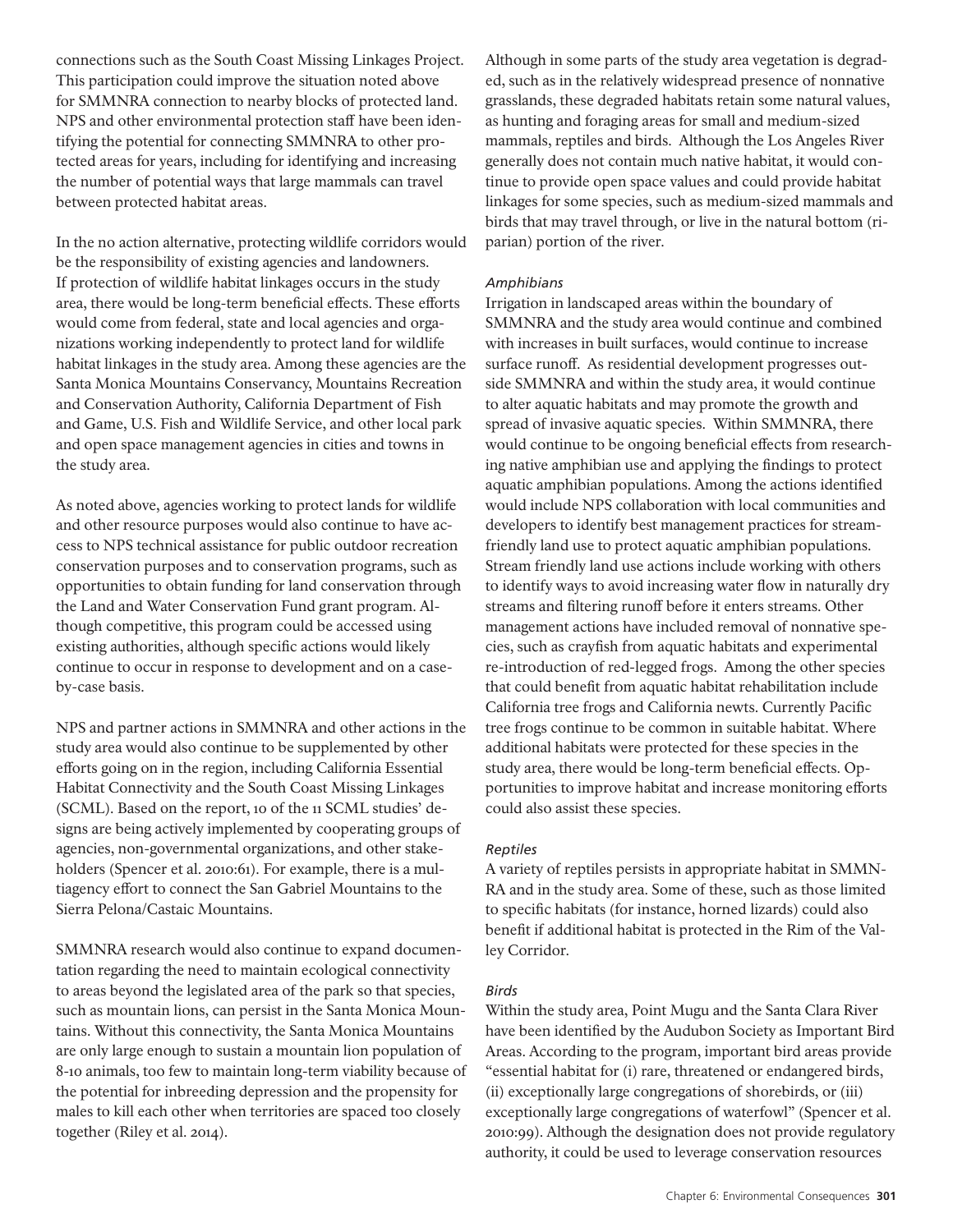and efforts to conserve the habitat, therefore providing indirect long-term beneficial effects.

### *Fish*

There would be long-term beneficial effects from the NPS and its partner agencies continuing work in SMMNRA to protect Arroyo Sequit, Malibu Creek, and Topanga Canyon, which still support extremely rare spawning runs of the federally endangered southern California coast distinct population segment of steelhead. As noted in the resource description section, historically, steelhead were known from Solstice and Zuma canyons as well, and it is likely that all the major drainages, which once had perennial water and extended to the shore in the rainy season supported this species. In the study area, several agencies are also working to protect Santa Clara River habitat for native fish including southern steelhead, unarmored three-spine stickleback, tidewater goby, Santa Ana sucker, and arroyo chub (LADPW 2005).

### **Research and Education**

Ongoing research by SMMNRA and through the Mediterranean Coast Network would continue to have long-term indirect beneficial effects on wildlife and wildlife habitat connectivity in SMMNRA and beyond. This research provides information that the NPS and its partner agencies can use to enhance protection of wildlife and wildlife habitat by providing science-based evidence of impacts and vulnerabilities and the network helps by disseminating this information to land use planners and the public.

SMMNRA and other agency research has also directed attention regarding the use of rodenticides and the subsequent potential for effects on wildlife. To the degree that these efforts continued and were used by local jurisdictions to modify behavior, there could be long-term beneficial effects on wildlife. SMMNRA has documented secondary exposure of non-target wildlife populations to anticoagulant rodenticides in and around developed areas (Riley et al. 2007). In the absence of regulatory actions restricting the use of rodenticides and other toxicants, wildlife exposure to these toxicants would continue to adversely affect wildlife, although more research is needed to determine population level effects on susceptible species. Development also subjects wildlife to predation from domestic animals (Lepczyk et al. 2003), fragments habitat for wide ranging carnivores (Riley et al. 2006), and exposes wild animal populations to infectious diseases, such as canine distemper, harbored by domestic animals (Daszak et al. 2000). All of these effects would continue under alternative A (Stoms et al. 2012).

Ongoing educational and interpretive opportunities directed at increasing park staff and public knowledge about wildlife issues in SMMNRA and beyond would continue. Among these include occasional publications, such as resource briefs (on amphibians and mountain lions) through the Mediterranean Coast network and programs published in Outdoors in the Santa

Monica Mountains. These would continue to have direct and indirect beneficial effects by encouraging residents of SMMN-RA to avoid using rodenticides and by increasing opportunities for better understanding (and therefore encouraging protection of) area wildlife.

## *Impacts from Alternative B*

As in alternative A, there would continue to be a range of beneficial and adverse effects on wildlife from existing public and private agency and organization management actions within the study area as well as from existing conditions, such as roads and development within the study area boundary. In addition, in this alternative the cooperative conservation plan, if implemented could have additional long-term beneficial effects.

## **Recreation and Visitor Use**

Impacts would be the same as in alternative A, with adverse and beneficial effects on wildlife from visitor use, and construction of trails and facilities to provide for public use. In alternative B, the cooperative conservation plan would guide future agency actions to develop or maintain sections of the Rim of the Valley Trail and other important areas in the study area for recreational use. Actions to implement the plan would be at the discretion of existing agency and organization landowners/managers.

Where agencies worked to develop additional sections of the Rim of the Valley Trail and other regional trails, impacts would be the same as in alternative A. Additional indirect impacts on wildlife would be associated with NPS supporting planning and implementation of the trail through technical assistance and partnerships. As in other alternatives, the trail would be owned and managed by partner agencies and organizations, who would determine specific actions that would be undertaken.

### **Resource Protection**

As in alternative A, there would continue to be long-term beneficial effects on wildlife from agency and organization efforts to conserve and restore native ecosystems and habitat in existing protected areas within the study area. Unlike alternative A, there would be potential long-term beneficial effects from development of a cooperative conservation plan that could extend the benefits of protected areas in a coordinated effort across the study area if implementation of the plan were to occur. If common goals in the cooperative conservation plan included measures for protecting important bird areas and wildlife habitat connectivity, there could be long-term beneficial effects. Although the emphasis would be on private land stewardship, the wide array of public agencies and organizations with land in the study area would likely continue to be major participants in wildlife habitat protection, a long-term beneficial effect.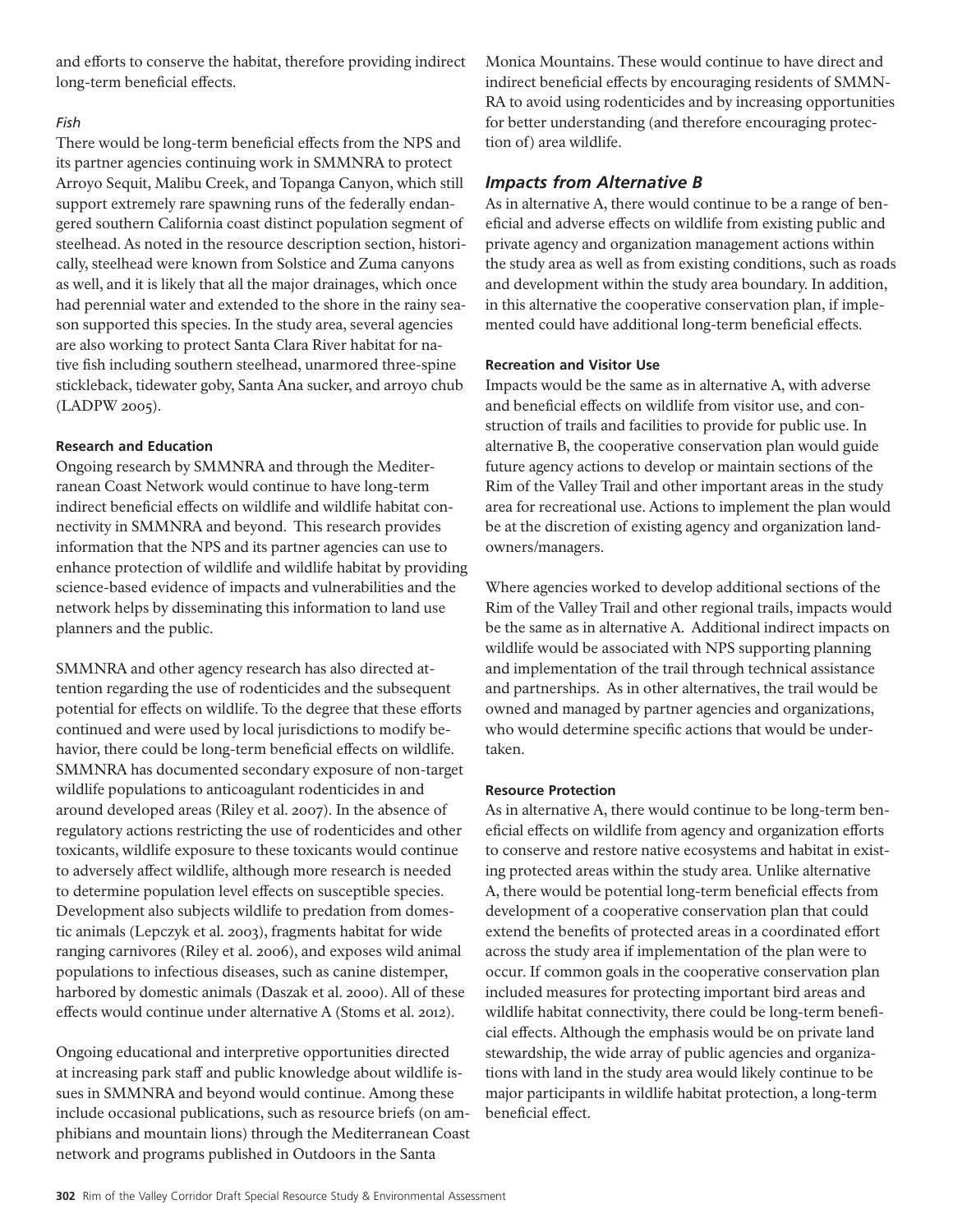#### **Wildlife Habitat Connectivity**

The cooperative conservation plan would likely benefit wildlife and wildlife habitat connectivity. Agencies and organizations would work together to identify a range of common goals for connecting habitat. The plan would also identify incentive programs and technical assistance opportunities for private land stewardship strategies to protect habitat and to maintain or create habitat linkages. In alternative B, having such a plan could provide the impetus to protect these areas, however as in alternative A, promoting such actions would be at the discretion of individual agencies, landowners and organizations and would also likely evolve on a voluntarily case-by-case basis under the guidance of the plan. Where connections between areas of protected public lands were prioritized and implemented by plan partners, wildlife would benefit. As in other alternatives, connectivity to the Santa Susana and Sierra Madre Mountains and to the San Gabriel Mountains is most important to enable mountain lions and other wide-ranging species to persist over the long-term in SMMNRA and other locations within the study area, such as the Verdugo Mountains.

There could be long-term beneficial effects in alternative B from enhancing regional efforts to connect wildlife habitat in the study area, such as opportunities to work with organizations and agencies responsible for the California Essential Habitat Connectivity Project (Spencer et al. 2010) and other agencies and organizations that have identified connectivity corridors, such as were identified in the Natural Resources Condition Assessment (Stoms et al. 2012).

The value of these connections to areas outside SMMNRA is high. There is evidence that wildlife is using the few existing underpasses that are available. For instance, several studies have documented the use of the bridge at Alamos Canyon that links the Simi Hills and the Santa Susana Mountains. Species using this connection include mountain lion, bobcat, coyote mule deer, striped skunk, raccoon, small mammals and birds (Ng 2000, Psomas 2002, LSA 2004 in South Coast Wildlands 2008: 11). In October 2013, a mountain lion was also struck and killed by a car at the Liberty Canyon area, which has long been believed to be one of the best opportunities to connect the Santa Monica Mountains with the Los Padres National Forest. This area would also facilitate connection to the Angeles National Forest/San Gabriel Mountains. DNA analysis of the remains of this animal confirmed that it originated in the Los Padres and that, therefore, it could have introduced new genetic material to SMMNRA population.

#### **Research and Education**

Impacts would be similar to alternative A. In addition, in alternative B, there would be new opportunities to engage people living in nearby communities more actively through citizen science efforts and through coordinated interpretive messages about wildlife. These opportunities, however, would need to be coordinated voluntarily by one of the partner organizations. Where possible, partners could engage key educational and research institutions to implement plan recommendations. If this occurred, there could be long-term beneficial effects on wildlife and wildlife habitat connectivity.

## *Impacts from Alternative C*

Impacts from alternative A related to development and loss of wildlife habitat connectivity would continue. In addition to beneficial effects noted from agency and partner management actions, there would be a range of new opportunities to protect wildlife and wildlife habitat connectivity in SMMNRA from potential expansion of the boundary to encompass areas identified in alternative C. The focus of alternative C, however, would primarily be on connecting additional urban communities to recreational opportunities in Rim of the Valley Corridor parklands added to SMMNRA. Nonetheless, these areas would also provide new opportunities to restore habitat connections between the Santa Monica and San Gabriel mountains.

### **Recreation and Visitor Use**

Impacts associated with recreational opportunities and access would be similar to alternative B, however, there would likely be a wider range of impacts on wildlife from the emphasis on engaging more people to experience recreational opportunities in areas close to them. Relying more on public transportation to expand these opportunities could result in more people at one time accessing some areas. There could also be more development of trails and programs to promote use of them. Combined, there would be additional short- and long-term minor to moderate localized adverse effects from noise and disturbance and from loss of vegetation in wildlife habitat, depending on where this access was provided.

#### **Resource Protection**

The current range of long-term beneficial effects from agency and organization efforts to conserve and restore native ecosystems and habitat in existing protected areas within SMMNRA and in the Rim of the Valley Corridor study area would continue and would be expanded by NPS authority to purchase lands within the boundary expansion area, a long-term beneficial effect. These land purchases could potentially be targeted toward areas that enhanced urban residents' connection to parklands, as identified by the NPS and partner agencies and organizations.

### **Wildlife Habitat Connectivity**

The NPS could provide technical assistance, including planning and funding, to protect wildlife habitat linkages. With NPS involvement and authority for land protection, opportunities to guide actions within the study area would be enhanced. Combined with agency and staff expertise in wildlife and land use planning this could facilitate protection of areas more than in alternative A or B. There would also be long-term beneficial effects from using NPS resource management staff to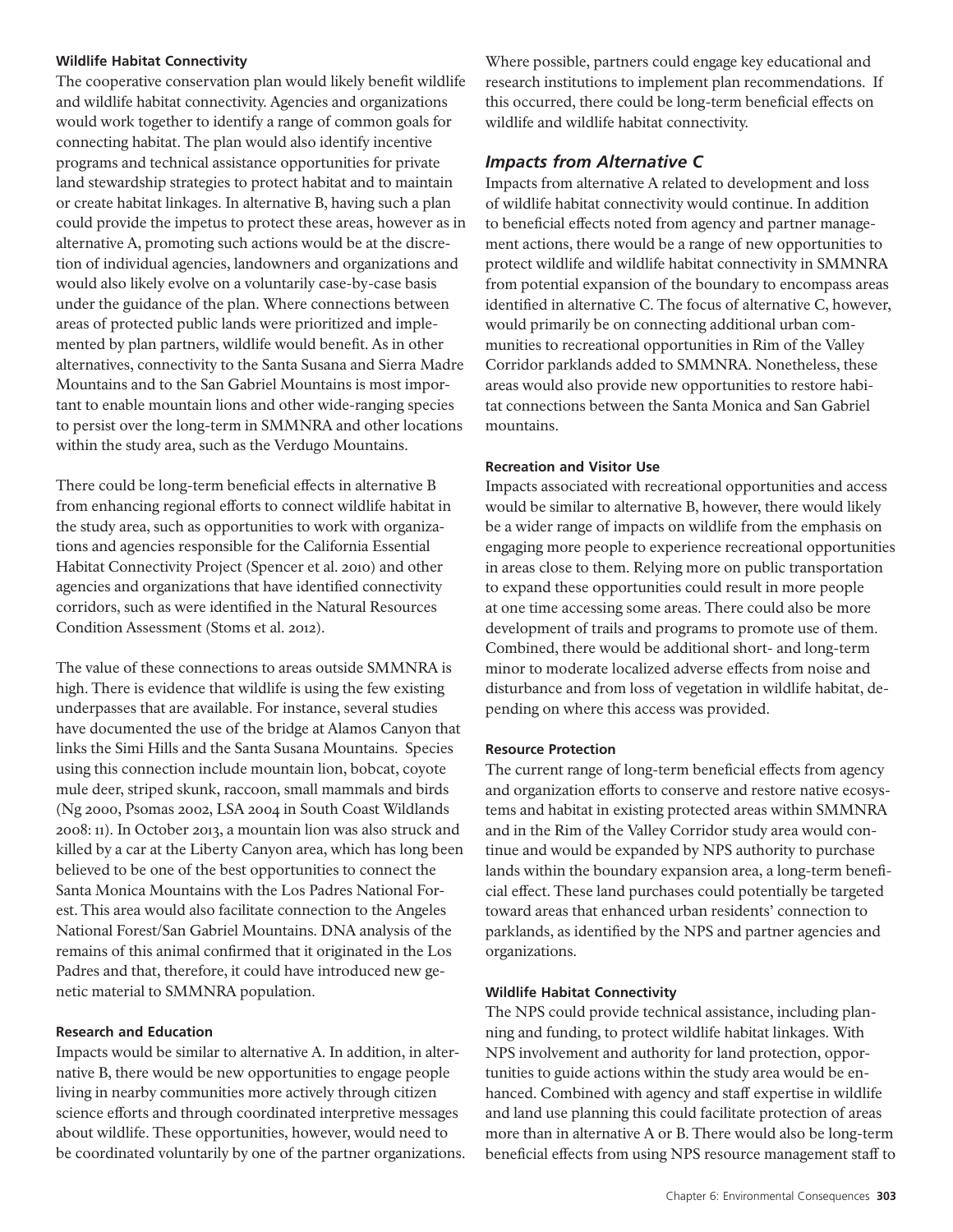provide technical expertise on wildlife corridor conservation and habitat and restoration opportunities in urban areas. If protection of these areas could be enhanced through partnerships identified in a cooperative conservation plan, the high conservation value of this area in its own right as well as its benefits to SMMNRA to provide habitat connectivity could be realized.

### **Research and Education**

NPS entities, including SMMNRA and the Mediterranean Coast Network would continue existing wildlife research as in alternatives A and B. In addition, this research would be expanded to encompass additional areas added to the boundary in alternative C. If additional research provided an expanded nexus for protecting wildlife habitat connectivity for SMMN-RA, there could be long-term beneficial effects.

As in alternative B, there could be more opportunities to engage people in urban communities in citizen science opportunities. In alternative C, however, these opportunities would be led by the NPS and would include additional targeted outreach to urban residents, who could learn more about wildlife and efforts to conserve them and potentially support future opportunities for park land conservation, a long-term indirect beneficial effect.

### *Impacts from Alternative D*

Alternative D would have impacts similar to alternative A from existing agency and partner management actions within SMMNRA and in the study area. Existing impacts within the study area related to wildlife habitat fragmentation from development would also continue. Alternative D, however, would provide the most new opportunities to protect wildlife and wildlife habitat connectivity in the study area. These opportunities would primarily be a result of potential expansion of the SMMNRA boundary to encompass a much broader portion of the study area. Because alternative D would also have a focus on protecting wildlife and wildlife habitat connectivity, these opportunities would also have more likelihood of being implemented. As in alternative B, there would also be cooperative conservation efforts to encourage private land stewardship as a means of conserving habitat connections beyond the proposed SMMNRA boundary expansion toward the Los Padres and Angeles national forests.

#### **Recreation and Visitor Use**

Impacts associated with recreational opportunities would be similar to alternative C, however, there would likely be a fewer impacts on wildlife because visitor use would likely be spread out over the much larger area identified by this alternative, allowing greater flexibility in identifying appropriate locations and providing more locations closer to where people live. There would also be more opportunities for NPS to own or manage segments of the Rim of the Valley Trail because the entire conceptual trail system would be within the proposed boundary adjustment.

#### **Resource Protection**

As in other alternatives, the current range of long-term beneficial effects from agency and organization efforts to conserve and restore native ecosystems and habitat in existing protected areas within SMMNRA and in the Rim of the Valley study area would continue. As in alternative C, this would be expanded by NPS authority to purchase lands within the boundary expansion area, a long-term beneficial effect. These land purchases would potentially be targeted toward significant resources, wildlife habitat connectivity and key recreational connections.

#### **Wildlife Habitat Connectivity**

As in alternative C, with NPS involvement and authority for land protection and technical assistance, opportunities to guide actions within the study area would be enhanced. Combined with agency and staff expertise in wildlife and land use planning this could facilitate protection of more areas, a longterm beneficial effect. Public and private agency and organization partners could work together to protect wildlife corridors.

As in alternative B, if partnership actions through collaborative plan development and other venues could enhance protection for connecting SMMNRA to the Los Padres and Angeles national forests, there would be long-term beneficial effects on wildlife habitat and habitat connectivity. Although some areas within SMMNRA boundary would be closer to these connections, as in alternative B, these efforts would need to rely on partnerships since the actual connections would remain outside the boundary.

Private land stewardship would be a key component. Those efforts to undertake cooperative conservation actions that do not rely on federal acquisition would have long-term beneficial effects on wildlife habitat connectivity and could provide a model for protecting areas in other places, providing long-term beneficial effects.

### **Research and Education**

The beneficial effects of new NPS research efforts would be the same as in alternative C, except that the expanded area encompassed by this alternative would likely have extended benefits for research opportunities. This research could be directed at understanding plant and animal responses to habitat destruction and fragmentation to better manage this important biodiversity hotspot, as the climate continues to change (Delaney et al. 2010).

As in alternatives B and C, there could also be more opportunities to engage people in urban communities in citizen science opportunities. These opportunities would be led by the NPS and could include additional targeted outreach to urban residents as well as additional engagement with partners in providing programming. As is currently contained in Outdoors in the Santa Monica Mountains, NPS could provide a link to the network of partners that offer programs. Combined, these actions would have direct and indirect beneficial effects on wildlife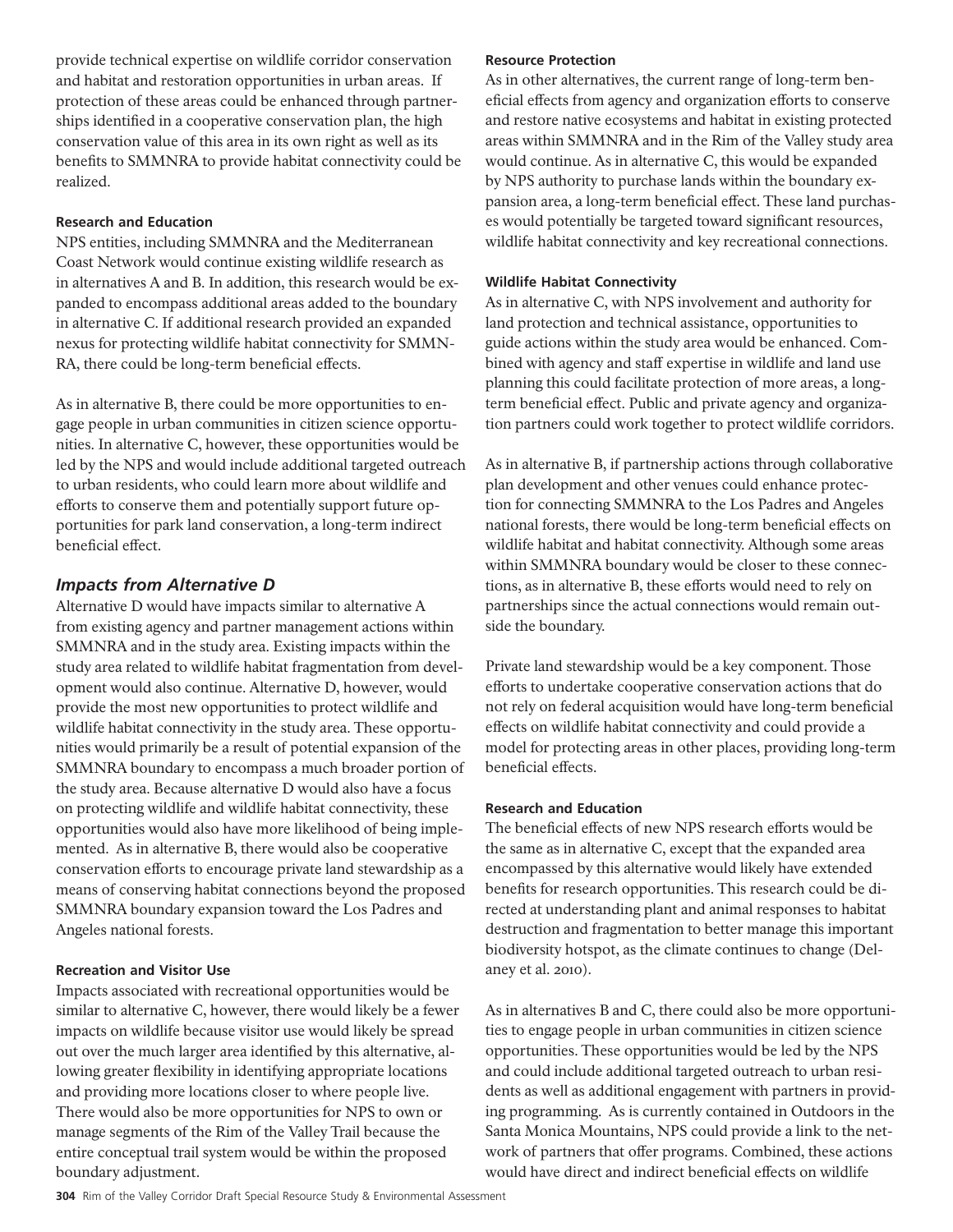and wildlife habitat connectivity by providing support for these actions and by encouraging others to protect areas near them.

## *Cumulative Impacts*

The long-term impacts of urbanization, including removal of native vegetation, spread of nonnative invasive species, loss and harassment of wildlife by pets, effects of artificial lighting, noise, pesticides (including rodenticides and herbicides), changes in fire regimes, air and water pollution and altered water regimes will continue and would continue to affect wildlife. Other effects, such as an increase in the number of residential and commercial developments, roadways and people would also continue and would continue to have minor to major localized and widespread adverse effects.

Over time, the wildlife habitat and connections have become lost or fragmented. In some cases, these are so severely fragmented that major species are no longer present in suitable habitats. Although there are now a variety of conservation initiatives to link habitats and to prevent species loss and the southern California ecoregion is recognized as a unique biodiversity hotspot important for conservation, it is likely that development of remaining unprotected habitats would continue. In fact, population projections show continued loss of land development from development over the next 30+ years. The Los Angeles greater metropolitan area population is projected to increase by 4 million by 2035 (SCAG 2012). Thus lands in the study area will likely become ever more valuable for both people and for providing wildlife habitat and will likely be devoted to one of these uses in the near future.

To the extent that wildlife crossing structures, such as overpasses and underpasses, including bridges and culverts are constructed in the future, wildlife movement in the region could improve. This is especially true where agencies and organizations are already working together to evaluate needs and to plan for future connectivity. However, because the loss of individual animals is continuing and discontiguous habitat persists, the ability of these structures to provide relief and connectivity for wildlife in the study area is diminishing as additional development occurs. Because species vary tremendously in their reactions to roads, fences, and different types of crossing structures, the California Essential Habitat Connectivity Project calls for multiple types of crossing structures to be constructed and maintained. It also notes that the structures should be spaced close enough to allow free movement by species with different spatial requirements, and fencing should keep animals off the road and direct them towards crossing structures (Spencer et al. 2010: xvii). Because this need is recognized, there is currently support, but limited funding for modifying major freeways, such as U.S. Highway 101. CalTrans is currently evaluating road-crossing improvements as part of transportation projects along Highway 101 near Liberty Canyon and along the California State Route 118 freeway near Alamos Canyon in the Santa Monica-Sierra Madre Connection (Penrod et al. 2006), both of which have long been identified as critical for

maintaining connectivity in the region (Soulé 1989, Sauvajot et al. 2000, Riley et al. 2003, Ng et al. 2004, LSA 2004, Riley et al. 2005, Riley et al. 2006). Therefore, over time, it is likely that the focal species identified by the California Essential Habitat Connectivity Project would continue to be most affected by habitat fragmentation. These include area-sensitive species (those with large area requirements, which are often the first to disappear when connectivity is lost); barrier-sensitive species (those least likely to traverse roads, urban areas, canals, agricultural fields, or other features); and less mobile species (habitat specialists and those with limited movements) (Spencer et al. 2010:xv).

Under alternative A, the area encompassed by SMMNRA would continue to be protected and would have beneficial effects on wildlife and wildlife habitat connectivity within the study area. The approximately 340,000 acres of protected land in the study area would continue to provide a variety of natural and altered wildlife habitat. When combined with other actions in the study area, actions in alternative A would contribute negligible cumulative adverse and minor beneficial impacts. Overall cumulative effects, however, could be moderate and adverse, depending on the degree to which wildlife and wildlife habitat is affected by additional development of existing open space within SMMNRA and the study area. If irrevocable loss of wildlife habitat connectivity occurred, adverse effects in SMMNRA and other isolated public lands could be major for some species.

In the action alternatives, the cumulative effect of growth and land use trends, plus the beneficial effects of protecting additional public lands would have minor to moderate cumulative beneficial effects on wildlife and wildlife habitat connectivity. These effects would likely be greater in alternatives C and D than in alternative B, with the greatest beneficial effects potentially coming from alternative D because it has the potential to spur the protection of the most public land. Identification and protection of critical wildlife habitats linkages could also help to protect these through partnership and private land stewardship actions. If actions did not protect important movement corridors or habitats, however, cumulative adverse impacts to wildlife would be similar to alternative A (moderate to major).

## *Conclusion*

Alternative A would likely continue to have long-term beneficial and negligible to moderate localized adverse effects from ongoing activities in SMMNRA. The actions of other agencies in land conservation and habitat restoration would also likely contribute long-term beneficial effects in the study area. To the extent that SMMNRA and others conducted research, and agencies and organizations working together in the study area continued to identify and moved toward implementation of protection for wildlife habitat linkages and movement corridors, there would be long-term beneficial effects. Alternative B would have similar long-term beneficial effects from land protection and actions to protect wildlife in SMMNRA. In the study area, alternative B could provide the direction needed for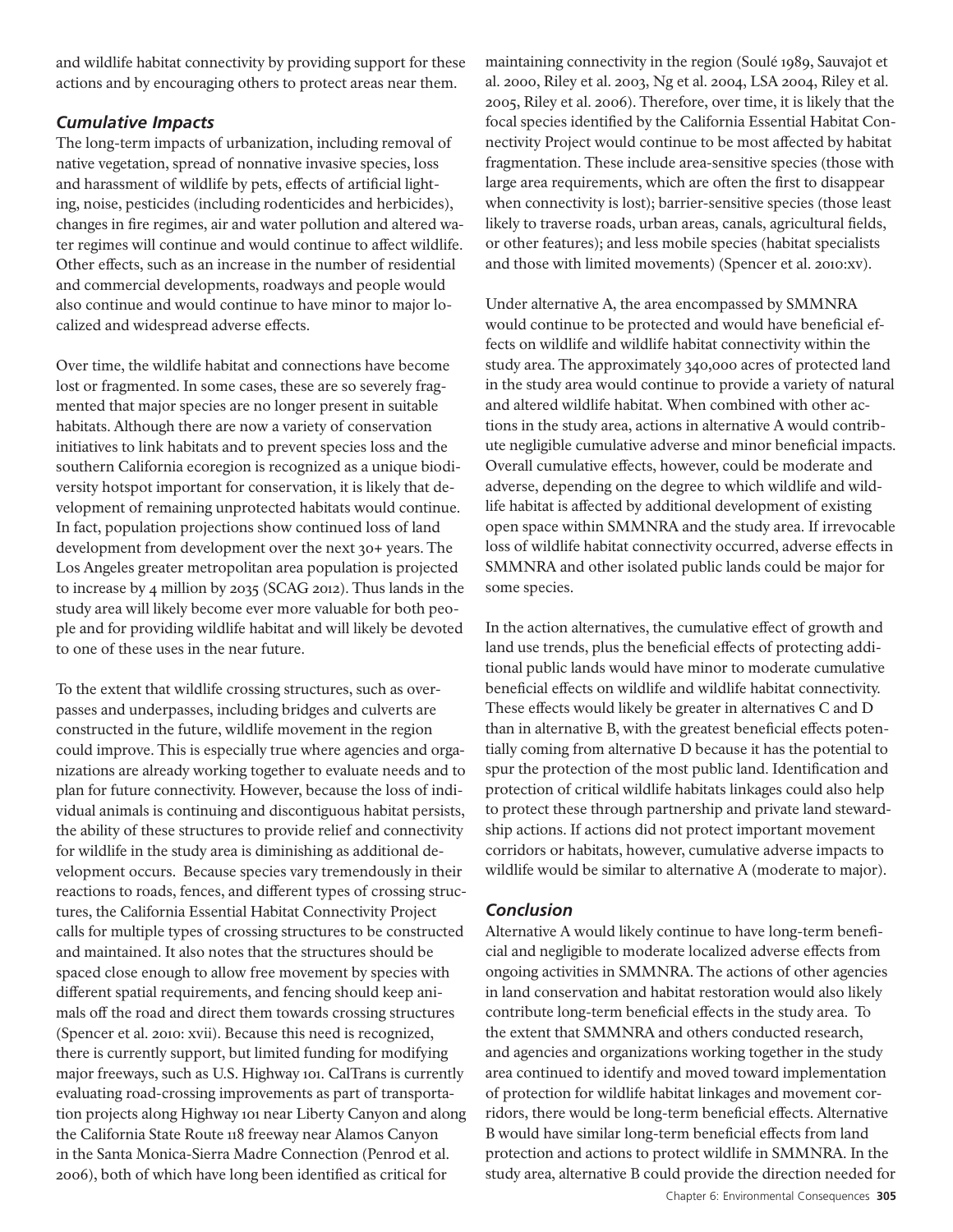agencies and organizations working on their own to conserve resources and to protect lands, a long-term indirect beneficial effect. Alternatives C and D would provide for additional land conservation by the NPS in the study area that could be directed toward wildlife and wildlife habitat protection. Actions in alternative D would be likely to result in greater long-term beneficial effects due to the broader management direction in that alternative and the larger area encompassed within the proposed boundary adjustment.

## **Special Status Species Environmental Consequences**

## *Impacts and Context of Alternative A*

Numerous plants and animals within the study area are listed as rare, threatened or endangered (*Table D.6: Rare Plants* and *Table D.7: Rare Animals* in *Appendix D: Resource Inventories*). Because of its location in southern California the study area contains one of the highest concentrations of rare species in the U.S. Because of the extensive development in southern California, the importance of the California floristic province as a hotspot of biodiversity and ongoing population expansion, numerous natural communities have also become limited in extent. These communities may have originally been restricted to areas targeted for development, such as valley oak savanna in the flat valley bottomlands or walnut woodlands, or may have become limited in extent due to the widespread consequences of human use in the area, such as the effect on native grasslands from the introduction of grazing and European annual grasses (*Table D.5: Imperiled Plant Communities* in *Appendix D: Resource Inventories*). The loss and alteration of wetland and riparian habitats has been particularly devastating in some parts of the study area, because streams and rivers have been channelized and lined with concrete, dramatically reducing habitat values. Use of water for development and the importation of water and its runoff into these areas has also had widespread effects. These species and communities are threatened by the related effects of human uses in the study area as described above in the Wildlife and Vegetation sections.

Where lands are protected in public parklands from the ongoing threats of agricultural, industrial and urban development, public and private agencies and organization land managers would continue to survey for and protect rare species, including in SMMNRA, a long-term beneficial effect. These current efforts by land managers to manage sensitive plants and wildlife, restore habitat and protect large contiguous areas of habitat would continue to have beneficial effects.

Outside protected areas, these species would continue to be subject to degradation and loss of habitat as the effects of ongoing agricultural, industrial and urban development continue, with minor to major adverse effects, depending on the species, its population and location. As part of this critically important landscape, these remaining natural lands are important for

the conservation of sensitive species. Simultaneously, because of existing impacts they are also more vulnerable to ongoing threats associated with human uses. As described elsewhere, developed areas, roads and utility corridors have fragmented landscapes, severing connections between core areas of habitat. As a result, those lands currently protected in the study area by the SMMC, cities and other public land management entities would continue to be important and it is likely that these agencies and organizations would continue to target remaining rare species habitats for protection. In alternative A, this would continue to be without overall coordination.

## *Impacts from Alternative B*

Actions and impacts in alternative B would likely be the same as in alternative A, except that there would be potential for coordination because of the development of the cooperative conservation plan. This coordination could result in spurring individuals, communities and public agencies or organizations to protect additional sensitive species habitat, a long-term beneficial effect.

## *Impacts from Alternative C*

Actions and impacts in alternative C would be similar to alternatives A and B, except that there would be potential for new land purchases to protect sensitive species and habitats where these intersected with protecting additional lands for close-tohome urban recreational opportunities. Ongoing purchases of lands for public use by SMMC and cities and towns within the area encompassed by alternative C and the opportunity to do so by the NPS would prevent further degradation of these areas from development. As a result there could be long-term beneficial effects.

## *Impacts from Alternative D*

Actions and impacts in alternative D would likely be the same as in alternative C, except that there would be a focus on connecting habitats to promote long-term resiliency of biological resources in the boundary adjustment area combined with continued focus in SMMNRA to protect and enhance habitat and connectivity between parks, habitat areas and open spaces. This expanded focus would be consistent with protecting rare species and habitats and, among the alternatives, would likely provide the greatest beneficial effects on conserving rare species and habitats. The alternative D boundary adjustment would also protect additional areas rich in endemics and special status species, including not only the Santa Susana Mountains, but also the Conejo Mountain area and the Upper Santa Clara River within the Soledad basin, thus providing greater opportunities to protect species diversity.

## *Cumulative Impacts*

Ongoing development for a wide array of human uses has contributed to the loss of species and habitats over time. Combined, these direct impacts (habitat loss) have led to a variety of other indirect impacts (habitat fragmentation) and resulted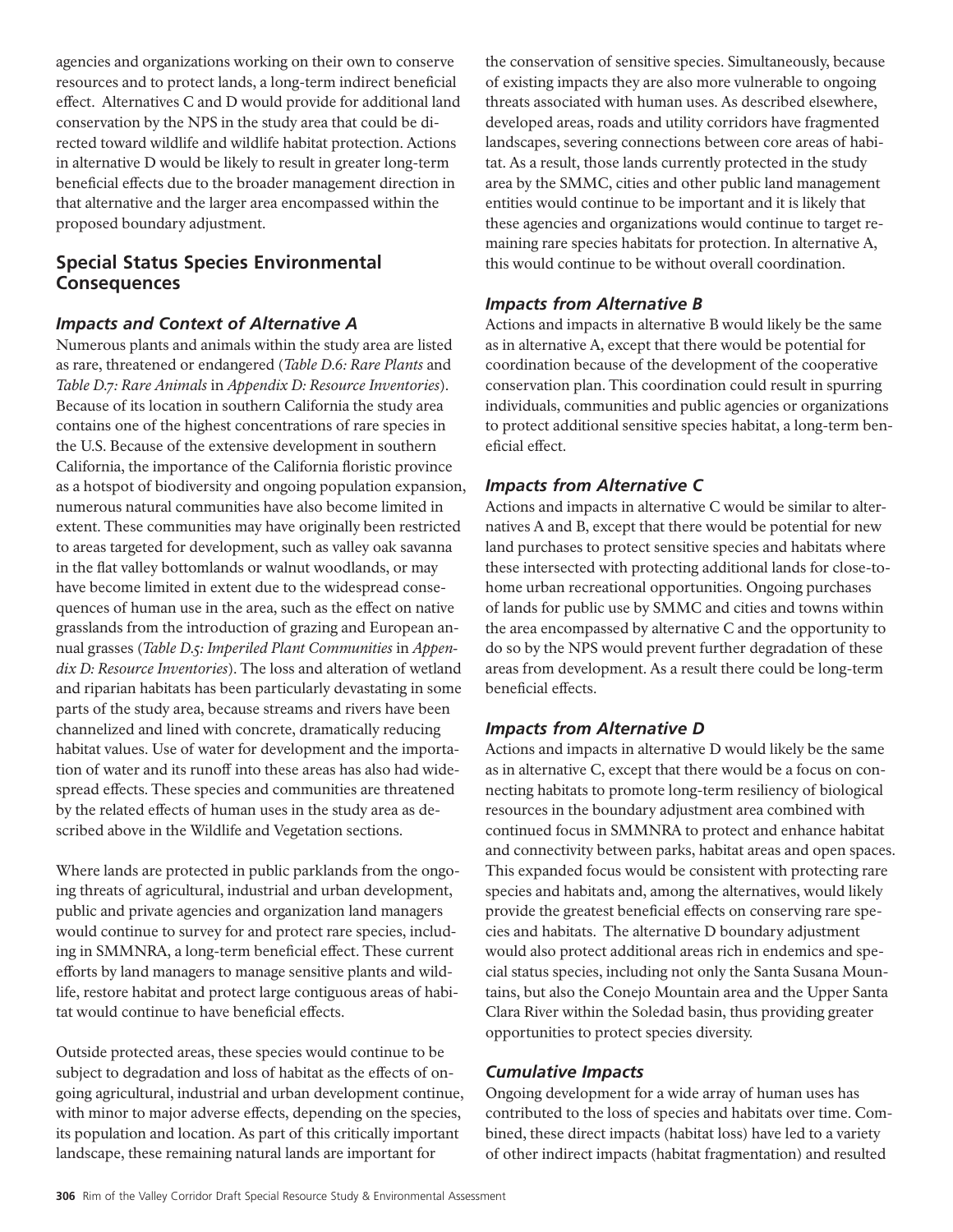in a near crisis situation for many species and habitats. This has been mitigated by specific land purchases and dedications for some species and other more widespread land protection for habitat conservation. Although some species and habitats are likely secured from additional loss within the study area, others remain at risk.

Alternatives A and B would continue existing land uses and trends and would offer only slight improvements to the protection of sensitive species and habitats since these would continue to rely on proactive conservation by a limited number of public land management agencies and organizations. Alternative B, however, with a cooperative conservation plan, could target some additional conservation efforts toward the most sensitive species by identifying and promoting this in the plan, a negligible to minor beneficial effect. Alternatives C and D would provide the likeliest venues for additional sensitive species and habitat conservation because these would add lands to the boundary of SMMNRA. Adding lands to the boundary would promote conservation of sensitive species and habitats by increasing the area that would fall under the ability of the NPS to work directly to promote conservation of species and habitats through its own management policies. NPS management policies promote treating species identified or proposed for listing the same. As a result, although direct protection efforts could be small, indirect beneficial effects would be expanded.

## *Conclusion*

Existing threats and ongoing adverse effects to sensitive species and habitats would continue; however, it is likely that because of the importance of sensitive species and habitat conservation, all of the alternatives could contribute beneficial effects, especially, because SMMC would continue to have the ability to protect important resource areas in the legislated portions of the Rim of the Valley study area under alternatives A and B. In alternatives C and D, the NPS would also have this authority if a potential boundary expansion occurred. As a result, there would be mandates from more than one agency to protect sensitive species and habitats, likely resulting in long-term beneficial effects from targeted actions to protect these species.

## **Archeological and Ethnographic Resources (Traditional Use) Environmental Consequences**

## *Context*

Human occupation of the study area dates to almost 10,000 years. Archeological deposits that depict this occupation occur in mountain passes, at the mouths of rivers and creeks, and along the seashore where there was an abundance of food. The study area contains more than 1,700 documented archeological sites, some of which have been listed in the National Register of Historic Places for their significance. Upon evaluation, the Saddle Rock Ranch rock art site, a privately owned resource, has been determined eligible for national historic landmark designation by the Secretary of the Interior.

## *Impacts from Alternative A*

Lands within the study area lie within the traditional territories of the Chumash, the Tongva/Gabrielino, the Serrano, and the Tatavium. The opportunity to better understand these cultures, including contemporary descendants, would continue to provide a range of beneficial effects.

As described in the significance section, the more than 1,000 prehistoric sites documented in the Santa Monica Mountains represent one of the highest densities of archeological resources for a mountain range in the world. Opportunities to continue study and documentation of these resources would have ongoing long-term beneficial effects.

There would also continue to be long-term beneficial effects from additional scientific documentation and understanding of archeological sites related to the Tongva/Gabrielino cultures and their relationship to the Santa Monica Mountains. Known sites within SMMNRA include spectacular Chumash pictographs, village sites representing over 3,000 years of human use, and the only known site where a Clovis point has reportedly been found on the west coast (Stickel 2006). The Angeles National Forest and San Gabriel Mountains National Monument also contains many documented sites. The 7,800-acre Aliso-Arrastre special interest area located in the Santa Clara-Mojave River Districts also includes numerous prehistoric sites. The concentration of stone circles, many of which have been interpreted as house rings, storage caches, and religious sites, may be unique in southern California (USFS 2005).

Outside SMMNRA, the Simi Hills, Conejo Mountain, Santa Susana Mountains, and San Gabriel Mountains contain approximately 700 additional documented sites, approximately 200 of which are located in the Angeles National Forest and San Gabriel Mountains National Monument. Where these sites are located on public lands, they would continue to be protected and investigation could lead to better understanding of their importance. Those located on private lands would also likely continue to be investigated and understood, however, there would likely continue to be less intensive survey work and research associated with them. For instance, only a small portion of the areas outside SMMNRA in the Simi Hills have been surveyed. Similarly, although it is likely that surveys of the Santa Susana Mountains would yield additional sites, very few sites in this area have been documented. For example, recent surveys of the new Santa Susana Pass State Historic Park nearly tripled the number of known sites.

There would continue to be a range of beneficial effects from traditional use activities. Traditional activities currently occur in SMMNRA at sites such as Satwiwa at Rancho Sierra Vista. These activities include tule gathering and events that attract Native American Indians living in the Los Angeles area, an area which contains one of the largest Native American Indian population in the world, representing virtually every tribe. Al-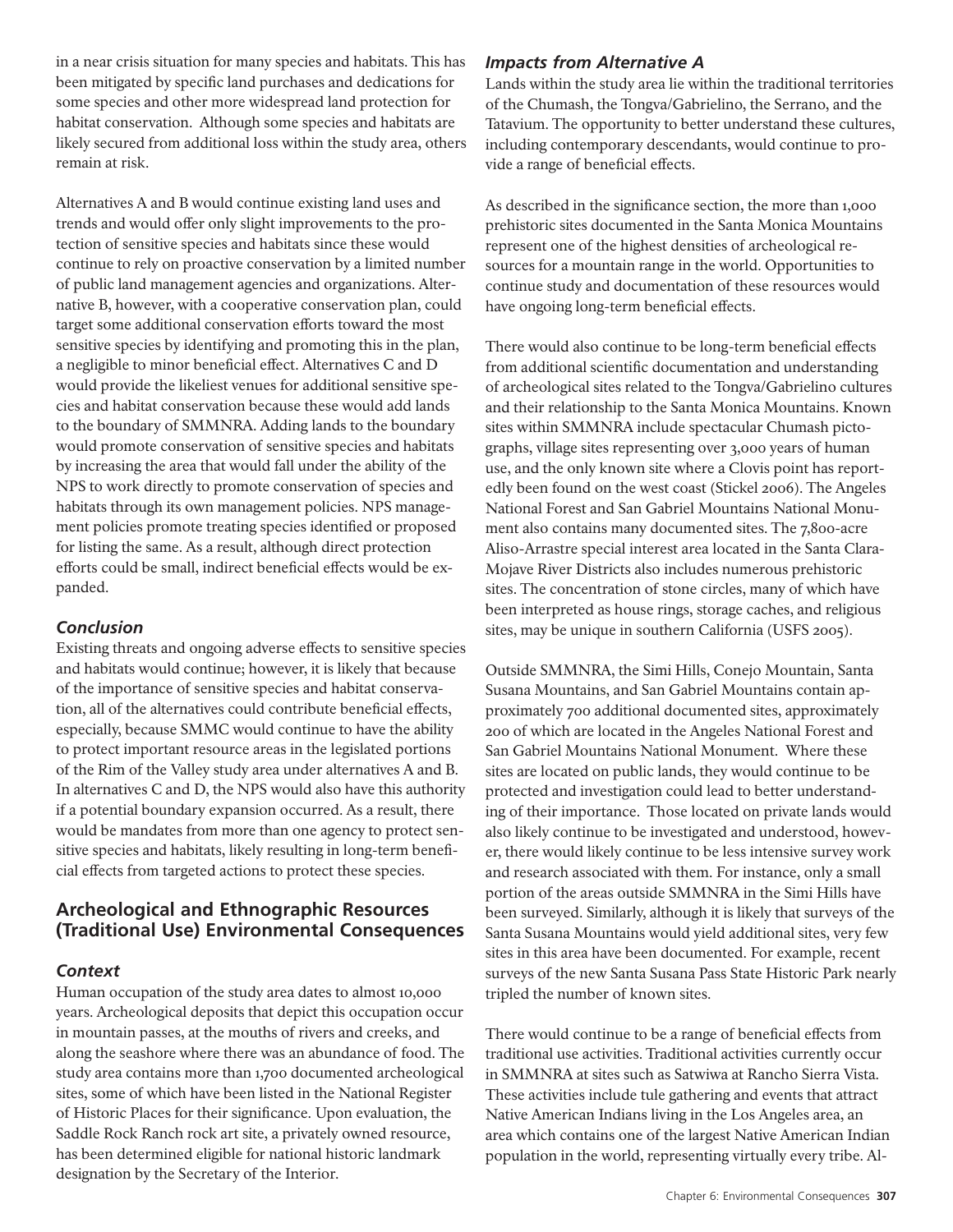though the area is principally related to the Chumash, the tribe has embraced Satwiwa at Rancho Sierra Vista as a gathering place for other tribes and tribal members and the park continues to offer a variety of opportunities for tribal members to discuss and demonstrate their heritage.

Traditional activities also occur in the San Gabriel Mountains, including at the Haramokngna American Indian Cultural Center in the study area. Operated by Pukúu Cultural Community Services, a native non-profit organization, the purpose of the cultural center is to share Native American history, heritage, and culture of the five regional tribes of the Angeles National Forest and San Gabriel Mountains National Monument. The site includes a visitor center, museum and art gallery. Those tribes include the Tongva, the Chumash, the Tataviam, and the Serrano. Programs include festivals and exhibitions.

## *Impacts from Alternative B*

The Rim of the Valley Corridor includes lands associated with Tongva/Gabrielino, Chumash, Tataviam (northern Simi Hills, Santa Susana Mountains toward Newhall and west toward Piru, including Castaic reservoir and upper reaches of Santa Clara River, including Vasquez Rocks), and Serrano (primarily associated with San Bernardino Mountains and Mojave desert but is also described as extending east from the San Bernardino Mountains into the Mojave Desert and north in the San Gabriel Mountains through the Sierra Pelona to the Tehachapi Mountains) tribes. Lands associated with the San Fernando Mission, San Buenaventura Mission and San Gabriel Mission, where members of these native tribes were gathered, are also included within the study area. As a result, there are archeological and ethnographic sites associated with all of these peoples in the study area.

Partnership opportunities in alternative B could lead to additional survey of and protection for archeological sites in areas beyond SMMNRA where agency and organization goals coincided. This could lead to better understanding of identified transition zones between the ethnographic territories of Chumash, the Tongva/Gabrielino, and Tataviam such as has been identified for the Santa Susana Pass area. Agencies and organizations managing land in the partnership area could work together to better understand the resources in the Rim of the Valley areas. As additional connector portions of the Rim of the Valley Trail were constructed, archeological surveys would likely document additional sites, since many of the prehistoric sites in the area are along ridgelines (valley living arose with the advent of agriculture and irrigation).

Partnerships could also offer the ability to conduct more coordinated studies, especially to better understand areas within the San Fernando Valley, where three different cultural groups overlapped. For example, with additional protection of the Burro Flats area, there could also be more opportunities to study the overlap of pre-contact Fernandeno and Tongva groups.

Some of this overlap is attributed to Tatavium and Tongva that were associated with the San Fernando Mission. Fernandeño is a term used to describe these people, just as Gabrielino is a term to describe Tongva associated with the San Gabriel Mission.

## *Impacts from Alternative C*

Impacts would be similar to alternative B. In addition, there would be long-term beneficial effects from NPS designation, including comprehensive research and documentation of sites and facilitation of development of a network of cultural resources stakeholders that would explore and make recommendations related to cultural resources protection and interpretation on NPS- or partner-managed lands. The collaborative land protection program could also include strategic land acquisition to protect key resources.

Because the area encompassed by alternative C would include the eastern portion of the Santa Susana Mountains, including the connections in the Simi Hills to the Santa Monica Mountains, there could be additional opportunities to protect archeological resources sites in the Santa Susana Pass area that transition between the Chumash and Tongva/Gabrielino as well as the Tataviam. For instance, Burro Flats (Chumash and Tongva/ Gabrielino) and the Tujunga village site (Hansen Dam—Serrano) would be within the boundary.

## *Impacts from Alternative D*

Impacts would be similar to alternative C, however, there would be more opportunities to protect additional significant archeological resources because additional areas would be included within the boundary and/or partnership areas. For instance, Conejo Mountain, which contains additional archeological sites and the Soledad basin area containing habitation, processing and production sites in the easternmost portion of the study area would also be included in the national recreation area. As a result, there would be opportunities for additional survey in these areas.

## *Cumulative Impacts*

Archeological resources in SMMNRA and surrounding areas have likely been adversely impacted to varying degrees from past construction-related disturbance (prior to the advent of archeological resources protection laws), from visitor use, vandalism, erosion, and from other natural processes. It is likely that actions—including the development of some facilities and use of park areas prior to purchase by NPS or other or state agencies responsible for protecting archeological resources—resulted in disturbance to or inadvertent damage of archeological resources prior to SMMNRA establishment. Because mitigation measures would continue to be employed to minimize impacts to potentially unidentified cultural resources in proposed and future projects on NPS-managed lands in SMMNRA, there would be increased protection for archeological resources from potential future adverse impacts.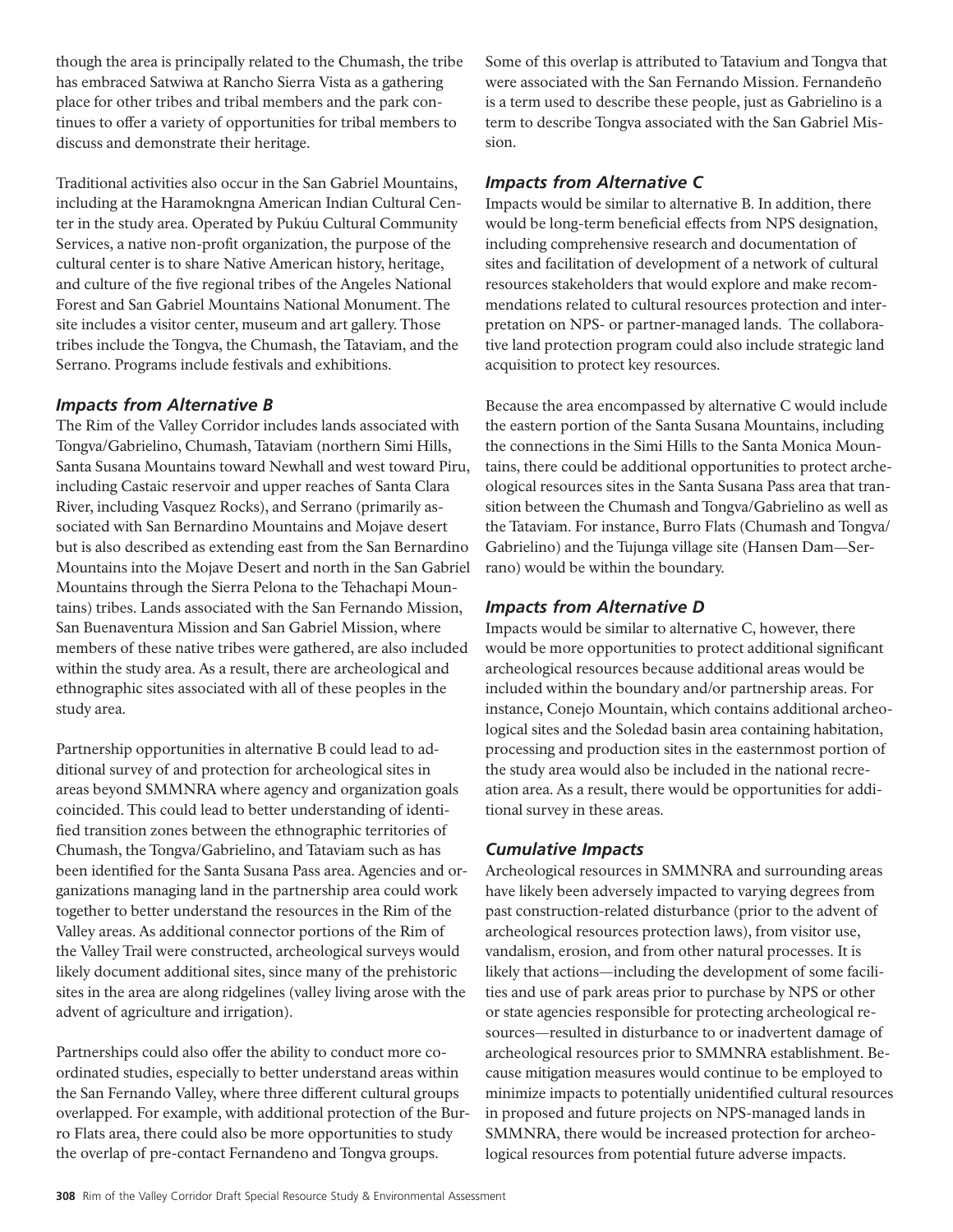There have likely been and would continue to be negligible to moderate adverse impacts on archeological resources on private lands within the study area. Most of these actions would likely continue to be unintentional; however intentional vandalism, such as collecting artifacts, could also occur and has been documented in the areas encompassed by the alternatives.

Past and present actions that could affect archeological resources include ongoing use of public lands for recreation, study and documentation of resources. A potential for inadvertent moderate to major adverse effects could occur with implementation of the Santa Susana Field Lab remediation, because of limited documentation of a proposed archeological district if the extent of the district is not fully identified prior to testing and removing contaminated soils.

When the impacts of alternative A-D are added to the impacts of past, present and proposed future actions, they would contribute negligible to minor adverse and long-term beneficial impacts on archeological resources.

## *Conclusion*

There would be ongoing beneficial effects from opportunities to study and document the more than 1,000 archeological sites within SMMNRA boundary. Opportunities to study the more than 550 additional sites in the Rim of the Valley corridor would be dependent on the initiative of existing landowners, such as SMMC. Where these exist in the Angeles National Forest and San Gabriel Mountains National Monument, there would be ongoing research and documentation similar to SMMNRA. Periodic surveys of new public lands or areas proposed for development could increase the number of known sites. A range of beneficial effects would also occur from traditional use activities in SMMNRA and Angeles National Forest and San Gabriel Mountains National Monument. In alternative B, partnership opportunities in alternative B could lead to additional survey of and protection for archeological sites in areas beyond SMMNRA where agency and organization goals coincided. This could lead to better understanding of identified transition zones between ethnographic territories. Agencies and organizations managing land in the partnership area could work together to better understand the resources in the Rim of the Valley areas. In alternative C, additional longterm beneficial effects from the potential boundary expansion could include comprehensive research and documentation of sites in the area and creation of a network of stakeholders to recommend sites for protection. Protecting lands related to the transition between the Chumash and Tongva/Gabrielino and new sites related to the Serrano could improve understanding of archeological resources. Impacts in alternative D would be similar to alternative C, however, there would be more opportunities to protect additional significant archeological resources because additional areas would be included within the boundary and/or partnership areas.

## **Historic Structures/Cultural Landscapes Environmental Consequences**

## *Impacts from Alternative A*

In the no action alternative federal, state, and local agencies would continue to preserve and manage historic resources throughout the study area. Hundreds of sites have been listed in local, state, or national historic registries. As described in *Chapter 2: Resource Description*, over 50 sites have been listed in the National Register of Historic Places, while many more appear eligible through survey or evaluation. Another five sites have been designated as national historic landmarks (NHLs), with two others determined eligible (Mount Wilson Observatory and Saddle Rock Ranch Pictograph Site).

Depending on the mandates of area federal, state and local agencies and organizations in the study area, it is likely that many of the cultural resources that have survived up to this point would continue to be protected, albeit to various degrees, depending on agency and organization missions and expertise in cultural resources preservation. Various agencies and organizations would continue to identify and document historic resources. For example, the City of Los Angeles is in the midst of a comprehensive survey of the City's historic sites and resources. Federal and state organizations that have cultural resources within the study area in their care would likely continue to take ongoing actions to manage and preserve these. Such management and preservation could include technical assistance, including the potential for funding, from NPS cultural resources preservation programs. This could come from programs, such as the NHL program, if the significance warranted and if owners/managers determined their eligibility for programs such as this on their own.

SMMNRA would continue to document and preserve historic structures and cultural landscapes within the park boundary, a long-term beneficial effect. Within SMMNRA, there are more than 29 cultural landscapes on NPS lands alone that are listed, eligible or potentially eligible for listing in the national register. An unknown number of similar sites are located on other SMMNRA parklands. Outside the park boundary in the study area, a variety of agencies and organizations maintain and preserve a range of significant cultural resources related to development of the region. As described in *Chapter 3: New National Park Unit Criteria Analysis*, the study area contains resources related to every major prehistoric and historic theme associated with human interaction and development of the U.S. Where these resources were maintained in compliance with the Secretary of the Interior's standards for rehabilitation and preservation, there would continue to be long-term beneficial effects.

The NPS regional or SMMNRA offices could provide technical assistance to some agencies and organizations in alternative A, however without a mandate for doing this in the study area,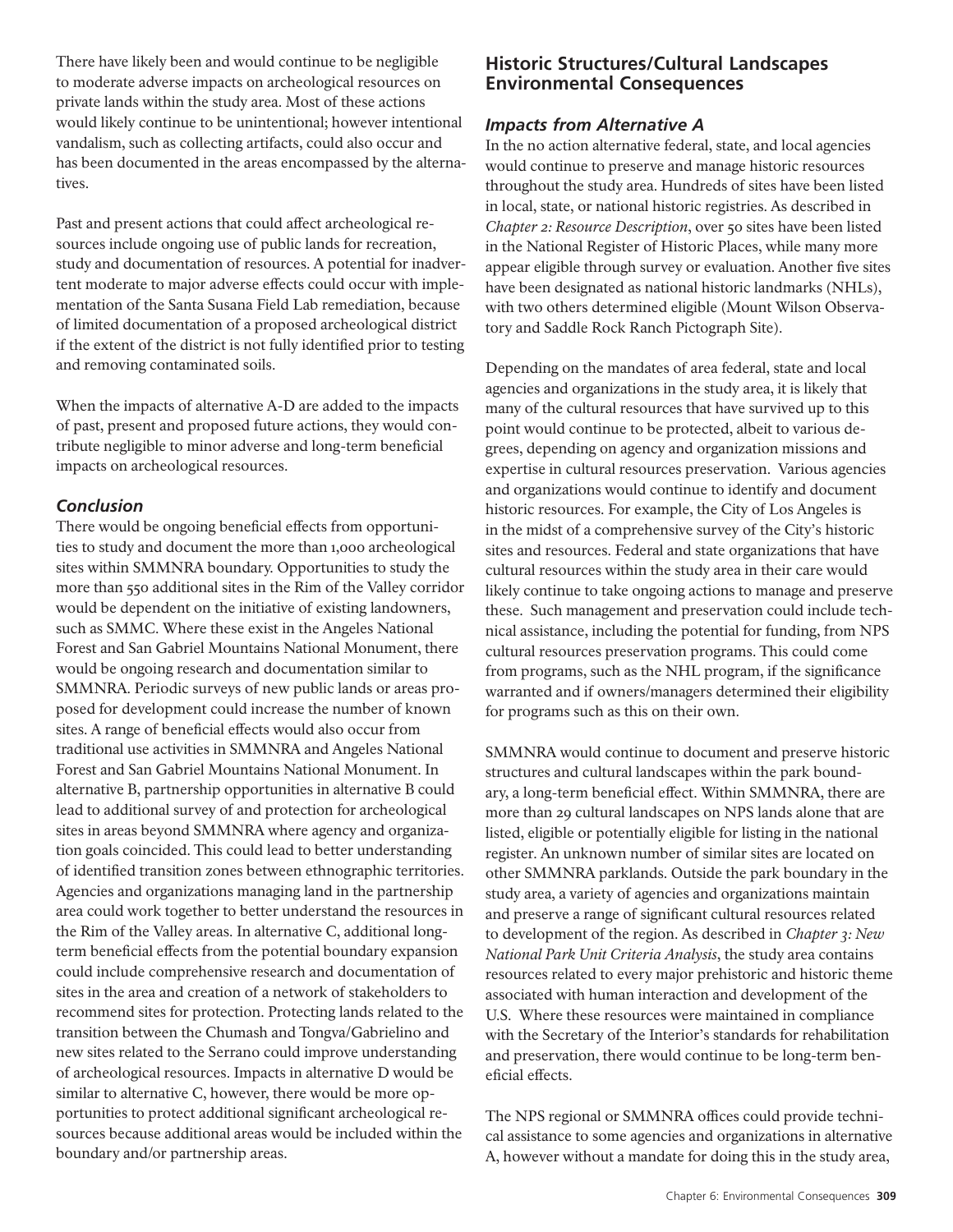this assistance would be provided on a case-by-case basis upon being contacted by the landowner/manager.

Where state lands and managers are involved, preservation of resources could be more likely. Documentation and preservation, however, could be limited by funding and resources and occur on a case-by-case basis. This could result in deterioration of resources as managers await funding or priority-setting management actions. Ongoing preservation projects, however, such as rehabilitation work at Los Encinos State Historic Park and other state park lands would continue and would have long-term beneficial effects on cultural resources. On private lands, cultural resources would continue to be protected at the discretion of the landowner, and some inadvertent adverse effects from misguided rehabilitation could also occur, depending on the level of historic expertise / consultation prior to taking actions.

## *Impacts from Alternative B*

Actions and impacts would be similar to alternative A, however, in alternative B, the NPS would have broader authority to work with partners beyond SMMNRA. NPS technical assistance could support the planning stages of rehabilitation efforts and could be more proactive, but this assistance would still be upon request by the landowner/manager. There would be a potential for more protection for cultural resources that reflect everything from the early hunters and gatherers, to Native American Indian cultures, the Spanish mission and rancho periods, the American homestead era, and Post World War II modernization and settlement. There would also be more opportunities to relate these study area resources to those currently protected in SMMNRA.

In addition, based on the proposed cooperative conservation plan, partner agencies and organizations could explore and make recommendations related to the cultural resources most important to preserve in the study area. By doing so, more resources could be directed toward preserving these and there could be long-term beneficial effects on those resources as a result of this targeted analysis. Provisions could also be made for research and inventories to document and identify cultural resources.

More analysis could also result in new theme studies related to existing resources in the area, which could result in more nominations of significant resources for listing in the national register and/or more national historic landmarks being designated. The plan could also catalyze nearby communities to focus on their local significant cultural resources which could result in more protection of these resources, an indirect beneficial effect. If additional protection or interest in preserving significant cultural resources occurred this could improve cultural resources preservation locally and/or within the study area as a whole, depending on the level of interest generated.

The plan could also be an opportunity for colleges and universities near and far to direct the interest of graduate students looking for research projects, a long-term beneficial effect. There could be opportunities to study a wide range of human interest and significant events important to the development of the oil industry (development of Union/Standard Oil in Newhall, Santa Clarita and Santa Paula), the aerospace industry (Boeing, Rocketdyne and NASA's Jet Propulsion Laboratory in Simi Valley/Chatsworth and Pasadena), the film industry (numerous film settings and studios), archeological and ethnographic information about the Chumash, Tatavium, Tongva/ Gabrielino, and Serrano as well as stories of the first African American woman to own land in California (Biddie Mason), and even more modern development associated with the development of conservation biology and firefighting techniques (as these relate to the study area). This history also encompasses the Spanish and Mexican influences in California and the mission period and a Japanese-American confinement site (Tuna Canyon in the Verdugo Mountains). Finally, there could be opportunities to study the water development (importation into the Los Angeles area) from the Colorado River, the Owen's Valley and beyond that was an important catalyst in the region's development.

## *Impacts from Alternative C*

Potential impacts would be the same as in alternative B except that some of the significant resources would be within the proposed boundary adjustment for SMMNRA.

Additional cultural resources within the boundary expansion area would include those related to the space program and the Cold War, located in the Simi Hills and the Arroyo Seco corridor, respectively. Also included would be significant historical sites that reflect the settlement and economic development of the region. This includes the Pico Well No.4 National Historic Landmark, portions of the Butterfield Overland Trail, the Arroyo Seco Parkway, Route 66, and the El Pueblo de Los Angeles Historical Monument. The Simi Hills and Santa Susana Mountains contain numerous archeological sites, including rock art examples not found in the Santa Monica Mountains. Many sites of architectural significance would be within the boundary adjustment, including the Gamble House National Historic Landmark in Pasadena. Although many cultural resources are protected to some degree, additional beneficial effects would be expected from NPS contributions to cultural resources protection. For example, the NPS could conduct studies, inventories, provide technical assistance and incorporate site significance into NPS interpretive and educational programs. The NPS would also facilitate the development of a network of cultural resources stakeholders including historical societies, institutions, and other organizations. This network would explore and make recommendations related to cultural resources protection and interpretation.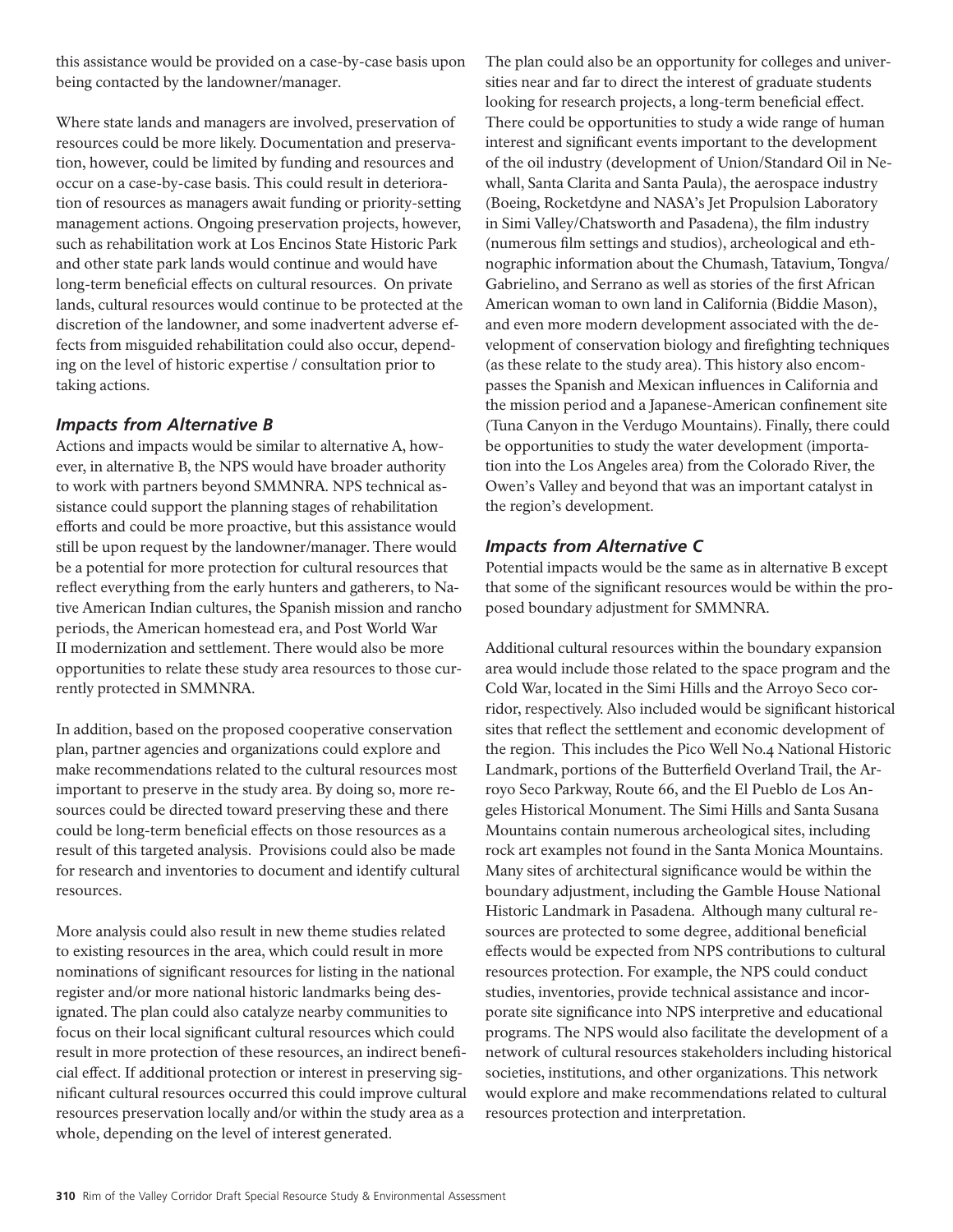The NPS could also collaborate and partner with related historical sites outside of the proposed boundary adjustment such as Mission San Fernando Rey de España in the San Fernando Valley and Rancho Camulos National Historic Landmark in Piru, California.

## *Impacts from Alternative D*

Potential impacts would be similar to alternative C, with additional areas potentially included within a SMMNRA boundary adjustment. Among these would be sites around the Conejo Valley, near Camarillo and in the central and western portions of the Santa Susana Mountains. As in alternatives B and C, public and private agencies and organizations would continue to manage their resources but could receive additional preservation help, beyond technical assistance for their preservation, by working with the NPS.

## *Cumulative Impacts*

The Los Angeles and Ventura county areas encompassed by the alternatives contain a great number of national, regional and locally important cultural resources that have been preserved by a variety of public agencies and private organizations and foundations. Continued preservation of these important cultural resources would have ongoing beneficial effects in the study area. In addition, ongoing research and preservation of significant cultural resources would continue in SMMNRA and would continue to contribute to better understanding of a wide range of nationally important industries and endeavors, including those associated with movie-making, oil production, history and settlement patterns in the area, architecture and other important aspects of American life represented in the study area and within SMMNRA. Both the breadth of resources and the significance of resources in the study area are outstanding.

Past human development and use of the area has resulted in incremental loss of historic structures and cultural landscapes in the study area. Impacts have included changes that occurred as areas within the study area boundary were developed or redeveloped. In many cases, formal historic recognition has led to preservation of resources, such as Pico Well No. 4 in the Santa Susana Mountains and the Corriganville studios area in the Simi Hills. Numerous sites have been identified and preserved as state parks, including Placerita Canyon State Park and Los Encinos and Santa Susana Pass state historic parks. The U.S. Forest Service has a heritage resource program that documents and protects cultural resources on the Angeles National Forest and San Gabriel Mountains National Monument. Approximately 5% of the lands in the U.S. Forest Service managed areas have been surveyed for cultural resources and several sites within the study area have been determined eligible for listing in the National Register of Historic Places.

Past projects also include those related to SMMNRA, including the boundary adjustment that added the Simi Hills to the park. Combined, past projects have primarily resulted in a

range of beneficial and adverse effects (such as from loss of associated resources before existing sites were protected).

Current projects include efforts to acknowledge the significance of the Santa Susana Field Laboratory through the environmental impact statement on the disposition of that site, rehabilitation work at Los Encinos State Historic Park and at Mentryville, as well as a host of other preservation maintenance projects being undertaken to preserve the integrity of historic structures and cultural landscapes within the study area. Potential adverse effects on Santa Susana Field Lab historic resources could occur if contamination in the Coca test stands warrants removal of these as proposed in the FEIS and Record of Decision.

Alternative A would continue to contribute minor to moderate beneficial effects from preservation of historic resources in SMMNRA, and from actions by a variety of other public agencies and private organizations related to study area historic resources outside of SMMNRA. Ongoing minor to moderate adverse effects would continue as a result of actions that adversely affect cultural resources preservation in the study area, such as uninformed or misguided rehabilitation of historic structures and/or deterioration caused by neglect or benign neglect. Alternative B would enhance the efforts of public and private agencies and organizations in SMMNRA and beyond through improved partnership coordination among cultural resources organizations working to preserve resources in the study area. It would also improve access to NPS technical assistance for cultural resources preservation. Therefore, cumulative beneficial effects in alternative B would be greater than in alternative A and adverse effects similar to alternative A but slightly improved if there was targeted cooperative conservation planning by public and private agencies and organizations for cultural resources. Alternatives C and D would further enhance the ability to preserve significant cultural resources through targeted land acquisition and through improved access to NPS preservation programs contributing to greater cumulative beneficial effects.

## *Conclusion*

Alternatives A-D would have a range of beneficial and adverse effects, depending on the resource, its location and the land manager/owner and their own or access to expertise in historic/cultural resources. Effects could range from minor to moderate and could affect the integrity of the historic structure or cultural landscape. Beneficial effects could also occur if additional sites were identified/preserved. Impacts under alternatives B-D would be more likely to have long-term beneficial effects because of improved knowledge and access to NPS cultural resources staff and because these alternatives would include development of cultural resources protection plans that would identify the character-defining features of the historic structure and/or cultural landscape and identify the means to protect and/or to undertake preservation actions for these.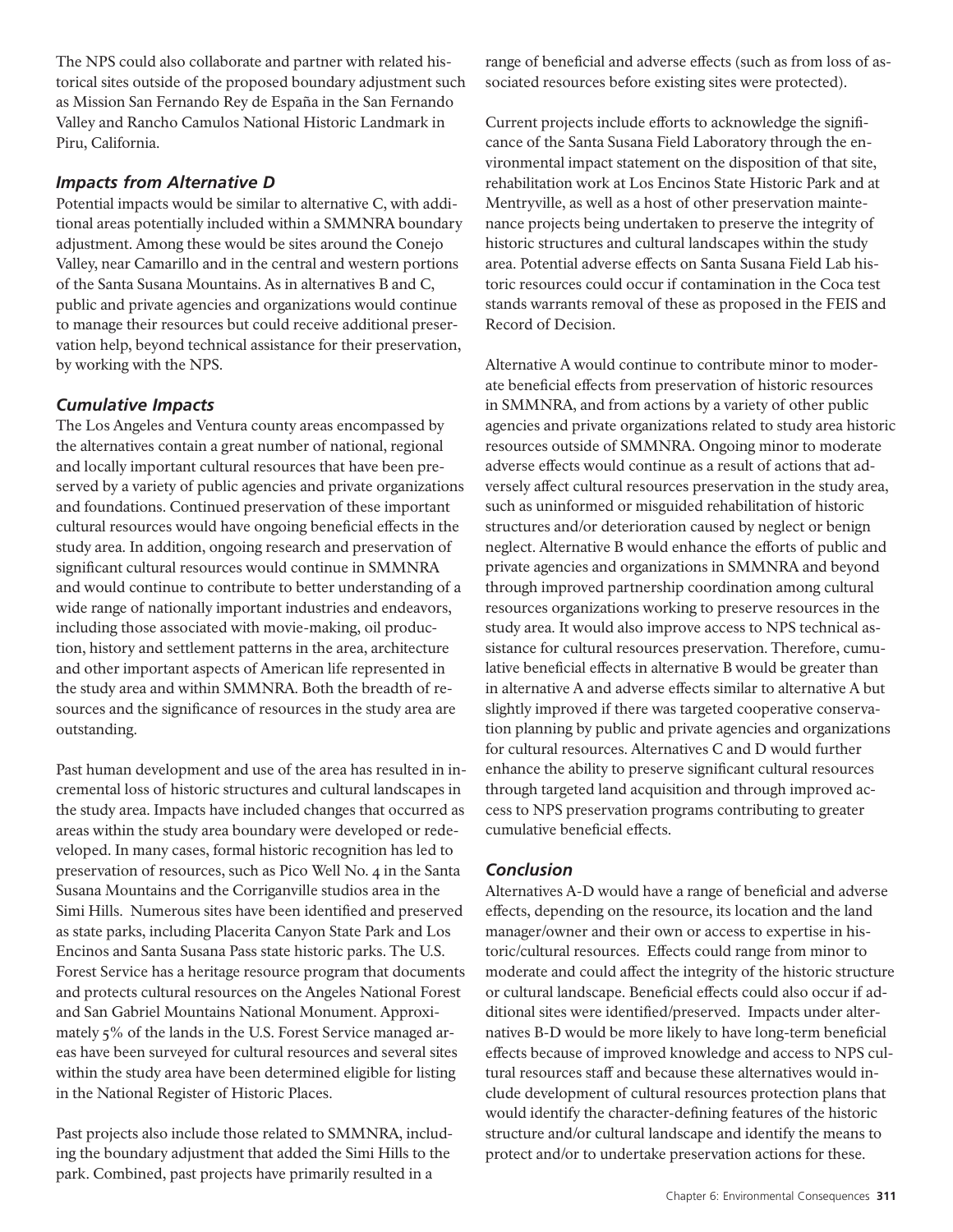## **Visitor Experience Environmental Consequences**

## *Impacts of Alternative A*

### **Access and Transportation**

The Los Angeles International (LAX) and Burbank/Bob Hope airports provide visitors from outside the area access to the region, however most visitors to SMMNRA area are from the local area and/or from the region. The SMMNRA *General Management Plan* (NPS 2002) calls for more information to be provided at LAX for visitors from outside the area. This could result in more visitors with a better understanding of this urban national park. Recent surveys, however, still show most visitors surprised to find a national park near Los Angeles (Designory 2011 in NPS 2012c). The park is also quite confusing with not a handful of entrances, but rather hundreds of entrances and only a few highway and entrance signs. Most visitors and even some nearby residents therefore generally do not know they are within SMMNRA or a national park.

Most access to SMMNRA would be via private vehicle on roads that would continue to provide for access and egress to public parklands as well as to private lands and residences within the boundary. These roads within SMMNRA would also continue to link to those outside the boundary. Most roads within the SMMNRA boundary are managed by cities or counties; however, there are also state routes, such as State Route 1 and State Route 23 within the boundary. Major highways (e.g. U.S. Highway 101, Interstate 405) provide access to secondary state and county roads. Many of these roads are used not only for access in SMMNRA, but also for commuting, especially Topanga Canyon Road (State Route 27), Mulholland Highway, Las Virgenes Canyon Road and Kanan-Dume Road. There are also a few NPS, State Park and SMMC roads providing local access to and within public parklands.

Because public transportation in SMMNRA remains limited, there would continue to be moderate to major adverse effects on providing access to the park for those without vehicles. Not all communities have good access to parklands in the study area. There are currently two public transportation corridors near SMMNRA, one on Pacific Coast Highway (State Route 1) and one along U.S. Highway 101. In the past, SMMNRA received a transportation grant to provide bus travel within the Santa Monica Mountains (ParkLINK Shuttle). The system was a network of five buses (four for operations) used on three routes in SMMNRA which lasted from July 2005 through November 2007 and ran weekends only (with some holidays) from 8:00 a.m. to sunset. It was funded by MRCA and Category Three ATPPL (Alternative Transportation In Parks and Public Lands Program).

Although somewhat successful, the program was not welladvertised and thus ridership was below expectations carrying approximately 80 people per day rather than the 100 people per day anticipated (MacKechnie 2013). The link to weekend Los Angeles Metro service also did not occur until late July 2007 also contributed to low ridership, shortly before the shuttle was discontinued due to funding shortfalls. This lack of connectivity between public transit systems also resulted in low ridership.

Within the study area outside SMMNRA, there are numerous other major highways (e.g. Interstate 5, Interstate 210, State Route 118), major roads (State Route 110 and 126) and a high density of county and city managed roadways. In the urban areas near the study area are numerous city bus routes. Some of these areas, such as the eastern end of Simi Valley are also serviced by the regional Metrolink railway. A few of these routes provide close access to public parklands in the study area.

Public transportation within the study area to public parklands is also somewhat limited, but is more extensive in some areas than is available for access to SMMNRA parklands. For instance, there is public bus service from Chatsworth to Griffith Park in summer for concerts and events at the Hollywood Bowl which is accessed from the Chatsworth Train Station parking area. The Orange Line (Metropolitan Transit Authority) also connects to Metrolink and Amtrak. The MTA Bus Route 534 takes visitors from Los Angeles (Fairfax/Washington) to park sites along the Pacific Coast Highway (Highway 1) in Malibu. The MTA Bus Route 302 takes visitors from downtown Los Angeles to Pacific Palisades via Sunset Blvd. Santa Monica's Big Blue Bus connects LAX with park sites in Santa Monica and Pacific Palisades.

Amtrak generally provides service twice a day in or near the Rim of the Valley with stops at the following stations: Burbank Airport, Camarillo, Chatsworth, Los Angeles Union Station-LAX, Moorpark, Oxnard, Simi Valley and Van Nuys. The rail timetable, however, may or may not coincide with the ability to visit parklands during optimal times. For instance, a cursory search for a round-trip between Camarillo and Chatsworth turned up a fare of \$15.00 and travel times of 3:00 and 8:00 p.m. The commuter rail system MetroLINK currently operates Monday through Friday between Union Station and Chatsworth and Simi Valley.

The Simi Valley Amtrak station is located at the eastern end of Simi Valley and is within walking distance to Rocky Peak Park and Corriganville. Similarly, the Chatsworth station could provide access to areas within the study area in that vicinity. Both train stations can be accessed from areas, such as Camarillo on the west and Los Angeles on the east.

Where carpools can be arranged, there are numerous park and ride locations that provide relatively close access to parklands, such as the park and ride at Elysian Park that can be used to access Dodger Stadium.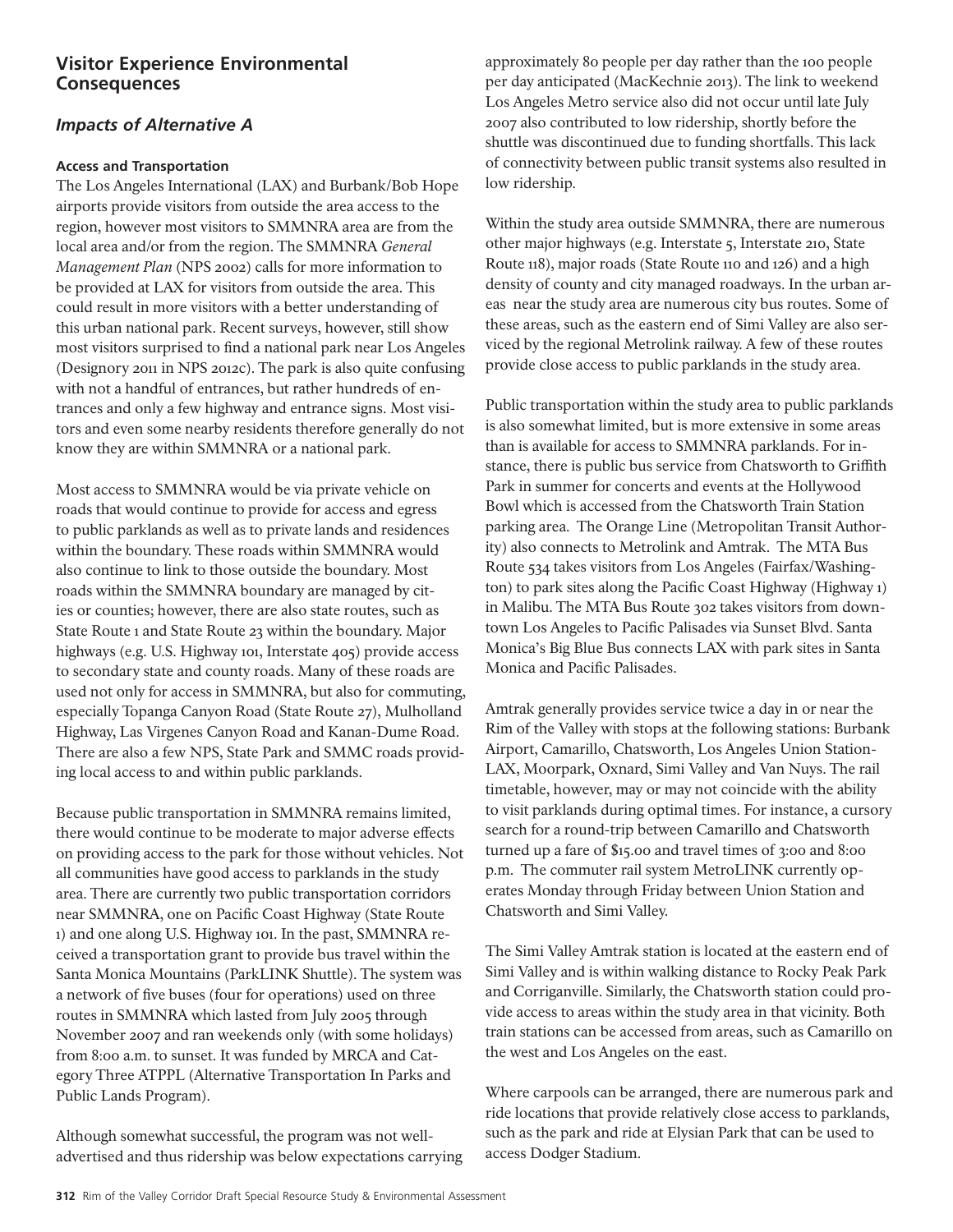#### **Visitor Use Opportunities**

There would continue to be long-term beneficial and adverse effects from providing visitors a wide range of visitor use opportunities in SMMNRA, including hiking, horseback riding, bicycling, camping, birdwatching, picnicking, driving for pleasure, viewing scenery, beachcombing, attending educational and interpretive programs and special events and others. Effects would vary depending on individual visitors and their preference for these activities. Visitor use opportunities can be experiential, cognitive, emotional and behavioral. In other words, visitors do things, learn things, feel things and exhibit actions or are inspired to behave a certain way. Nearly 18 million people live within close proximity to SMMNRA and visitation is estimated at 33 million visitors per year, although recorded visitation to NPS sites alone is under one million (NPS 2012c).

SMMNRA visitors come from a variety of places. There are educational and cultural institution groups, people coming to engage in specific recreational activities (hiking, climbing, etc.), and the general public. Visitors also include commercial users, such as people on retreats, or engaging in paid commercial services tourism (bus tours, horseback riding, kayaking and other recreational activities), realtors, film industry personnel on shoots, etc. There are also cultural heritage tourists, who are interested in historic and house tours, museums or craft fairs and other similar venues.

These visitor use opportunities would also continue to be available to a wide array of visitors at sites throughout SMMN-RA and in the Rim of the Valley Corridor study area on public and private parklands. Visitor use opportunities would also have a range of social experiences, from the solitude available in more remote areas on weekdays, to the highly social special events held at Paramount Ranch during the height of summer. These opportunities would also continue to be both beneficial and adverse, depending on the type of visitor and whether they preferred social or solitary experiences and where they decided to go.

There would also continue to be a full range of volunteer visitor use opportunities, including the well-established Mountain Bike Unit and Mounted Volunteer Patrol. Over 8,000 volunteers contributed nearly 90,000 hours in 2011 (NPS 2012c).

Visitors would also have the opportunity to have experiences enhanced by media, such as at the Gillette Ranch visitor center or during educational or evening programs, or to have media free experiences on hiking trails and during other interpretive programs. Both within and outside SMMNRA, there would continue to be a variety of other structured public recreational opportunities, including guided horseback riding, fishing, golfing and formal camps, though some of these would occur primarily on private and local parklands. There would also continue to be a wide range of opportunities to learn about

different resources, places, and facilities in SMMNRA and beyond (see next section on Interpretation and Education).

Broader experiences that would continue to be available in areas primarily outside SMMNRA include boating, public swimming pools and other structured recreational activities, such as those at Hansen Dam and Sepulveda basin.

Because most public lands within the study area would continue to be located in SMMNRA or the U.S. Forest Service managed areas, most visitors would likely congregate at these sites, however, existing very popular parklands, such as Griffith and Elysian parks, Towsley Canyon, sites along the Los Angeles River and others would likely continue to appeal to people who lived closer to them or who were seeking new experiences in parklands. As a result visitors would continue to disperse across both SMMNRA and the Rim of the Valley Corridor study area mostly on weekends, but at all times, where public parklands have been preserved. This dispersal would continue to occur in alternative A, even in the absence of the broader area being designated. This would occur both because these parklands already exist and because the SMMC has promoted them through publications such as *Outdoors* and on their website and also because of the recreational purposes of the Angeles National Forest and San Gabriel Mountains National Monument (the most visited national forest in the U.S.). Other areas, such as the several state parks in the study area would also continue to receive visitors unfamiliar with the proposed broader Rim of the Valley plan being implemented by SMMC through its ability to protect land in the Rim of the Valley corridor. In addition, the myriad of small historic sites listed in the National Register of Historic Places and/or in other registries and scattered throughout the study area would continue to attract visitors from near and far interested in the wide range of sites.

## **Interpretation, Education and Partnerships (Sites and Facilities)**

There would continue to be long-term beneficial effects from NPS, CSP and MRCA visitor facilities and contact stations where interpretative and educational programs are conducted. NPS interpretive programs in SMMNRA are conducted from a variety of sites and facilities, including the primary visitor center at King Gillette Ranch, the Satwiwa Native American Indian Culture Center, small or portable visitor contact stations (Circle X, Cheeseboro, and Paramount Ranch) and a roving van. CSP also has visitor contact stations at Leo Carrillo, Sycamore Canyon, Malibu Creek, Topanga, Trippet Ranch, Will Rogers, and Malibu Lagoon. MRCA has visitor contact stations at Franklin Canyon and Temescal. There is another visitor contact station at Charmlee, operated by the City of Malibu.

Outside SMMNRA there are a wide variety of other existing nature centers and interpretive facilities, as well as historic sites and museums run by a stunning array of local, regional,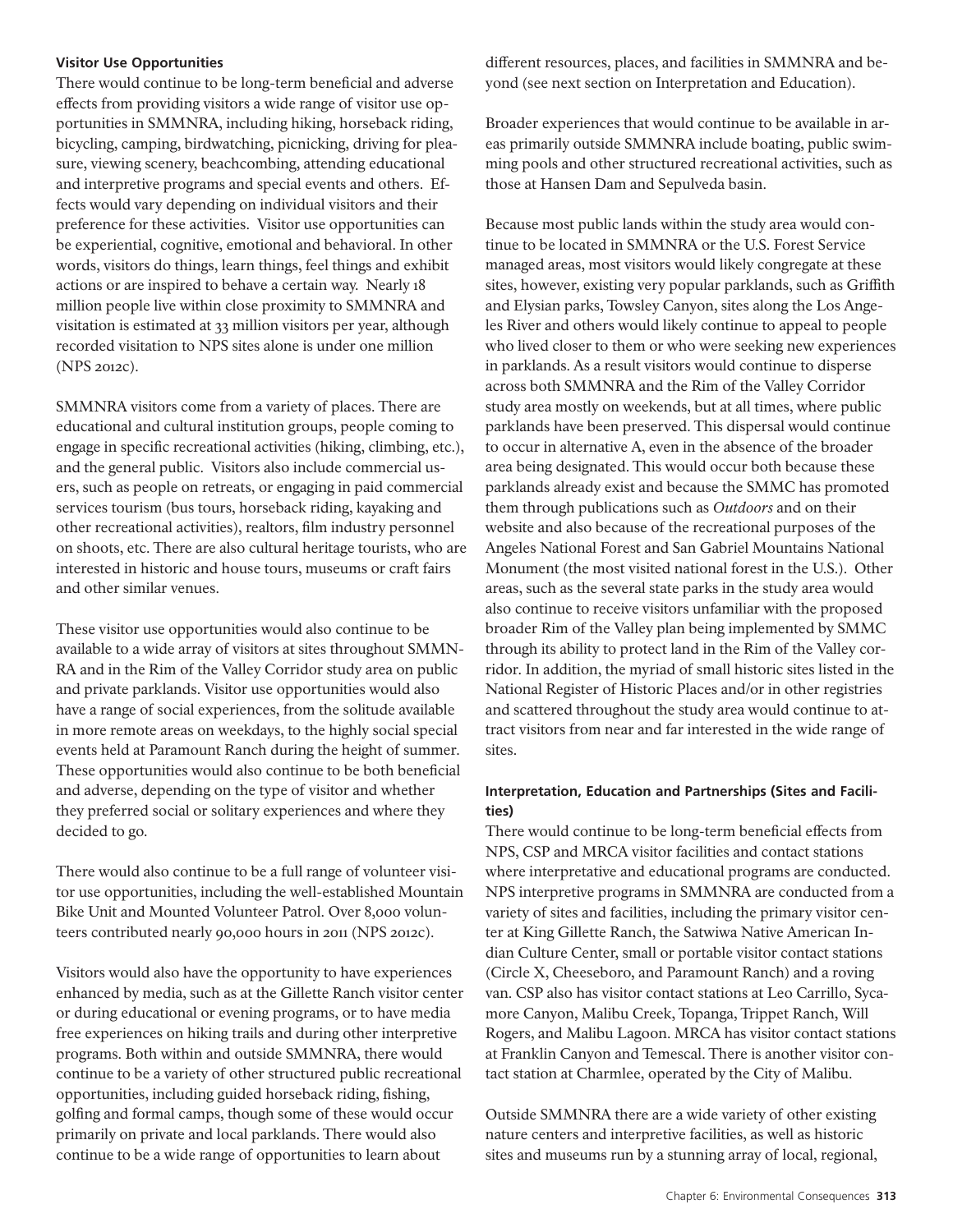and state agencies and organizations. Some of these include the Santa Susana Pass State Historic Park and Rio de Los Angeles State Historic Park (CSP); Mentryville (SMMC); William S. Hart Park Museum (Natural History Museum of Los Angeles County); Eaton Canyon Nature Center, Placerita Canyon Nature Center and Vasquez Rocks Natural Area (County of Los Angeles); Stough Canyon Nature Center (City of Burbank), Chatsworth Nature Preserve (Los Angeles Department of Water and Power), and numerous cultural sites listed in the National Register of Historic Places. These would continue to provide a wide range of visitor facilities and experiences offering beneficial effects through interpretive and educational opportunities for visitors to the study area.

#### **Programming**

There would continue to be short- and long-term beneficial effects on visitor experience from interpretive and educational programming. Interpretation helps visitors do meaningful activities, learn key messages about the site, feel an emotional connection to places, and learn park etiquette, and ideally be changed because of, visiting park sites. Well-designed interpretive programs provide all visitors, regardless of age, interests, background, or ability, opportunities for meaningful, enriching experiences as they engage with park resources, staff and enjoy parks (NPS 2012c).

In 2011, the NPS made approximately 208,346 direct visitor contacts through interpretive and education programs. These programs provided by interpreters included formal/guided talks, walks, demonstrations, performing arts, special events, educational programs, outreach services, community programs and programs facilitated by NPS materials. Other agencies conducting programs in SMMNRA also made an unknown additional number of contacts through programs. In addition to NPS interpreters and a wide array of volunteers conducting programs for the NPS, these agencies contribute numerous additional permanent and seasonal staff as well as additional volunteers in offering public programming across the mountains. NPS also offers annual interpretive training for agency and partner organizations and volunteers that helps to increase the understanding of the NPS goals and objectives for interpretation throughout SMMNRA and to increase consistency of programming in the Santa Monica Mountains.

This wide range of programming in SMMNRA is published quarterly in *Outdoors*, which has a physical distribution of 15,000 copies, including 10,000 regularly mailed, and which is also published online. Dozens of programs are offered each week, covering an amazing array of topics related to natural history, cultural history, environmental education, and recreational skills. These programs are offered by the NPS, CSP, MRCA, and other partners. Programs offered by CSP include an array of interpretive services: interpretive tours, and educational, summer community group and seasonal campground programs as well as an annual whale festival (NPS 2012c). MRCA programs include curriculum-based environmental education, after-school programs for at-risk youth, programs for seniors, families and small children; transportation programs for groups and organizations to visit public open space, and training programs for individuals and other park professionals.

Outside SMMNRA, in other established park areas within the Rim of the Valley study area, an unknown variety and number of additional public interpretive and educational programs are offered in a wide array of areas. As with the programming in SMMNRA, it is likely that these programs would continue to be offered, providing long-term beneficial effects for visitors to the wide array of sites. Because, however, they are offered by such a wide range of public and private agencies and organizations, there would continue to be little coordination, although common goals likely exist for those offered by individual agencies, such as CSP and SMMC/MRCA.

In SMMNRA, public interpretive, education and outreach programs are structured around four broad interpretive themes related to open space and recreation, human use/cultures, Mediterranean Ecosystem, and providing a gateway to the national park system. More specific subthemes identify specific topics that relate to these broader themes. The existing themes and the subthemes offer many opportunities for structuring public programs that further the mission of the NPS and SMMNRA, a long-term beneficial effect for interpretive and educational visitor experience opportunities.

Although the NPS partners with a variety of other public and private agencies and organizations in SMMNRA, there is no unified thematic framework for public interpretive, educational and outreach programs provided by these agencies and organizations within SMMNRA. As a result, there continues to be a lack of name recognition and little understanding of SMMNRA as a whole and its association with the NPS for many nearby urban and suburban communities and to some extent even for those who live within SMMNRA boundary itself (NPS 2012c).

Although NPS programs in SMMNRA are guided by an interpretive framework of themes, there are no unifying themes currently used for public interpretive, educational and outreach programming in the other portions of the study area.

To the extent that this trend continues, there would be ongoing minor to moderate adverse effects on visitor education and interpretation in SMMNRA from not meeting goals associated with one of the major interpretive themes -- namely to help visitors understand the relationship between the NPS and SMMNRA and the connection to other national parks.

### **Outreach**

SMMNRA counts among its objectives a desire to connect the park, its resources, and its mission with urban audiences in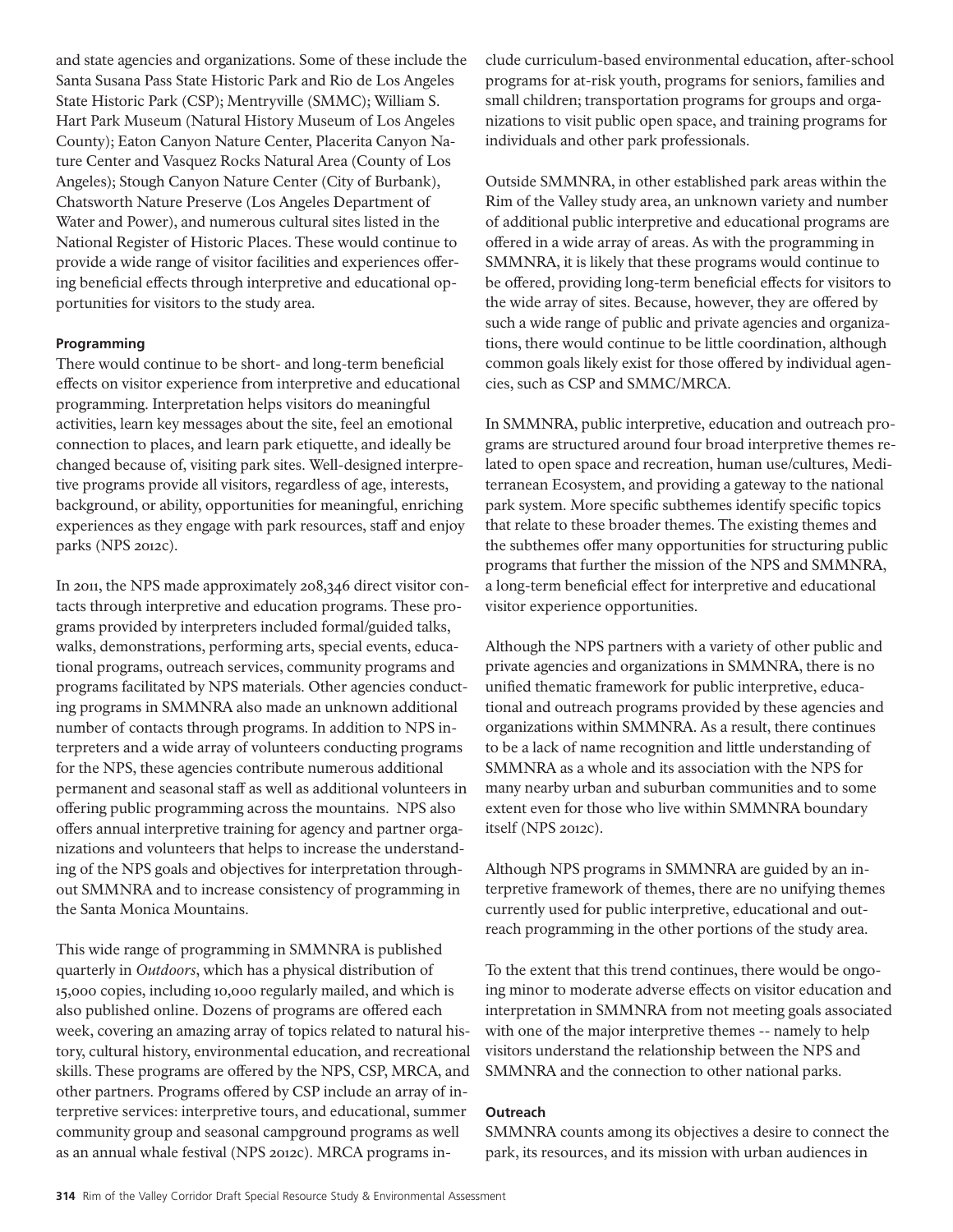the Los Angeles area. Toward this end, the park now operates a space in El Pueblo de Los Angeles Historical Monument in downtown Los Angeles to serve as a base of operations within the City of Los Angeles. This is one of the sites within the study area. At this site, SMMNRA cooperates with CSP and the City of Los Angeles to reach additional audiences. Another outreach program is directed at students enrolled in the Los Angeles Unified and Oxnard Union school districts to encourage high school students to pursue careers with the NPS. The program includes educational and work experience opportunities in SMMNRA. Combined, these programs would continue to have long-term beneficial effects on reaching underrepresented visitors to SMMNRA and other national parks and would continue to extend the benefits of SMMNRA outside the physical boundary of the park within the study area.

### **Education**

SMMNRA education programs offer broad and far-reaching programming for youth and adults of all ages, from the K-12 programs on biodiversity and national parks as laboratories to programs on wildland fire ecology and restoration activities for teens. SMMNRA is also used by area science and other magnet schools as a learning center. In addition, the park conducts teacher workshops, offers a teacher-ranger-teacher program (to allow teachers to serve as interpreters in the park and then to convey their experience back to the classroom), as well as hosting one of 17 national research learning centers to encourage college students to do research in national parks.

Within SMMNRA, there are a variety of public programs for children and adults offered by NPS, California State Parks, Mountains Recreation and Conservation Authority, Mountains Restoration Trust, the Resource Conservation District of the Santa Monica Mountains, NatureBridge and others. Beyond SMMNRA, an unknown number of public and private agencies and organizations offer interpretive and educational programs to youth and adults providing a range of beneficial effects on visitor experience in the study area. Scanning the range of nature centers and public parkland visitor centers currently established in the study area as shown in the *Outdoors in Los Angeles* map gives only a hint of the additional range of interpretive and educational programming that might be going on in the study area. Among these include Wildwood Park, Lang Ranch, Placerita Canyon Nature Center, Hansen Dam Recreation Area, Stough Canyon Nature Center, Griffith Park Visitor Center, Rio de Los Angeles State Park, etc.

#### **Media**

Interpretative exhibits in SMMNRA also include a wide array of indoor and outdoor exhibits, including trailhead signs, bulletin boards and self-guided nature trails. To the extent that these are similar in construction and design they contribute broadly toward improving understanding of SMMNRA and its resources, a long-term beneficial effect. Because, however, there is also a large number of independent partner agencies

and organizations, there are also numerous other sign sets and styles across the mountains. Although these also contribute to visitor information and interpretation, the lack of a unifying system, including for site entrance and place name signs, continues to contribute to both beneficial effects for visitor interpretation and education and adverse effects in visitor use and understanding of the partnership national park that is SMMNRA. Similarly there is a dazzling array of site bulletins, flyers and other publications about resources in SMMNRA put forth by the array of partner agencies and organizations that have the same types of beneficial and adverse effects on understanding SMMNRA as a whole.

Within the wider array of nature centers, additional state, county and local parks and independent open space areas and other visitor sites in the study area are numerous public agencies and organizations that provide a range of media, maps and site signs. These would continue to provide long-term individual beneficial effects on visitor understanding and visitor experience through interpretation and education in and for individual sites, but not for the study area as a whole.

# *Impacts from Alternative B*

## **Access and Transportation**

Impacts would be the same as alternative A. There would be no changes in visitor access routes or commuter patterns in SMMNRA or the Rim of the Valley parklands from development of a cooperative conservation plan. Although the plan could specify opportunities to increase access to public transportation, this would occur on a case-by-case basis, based on the interest of partner agencies and organizations. None of the proposals in this alternative would change regional traffic impacts.

## **Visitor Use Opportunities**

Visitor use opportunities available in alternative B would be the same as in alternative A. Although a cooperative conservation plan developed by public and private agencies and organizations is proposed as part of alternative B, it is unknown to what degree there would be a unified vision associated with recreational uses and other visitor use opportunities in the study area beyond the efforts of the SMMC to continue to protect public parklands in the vicinity of the study area according to their legislative mandate. In this alternative, however, the NPS would seek to coordinate educational messaging, which could provide some unifying themes linking partnership areas, which could in turn encourage visitors to explore similar recreation sites.

## **Interpretation, Education and Partnerships**

Sites, facilities and interpretive, educational and outreach programs and media in SMMNRA would continue to be the same as in alternative A, albeit expanded incrementally over time, and would therefore continue to offer long-term beneficial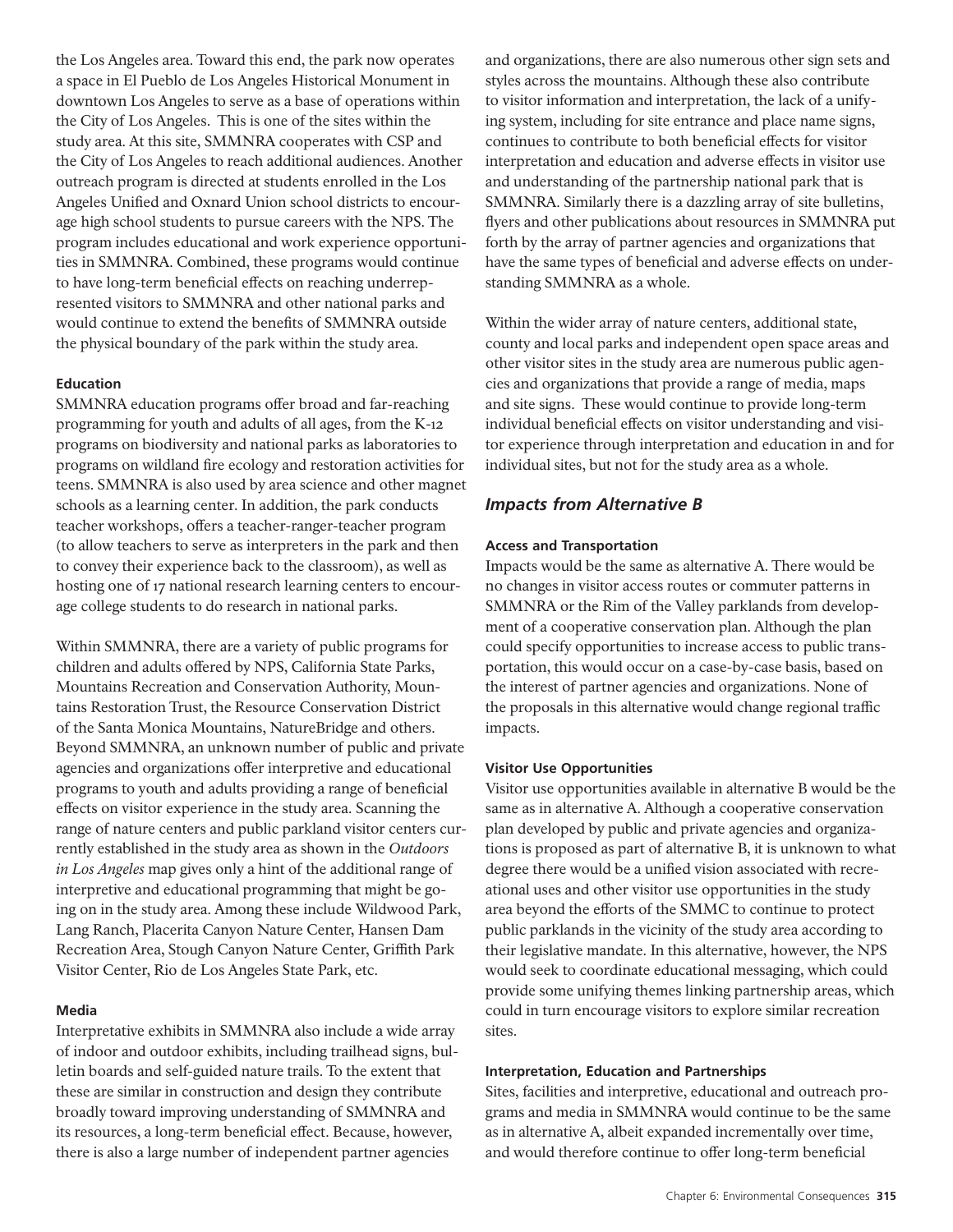effects on visitor experience to the degree that the programs reached visitors to SMMNRA. Cooperation among partners in SMMNRA would continue to extend the benefits of conservation to youth and adults attending programs given by the NPS and its partners. Visitors to SMMNRA would continue to be inspired by the park and its resources. Despite more than 35 years of NPS presence in the Santa Monica Mountains, name recognition of the park is low and would likely initially continue to remain so. Over time as outreach programs matured, there would continue to be better understanding of the park and its mission and partners as well as its relationship to other NPS sites, offering visitors the benefits of interpretation and education related to public land preservation in the Los Angeles and Ventura county metropolitan area. Some of the state parks, including those that have been around for more than 60 years, have much greater name recognition.

Outside SMMNRA in the study area, the cooperative conservation plan could identify interpretive and educational linkages among its disparate parklands and land managers.

For the most part, however, those outside SMMNRA would continue to operate independently and would not be linked by any common boundary, although as more parklands are acquired by SMMC and managed by MRCA, there could begin to be better connections established.

Because some additional parklands in the study area would be included within a partnership area, there could be a range of beneficial effects from extending NPS interpretive program and media expertise and experience to these other park sites through technical expertise and training to other park site staff and volunteers in interpretation and education. In general because these areas would continue to be outside SMMNRA, however, there would continue to be independent visitor programming by a wide range of public and private agencies and organizations that while benefitting local and neighborhood schools and organizations, would not increase visitor understanding of the resources in the greater Los Angeles and Ventura county areas within the study area. These agencies and organizations would continue to be a mostly disjointed range of sites and experiences in alternative B and would not contribute to a broad understanding of resources in the Rim of the Valley study area. Furthering the goals of the cooperative conservation plan would also continue to be voluntary among the wide array of public and private agencies in the study area and therefore may or may not contribute to furthering the goals of the cooperative conservation plan, including public land protection in the study area.

### *Impacts from Alternative C*

#### **Access and Transportation**

In addition to impacts from alternative A, the NPS would provide technical assistance to surrounding communities (valleys

and urban areas) to enhance access to SMMNRA through trail connections and public transportation options and to increase the diversity of public parklands. With a broader emphasis on connecting people to recreation, providing more close-tohome recreational opportunities for urban communities, and improving transportation to major recreational destinations, alternative C could have beneficial effects on providing access to public lands.

There would be more opportunities for visitors to access sites within the Rim of the Valley area and more opportunities to preserve public parklands in the area encompassed by alternative C. Providing these additional opportunities could disperse visitors from some currently overcrowded areas and could improve traffic conditions in some places. Overall, however, it is likely that because of continued growth and visitors looking for new places to go that this would not be discernible given regional traffic patterns and trends. Generally actions in alternative C would therefore have overall minor adverse and beneficial impacts on transportation, while providing moderate beneficial impacts on visitor access.

#### **Visitor Use Opportunities**

Although the same visitor use opportunities as described in alternative A would be available, visitor use opportunities would be expanded in SMMNRA because there would be new parklands included within the boundary. Among these would be a dog park, camping with RV hook-ups, kayaking on the Los Angeles River, boating and public swimming pools at Hansen Dam, golfing, and recreational ballpark opportunities in the Sepulveda basin, several shooting ranges, and a variety of nature centers, movie ranches, historic and cultural sites, state parks, city parks, educational camps and open space preserves. Although there is some concern about overcrowding at some sites during some seasons, many places within SMMNRA often have more capacity in peak seasons, especially inland sites in the summer and coastal sites in the winter.

#### **Interpretation, Education and Partnerships**

Impacts from alternative C would be similar to those in alternatives A and B, except that because some additional parklands in the Rim of the Valley Corridor study area (173,000 acres) would be included within the boundary of SMMNRA, a wider range of beneficial effects from extending NPS expertise and experience in interpretive programs and media to these other park sites could ensue. There would also be an even greater number of sites as additional parklands continued to be protected by land management partners in the expanded boundary. Although SMMNRA already offers NPS programs at sites in a few areas encompassed by alternative C, it is likely that more programs and media would be offered if this area was included within the boundary.

Because of an even broader dispersion of sites across a much greater region, however, it is likely that as in alternative A, there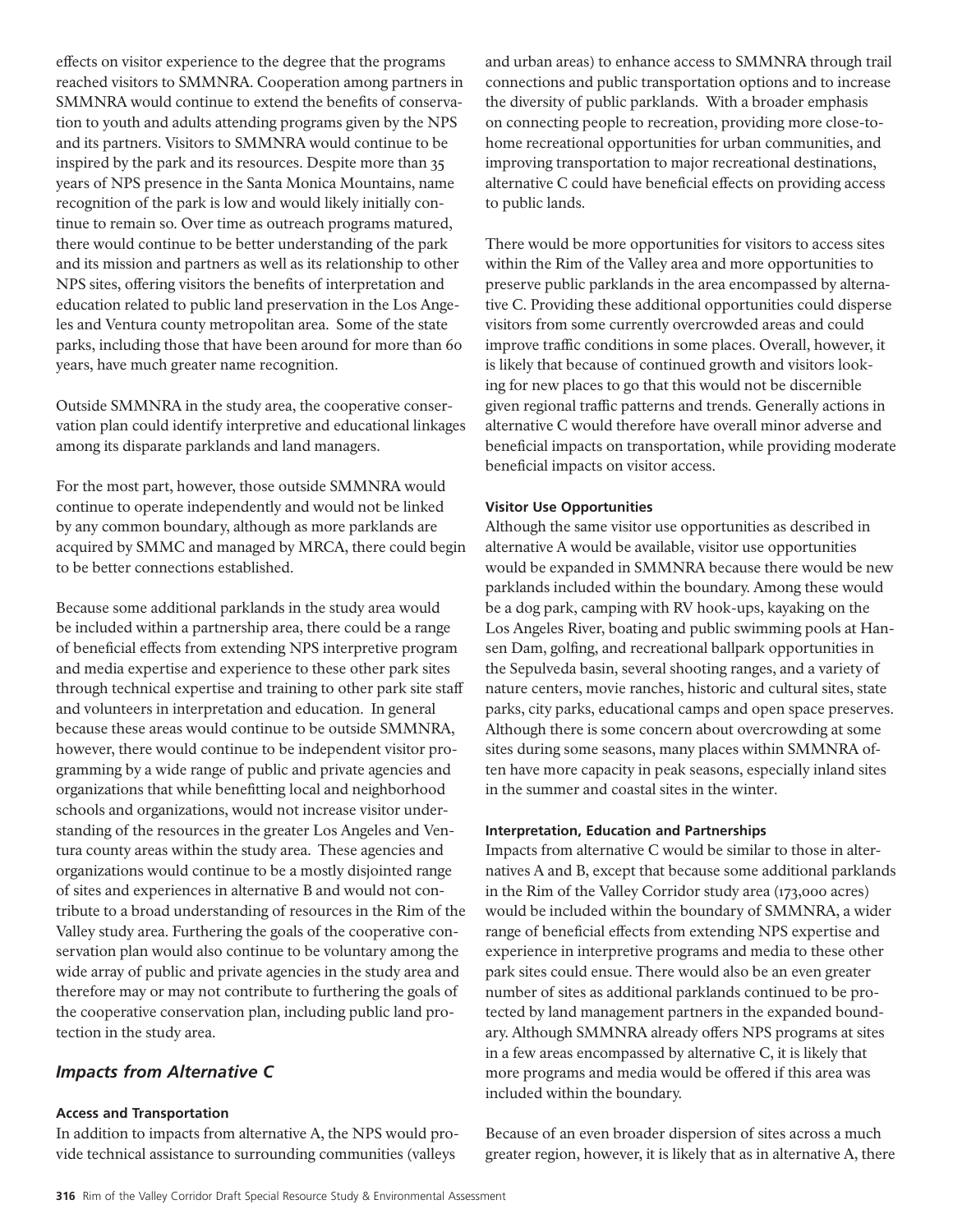would continue to be problems in identifying the areas, especially those managed by different entities, as part of an NPS unit and in encouraging individual independent partners to identify themselves as part of SMMNRA. Therefore, although the area would become a region of interconnected parks and open spaces, visitor understanding of this and the NPS role in it would likely continue to be less than ideal without concentrated outreach, education and marketing efforts.

Overall, however, there would be an enhanced range of interpretive and educational programs that would target additional urban audiences and underrepresented groups that could enhance the appeal of the NPS and other parklands across the country for these groups and which could result in additional local, regional and national incentive to protect public parklands. If this occurred, the NPS and SMMNRA mission could be conveyed to ever greater numbers of people as recognition of the significance of parklands and their resources increased over time as it has with state parks established since the 1950s.

## *Impacts from Alternative D*

#### **Access and Transportation**

Actions and impacts would be similar to alternative C. Although there could be slightly less emphasis in this alternative regarding providing public access to parklands, there would potentially be more opportunities to connect public parklands to urban communities, since more area would be included in this alternative. The range of impacts would likely continue to be minor for transportation requiring private vehicles with minor to moderate improvements in access, depending on the degree to which opportunities for public access were implemented or became available for nearby communities.

### **Visitor Use Opportunities**

Similar to alternative C, although visitor use opportunities would remain the same overall, they would be expanded within the boundary of SMMNRA. Expanded opportunities included within the boundary in alternative D would be similar to those in alternative C. Notably, more open space that could provide for more low impact activities would also be included in the boundary.

#### **Interpretation, Education and Partnerships**

Impacts from alternative D would be the same as in alternative C, except that there would be an even greater area (313,000 acres) encompassed by this alternative. In the short term, this could further exacerbate identity problems associated with SMMNRA but would continue to offer the public an even greater and outstanding array of interpretive and educational programs that would ultimately provide beneficial visitor experiences notwithstanding ongoing and initial potential identity problems. Overall, alternative D is likely to provide the greatest range of interpretive and educational programs but would also need additional staffing dedicated to partnerships to achieve this.

### *Cumulative Impacts*

#### **Access and Transportation**

With a population of 18 million and growing, documentation of traffic impacts is widespread in the region. The area's population grew by 7% and the number of housing units grew by 4% in the decade from 1990-2000. In the decade from 2000-2010, population also grew by 4 % therefore both population and housing demand are projected to continue to increase (Stoms et al. 2012:142). Predictions in the GMP called for level of service reductions (more traffic/longer waits) on most major roads in SMMNRA through 2015. Although traffic will likely continue to increase on roads within and surrounding SMMNRA and Rim of the Valley study area, this increase would continue to be primarily related to growth in rural, suburban and urban communities in the vicinity of these areas. As a result, the alternatives would contribute negligible cumulative impacts on transportation. Alternatives A and B would also have negligible impacts on access and alternatives C and D would contribute negligible to minor cumulative beneficial impacts on access from dispersal of some visitors to new areas and through exploring opportunities for improved transportation connections to SMMNRA.

#### **Visitor Use Opportunities**

Home to more than 18 million people, the greater Los Angeles metropolitan area also hosts an immense number and range of recreational opportunities, including educational, sporting, athletic, museum, music and film entertainment, and interpretive experiences. Population growth trends in the study area and the surrounding region would likely continue to increase pressure on available open space. With more than 33 million visits, the public lands in the study area are among the most heavily visited nationally; therefore recreational opportunities and quality are likely to be reduced over time without additional public land protection. Alternatives A and B would continue to add incrementally to public land protection in the area, while alternatives C and D would do more to alleviate increasing public pressure on lands within the study area by including more area within the boundary of SMMNRA.

The wide array of visitor experiences in SMMNRA and in the broader Rim of the Valley study area would continue. Alternatives A and B would contribute negligible effects by continuing to offer this broad range of visitor use opportunities. Alternatives C and D would contribute minor beneficial effects by providing some of these experiences in areas within SMMNRA and would lend NPS nationally renowned expertise and skill in interpretive media and presentations to enhancing these experiences.

#### **Interpretation, Education and Partnerships**

Natural, historical, and cultural sites abound in the greater Los Angeles and Ventura county areas encompassed by the Rim of the Valley study area and also extend beyond this area to en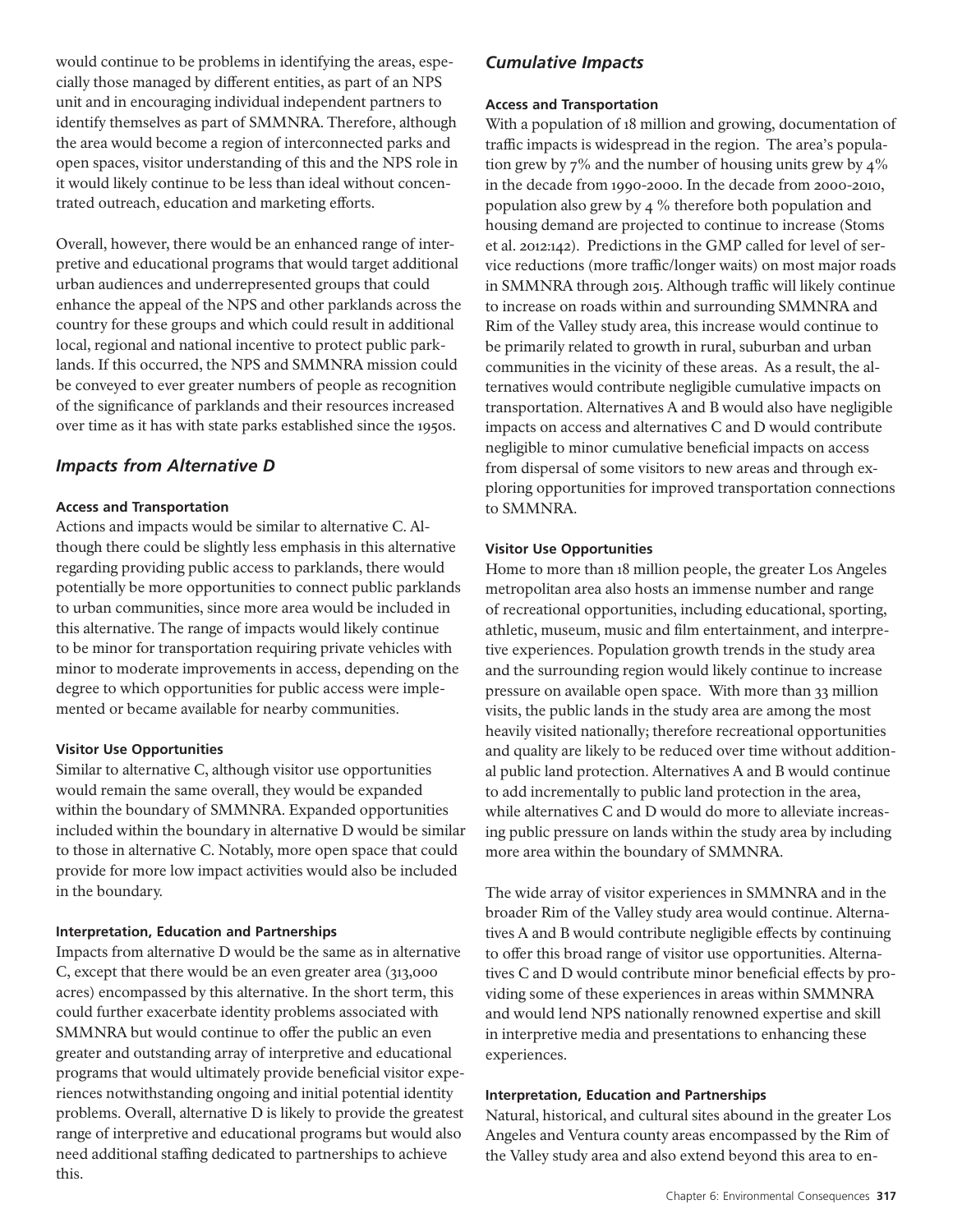compass a veritable buffet of sites that could appeal to most if not all of the more than 18 million people in the region. Those offered in SMMNRA by the NPS and its partners and those in the Rim of the Valley study area are only a small portion of the cultural sites that are available but encompass most of the intact blocks of open space available. Alternative A would continue to contribute cumulative minor to moderate beneficial impacts from interpretation of those sites within SMMNRA and in the study area. Alternative B could enhance this range of beneficial impacts by attempting to encircle a portion of this area with a partnership, optional area of coordination for some of these sites and land managers but would continue to contribute the same range of beneficial effects as in alternative A. Alternatives C and D could potentially contribute moderate beneficial impacts if the area began to be perceived as a seamless system of parks available to urban and suburban residents alike and which appealed to visitors from outside the region. If marketing of the area increased, residents and visitors could begin to understand the significance of the area's resources and this could increase support for protection of additional parklands in the region and in the U.S. by people as diverse as the region itself.

## *Conclusion*

### **Access and Transportation**

Alternatives A and B would have no or negligible beneficial or adverse effects on visitor access and transportation, while alternatives C and D would have negligible to minor adverse and beneficial effects on transportation and minor beneficial effects on visitor access, with the potential for localized moderate beneficial effects primarily in alternative C, where the emphasis would be on providing more close-to-home opportunities for urban communities.

### **Visitor Use Opportunities**

There would continue to be a wide range of visitor use opportunities in alternative A offered both within and outside SMMNRA. Visitors and residents would have the opportunity to participate in both formal and informal recreational activities at an array of sites, with long-term beneficial effects from the diversity of activities offered and from the assortment of groups that manage the sites within the study area boundary. Impacts would be similar in alternative B, except that through the cooperative conservation plan in alternative B, there is a possibility that visitors and residents could better understand the choice of activities available to them. Alternative C would both increase the kind of activities available within the boundary of SMMNRA and would potentially increase public access to and information about them, providing a range of beneficial effects. Similar to other alternatives, visitor use opportunities in alternative D would be broad and far-reaching and would include activities provided by the NPS and its partner agencies within an expanded SMMNRA that would encompass an extended scope of visitor use opportunities.

#### **Interpretation, Education and Partnerships**

Alternative A would have continued moderate beneficial and negligible to minor adverse effects on visitor experience from continued limited understanding of the NPS and its role in SMMNRA. There would be no additional beneficial effects associated with management of study area sites except associated with SMMC/MRCA continued acquisition and management of additional parklands. Alternative B would likely slightly improve coordination among land management agencies in the study area and would therefore have some additional negligible beneficial effects from additional interpretation and education on visitor experience, but because entities within the partnership area would remain largely separate and there would likely be no overall coordination in interpretation and education, these benefits would remain slight. Alternatives C and D would have some overall long-term beneficial and adverse effects from including more land within the boundary of SMMNRA, where visitor experience would likely be enhanced by more interpretive and educational programs offered by a wide array of agencies and organizations. Because, however, these alternatives would increase the number of entrances to SMMNRA parklands and because there is already some difficulty in identifying SMMNRA as a NPS unit and in identifying parklands within it as part of SMMNRA, there would continue to be some minor adverse effects on visitor understanding of the area unless extensive marketing occurred. The interpretive, educational and outreach programs themselves would continue to add greatly to visitor understanding of parklands and would likely meet a full range of other objectives in enhancing the visitor experience in these areas. Compared to alternative C, alternative D would expand the area covered by these programs. Due to its smaller size compared to alternative D, Alternative C might focus more on underserved communities and underrepresented groups, and could, in the long-run improve these groups' identity with parklands, contributing to long-term protection of public lands, including national parks.

# **Park Operations and Partnerships Environmental Consequences**

## *Impacts of Alternative A*

There would continue to be widespread and localized beneficial and adverse impacts on park operations related to management of SMMNRA and the study area. Specific operations in national park units vary widely, depending on the amount and type of resources managed, number of visitors, level of programs offered, and many other factors. Together, the National Park Service, California State Parks, Santa Monica Mountains Conservancy, Mountains Recreation and Conservation Authority provide and maintain a wide variety of public park operations in the Santa Monica Mountains. These include administration, maintenance, resource management, interpretation, law enforcement and fire management among others. In addition, park partners beyond SMMC, MRCA and CSP provide additional operations and management of SMMNRA resources.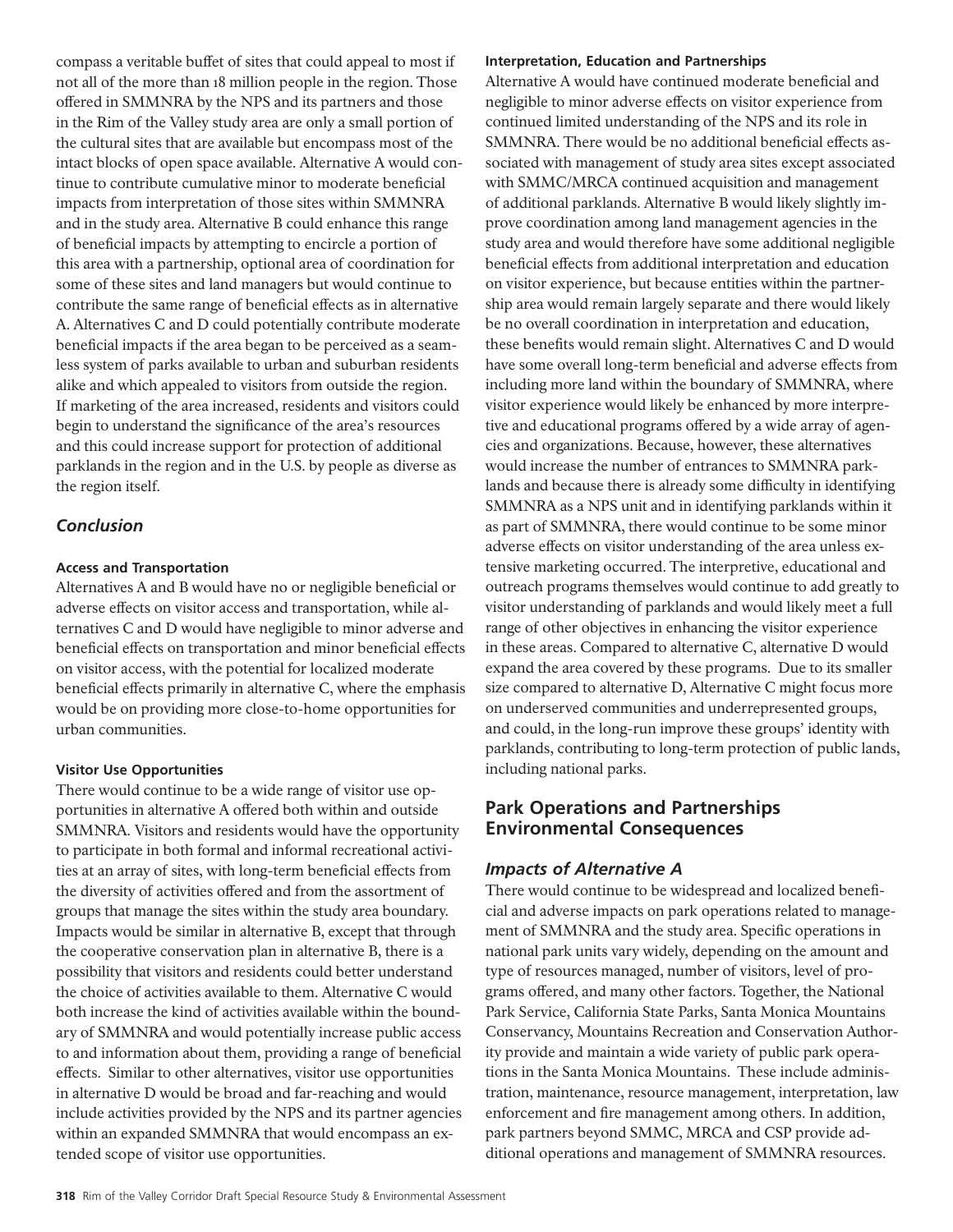Among the most active of these include the Resource Conservation District of the Santa Monica Mountains and Mountains Restoration Trust, as well as local governments, such as Malibu. In fact, there are more than 60 different management agencies in SMMNRA. These agencies maintain their own budgets, operations and activities and have varying numbers of employees dedicated to management and administrative activities in SMMNRA.

Similar to other national park units, SMMNRA park operations include a breadth of activities that can seem like the management of a small city. There are public utility systems, buildings, historic and non-historic structures and a variety of administrative, maintenance and law enforcement operations. In addition, there are visitor use management operations, special use permit management and educational and interpretive activities. To conduct these activities, SMMNRA has approximately 80 permanent and varying seasonal staff who work in the approximately 23,350 acres managed by the NPS spread throughout the Santa Monica Mountains.

Like the NPS, the Santa Monica Mountains Conservancy and Mountains Recreation and Conservation Authority are responsible for a variety of park operations on the lands they manage (approximately 18,000 acres in SMMNRA and 18,400 acres in the Rim of the Valley Corridor study area), including activities such as opening and closing gates, administering permits, enforcing rules, dealing with noxious weeds, conducting wildlife surveys and restoration activities and providing for visitor use with restrooms, water, parking and maintaining and creating trails. To do these activities, the SMMC/MRCA have a staff of about 130 who work in SMMNRA and in the Rim of the Valley Corridor parklands.

California State Parks also conduct the same types of activities as the NPS and SMMC/MRCA on the approximately 36,000 acres they administer in SMMNRA and 1,300 acres they administer in the Rim of the Valley Corridor study area.

In addition to the management of most of SMMNRA by the NPS, SMMC/MRCA and CSP, there are a host of other private and public land managers in the Santa Monica Mountains. These agencies and organizations manage lands under their own authorities and mandates. As a result, it can be difficult for visitors (and even residents and neighbors) to understand the complex patchwork of partnership public lands and private lands that make up SMMNRA.

Currently the above agencies and a host of other agencies and organizations provide operations throughout SMMNRA and in the Rim of the Valley Corridor study area. In addition, (as described in SMMNRA *General Management Plan*), through partnerships with a variety of national and local service and youth organizations such as the Sierra Club, Boy Scouts of America and Girl Scouts, Santa Monica Mountains Trails Council, and local colleges, the park is provided with volunteers for special events such as National Trails Day, National Public Lands Day, Keep America Beautiful, the Great American Clean Up, and Earth Day. Other growing volunteer resources derive from providing community service opportunities for high school and college students, as well as the continual growth of the association with the Boy Scouts of America, which has resulted with several Eagle Projects a year benefiting both the scouts and the NPS. SMMNRA has also developed volunteer projects for college students from programs such as AmeriCorps, Student Conservation Association, and Alternative Spring Breaks.

The NPS and other agencies also work with cooperating associations, natural history associations and concessioners in SMMNRA and it is likely that partner agencies in the study area also have a variety of agreements with non-profit and commercial organizations to provide services, such as for maintenance and visitor services.

The arrangement in SMMNRA is so complex that occasionally, even the partner organizations miss identifying their affiliation with each other. For instance, the LAMountains.com website operated by SMMC/MRCA did not show the SMMC/MRCA affiliation with the NPS in SMMNRA except as associated with the visitor center at King Gillette Ranch. As noted in the Long-Range Interpretive Plan:

*There is no identification of SMMNRA included on LAMountains.com, a well-known resource throughout the region for events in the Santa Monica Mountains. Further, there is no indication that the vast majority of the parks listed on this site are partners with and within the boundaries of SMMNRA. The only SMMNRA reference on the site is alphabetized under A for the existing Anthony C. Beilenson Interagency Center in Thousand Oaks (NPS 2012c).*

Therefore, although the partnerships within SMMNRA are strong, as evidenced by the agreement signed in 2000 among the NPS, CSP and SMMC/MRCA, there are still some key ways that this partnership could be strengthened. It is unlikely, however, that one agency could undertake the breadth or complexity of operations in the public parklands in the study area. Because of the complexity of park operations and partnerships under alternative A within SMMNRA, there would continue to be both minor adverse and long-term beneficial effects. In addition, staff in different public parklands wears different uniforms and their law enforcement officers have different laws to enforce.

Among the confusing aspects for land managers and visitors would continue to be how to demonstrate the connectedness of parklands despite their management by a variety of agencies and organizations. For instance, there is a wide array of signs and interpretive messages on different public parklands within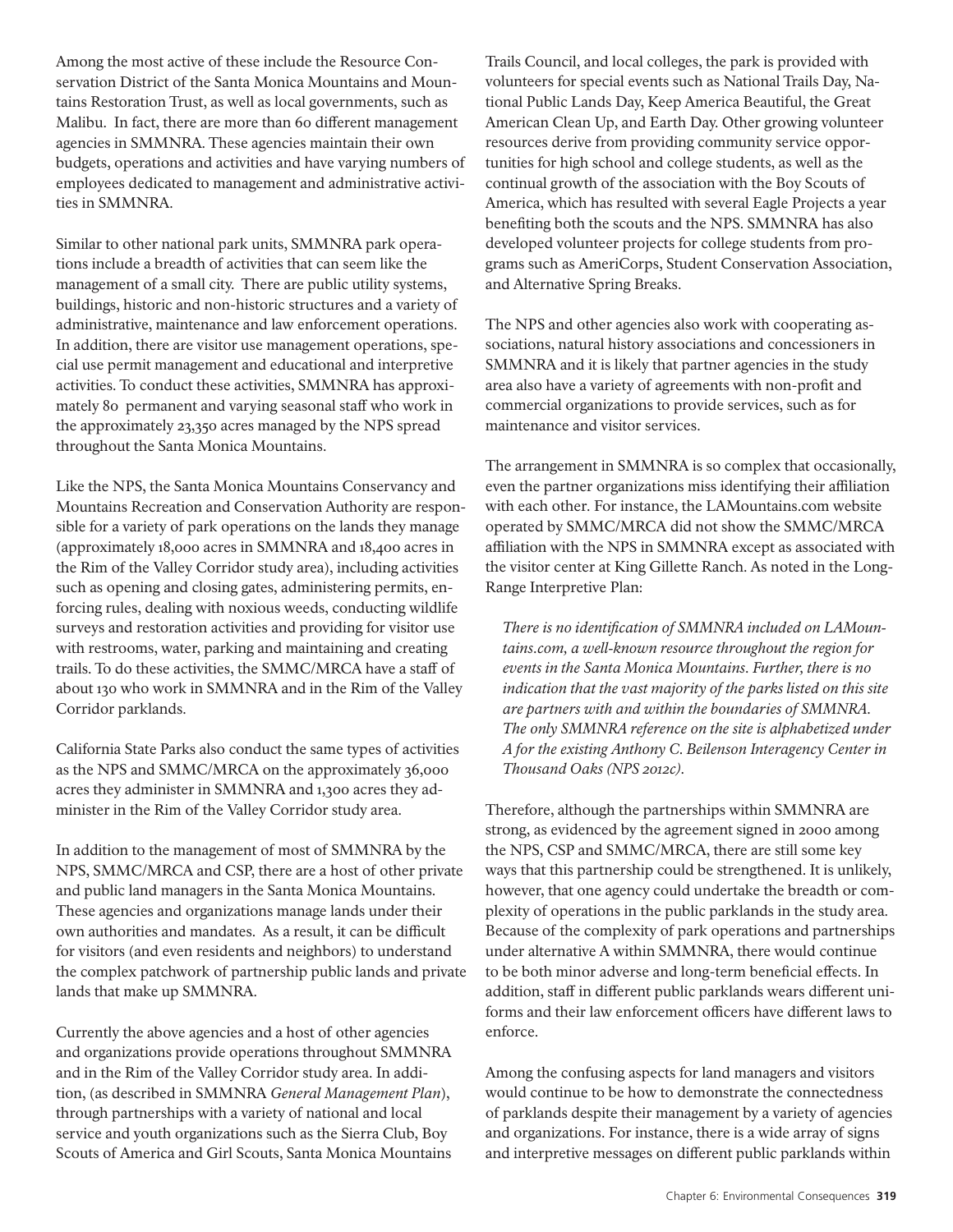SMMNRA and beyond in the study area. Another example is the differences related to facilities and information provided in NPS-managed areas in SMMNRA and USFS-managed areas in the San Gabriel Mountains.

## *Impacts from Alternative B*

Impacts would be similar to alternative A, however the cooperative conservation plan could identify specific roles for partner agencies and organizations and messaging provided by the NPS could increase the recognition of public lands within the study area. If this occurred, there would be long-term beneficial effects. Without this kind of role identification process, it would continue to be difficult for visitors and even partners to understand and explain the complex web of management authorities and partnerships in the Rim of the Valley Corridor study area, where agencies and organizations would continue to manage their lands under separate authorities and direction from federal, state and/or local jurisdictions.

## *Impacts from Alternatives C and D*

Impacts would be similar to alternatives A and B. With more land within the boundary of SMMNRA, there would be a need for increased staffing and funding to conduct park operations and an even greater need for partner agencies and organizations to emphasize the cohesiveness of public lands within SMMNRA. As in alternative B, messaging provided by the NPS could assist in this, such as in developing similar sign and publication themes and by publishing information to cooperative websites and in Outdoors in the Santa Monica Mountains.

Broadening the NPS' ability to partner beyond the current SMMNRA authorized boundary would also create new opportunities to leverage resources to protect the area. The NPS could expand its current cooperative management agreement, allowing for new visitor opportunities, scientific research and study, and for coordinated work on wildlife corridors. Agencies that currently cooperate with NPS in SMMNRA manage lands throughout the proposed boundary adjustment areas. Adding these lands to SMMRNA could increase efficient cooperative management approaches that have been applied in the Santa Monica Mountains for over 30 years.

Expanding SMMNRA to include areas of the Rim of the Valley Corridor could also improve understanding of resource conditions and ecosystem stressors. The NPS would have the authority to develop a comprehensive baseline inventory of the natural resources of the broader Mediterranean ecosystem and to identify the processes that influence those resources. The NPS would also be authorized to study and document cultural resources. This could optimize protection and conservation of archeological sites and historic properties throughout the study area and inform interpretive and educational programs.

In this alternative, there would be specific partnership actions that would help to diminish identity problems and that could

provide for more seamless connections between federal and state and other partner agency public parklands. Among these would include partnerships with land management organizations for a collaborative land protection program and management framework. To the extent that these activities solved identity problems and improved cooperation there would be long-term beneficial effects. Without these efforts, there could be an increasing array of confusion among managers, staff and visitors that could affect the ability to partner with cooperators in the expanded boundary.

## *Cumulative Impacts*

Over time, there have been a series of beneficial and adverse cumulative impacts on park operations from establishment and management of SMMNRA. Since its establishment, park operations have grown increasingly complex over time. Improved partnerships with SMMC, MRCA and CSP as well as other agency and private and public agency and organization partners, however, have greatly increased the effectiveness and spread of resource protection messages across the mountains. Alternative A would not contribute additional cumulative impacts on park operations. Alternative B would have negligible to minor cumulative adverse and beneficial effects on park operations. Alternatives C and D would have negligible to moderate cumulative adverse and beneficial effects on park operations. Beneficial effects would outweigh adverse effects in these alternatives to the degree that public and private agencies and organizations worked together to avoid duplication of efforts and to undertake actions that resulted in better protection for study area resources and broadened opportunities to conserve open space.

## *Conclusion*

There would be no change in management complexity (park operations) in alternative A. Alternative B would temporarily increase management complexity during development of the plan and afterwards, if additional staffing or funding were contributed could have long-term beneficial effects by increasing the capability of SMMNRA to assist with implementation of the cooperative conservation plan. Alternatives B-D would have long-term adverse effects by increasing the complexity of park operations, because these would be spread across a broader area. Beneficial effects would also occur if increased staffing and funding were associated with the proposed boundary adjustment and because the adjustment would increase the ability of SMMNRA to work with partners outside its current boundary on implementation actions that affected SMMNRA as a whole and on actions which could lead to long-term persistence of SMMNRA resources.

## **Socioeconomic Affected Environment**

The study area lies within Los Angeles and Ventura counties. This section describes the socioeconomic conditions of these counties and the cities and in and near the Rim of the Valley Corridor.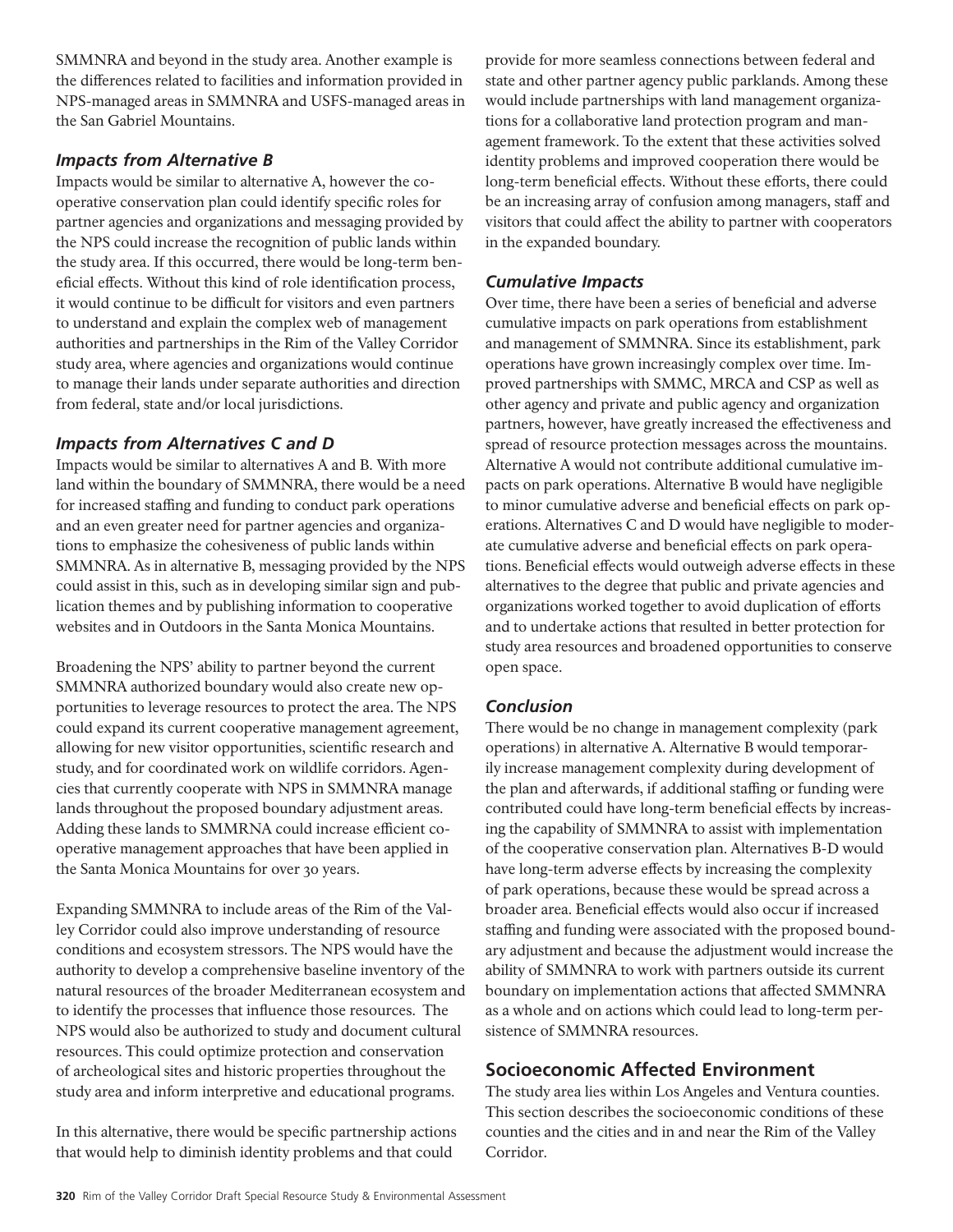#### **Table 6-3: 2000-2030 Population Projections**

| Location                 | 2000<br><b>Population</b> | 2020<br><b>Population</b> | 2030<br>Population | % Pop. Change<br>2000-2030 |
|--------------------------|---------------------------|---------------------------|--------------------|----------------------------|
| Los Angeles County       | 9,578,960                 | 11,214,237                | 11,920,289         | 24%                        |
| Ventura County           | 758,884                   | 956.392                   | 1.049.758          | 38%                        |
| <b>Combined Counties</b> | 10.337.844                | 12,170,629                | 12,970,047         | 25%                        |
| California               | 33,871,653                | 44,135,923                | 49.240.891         | 45%                        |

*Source: United States Census Bureau, 2000; State of California, Department of Finance, July 2007*

#### **Table 6-4: Study Area Communities Population Density (2010)**

| <b>Name</b>           | <b>Type</b> | Area (sq mi) | <b>Total Population</b> | <b>Population Density</b><br>(people/per sq mi) |
|-----------------------|-------------|--------------|-------------------------|-------------------------------------------------|
| Los Angeles           | City        | 468.67       | 3,792,627               | 8,092.30                                        |
| South Pasadena        | City        | 3.41         | 25,619                  | 7,523.90                                        |
| Casa Conejo           | <b>CDP</b>  | 0.48         | 3,249                   | 6,836.51                                        |
| Glendale              | City        | 30.45        | 191,719                 | 6,295.60                                        |
| Pasadena              | City        | 22.98        | 137,122                 | 5,969.60                                        |
| <b>Burbank</b>        | City        | 17.34        | 103,340                 | 5,959.30                                        |
| La Crescenta-Montrose | <b>CDP</b>  | 3.43         | 19,653                  | 5,736.40                                        |
| Arcadia               | City        | 10.93        | 56,364                  | 5,159.20                                        |
| Altadena              | <b>CDP</b>  | 8.71         | 42,777                  | 4,909.60                                        |
| Sierra Madre          | City        | 2.95         | 10,917                  | 3,696.90                                        |
| Santa Clarita         | City        | 52.73        | 176,320                 | 3,344.70                                        |
| Camarillo             | City        | 19.53        | 65,201                  | 3,338.80                                        |
| Simi Valley           | City        | 41.48        | 124,237                 | 2,995.10                                        |
| Stevenson Ranch       | CDP         | 6.36         | 17,557                  | 2,761.95                                        |
| Moorpark              | City        | 12.58        | 34,421                  | 2,736.40                                        |
| Monrovia              | City        | 13.60        | 36,590                  | 2,689.50                                        |
| Oak Park              | <b>CDP</b>  | 5.29         | 13,811                  | 2,610.80                                        |
| Agoura Hills          | City        | 7.79         | 20,330                  | 2,608.80                                        |
| La Cañada Flintridge  | City        | 8.63         | 20,246                  | 2,346.50                                        |
| <b>Thousand Oaks</b>  | City        | 55.54        | 126,683                 | 2,302.00                                        |
| Calabasas             | City        | 13.71        | 23,058                  | 1,682.36                                        |
| Westlake Village      | City        | 5.19         | 8,270                   | 1,595.00                                        |
| <b>Hidden Hills</b>   | City        | 1.69         | 1,856                   | 1,099.14                                        |
| Santa Susana          | <b>CDP</b>  | 1.11         | 1,037                   | 931.54                                          |
| Malibu                | City        | 19.79        | 12,645                  | 638.98                                          |
| <b>Bell Canyon</b>    | <b>CDP</b>  | 3.62         | 2,049                   | 565.76                                          |
| Lake Sherwood         | <b>CDP</b>  | 3.14         | 1,527                   | 487.02                                          |
| Santa Rosa Valley     | <b>CDP</b>  | 6.86         | 3,334                   | 485.95                                          |
| Topanga               | <b>CDP</b>  | 19.13        | 8,289                   | 433.33                                          |
| Acton                 | <b>CDP</b>  | 39.26        | 7,596                   | 193.50                                          |
| Total                 |             | 906.36       | 5,088,444               | 5,614.12                                        |

*Source: United States Census Bureau, 2010* 

*Note: Some communities are only partially located in the study area. Figures are for the entire community (both within and adjacent to the study area)*

| Location                 | Area (sq mi) | Population | Population Density (people/per sq mi) |
|--------------------------|--------------|------------|---------------------------------------|
| Los Angeles County       | 4.057.88     | 9,818,605  | 2.419                                 |
| Ventura County           | 1.845.30     | 823,318    | 446                                   |
| <b>Combined Counties</b> | 5,903.18     | 10.641.923 | 1,802                                 |
| California               | 155,779.22   | 37.253.956 | 239                                   |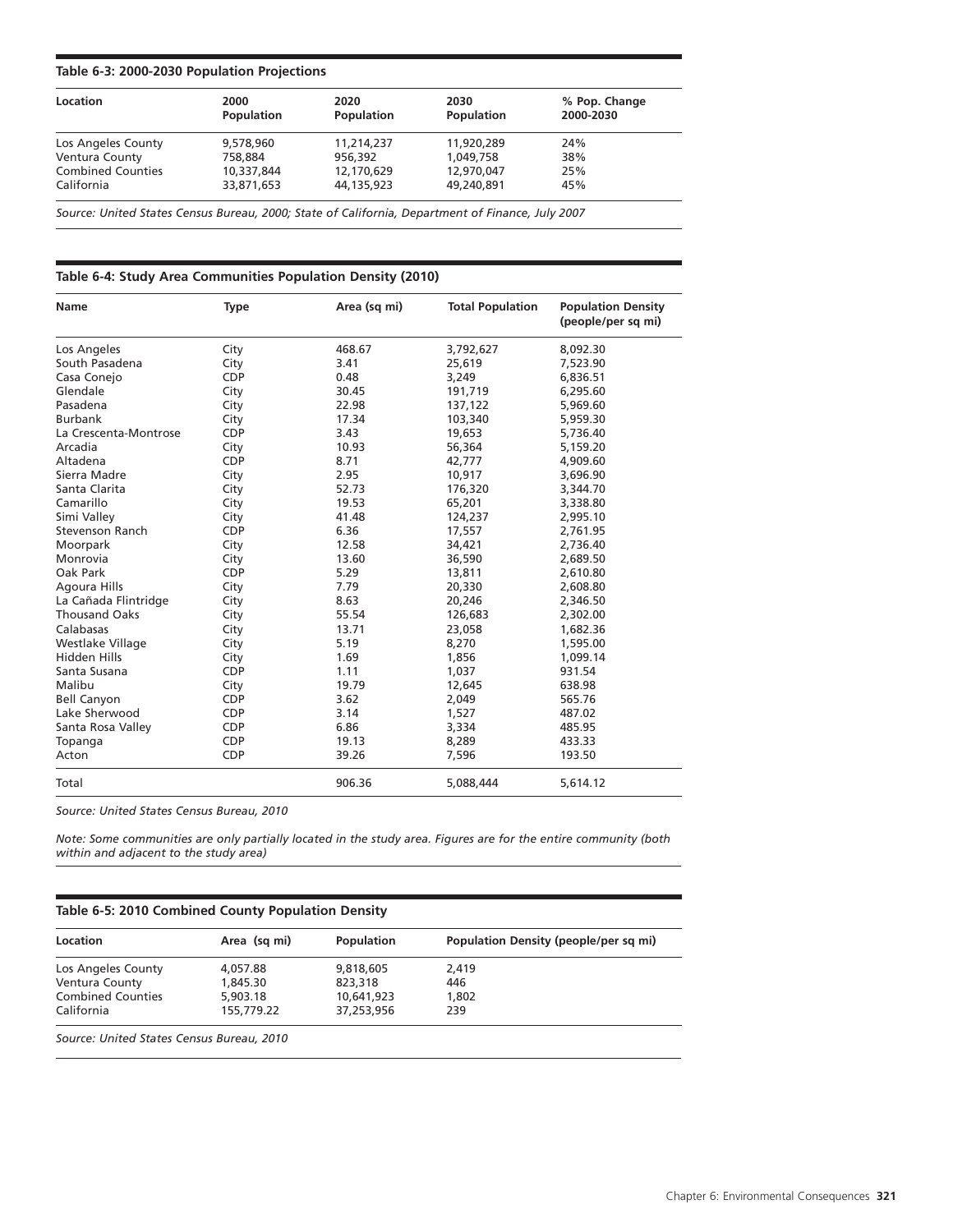#### **Table 6-6: 2010 Race/ Ethnicity (County and State)**

|                                            | Number/ Percentage        |         |                       |         |                          |         |            |         |
|--------------------------------------------|---------------------------|---------|-----------------------|---------|--------------------------|---------|------------|---------|
| Race                                       | <b>Los Angeles County</b> |         | <b>Ventura County</b> |         | <b>Combined Counties</b> |         | California |         |
| White                                      | 4,936,599                 | 50%     | 565,804               | 69%     | 5,502,403                | 52%     | 21,453,934 | 58%     |
| Black or African American                  | 856.874                   | 9%      | 15,163                | 2%      | 872,037                  | 8%      | 2.299.     | 6%      |
| American Indian and Native Alaskan         | 72,828                    | 1%      | 8.068                 | 1%      | 80,896                   | $< 1\%$ | 362,801    | $1\%$   |
| Asian                                      | 1.346.865                 | 14%     | 55,446                | 7%      | 1.402.311                | 13%     | 4,861,007  | 13%     |
| Native Hawaiian and other Pacific Islander | 26.094                    | $< 1\%$ | 1.643                 | $< 1\%$ | 27.737                   | $< 1\%$ | 144,386    | $< 1\%$ |
| Some other race                            | 2,140,632                 | 22%     | 140.253               | 17%     | 2.280.885                | 21%     | 1.815.384  | 5%      |
| Two or more races                          | 438,713                   | 5%      | 36,941                | 5%      | 475.654                  | 5%      | 6.317.372  | 17%     |
| <b>Total Population</b>                    | 9,818,605                 |         | 823,318               |         | 10,641,923               |         | 37,253,956 |         |
| Hispanic or Latino (of any race)*          | 4.687.889                 | 48%     | 331.567               | 40%     | 5.019.456                | 47%     | 14.013.719 | 38%     |

*Source: United States Census Bureau, 2010*

*Note: The 2010 census asked individuals to identify their race and framed the question of Hispanic, Latino or Spanish origin as a separate question about ethnicity independent of race.* 

| Table 6-7: 2011 Per Capita Personal Income |                                            |            |  |  |  |
|--------------------------------------------|--------------------------------------------|------------|--|--|--|
|                                            | Per Capita<br>Personal<br>Income (Dollars) | Population |  |  |  |
| Los Angeles County                         | \$42,564                                   | 9,889,056  |  |  |  |
| Ventura County                             | \$45,855                                   | 831,771    |  |  |  |
| California                                 | \$43.647                                   | 37.691.912 |  |  |  |

*Source: State of California Employment Development Department; Department of Commerce, Bureau of Economic Analysis (BEA)*

## *Population*

The Rim of the Valley Corridor study area includes portions of 30 cities in Los Angeles and Ventura counties. These cities held a combined population of 5,088,444 in 2010 (including areas within and adjacent to the study area). Between 2000 and 2010, the study area's population increased by  $4\%$ . In the same time frame, the County of Los Angeles  $(9,818,605)$  in 2010) grew 3% while Ventura County (823,318 in 2010) grew 9%. For comparison, the State of California grew 10% in population between 2000 and 2010, which is reflective of the national average for population growth.

Los Angeles County's population is projected to increase 24% between 2000 and 2030, while Ventura County is projected to increase by 38% (*Table 6-3: 2000-2030 Population Projections*). Combined, the two counties are expected to grow 26% by the year 2030, which is significantly below the California state average of 45% in 30-year projection.

On average, the population density of the 30-city study area is 5,614 people per square mile (*Table 6-4: Study Area Communities Population Density [2010]; Table 6-5: 2010 Combined County Population Density*). These census designated areas comprise roughly 900 square miles of southern California, of which 350 square miles (40% of 30-city study area) are within the study area. The cities of Los Angeles and South Pasadena represent the two densest cities in the study area with densities of 8,092 and 7,523 individuals, respectively, per square mile.

#### **Table 6-8: 2010 College Degrees**

|                      | Percent of Population over 25 yrs old with<br>4-year college degree or higher |
|----------------------|-------------------------------------------------------------------------------|
| Los Angeles County   | 29%                                                                           |
| Ventura County       | 31%                                                                           |
| California           | 30%                                                                           |
| <b>United States</b> | 28%                                                                           |

*Source: United States Census Bureau, 2010*

## *Race and Ethnicity*

An in-depth breakdown of the combined-county population by race and ethnicity is provided in *Table 6-6: 2010 Race/ Ethnicity (County and State)*, but important highlights follow. According to the 2010 census, people identifying their race as white are the largest population in the combined-county area comprising 52% of the total population. Behind them, Asians compose 13% and blacks 8%. Significantly, 47% of the total 2010 population in the combined-county area self-identified as Hispanic or Latino. This percentage stands above the 38% estimate of self-identified Hispanics or Latinos for the State of California in 2010. The 2010 census asked individuals to identify their race and framed the question of Hispanic, Latino or Spanish origin as a separate question about ethnicity independent of race. Individually, 48% of Los Angeles County identifies as Hispanic or Latino ethnicity while 40% of Ventura County identify as Hispanic of Latino ethnicity. Comparing counties, the 2010 Ventura County population was 68.7% white while 50% of Los Angeles' County's total population was white in the same year. This difference in minority-majority population is evident in the counties' black and Asian demographics: while Los Angeles County was 9% black and 14% Asian in 2010, Ventura County was only 2% black and 7% Asian. In the combined-county area, the Asian population grew by the largest percentage (19%) from 2000 until 2010. Self-identification as Hispanic or Latino ethnicity increased by 12% in the same time period. Compared to the California statewide population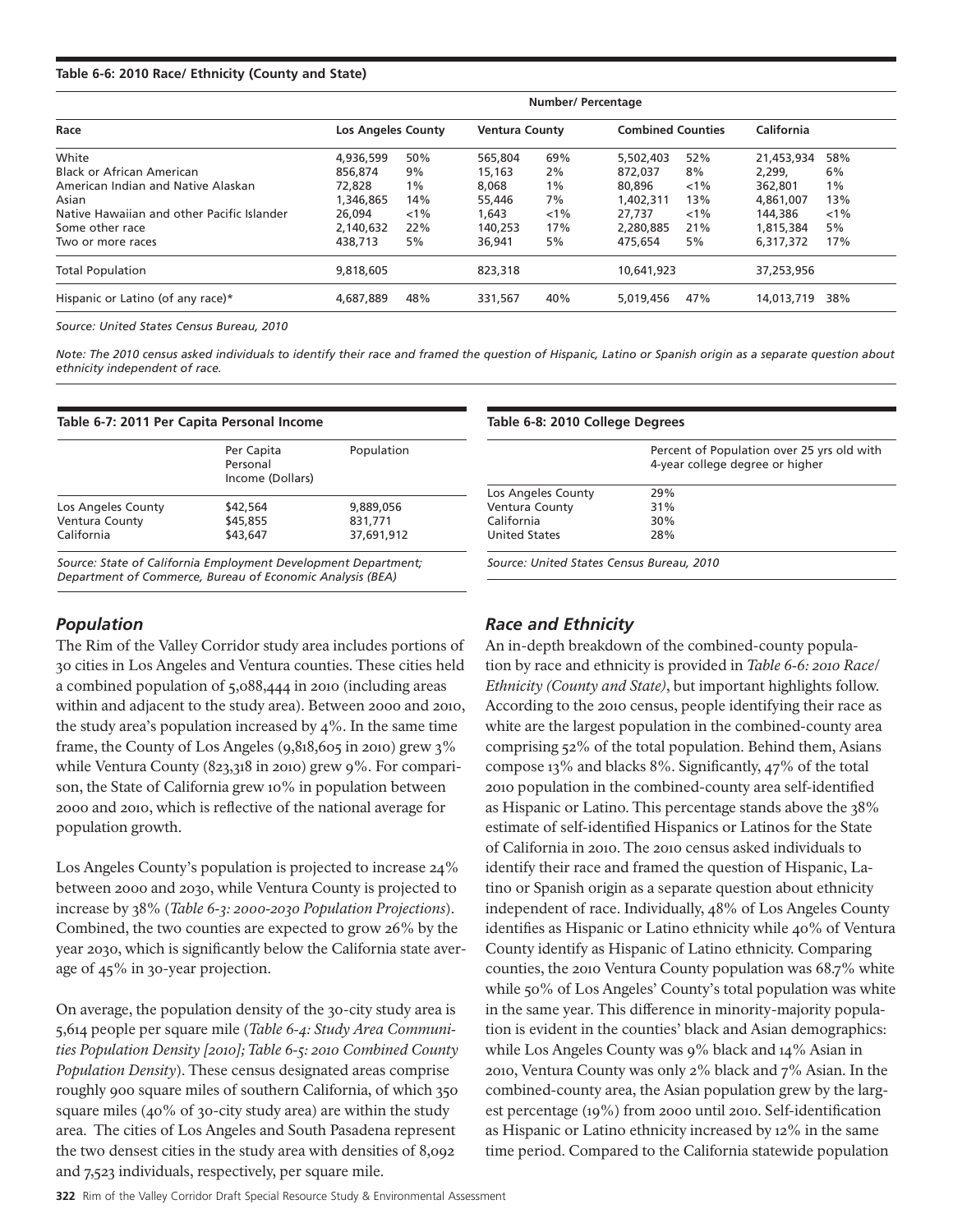#### **Table 6-9: 2010 Employment by Industry**

|                                                                                               | Number/ Percentage        |         |                       |     |                          |       |            |     |
|-----------------------------------------------------------------------------------------------|---------------------------|---------|-----------------------|-----|--------------------------|-------|------------|-----|
| Industry                                                                                      | <b>Los Angeles County</b> |         | <b>Ventura County</b> |     | <b>Combined Counties</b> |       | California |     |
| Agriculture, forestry, fishing and hunting, and mining                                        | 21,643                    | $< 1\%$ | 17,990                | 5%  | 39,633                   | $1\%$ | 370,146    | 2%  |
| Construction                                                                                  | 271,945                   | 6%      | 23,824                | 6%  | 295,769                  | 6%    | 1,087,881  | 7%  |
| Manufacturing                                                                                 | 503,000                   | 11%     | 40,678                | 11% | 543,678                  | 11%   | 1,694,975  | 10% |
| Wholesale trade                                                                               | 167,472                   | 4%      | 13,477                | 4%  | 180,949                  | 4%    | 545,225    | 3%  |
| Retail trade                                                                                  | 478,438                   | 11%     | 42,427                | 11% | 520,865                  | 11%   | 1,831,603  | 11% |
| Transportation and warehousing, and utilities                                                 | 235,933                   | 5%      | 12,872                | 3%  | 248,805                  | 5%    | 783,588    | 5%  |
| Information                                                                                   | 198,235                   | 4%      | 11,242                | 3%  | 209,477                  | 4%    | 488,366    | 3%  |
| Finance, insurance, and real estate and<br>rental and leasing                                 | 300,506                   | 7%      | 33,423                | 9%  | 333,929                  | 7%    | 1,120,432  | 7%  |
| Professional, scientific, and management, and<br>administrative and waste management services | 543,258                   | 12%     | 47,746                | 12% | 591,004                  | 12%   | 2,049,341  | 12% |
| Educational services, and health care and<br>social assistance                                | 909,420                   | 20%     | 71,291                | 19% | 980,711                  | 20%   | 3,409,551  | 21% |
| Arts, entertainment, and recreation, and<br>accommodation and food services                   | 446,515                   | 10%     | 31,783                | 8%  | 478,298                  | 10%   | 1,563,669  | 9%  |
| Other services, except public administration                                                  | 272,550                   | 6%      | 18,091                | 4%  | 290,641                  | 6%    | 877,768    | 5%  |
| <b>Public administration</b>                                                                  | 152,467                   | 3%      | 19,348                | 5%  | 171,815                  | 4%    | 780,872    | 5%  |
| Total civilian employed population 16 years +                                                 | 4,501,382                 |         | 384,192               |     | 4,885,574                |       | 16,603,417 |     |
| Source: United States Census Bureau 2010                                                      |                           |         |                       |     |                          |       |            |     |

### **Table 6-10: 2010 Study Area Population by City, Poverty and Minority**

| Name                   | 2010 Population | Pop. Below Poverty | 2010 % Below<br><b>Poverty (individuals)</b> | 2010 Pop. Minority | 2010 % Minority |
|------------------------|-----------------|--------------------|----------------------------------------------|--------------------|-----------------|
| Arcadia                | 56,364          | 4,904              | 9%                                           | 38,158             | 68%             |
| Los Angeles            | 3,792,627       | 766,111            | 20%                                          | 1,903,899          | 50%             |
| Altadena               | 42,777          | 4,107              | 10%                                          | 20,191             | 47%             |
| South Pasadena         | 25,619          | 1,563              | 6%                                           | 11,708             | 46%             |
| Pasadena               | 137,122         | 17,552             | 13%                                          | 60,608             | 44%             |
| Monrovia               | 36,590          | 3,513              | 10%                                          | 14,673             | 40%             |
| <b>Stevenson Ranch</b> | 17,557          | 1,001              | 6%                                           | 6,285              | 36%             |
| La Crescenta-Montrose  | 19,653          | 1,376              | 7%                                           | 6,839              | 35%             |
| Santa Clarita          | 176,320         | 13,577             | 8%                                           | 51,309             | 29%             |
| Glendale               | 191,719         | 25,690             | 13%                                          | 55,407             | 29%             |
| La Cañada Flintridge   | 20,246          | 688                | 3%                                           | 5,709              | 28%             |
| <b>Burbank</b>         | 103,340         | 8,371              | 8%                                           | 28,212             | 27%             |
| Camarillo              | 65,201          | 3,651              | 6%                                           | 16,235             | 25%             |
| Moorpark               | 34,421          | 1,342              | 4%                                           | 8,571              | 25%             |
| Simi Valley            | 124,237         | 7,703              | 6%                                           | 30,687             | 25%             |
| Casa Conejo            | 3,249           | 497                | 15%                                          | 689                | 21%             |
| <b>Thousand Oaks</b>   | 126,683         | 7,601              | 6%                                           | 24,957             | 20%             |
| Sierra Madre           | 10,917          | 939                | 9%                                           | 1,954              | 18%             |
| Oak Park               | 13,811          | 539                | 4%                                           | 2,334              | 17%             |
| Calabasas              | 23,058          | 1,499              | 7%                                           | 3,712              | 16%             |
| <b>Bell Canyon</b>     | 2,049           | 55                 | 3%                                           | 326                | 16%             |
| Agoura Hills           | 20,330          | 996                | 5%                                           | 3,192              | 16%             |
| Acton                  | 7,596           | 630                | 8%                                           | 1,033              | 14%             |
| Santa Rosa Valley      | 3,334           | 183                | 6%                                           | 433                | 13%             |
| Santa Susana CDP       | 1,037           | 0                  | $< 1\%$                                      | 133                | 13%             |
| Topanga                | 8,289           | 564                | 7%                                           | 978                | 12%             |
| Westlake Village       | 8,270           | 281                | 3%                                           | 943                | 11%             |
| Lake Sherwood          | 1,527           | 160                | 11%                                          | 159                | 10%             |
| Malibu                 | 12,645          | 936                | 7%                                           | 1,075              | 9%              |
| Hidden Hills           | 1,856           | 67                 | 4%                                           | 143                | 8%              |
| Total                  | 5,088,444       | 876,094            | 17%                                          | 2,300,551          | 45%             |
| Los Angeles County     | 9,818,605       |                    | 6%                                           |                    | 50%             |
| Ventura County         | 823,318         |                    | 10%                                          |                    | 31%             |
| California             | 37,253,956      |                    | 14%                                          |                    | 42%             |

Chapter 6: Environmental Consequences **323**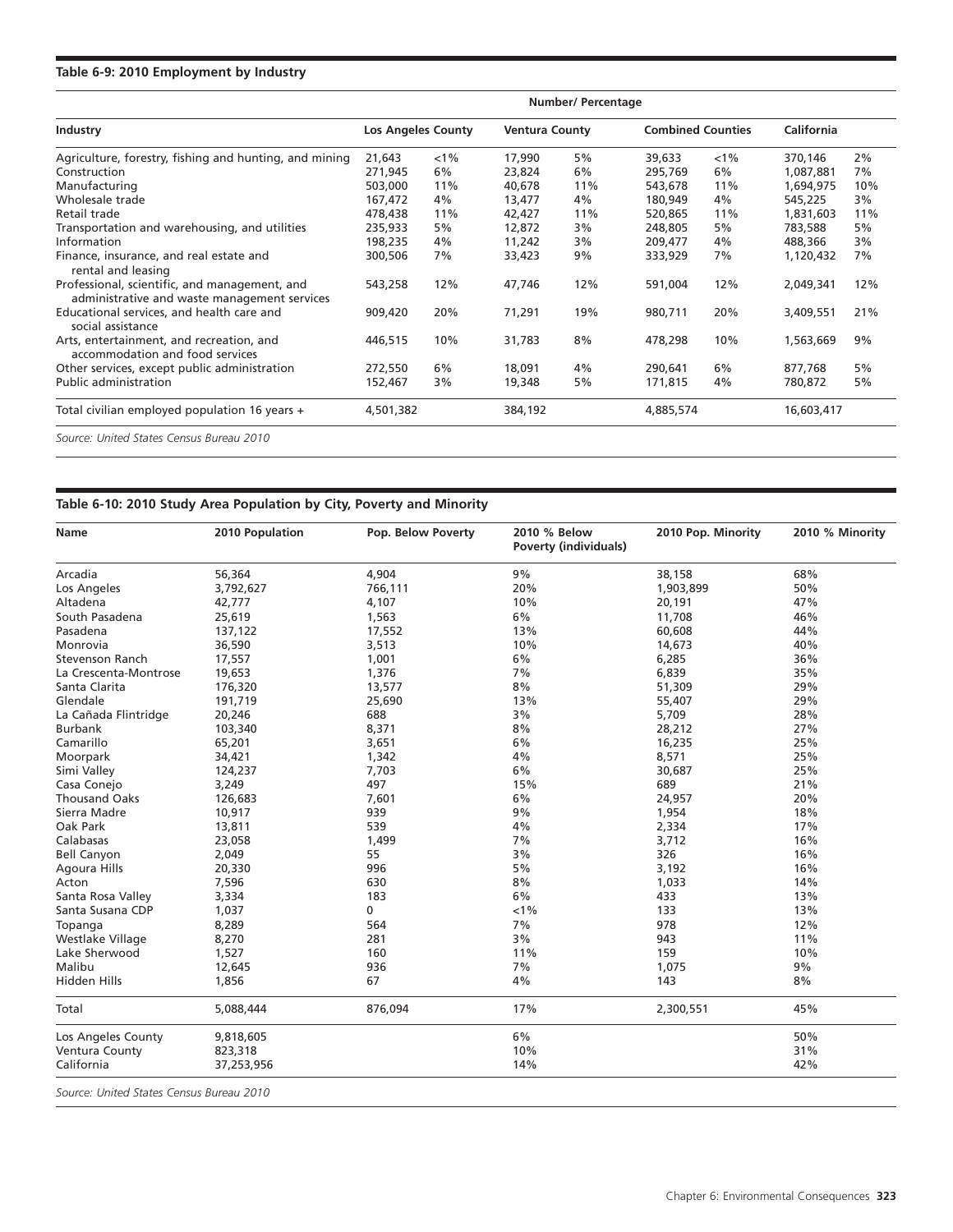increases of these two groups, 32% and 28% respectively, the combined-county estimates are below the overall state average.

In primary household language, Ventura County was predominantly English-only in 2010 (62% of the population) while Los Angeles County was dominated by non-English languages spoken at home and only 43% English-only households. In Los Angeles County, 39% of households spoke Spanish and 10% spoke languages of Asian or Pacific Islander origin, reflecting the dominant demographics of the geographic area.

## *Income*

In 2011, Los Angeles County had a per capita personal income of \$42,564, slightly below the California average of \$43,647. In the same year, Ventura County had a higher per capita personal income of \$45,855. According to the U.S. Department of Commerce Bureau of Economic Analysis, Los Angeles County was ranked 19th (out of 58 counties for the State of California) in per capita personal income, while Ventura County ranked only slightly higher at 15th place, in 2011 (*Table 6-7: 2011 Per Capita Personal Income*).

## *Education and Employment*

The educational attainment in the combined-county study area is representative of both state and national information. In 2010, 29% of Los Angeles County had attained a college degree. Similarly, 31% of Ventura County residents had attained a college degree. For the State of California, 30% of residents were college graduates in 2010, just slightly more than the United States average of 28% (*Table 6-8: 2010 College Degrees*).

Major components of the combined-county local economy include educational and health care services; professional, scientific, and waste management and services; manufacturing; retail trade; and arts, entertainment, recreation, accommodation, and food services. In 2010, the combined counties had 4,885,574 civilian employed individuals over the age of 16. In 2010 6.4% of the total labor force population was unemployed in Los Angeles County compared to 5.5% of Ventura's total labor force population. For comparison, the State of California maintained a 6.5% unemployment rate in 2010 (*Table 6-9: 2010 Employment by Industry*).

According to State of California Employee Development Department, biomedical engineering, construction aid, and home health aide are the three fastest growing occupations in the County of Los Angeles. Between 2010 and 2020, these occupations are expected to grow by 60%, 50%, and 49% respectively. In Ventura County, data and communications analysis, physical therapy aid, and home health aide are the three fast growing occupations, expected to grow by 38%, 36%, and 35%, respectively, between 2000 and 2018.

## *Poverty*

In the 30-city study area, Los Angeles, Casa Conejo, Glendale, and Pasadena represent the cities with the highest percentage of individuals below poverty; 20, 15, 13, and 13% respectively. In total, 17% of the 30-city population was below the poverty level in 2010. In the same year, 16% of Los Angeles County and only 10% of Ventura County were below poverty. For comparison, the State of California had 14% of the total population below poverty level in 2010, revealing rates of poverty in Los Angeles County and the specific 30-city area to be significantly higher (*Table 6-10: 2010 Study Area Population by City, Poverty and Minority*).

## *Subgeographic Area Demographics*

The following section provides a demographic overview of the subgeographic areas within the larger Rim of the Valley Corridor Study area.

## **Santa Monica Mountains**

In the Santa Monica mountains subarea, eight cities and census-designated places (CDPs) combine to create a demographic profile of this physiographic area. These cities and CDPs, which largely surround the Santa Monica Mountains, include Casa Conejo, Thousand Oaks, Agoura Hills, Westlake Village, Malibu, Beverly Hills, and West Hollywood. According to the 2007-2011 American Community Survey 5-Year Estimates, the average median household income for these communities is projected to be \$96,874 with 7% of the combined population below poverty level. The predominant race of this subarea is white, with 75% of the population being classified as "white alone" in the 2010 census. Compared to the California state average for educational attainment, 89% of the Santa Monica Mountains subarea had attained high school graduation or higher, while 81% of all Californians have attained the same educational level. Importantly, while the population in the Santa Monica Mountains is primarily centered in several lower density (or smaller suburban) communities such as Malibu and, Agoura Hills, it is surrounded to the north and east by some of the most populated areas of the City of Los Angeles. This subarea hosts 107,322 housing units.

## **Conejo Mountain-Las Posas Hills**

In the Conejo Mountain-Las Posas subarea, two municipalities combine to create the demographic profile of this physiographic area; Camarillo and Moorpark. With minimal population within the Conejo Mountain-Las Posas Hills site, these cities surround the area. According to the ACS 2007-2011 estimates, the average median household income between these communities is \$93,589 with only 5% of the combined population below poverty level. The predominant race of this subarea is white, with 60% of the population identified as "white only" in the 2010 census. Significantly, the second largest demographic is Hispanic, consisting of 26% of the population in 2010. Regarding educational attainment, 91% of the Conejo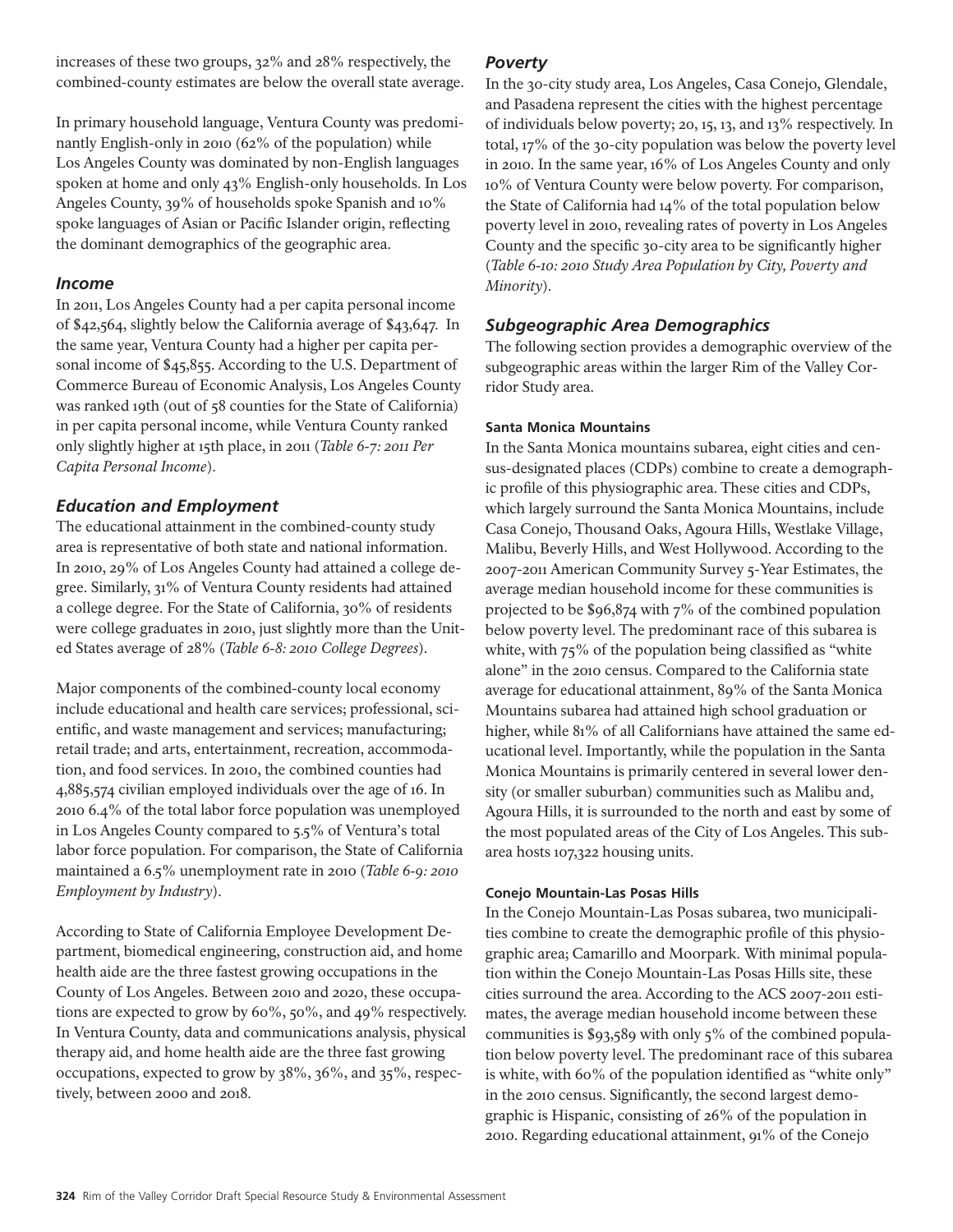Mountain-Las Posas Hills subarea has attained at least a high school diploma (or equivalent), well above the California state average. This subarea hosts 35,440 housing units.

### **Simi Hills**

The Simi Hills subarea, directly north of the Santa Monica Mountains subarea, is composed of the following cities and CDPs: Casa Conejo, Thousand Oaks, Simi Valley, Oak Park and Agoura Hills. The average median household income between these communities is \$102,309 with only 6% of the combined population below poverty level, according to the ACS 2007-2011 estimates. This subarea is predominately white with 68% of the population identified as "white only." Almost 20% of the population identifies their ethnicity as Hispanic. Most (92%) of the population has attained at least a high school diploma (or equivalent), well above the California state average of 81%. This subarea hosts 103,895 housing units. Though this subarea is predominately white and affluent, its location is just east of the densely diverse San Fernando Valley.

### **Santa Susana Mountains**

Moorpark, Simi Valley, and Santa Clarita are the three municipalities located in and around the Santa Susana Mountains subarea. For this area's associated communities, the average median household income is \$92,013 with 7% of the combined population below poverty level, which is below the California state average of 14%. According to the 2010 Census, this subarea is largely white with 59% of all California residents identified as "white." Another 27% of the subarea's residents, however, identify being of Hispanic or Latino ethnicity. Above average for the State of California, 89% of the Santa Susana Mountains subarea is a high school graduate or higher. This subarea hosts 38,433 housing units.

### **Upper Santa Clara River**

In this subarea, Santa Clarita and Acton combine to create the surrounding area's sociodemographic profile. According to the 2007-2011 ACS 5-Year Estimates, the combined median household income for this community is \$85,738 with 8% of individuals below the poverty line. In the combined area, 88% are high school graduates or higher, above the California state average. Importantly, Acton and Santa Clarita comprise a small percentage of this subarea's total population, making this a largely rural and less-dense subarea than others in the study area. This subarea hosts 64,869 housing units.

### **San Gabriel Mountains Foothills**

Around the San Gabriel Mountains, nine cities and CDPs combine to create this subarea's demographic profile: Acton, San Fernando, La Crescenta-Montrose, La Cañada Flintridge, Altadena, Sierra Madre, and Pasadena.These communities lie largely around the edges of the San Gabriel Mountains with minimal population residing within. For this area, the combined average median household income is \$86,857 with 11%

of the population below poverty. This subarea is largely white, with Hispanic, Asian, and black also present. Eighty-four percent of the combined area has attained at least a high school diploma (or equivalent), slightly above the California state average of 81%. This subarea hosts 104,155 housing units.

### **Verdugo Mountains-San Rafael Hills**

The Verdugo Mountains-San Rafael Hills is composed of four cities and CDPs: La Crescenta-Montrose, La Cañada Flintridge, Glendale, and Burbank. In this area, the combined average median household income is \$86,247 with 11% of the population below poverty, below but close to the California state average of 14%. Of the combined area, 87% has attained at least a high school diploma (or equivalent), which is above the California state average in educational attainment. This subarea hosts 139,372 housing units according to the 2010 census.

### **Arroyo Seco**

The Arroyo Seco subarea of the study area, is small in comparison to several of the other site study areas, yet it connects to some of the largest and densest populations. Pasadena, South Pasadena, and Los Angeles combine to create the demographic profile for this area. The combined average median household income for the Arroyo Seco subarea is \$77,565 with 11% of the population below poverty, just below the California state average of 14%. Of the combined population, 87% have graduated from high school, according to the 2007-2011 ACS 5-Year Estimates. There are 75,024 housing units in the Arroyo Seco subarea.

### **Los Angeles River**

Similar to the Arroyo Seco subarea, the Los Angeles River subarea is small in comparison to others within the study area yet hosts a dense and diverse population. This subarea is composed of parts of the City of Los Angeles and Hidden Hills. According to the 2007-2011 ACS 5-Year Estimates, the combined average median household income for this area is \$127,294 with 13% of the population below poverty, just below the California state average of 14%. In educational attainment, only 67% of the combined population has at least a high school diploma (or equivalent), below the California state average of 81%. There are 11,272 housing units in the Los Angeles River subarea.

### **San Fernando Valley**

The five cities and CDPs that comprise this subarea are: San Fernando, Los Angeles, Burbank, Glendale, and Hidden Hills. According to ACS 5-Year Estimates, the combined average median household income for this area is \$156,145 with 12% of the population below poverty. In educational attainment, about 84% of the combined population has attained at least a high school diploma, or equivalent, slightly above the state average of 81%. There are 131,850 housing units in the San Fernando Valley subarea.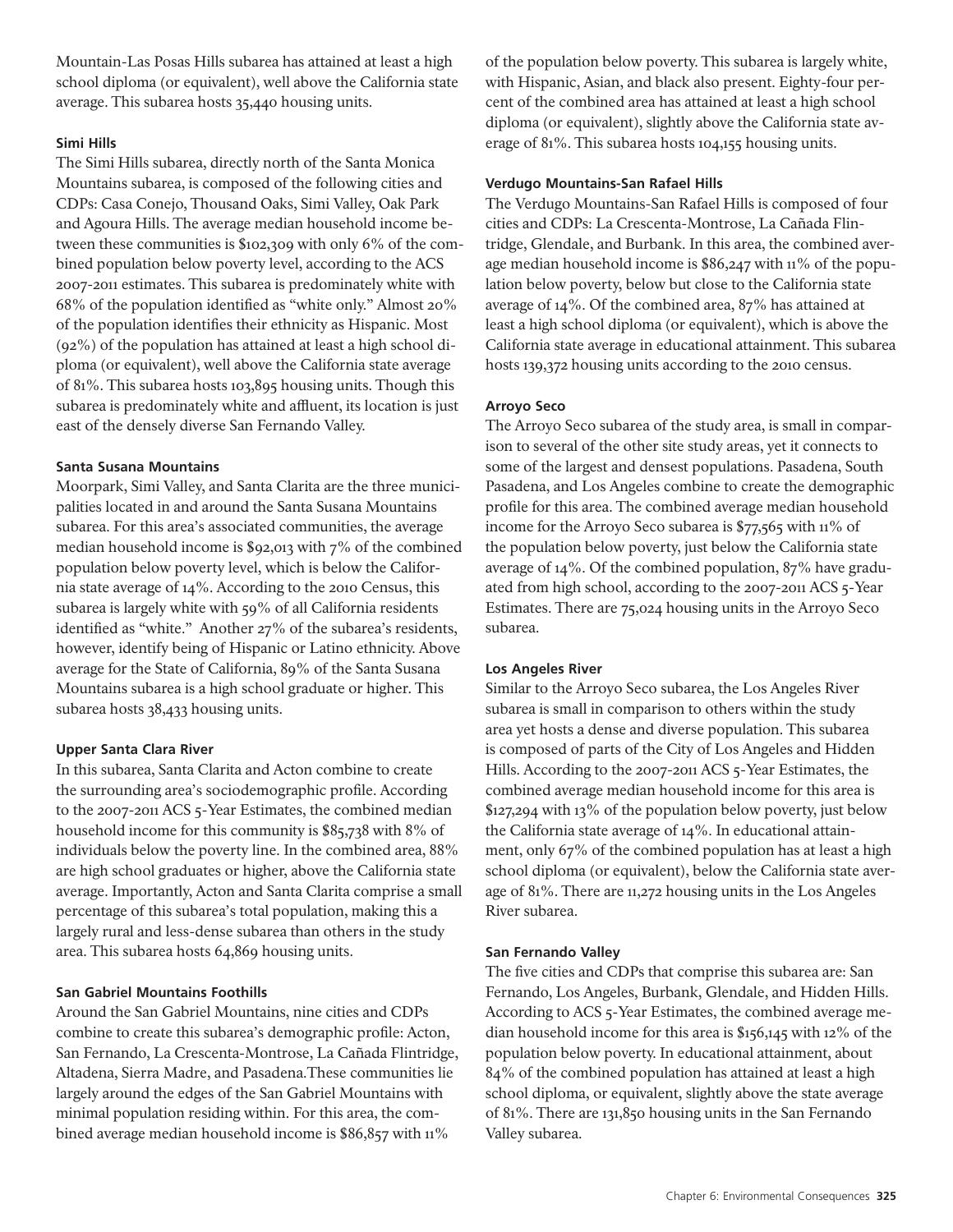# **Socioeconomics Environmental Consequences**

## *Impacts from Alternative A*

If none of the action alternatives is adopted, current social and economic trends as described in the affected environment section would continue. Trends in property values, economic activity, income, population, employment, recreational use and distribution, tourism, community relationships (as affected by local federal land use) would remain unchanged, except associated with continued purchases of public lands by SMMC and other city and county agencies, such as the City of Santa Clarita. There would also continue to be long-term beneficial, albeit slightly detectable impacts on socioeconomics from continued operation of SMMNRA, including from its employment opportunities and the spending power of the NPS, California State Parks and Santa Monica Mountains Conservancy and their employees. Because SMMNRA and other park land agencies in the Santa Monica Mountains would not be identifiable in a regional analysis, these effects are unlikely to be noticeable in the diversified economic base of Los Angeles and Ventura counties. Outside SMMNRA, because area population is increasing, there would be increasing beneficial effects from spending on local economies and there would be ongoing changes in recreational opportunities, but these would be generally unrelated to the selection of alternative A.

## *Impacts from Alternative B*

With a cooperative conservation partnership agreement in the study area, there is a potential for alleviating some socioeconomic conditions associated with lack of access to parklands near some urban areas, particularly on the edges of the San Fernando Valley and portions of Los Angeles, but this would be entirely dependent on the initiative of the agencies involved and on opportunistic purchases of nearby areas. Area visitation would continue to be predominantly local and there would be no new sources of socioeconomic activity. Actions and impacts would therefore be similar to alternative A, but would encompass some benefits for people visiting public parklands over time, with a slow but potentially steady increase in land base from SMMC purchases. Although there would initially be slight, but undetectable increases in economic activity associated with planning for the cooperative conservation plan, this would drop off following completion of the plan because no additional staff would be retained to implement the plan and because establishment of the cooperative conservation area is unlikely to increase visitation or socioeconomic impacts in the study area.

## *Impacts from Alternative C*

With additional areas near urban centers added to SMMNRA, there would be slight, but beneficial impacts on socioeconomics from increasing the range of spending associated with SMMNRA for the NPS and its partners. This smaller, urban expansion of SMMNRA could increase visitation by urban residents located within and adjacent to the expansion area

and could also slightly increase visitation from outside this area as recognition of the new parklands by other Los Angeles and Ventura county residents and visitors grew. Because there would not be a change in name designation or a major expansion, it is likely that national park visitors as a whole would not be attracted to SMMNRA as a new area. Instead, it would be more of a regional attraction by visitors looking to investigate areas added to the park for similar recreational opportunities, including hiking, mountain bicycling and horseback riding. Adding new areas, however could increase identity with the national recreation area by more urban residents, including those living near the Los Angeles River and the Arroyo Seco areas, who would find new close-to-home recreational opportunities as new areas were added and existing areas were identified as part of SMMNRA. Slight increases in visitation, although small, could have similarly modest beneficial effects on surrounding local communities which would provide supplies and services to visitors. There could also be a slight increase in the number of jobs associated with managing, restoring and interpreting the parklands for the NPS and its partner agencies, however these beneficial effects would be negligible in the overall Los Angeles and Ventura county region and it is likely that SMMNRA would continue to mostly appeal to local and regional visitors.

## *Impacts from Alternative D*

Because the designated expansion area of SMMNRA would be greater in alternative D, beneficial effects could be greater, where these were affected by this larger area. There could be more jobs and associated economic benefits related to managing, restoring, and interpreting parklands.

These impacts could cause a small increase in visitation over time that could have modest beneficial economic effects on surrounding local communities. Beneficial effects could occur from providing supplies and services to visitors, especially associated with special events or activities, including visits by educational groups. With more emphasis on habitat connectivity, there could be more desire to see other areas in SMMNRA to better understand how these areas are connected and this could initially cause a slight increase in visitation, even by regular visitors to SMMNRA.

## *Cumulative Impacts*

The study area is within a complex region with a long and storied socioeconomic history. A wide range of beneficial and adverse effects within SMMNRA, even if expanded to the degree proposed in alternatives C or D is unlikely to have much of an impact on socioeconomic activity in the Los Angeles and Ventura county metropolitan region. Instead, the alternatives would contribute negligible to minor overall impacts in an area already brimming with a diverse economy. Numerous other activities have a much greater impact on the region's socioeconomics. The cumulative effect of growth and development trends plus the beneficial effects of the alternatives, particularly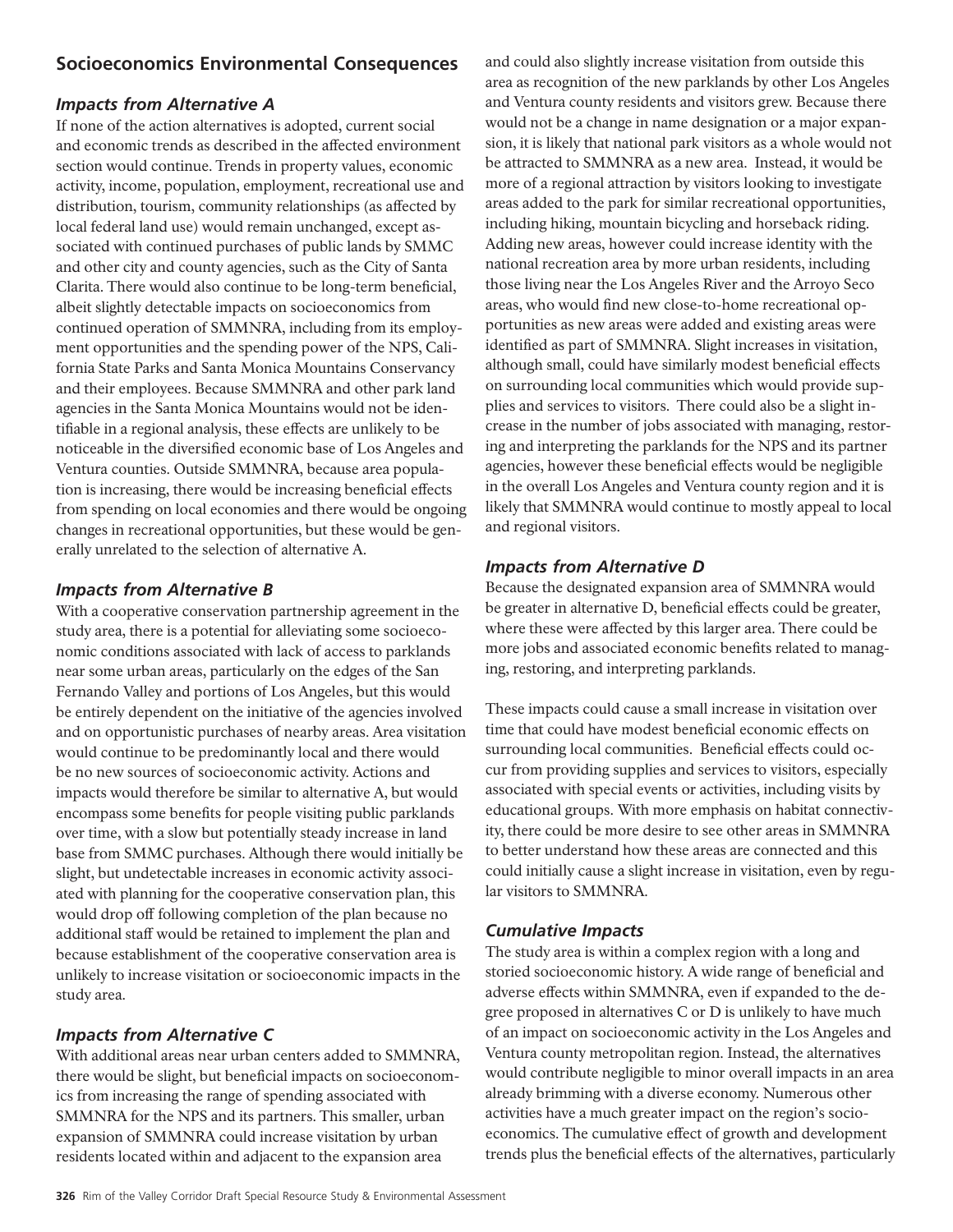C and D, however, could result in a small, net beneficial condition to some local communities as a result of improved urban quality, land protection, and economic benefits from recreation and conservation of public lands. Overall cumulative effects would continue to be dependent on regional economic conditions and population increases (and distribution) rather than actions taken as a result of this study.

## *Conclusion*

The action alternatives (B-D) would contribute negligible beneficial impacts on socioeconomics. These would be greater in alternatives C and D than in B and could range to minor if SMMNRA acquired more of a national identity and began to attract more of a market share of visitors to the region. Alternative A would continue to contribute negligible beneficial impacts over time as ongoing management of SMMNRA continued. These impacts could potentially be more detectable in Ventura County because SMMNRA headquarters are located there and because of the number of staff living in the area.

# **Environmental Justice Affected Environment**

Supporting the conservation of land and providing improved access to recreational space is an important endeavor for social and environmental equity. Recreation areas in the study area serve a large and diverse population in need of increased access to healthy, recreational space. It has been well documented, by groups such as The City Project and the Trust for Public Land, that southern California bears a significant brunt of California's environmental inequality (*Figure 2-14: Map of Park Poverty, Income Poverty and People of Color Throughout the Study Area* in *Chapter 2: Resource Description*). With a rapidly growing population, that hosted the second largest metropolitan statistical area in the U.S. in 2010 (the Los Angeles-Long Beach-Santa Ana metropolitan statistical area, at 12,828,837 people), Los Angeles and Ventura Counties represent geographic areas that would benefit from improved public land access and recreational opportunities. In particular, a large population of youth and above average rates of childhood obesity reveals high need for improved recreational access. Understanding the relative size and density of major cities served by the study area, also enforces recreational need.

In 2013, Los Angeles and Ventura counties both hosted populations where those under 18 represented a quarter of all residents. Youth benefit immensely from access to recreational space and close-to-home nature and are often targeted as park users. Of these youth, 32% of those within Los Angeles County and 34% of those within Ventura County were considered obese. These statistics are close to the California state average of 38% in childhood obesity. Additionally, based on 2010 Census results, the nation's most densely populated urban area is Los Angeles/Anaheim/Long Beach with nearly 7,000 people per square mile. In the study area, the most densely populated urban areas include: Los Angeles (8,092 people per square

mile), South Pasadena (7,524 people per square mile), Casa Conejo (6,837 people per square mile), and Glendale (6,296 people per square mile). With high urban density, there is an increased need for open space.

According to The City Project's *Healthy Parks, Schools, and Communities: Mapping Green Access in Southern California*, benefits of increased park access include: "physical, psychological and social health; improved academic performance; positive alternatives to gangs, crime, drugs, and violence; and economic vitality" (The City Project 2011). It is important to note, however, that the presence of green spaces is not enough. Despite the existence of recreation space in a given region, many local communities remain park poor from a lack of physical access as well as the presence of historic social and political discrimination. To truly improve the accessibility of healthy green space for all residents in a given area, consideration should be given to urban "connector" projects and improved transportation networks to given sites.

In February of 1994, President Clinton issued Executive Order 12898, Federal Actions to Address Environmental Justice in Minority Populations and Low-Income Populations. The Executive Order identifies agency responsibilities:

*To the greatest extent practicable and permitted by law, and consistent with the principles set forth in the report on the National Performance Review, each federal agency shall make achieving environmental justice part of its mission by identifying and addressing, as appropriate, disproportionately high and adverse human health or environmental effects of its programs, policies, and activities on minority populations and low-income populations in the United States and its territories and possessions, the District of Columbia, the Commonwealth of Puerto Rico, and the Commonwealth of the Marianas Islands.*

The Council on Environmental Quality provided *Environmental Justice: Guidance under the National Environmental Policy Act* in December 1997 to assist federal agencies in addressing environmental justice in their NEPA procedures. This guidance defines low-income population, minority, and minority population as follows:

## *Low-income population:*

*Low-income populations in an affected area should be identified with the annual statistical poverty thresholds from the Bureau of the Census' Current Population Reports, Series P-60 on Income and Poverty. In identifying low-income populations, agencies may consider as a community either a group of individuals living in geographic proximity to one another, or a set of individuals (such as migrant workers or Native Americans), where either type of group experiences common conditions of environmental exposure or effect.*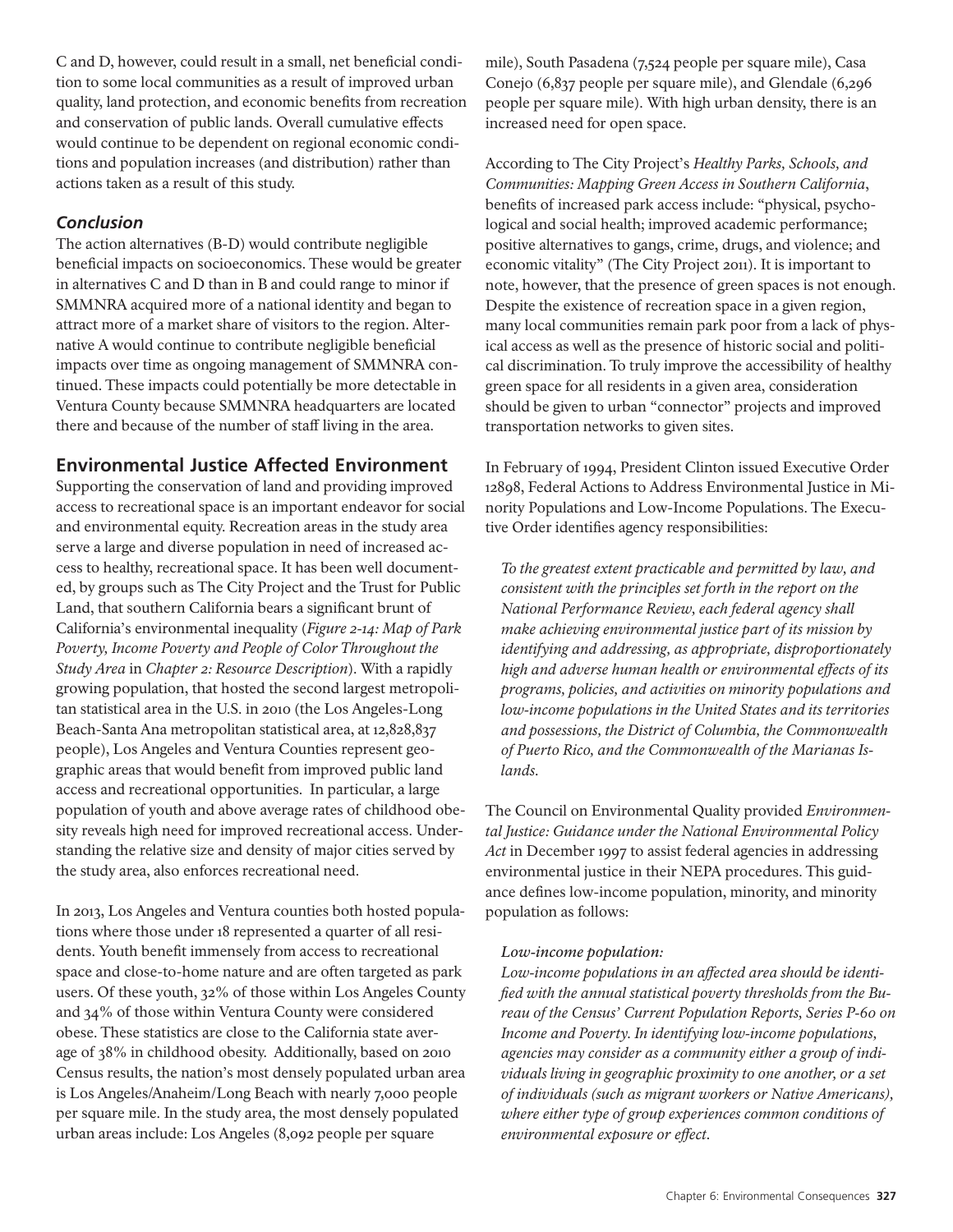### *Minority:*

*Individual(s) who are members of the following population groups: American Indian or Alaskan Native; Asian or Pacific Islander; black, not of Hispanic origin; or Hispanic.*

## *Minority Population:*

*Minority populations should be identified where either: (a) the minority population of the affected area exceeds 50% or (b) the minority population percentage of the affected area is meaningfully greater than the minority population percentage in the general population or other appropriate unit of geographic analysis. In identifying minority communities, agencies may consider as a community either a group of individuals living in geographic proximity to one another, or a geographically dispersed/transient set of individuals (such as migrant workers or Native American), where either type of group experiences common conditions of environmental exposure or effect. The selection of the appropriate unit of geographic analysis may be a governing body's jurisdiction, a neighborhood, census tract, or other similar unit that is to be chosen so as to not artificially dilute or inflate the affected minority population. A minority population also exists if there is more than one minority group present and the minority percentage, as calculated by aggregating all minority persons, meets one of the above-stated thresholds (CEQ 1997).* 

Cities and CDPs with the highest minority population in the study area are Arcadia (68%), Los Angeles (50%), Altadena (47%), South Pasadena (46%), and Pasadena (44.2%).

## **Environmental Justice Environmental Consequences**

## *Impacts from Alternative A*

The NPS has numerous partnerships programs with youth corps and conservation organizations that serve as a means to introduce minority and low income children and young adults to environmental and conservation issues. Youth corps and job corps partnerships provide a solid environmental learning experience for the youth involved, while at the same time leaving a legacy of work which significantly benefits the parks and community. In particular, SMMNRA has partnerships with local school districts to encourage youth to take part in educational opportunities that eventually may lead to summer internships and even jobs. The NPS also seeks to identify opportunities to develop partnerships with tribal governments, consistent with mission needs to provide necessary technical assistance to enhance tribal capacity to address environmental, health, and welfare concerns.

More than 33 million visits occur per year in SMMNRA. A wide array of people enjoy the diverse resources in the Santa Monica Mountains. Visitors hike, bicycle or ride horses on hundreds of miles of mountain trails or enjoy scenic driving, beaches and other areas. The park is within easy access of

more than 18 million people who live and work in the rural, suburban and urban environments surrounding and within the Santa Monica Mountains, including Los Angeles, Ventura, Orange and Santa Barbara Counties. Los Angeles County alone is home to more than 9 million people, most of whom live within an hour's drive of the park. The western part of the Santa Monica Mountains is within easy access of the suburban communities of the western San Fernando, Simi and Conejo valleys. The eastern portion is more proximate to the dense urban communities of Los Angeles, including the central and eastern portions of the San Fernando Valley (USC 2003:77). The mountains and adjacent coastline constitute an expanse of natural landscape whose scenic, natural and cultural values are multiplied because of the area's location on the fringe of this large and expanding urban complex (NPS 1982:3).

Within the study area, a portion of the local population can be characterized as socially or economically disadvantaged. Population growth trends over time will likely exacerbate the amount and intensity of this condition. These people may be unable to take part in recreational opportunities in the study area due to physical barriers (e.g. adult and childhood obesity or other ailments) or other factors, such as lack of access to or the inability to afford transportation. There are also fewer public parklands in highly developed urban areas. Much of SMMNRA is closer to suburban and rural populations, who given the economic climate in southern California must have higher economic status to live in these areas. There are also physical deficiencies in open space and few or no transportation options to SMMNRA and other Rim of the Valley Corridor parklands without access to a private vehicle.

As a result, many economically disadvantaged populations in the study area lack access and the ability to partake of existing opportunities due to lack of close-to-home open space, lack of effective transportation, lack of culturally advantageous facilities or opportunities, and lack of knowledge about recreation and natural resources. Some populations also lack the desire to protect public parklands or have little or no knowledge or interest about public parklands beyond the nearest city facilities. This lack of knowledge and sense of relevancy may stem from living conditions (related to poor access) or cultural conditions (related to little desire to visit natural areas, where self-reliance may be important). Under current conditions, all of these factors would continue to contribute to minor to moderate adverse effects on access to public parklands for these populations.

## *Impacts from Alternative B*

Impacts from alternative B would be the same as in alternative A. Because this alternative calls for expanded partnership authority, it would be up to the partners to determine whether to provide for additional public recreational access for disadvantaged groups. If this was an emphasis, this alternative does encompass much of the study area boundary and could offer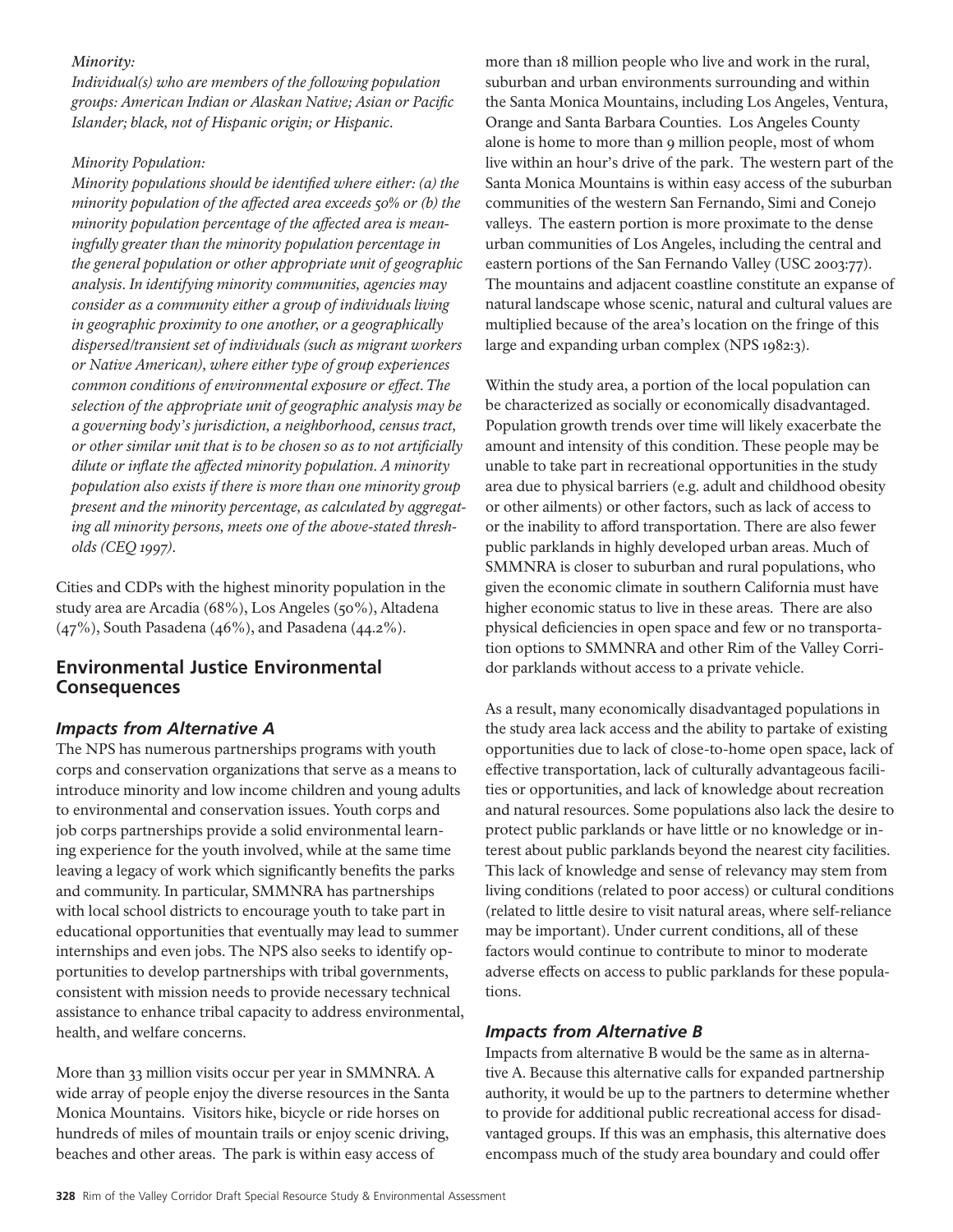some of the most urban residents additional opportunities to experience public parklands.

## *Impacts from Alternative C*

Among the alternatives, alternative C would have the greatest likelihood of providing increased access to recreation for underserved populations and of providing close-to-home recreational opportunities in urban communities. This alternative would potentially offer the greatest benefits for disadvantaged populations because of its emphasis on providing recreational opportunities for visitors, residents and neighbors within the expanded boundary of SMMNRA. If these goals were realized, there could be long-term beneficial impacts on disadvantaged populations and communities. For this to occur, however, there would need to be long-term commitments to working with public transportation providers and with cities and communities through grant-writing and determining other means to fund this endeavor.

## *Impacts from Alternative D*

Alternative D impacts would be similar to alternative C, except that instead of targeting expanded recreational opportunities, there would be a greater emphasis on providing wildlife habitat connectivity. Nonetheless, because the expanded SMMNRA boundary under this alternative would also include some areas close to urban residents, there could be some long-term beneficial effects on providing recreational opportunities for disadvantaged populations. In addition, it is likely that SMMNRA would continue to find ways to partner with organizations to provide more parkland opportunities for underrepresented populations, some of which may include the economically or socially disadvantaged. As a result, it is likely that there would be minor beneficial effects compared to alternative A.

## *Cumulative Impacts*

Population growth trends in the study area and the surrounding region are likely to put additional pressure on available open space. Considering that public lands in this area are currently heavily visited, recreational opportunities and qualities are likely to diminish if nothing is done.

For a time, SMMNRA provided the ParkLINK Shuttle to provide alternative access to parks. SMMNRA desired to increase the number of underrepresented groups in park visitation, which had historically been overwhelmingly white and affluent. In addition, the shuttle was intended to reduce motor vehicle impacts, offering potential negligible beneficial effects on air quality. The shuttle was also designed to provide highquality visitor experiences on board and at bus stops and it was to serve as a model partnership in SMMNRA. Although these goals were initially equal, the primary goal eventually became the need to increase the number of park visitors who came from underrepresented groups. Unfortunately, despite great efforts on the part of the park and its partners, the ParkLINK shuttle failed to achieve many of its goals and was prematurely discontinued because its high costs and poor ridership did not meet expectations.

Alternatives A and B would contribute few beneficial or adverse cumulative effects on environmental justice. Where possible SMMNRA would continue to work with partner organizations to more effectively encourage visitation from underrepresented groups, including socially and/or economically disadvantaged populations, such as was done by providing the ParkLINK shuttle. Alternative D would have slightly more beneficial effects, while alternative C would do the most to alleviate environmental justice issues regarding public parklands in the Rim of the Valley Corridor study area. Therefore, the cumulative effect of growth and development trends, plus the effects of each alternative, would likely result in a net beneficial condition in regard to recreational opportunities for disadvantaged populations. Overall, cumulative impacts would likely diminish compared to alternative A.

## *Conclusion*

The action alternatives, particularly alternatives C-D, would be likely to improve conditions regarding the health and well-being of disadvantaged populations by creating new public lands and where possible enhancing public access to those lands for people within the study area. Alternative A would continue to result in minor to moderate adverse effects. Alternative B would offer some improvements but these would be mostly dependent on non-federal partners to implement.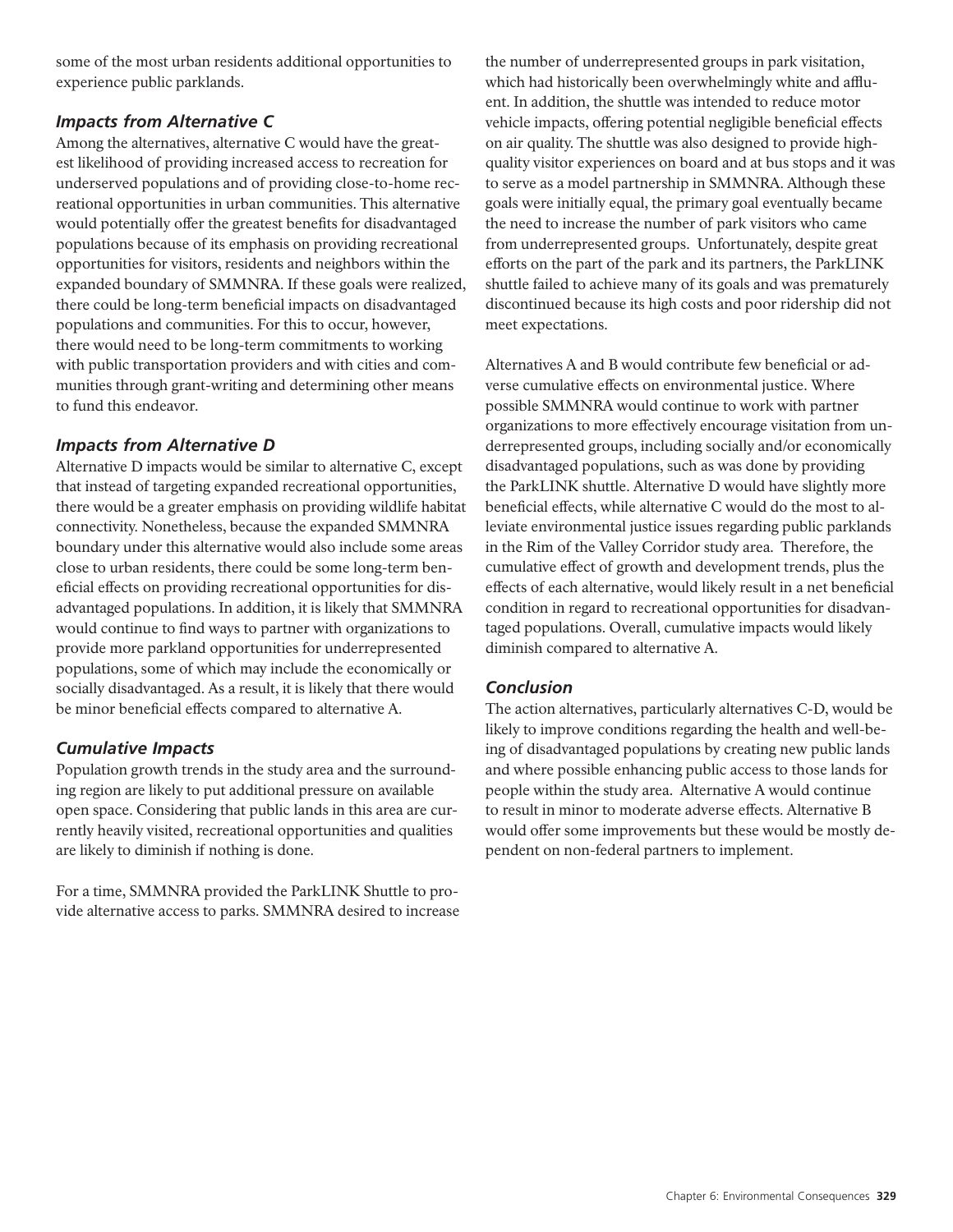| Table 6-11: Summary of Environmental Consequences by Impact Topics |                                                                                                                                                                                                                                                                                                                                                                                                                                                                                                                                                                                           |                                                                                                                                                                                                                                                                                                                                                                                                                                                                                                                                                                                                                                                                                                                           |                                                                                                                                                                                                                                                                                                                                                                                                                                                                                                                                                                                                                                                                                                                                                                                                                                                                                                                                                                                                                                                                                                                                                                                   |                                                                                                                                                                                                         |  |  |
|--------------------------------------------------------------------|-------------------------------------------------------------------------------------------------------------------------------------------------------------------------------------------------------------------------------------------------------------------------------------------------------------------------------------------------------------------------------------------------------------------------------------------------------------------------------------------------------------------------------------------------------------------------------------------|---------------------------------------------------------------------------------------------------------------------------------------------------------------------------------------------------------------------------------------------------------------------------------------------------------------------------------------------------------------------------------------------------------------------------------------------------------------------------------------------------------------------------------------------------------------------------------------------------------------------------------------------------------------------------------------------------------------------------|-----------------------------------------------------------------------------------------------------------------------------------------------------------------------------------------------------------------------------------------------------------------------------------------------------------------------------------------------------------------------------------------------------------------------------------------------------------------------------------------------------------------------------------------------------------------------------------------------------------------------------------------------------------------------------------------------------------------------------------------------------------------------------------------------------------------------------------------------------------------------------------------------------------------------------------------------------------------------------------------------------------------------------------------------------------------------------------------------------------------------------------------------------------------------------------|---------------------------------------------------------------------------------------------------------------------------------------------------------------------------------------------------------|--|--|
| <b>Impact Topic</b>                                                | <b>Alternative A</b>                                                                                                                                                                                                                                                                                                                                                                                                                                                                                                                                                                      | <b>Alternative B</b>                                                                                                                                                                                                                                                                                                                                                                                                                                                                                                                                                                                                                                                                                                      | <b>Alternative C</b>                                                                                                                                                                                                                                                                                                                                                                                                                                                                                                                                                                                                                                                                                                                                                                                                                                                                                                                                                                                                                                                                                                                                                              | <b>Alternative D</b>                                                                                                                                                                                    |  |  |
| <b>Land Use</b>                                                    | No effect on private lands<br>No additional regulatory or<br>land use authority over existing<br>agencies or local governments.<br>Long-term beneficial effects<br>from preserving 340,000 acres<br>of parks and open space and<br>from ongoing stewardship and<br>cooperation in protection of<br>SMMNRA public lands.<br>Ongoing adverse effects from<br>regional growth and develop-<br>ment; from poor or no coordi-<br>nation among groups working<br>toward land protection, and on<br>prime and unique farmlands<br>from conversion to other uses.                                 | Similar to Alternative A with<br>local governments retaining<br>land use authority.<br>Additional beneficial effects<br>from protecting open space<br>through development of co-<br>operative conservation plan.<br>Potential for local govern-<br>ments to leverage funding and<br>resources for additional open<br>space protection within study<br>area.<br>Increased access to NPS and<br>other expertise in natural and<br>cultural resources protection<br>and interpretation/education.<br>Expansion of SMMNRA coop-<br>erative management efforts in<br>study area.<br>Potential for minor beneficial<br>effects on prime and unique<br>farmlands if cooperative con-<br>servation plan encouraged<br>protection. | Local and state governments<br>would continue to have regula-<br>tory authority over nonfederal<br>lands within the SMMNRA<br>boundary. However, where<br>applicable and depending on<br>authorizing legislation some<br>activities within the boundary<br>could be subject to permitting<br>related to nonfederal oil and<br>gas leasing, mineral extraction,<br>and solid waste facilities.<br>Beneficial effects from expan-<br>sion of SMMNRA authority to<br>work cooperatively with park<br>neighbors within and outside<br>boundary.<br>Potential for local jurisdic-<br>tions to increase public land<br>protection in areas under their<br>authority.<br>Opportunity for NPS to pur-<br>chase lands from willing sellers<br>to better protect significant<br>resources, such as key wildlife<br>corridors or other open space<br>connections.<br>Enhanced ability to protect<br>a connected system of public<br>lands through cooperative<br>partnerships and targeted land<br>acquisition.<br>Same potential for minor ben-<br>eficial effects on prime and<br>unique farmlands if these were<br>protected through voluntary<br>easements or stewardship pro-<br>grams. | Same as Alternative C plus:<br>More opportunities to work<br>with partners to protect signifi-<br>cant lands on the western edge<br>of the study area.                                                  |  |  |
| Paleontological<br><b>Resources</b>                                | Beneficial effects from ongo-<br>ing protection of one of the<br>most diverse and extensive<br>assemblages of fossil resources<br>in the national park system in<br>SMMNRA.<br>Continued outstanding oppor-<br>tunities for research regarding<br>paleontological resources from<br>proximity to world-class edu-<br>cational institutions resulting<br>in opportunities to learn about<br>fossil resources in SMMNRA.<br>Ongoing adverse effects from<br>threats, such as unauthorized<br>collecting, erosion, and devel-<br>opment of unprotected areas<br>containing fossil resources. | Same as Alternative A plus:<br>Beneficial effects from oppor-<br>tunities to protect additional<br>fossiliferous formations in Rim<br>of the Valley area through co-<br>operative conservation plan.<br>Expanded opportunities for<br>research and protection of pa-<br>leontological resources beyond<br>the current SMMNRA boundary<br>through partnerships.                                                                                                                                                                                                                                                                                                                                                            | Same as Alternative B plus:<br>Beneficial effects from im-<br>proved opportunities to pro-<br>tect additional fossiliferous for-<br>mations not within SMMNRA.<br>Beneficial effects from op-<br>portunities to document and<br>research additional paleonto-<br>logical resources, such as in the<br>Santa Susana Mountains and<br>to work with others to protect<br>them.                                                                                                                                                                                                                                                                                                                                                                                                                                                                                                                                                                                                                                                                                                                                                                                                       | Similar to Alternative C plus:<br>Beneficial effects from oppor-<br>tunities to better understand<br>the Conejo volcanics, Sespe and<br>Llajas formations, among oth-<br>ers in the western study area. |  |  |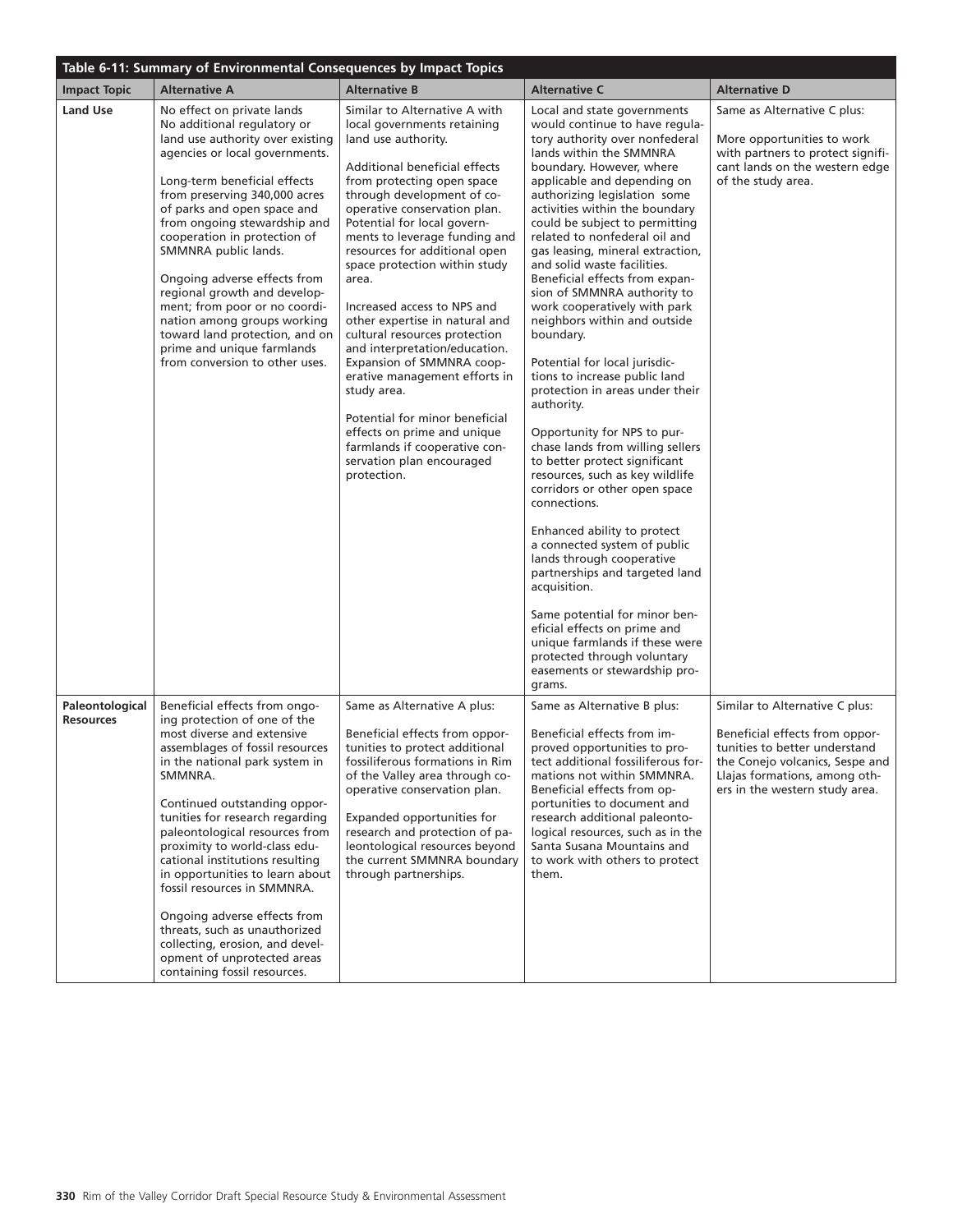| Table 6-11: Summary of Environmental Consequences by Impact Topics (continued) |                                                                                                                                                                                                                                                                                                                                                                                                                                                                                                                                                                                                                                                                                                                                                                                                                         |                                                                                                                                                                                                                                                                                                                                                                              |                                                                                                                                                                                                                                                                                                                                                                                                                                                                                                                                        |                                                                                                                                                                                                                                  |  |  |
|--------------------------------------------------------------------------------|-------------------------------------------------------------------------------------------------------------------------------------------------------------------------------------------------------------------------------------------------------------------------------------------------------------------------------------------------------------------------------------------------------------------------------------------------------------------------------------------------------------------------------------------------------------------------------------------------------------------------------------------------------------------------------------------------------------------------------------------------------------------------------------------------------------------------|------------------------------------------------------------------------------------------------------------------------------------------------------------------------------------------------------------------------------------------------------------------------------------------------------------------------------------------------------------------------------|----------------------------------------------------------------------------------------------------------------------------------------------------------------------------------------------------------------------------------------------------------------------------------------------------------------------------------------------------------------------------------------------------------------------------------------------------------------------------------------------------------------------------------------|----------------------------------------------------------------------------------------------------------------------------------------------------------------------------------------------------------------------------------|--|--|
| <b>Impact Topic</b>                                                            | <b>Alternative A</b>                                                                                                                                                                                                                                                                                                                                                                                                                                                                                                                                                                                                                                                                                                                                                                                                    | <b>Alternative B</b>                                                                                                                                                                                                                                                                                                                                                         | <b>Alternative C</b>                                                                                                                                                                                                                                                                                                                                                                                                                                                                                                                   | <b>Alternative D</b>                                                                                                                                                                                                             |  |  |
| Water<br><b>Resources</b>                                                      | No effect on existing water<br>rights, water supply, treatment,<br>flood protection or other infra-<br>structure or functions associat-<br>ed with maintaining the public<br>water supply in the study area.<br>No new beneficial uses.<br>Alternative A would continue<br>to have no effect on water<br>quantity or water supply man-<br>agement actions in most of the<br>study area. Where public lands<br>are protected, there would<br>continue to be negligible to<br>moderate direct and indirect<br>beneficial effects. Actions to<br>manage recreational use and<br>to construct visitor facilities<br>would likely continue to have<br>negligible to minor, and oc-<br>casionally the potential for<br>moderate, localized adverse<br>effects.                                                                | Actions in Alternative B would<br>be the same as Alternative A.<br>No specific actions would af-<br>fect water resources; however,<br>the cooperative conservation<br>plan could improve protection<br>of open space, increasing the<br>potential for beneficial ef-<br>fects.                                                                                               | Same as Alternative B, plus:<br>Potential for additional benefi-<br>cial effects from protection of<br>lands for conservation purpos-<br>es if these contained important<br>water resources and additional<br>adverse effects from actions as-<br>sociated with recreational use<br>of these public lands.<br>Because Alternative C would<br>likely include more degraded<br>lands and more recreational<br>opportunities, there could be<br>slightly more adverse effects<br>from increased focus on recre-<br>ational opportunities. | Similar to Alternative C, with<br>a potential for more beneficial<br>effects from additional op-<br>portunities to protect lands in<br>partnership with others in the<br>expanded boundary.                                      |  |  |
| Vegetation                                                                     | Alternative A would continue<br>to have a range of beneficial<br>and adverse effects. Beneficial<br>effects would be contributed<br>by a variety of direct and indi-<br>rect actions, the most impor-<br>tant of which would continue<br>to be long-term protection<br>of vegetation communities in<br>SMMNRA by the NPS and part-<br>ner agencies and in the Rim of<br>the Valley Corridor study area<br>by other public and private<br>agencies and organizations.<br>Other beneficial effects would<br>be contributed from restora-<br>tion actions. Adverse impacts<br>would continue to be related<br>to actions to provide for pub-<br>lic recreational use, including<br>for trails and other facilities.<br>Negligible to minor localized<br>impacts would also likely con-<br>tinue to occur from visitor use. | Alternative B would have po-<br>tential for additional beneficial<br>effects on vegetation if the<br>cooperative management plan<br>resulted in additional protec-<br>tion of plant communities not<br>found in SMMNRA or targeted<br>restoration of important areas.                                                                                                        | Alternatives C would have<br>greater long-term beneficial<br>effects from a coordinated<br>approach to protection of<br>plant communities and from<br>improved cooperative actions<br>by public and private agencies<br>and organizations to manage<br>them. Protection of more areas<br>could allow for plant commu-<br>nity resilience as the area con-<br>tinues to develop and change.                                                                                                                                             | Same as Alternative C plus<br>more opportunities for vegeta-<br>tion community protection be-<br>cause of larger area within the<br>proposed boundary expansion.                                                                 |  |  |
| Wildlife                                                                       | Alternative A would likely<br>continue to have long-term<br>beneficial and negligible to<br>moderate localized adverse ef-<br>fects from ongoing activities in<br>SMMNRA. The actions of other<br>agencies in land conservation<br>and habitat restoration would<br>also likely contribute long-<br>term beneficial effects in the<br>study area. To the extent that<br>SMMNRA and others conduct-<br>ed research and agencies and<br>organizations working togeth-<br>er in the study area continued<br>to identify and moved toward<br>implementation of protection<br>for wildlife habitat linkages<br>and movement corridors, there<br>would be long-term beneficial<br>effects.                                                                                                                                    | Alternative B would have<br>similar long-term beneficial<br>effects from land protection<br>and actions to protect wildlife<br>in SMMNRA. In the study area,<br>Alternative B could provide the<br>direction needed for agencies<br>and organizations working<br>on their own to conserve re-<br>sources and to protect lands,<br>a long-term indirect beneficial<br>effect. | Alternative C would provide<br>for additional land conserva-<br>tion by the NPS in the study<br>area that could be directed<br>toward wildlife and wildlife<br>habitat protection.                                                                                                                                                                                                                                                                                                                                                     | Actions in Alternative D would<br>be likely to result in greater<br>long-term beneficial effects<br>due to the broad direction for<br>connectivity and the larger<br>area encompassed within the<br>proposed boundary expansion. |  |  |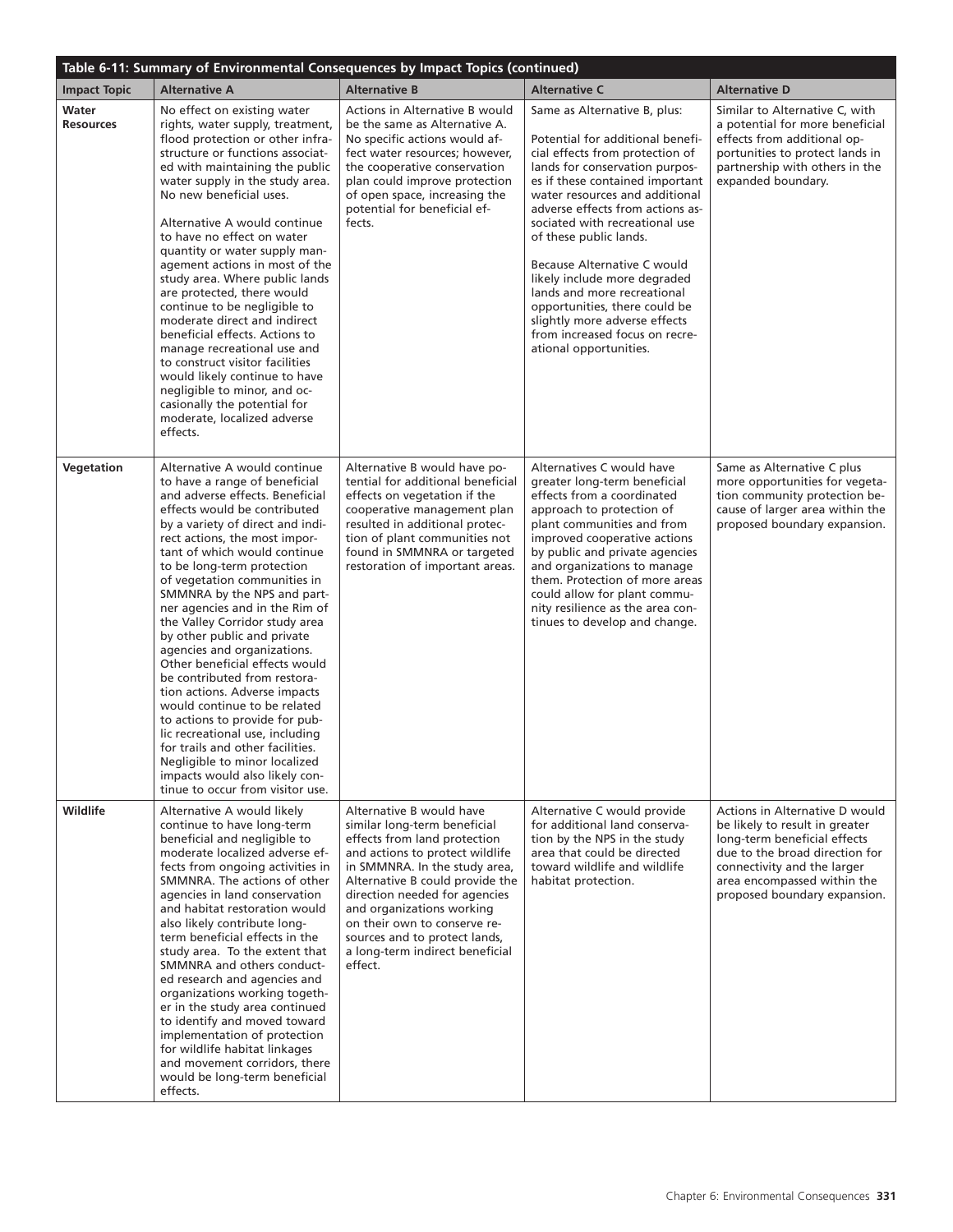| Table 6-11: Summary of Environmental Consequences by Impact Topics (continued) |                                                                                                                                                                                                                                                                                                                                                                                                                                                                                                                                                                                                                                                                                                                                                                                                                                                                      |                                                                                                                                                                                                                                                                                                                                                                                                                                                                                                                                                                     |                                                                                                                                                                                                                                                                                                                                                                                                                                                                                                                             |                                                                                                                                                                                                                                                                   |  |  |
|--------------------------------------------------------------------------------|----------------------------------------------------------------------------------------------------------------------------------------------------------------------------------------------------------------------------------------------------------------------------------------------------------------------------------------------------------------------------------------------------------------------------------------------------------------------------------------------------------------------------------------------------------------------------------------------------------------------------------------------------------------------------------------------------------------------------------------------------------------------------------------------------------------------------------------------------------------------|---------------------------------------------------------------------------------------------------------------------------------------------------------------------------------------------------------------------------------------------------------------------------------------------------------------------------------------------------------------------------------------------------------------------------------------------------------------------------------------------------------------------------------------------------------------------|-----------------------------------------------------------------------------------------------------------------------------------------------------------------------------------------------------------------------------------------------------------------------------------------------------------------------------------------------------------------------------------------------------------------------------------------------------------------------------------------------------------------------------|-------------------------------------------------------------------------------------------------------------------------------------------------------------------------------------------------------------------------------------------------------------------|--|--|
| <b>Impact Topic</b>                                                            | <b>Alternative A</b>                                                                                                                                                                                                                                                                                                                                                                                                                                                                                                                                                                                                                                                                                                                                                                                                                                                 | <b>Alternative B</b>                                                                                                                                                                                                                                                                                                                                                                                                                                                                                                                                                | <b>Alternative C</b>                                                                                                                                                                                                                                                                                                                                                                                                                                                                                                        | <b>Alternative D</b>                                                                                                                                                                                                                                              |  |  |
| <b>Special Status</b><br><b>Species</b>                                        | Existing threats and ongoing<br>adverse effects to sensitive spe-<br>cies and habitats would contin-<br>ue and could also continue to<br>have adverse effects; however,<br>it is likely that because of the<br>importance of sensitive species<br>and habitat conservation, that<br>all of the alternatives could<br>contribute beneficial effects. In<br>Alternative A the SMMC would<br>continue to have the ability<br>to protect important resource<br>areas in the legislated portions<br>of the Rim of the Valley study<br>area.                                                                                                                                                                                                                                                                                                                               | Similar to Alternative A.                                                                                                                                                                                                                                                                                                                                                                                                                                                                                                                                           | In Alternatives C and D, the<br>NPS would also have this au-<br>thority if a potential boundary<br>expansion occurred. As a re-<br>sult, there would be mandates<br>from more than one agency<br>to protect sensitive species<br>and habitats, likely resulting<br>in long-term beneficial effects<br>from targeted actions to pro-<br>tect these species.                                                                                                                                                                  | Similar to Alternative C.                                                                                                                                                                                                                                         |  |  |
| <b>Prehistoric and</b><br><b>Historic</b><br>Archeological<br><b>Resources</b> | Ongoing beneficial effects<br>from opportunities to study<br>and document the more than<br>1,000 archeological sites within<br>SMMNRA boundary.<br>Opportunities to study the<br>more than 550 additional sites<br>in the Rim of the Valley cor-<br>ridor would be dependent<br>on the initiative of existing<br>landowners, such as SMMC.<br>Where these exist in the An-<br>geles National Forest and San<br><b>Gabriel Mountains National</b><br>Monument, there would be<br>similar ongoing research and<br>documentation as in SMMNRA.<br>Periodic surveys of new public<br>lands or areas proposed for de-<br>velopment could increase the<br>number of known sites.<br>A range of beneficial effects<br>would also occur from tradi-<br>tional use activities in SMMN-<br>RA and Angeles National For-<br>est and San Gabriel Mountains<br>National Monument. | Impacts would be similar to<br>Alternative A.<br>Partnership opportunities in<br>Alternative B could lead to ad-<br>ditional survey of and protec-<br>tion for archeological sites in<br>areas beyond SMMNRA where<br>agency and organization goals<br>coincided. This could lead to<br>better understanding of identi-<br>fied transition zones between<br>ethnographic territories.<br>Agencies and organizations<br>managing land in the partner-<br>ship area could work together<br>to better understand the re-<br>sources in the Rim of the Valley<br>areas. | Impacts would be similar to<br>Alternative B.<br>Additional long-term benefi-<br>cial effects from the potential<br>boundary expansion could in-<br>clude comprehensive research<br>and documentation of sites<br>in the area and creation of a<br>network of stakeholders to<br>recommend sites for protec-<br>tion. Protecting lands related<br>to the transition between the<br>Chumash and Tongva/Gabri-<br>elino and new sites related<br>to the Serrano could improve<br>understanding of archeological<br>resources. | Impacts would be similar to<br>Alternative C, however, there<br>would be more opportunities<br>to protect additional signifi-<br>cant archeological resources<br>because additional areas would<br>be included within the bound-<br>ary and/or partnership areas. |  |  |
| <b>Historic Struc-</b><br>tures/ Cultural<br>Landscapes                        | There would be a range of<br>beneficial and adverse effects,<br>depending on the resource, its<br>location and the land manager/<br>owner and their own or access<br>to expertise in historic/cultural<br>resources. Some effects could<br>range from minor to moderate<br>and could affect the integrity<br>of the historic structure or cul-<br>tural landscape.<br>In SMMNRA and other feder-<br>ally protected areas, overall<br>effects would be beneficial<br>and long-term, with preserva-<br>tion maintenance actions and<br>ongoing research to assess key<br>characteristics to preserve.                                                                                                                                                                                                                                                                  | Impacts would be similar to<br>Alternative A; however, there<br>would be a greater likelihood<br>of long-term beneficial effects<br>because of improved knowl-<br>edge and access to NPS cultural<br>resources staff. In addition de-<br>velopment of cultural resources<br>protection plans would identify<br>the character-defining features<br>of the historic structure and/or<br>cultural landscape and identify<br>the means to protect and/or to<br>undertake preservation actions<br>for these.                                                             | Similar to Alternative B.                                                                                                                                                                                                                                                                                                                                                                                                                                                                                                   | Similar to Alternative B.                                                                                                                                                                                                                                         |  |  |
| <b>Visitor Experi-</b><br>ence: Access<br>and<br><b>Transportation</b>         | No or negligible beneficial or<br>adverse effects on visitor access<br>and transportation                                                                                                                                                                                                                                                                                                                                                                                                                                                                                                                                                                                                                                                                                                                                                                            | Same as Alternative A.                                                                                                                                                                                                                                                                                                                                                                                                                                                                                                                                              | Negligible to minor adverse<br>and beneficial effects on trans-<br>portation and minor beneficial<br>effects on visitor access, with<br>the potential for localized<br>moderate beneficial effects<br>from providing more close-to-<br>home opportunities for urban<br>communities.                                                                                                                                                                                                                                         | Same as Alternative C; however<br>there could be less emphasis<br>on urban community recre-<br>ational opportunities, depend-<br>ing on funding and manage-<br>ment priorities, because of the<br>larger size of this boundary<br>expansion.                      |  |  |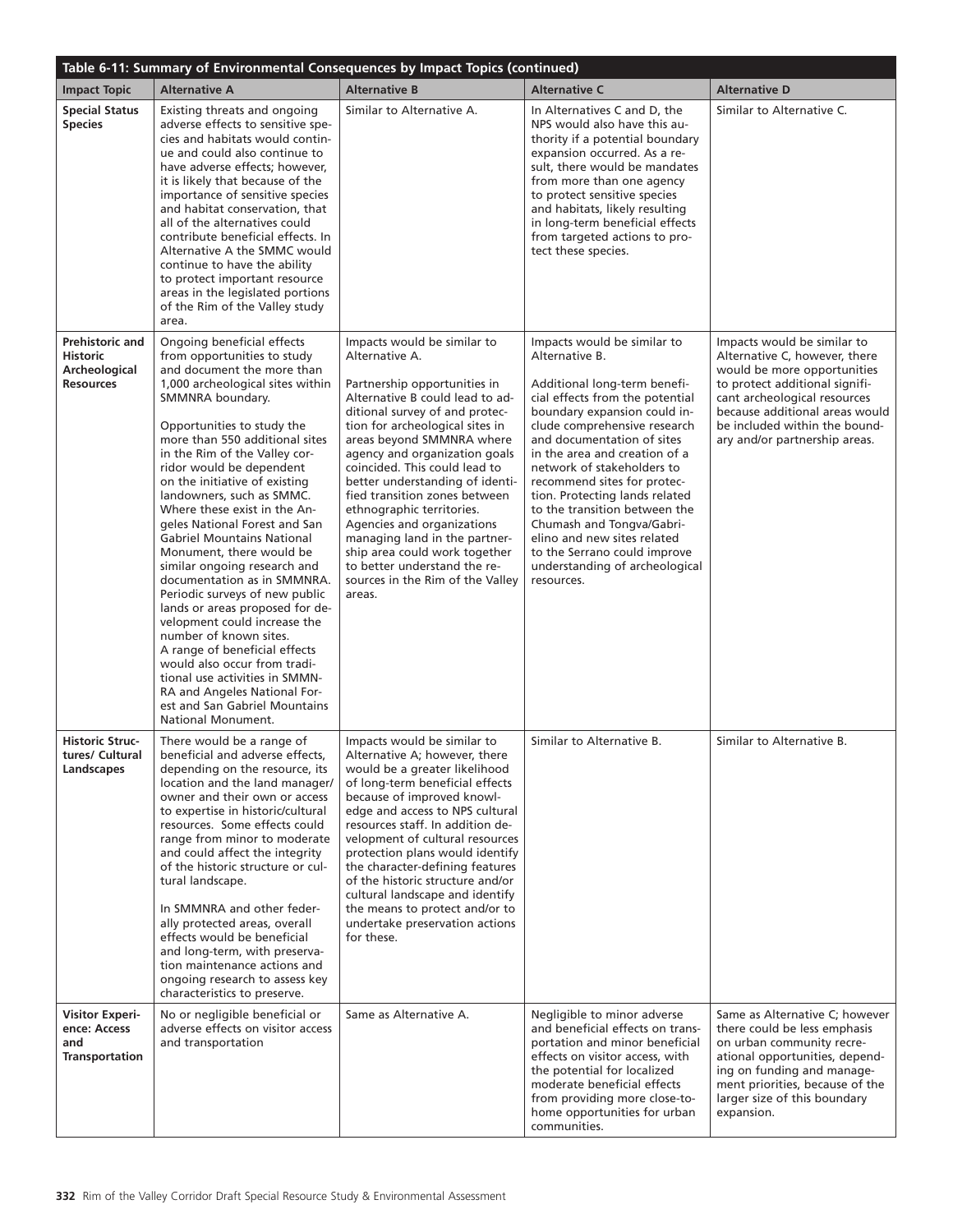| Table 6-11: Summary of Environmental Consequences by Impact Topics (continued)                         |                                                                                                                                                                                                                                                                                                                                                                                                                                                                         |                                                                                                                                                                                                                                                                                                                                                                                                                                                                                                                               |                                                                                                                                                                                                                                                                                                                                                                                                                                                                                                                                                                                                                                                                                                                                                                                                                                                                                                                                                                                                                                                                                                                                                                                                                                                                                                                                  |                                                                                                                                                                                                                                                                                                                                                                                             |  |  |  |
|--------------------------------------------------------------------------------------------------------|-------------------------------------------------------------------------------------------------------------------------------------------------------------------------------------------------------------------------------------------------------------------------------------------------------------------------------------------------------------------------------------------------------------------------------------------------------------------------|-------------------------------------------------------------------------------------------------------------------------------------------------------------------------------------------------------------------------------------------------------------------------------------------------------------------------------------------------------------------------------------------------------------------------------------------------------------------------------------------------------------------------------|----------------------------------------------------------------------------------------------------------------------------------------------------------------------------------------------------------------------------------------------------------------------------------------------------------------------------------------------------------------------------------------------------------------------------------------------------------------------------------------------------------------------------------------------------------------------------------------------------------------------------------------------------------------------------------------------------------------------------------------------------------------------------------------------------------------------------------------------------------------------------------------------------------------------------------------------------------------------------------------------------------------------------------------------------------------------------------------------------------------------------------------------------------------------------------------------------------------------------------------------------------------------------------------------------------------------------------|---------------------------------------------------------------------------------------------------------------------------------------------------------------------------------------------------------------------------------------------------------------------------------------------------------------------------------------------------------------------------------------------|--|--|--|
| <b>Impact Topic</b>                                                                                    | <b>Alternative A</b>                                                                                                                                                                                                                                                                                                                                                                                                                                                    | <b>Alternative B</b>                                                                                                                                                                                                                                                                                                                                                                                                                                                                                                          | <b>Alternative C</b>                                                                                                                                                                                                                                                                                                                                                                                                                                                                                                                                                                                                                                                                                                                                                                                                                                                                                                                                                                                                                                                                                                                                                                                                                                                                                                             | <b>Alternative D</b>                                                                                                                                                                                                                                                                                                                                                                        |  |  |  |
| <b>Visitor</b><br><b>Experience:</b><br><b>Visitor Use</b><br><b>Opportunities</b>                     | There would continue to be a<br>wide range of visitor use op-<br>portunities offered both within<br>and outside SMMNRA. Visitors<br>and residents would have the<br>opportunity to participate in<br>both formal and informal rec-<br>reational activities at an array<br>of sites, with long-term benefi-<br>cial effects from the diversity<br>of activities offered and from<br>the assortment of groups that<br>manage the sites within the<br>study area boundary. | Impacts would be similar to<br>Alternative A, except that<br>through the cooperative con-<br>servation plan, there is a possi-<br>bility that visitors and residents<br>could better understand the<br>choice of activities available to<br>them because these could be<br>more widely advertised.                                                                                                                                                                                                                            | The range and breadth of<br>activities available within the<br>boundary of SMMNRA would<br>increase. Public access and<br>information about these could<br>also increase, providing a<br>range of beneficial effects.                                                                                                                                                                                                                                                                                                                                                                                                                                                                                                                                                                                                                                                                                                                                                                                                                                                                                                                                                                                                                                                                                                            | Visitor use opportunities would<br>be broad and far-reaching<br>and would include activities<br>provided by the NPS and its<br>partner agencies within an ex-<br>panded SMMNRA that would<br>encompass more visitor use op-<br>portunities.                                                                                                                                                 |  |  |  |
| <b>Visitor</b><br><b>Experience:</b><br>Interpretation,<br><b>Education and</b><br><b>Partnerships</b> | Continued moderate benefi-<br>cial and negligible to minor<br>adverse effects on visitor<br>experience from continued<br>limited understanding of the<br>NPS and its role in SMMNRA.<br>There would be no additional<br>beneficial effects associated<br>with management of Rim of<br>the Valley study area sites<br>except associated with SMMC/<br>MRCA continued acquisition/<br>and management of additional<br>parklands.                                          | Alternative B would likely<br>slightly improve coordination<br>among land management<br>agencies in the Rim of the<br>Valley study area and would<br>therefore have some additional<br>negligible beneficial effects<br>from additional interpretation<br>and education on visitor ex-<br>perience, but because entities<br>within the partnership area<br>would remain largely separate<br>and there would likely be no<br>overall coordination in inter-<br>pretation and education, these<br>benefits would remain slight. | Alternatives C and D would<br>have some overall long-term<br>beneficial and adverse effects<br>from including more land with-<br>in the boundary of SMMNRA,<br>where visitor experience would<br>likely be enhanced by more<br>interpretive and educational<br>programs offered by a wide<br>array of agencies and organiza-<br>tions. Because, however, these<br>alternatives would increase<br>the number of entrances to<br>SMMNRA parklands and be-<br>cause there is already some dif-<br>ficulty in identifying SMMNRA<br>as a NPS unit and in identifying<br>parklands within it as part of<br>SMMNRA, there would contin-<br>ue to be some minor adverse<br>effects on visitor understand-<br>ing of the area unless exten-<br>sive marketing occurred. The<br>interpretive, educational and<br>outreach programs themselves<br>would continue to add greatly<br>to visitor understanding of<br>parklands and would likely<br>meet a full range of other ob-<br>jectives in enhancing the visitor<br>experience in these areas.<br>Alternative C, however would<br>have a focus on underserved<br>communities and underrep-<br>resented groups and could,<br>in the long-run improve<br>these group's' identity with<br>parklands, contributing to<br>long-term protection of public<br>lands, including national parks. | Similar to Alternative C plus:<br>Alternative D would expand<br>the area covered by these<br>programs. Alternative C, how-<br>ever could have a focus on<br>underserved communities and<br>underrepresented groups and<br>could, in the long-run improve<br>these group's' identity with<br>parklands, contributing to<br>long-term protection of public<br>lands, including national parks |  |  |  |
| Park<br><b>Operations and</b><br><b>Partnerships</b>                                                   | There would be no change to<br>SMMNRA management com-<br>plexity (park operations).                                                                                                                                                                                                                                                                                                                                                                                     | There would be long-term ad-<br>verse effects by increasing the<br>complexity of park operations,<br>because these would be spread<br>across a broader area. There<br>could also be a wide variety of<br>beneficial effects from expand-<br>ing public parklands protection<br>through the SMMNRA model.                                                                                                                                                                                                                      | Beneficial effects would also<br>occur if increased staffing and<br>funding were associated with<br>the proposed boundary adjust-<br>ment and because the adjust-<br>ment would increase the ability<br>of SMMNRA to work with part-<br>ners outside its current bound-<br>ary on implementation actions<br>that affected SMMNRA as a<br>whole and on actions which<br>could lead to long-term persis-<br>tence of SMMNRA resources.                                                                                                                                                                                                                                                                                                                                                                                                                                                                                                                                                                                                                                                                                                                                                                                                                                                                                             | Similar to Alternative C, but<br>the area encompassed by the<br>potential boundary expansion<br>would be larger and would<br>therefore add to increasing<br>the complexity associated with<br>park operations and partner-<br>ships.                                                                                                                                                        |  |  |  |